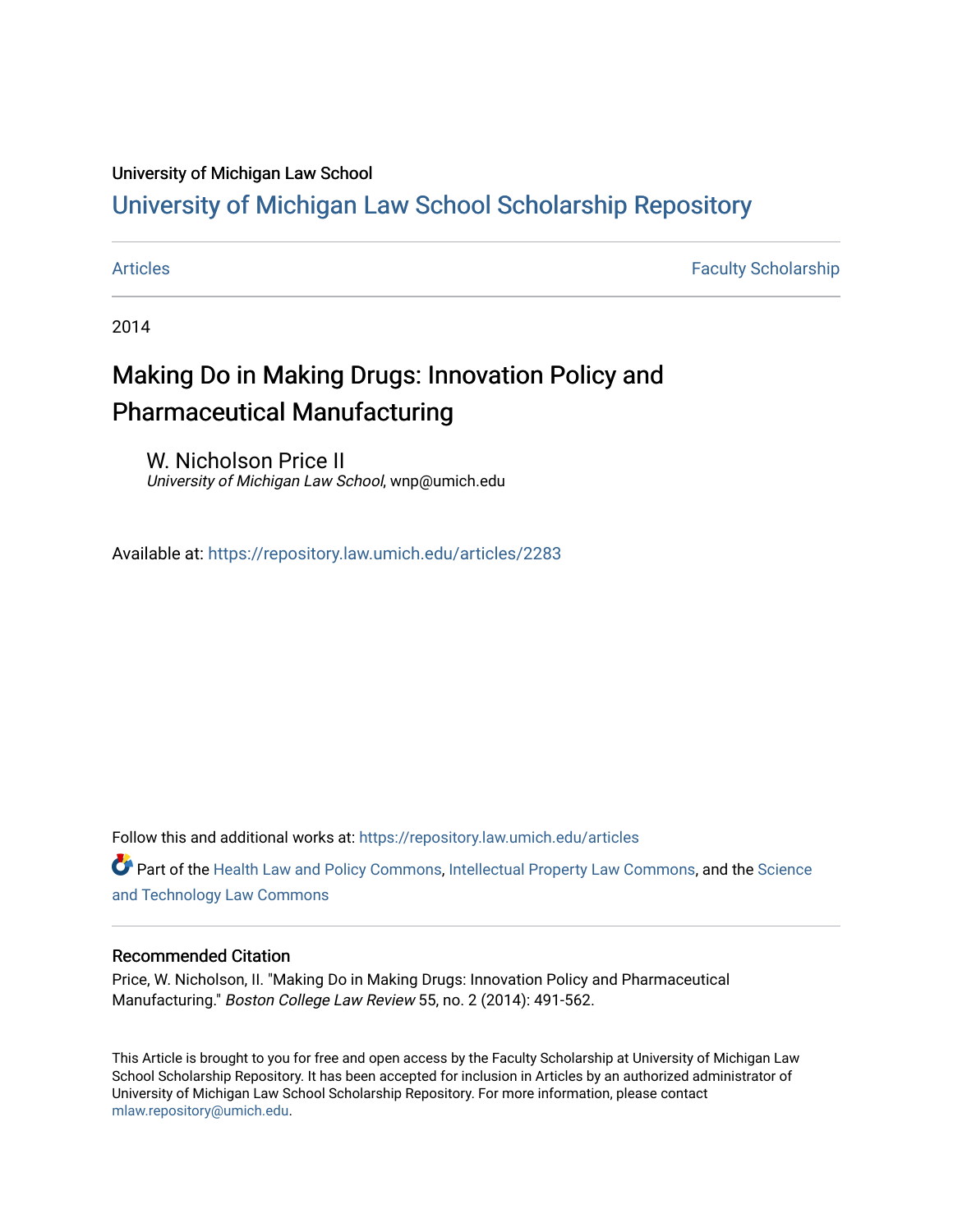# **MAKINGDO IN MAKINGDRUGS: INNOVATION POLICYAND PHARMACEUTICALMANUFACTURING**

#### W. NICHOLSON PRICE  $II^*$

**Abstract:** Despite increasing recalls, contamination events, and shortages, drug companies continue to rely on outdated manufacturing plants and processes. Drug manufacturing's inefficiency and lack of innovation stand in stark contrast to drug discovery, which is the focus of a calibrated innovation policy that combines patents and FDA regulation. Pharmaceutical manufacturing lags far behind the innovative techniques found in other industries due to high regulatory barriers and ineffective intellectual property incentives. Among other challenges, although manufacturers tend to rely on trade secrecy because of the difficulty in enforcing patents on manufacturing processes, trade secrecy provides limited incentives for innovation. To increase those incentives, this Article suggests several direct regulatory reforms and proposes novel ways to use those reforms to improve innovation policy in drug manufacturing and beyond. For example, the FDA could operate a system of temporary market exclusivity for manufacturing innovation parallel to the patent system. Alternatively, the FDA could require disclosure of manufacturing methods to drive the industry from opacity and trade secrecy towards transparency and patent protection for innovation. Overall, the potentially immense economic and health benefits from more innovative manufacturing in the drug industry suggest that manufacturing may be a profitable target of innovation policy in other highly regulated industries and that manufacturing in general deserves a more prominent place in innovation policy and theory.

#### **INTRODUCTION**

M&M chocolate candies are made with a precision far beyond the capabilities of many drug manufacturers.<sup>1</sup> This disparity is surprising because the drug

 $\overline{a}$ 

#### 491

 <sup>© 2014,</sup> W. Nicholson Price II. All rights reserved. \*

Academic Fellow, Petrie-Flom Center for Health Law Policy, Biotechnology, and Bioethics at Harvard Law School. J.D., Columbia Law School, 2011. Ph.D. (Biological Sciences), Columbia Graduate School of Arts and Sciences, 2010. I wish to thank Ana Bračič, Betsy Boggs, I. Glenn Cohen, Einer Elhauge, Abbe Gluck, Holly Fernandez Lynch, Philip Hamburger, Jordan Paradise, Ben Roin, and Jeff Skopek for extensive comments and feedback. I received helpful advice and information from Emil Ciurczak, Ajaz Hussain, Bruce Leicher, Geoff Levitt, Girish Malhotra, and Hedley Rees. I am also grateful for feedback from the participants of the Health Law Policy Workshop at Harvard Law School and the Intellectual Property Scholars Conference. All errors are my own. 1

<sup>&</sup>lt;sup>1</sup> Telephone Interview with John Helferich, Former Senior Vice President of Research & Dev., Mars/Masterfoods (May 15, 2013); Telephone Interview with Ajaz Hussain, Former Deputy Dir. of the Office of Pharm. Sci., U.S. Food & Drug Admin. (Apr. 24, 2013). Manufacturing in the drug in-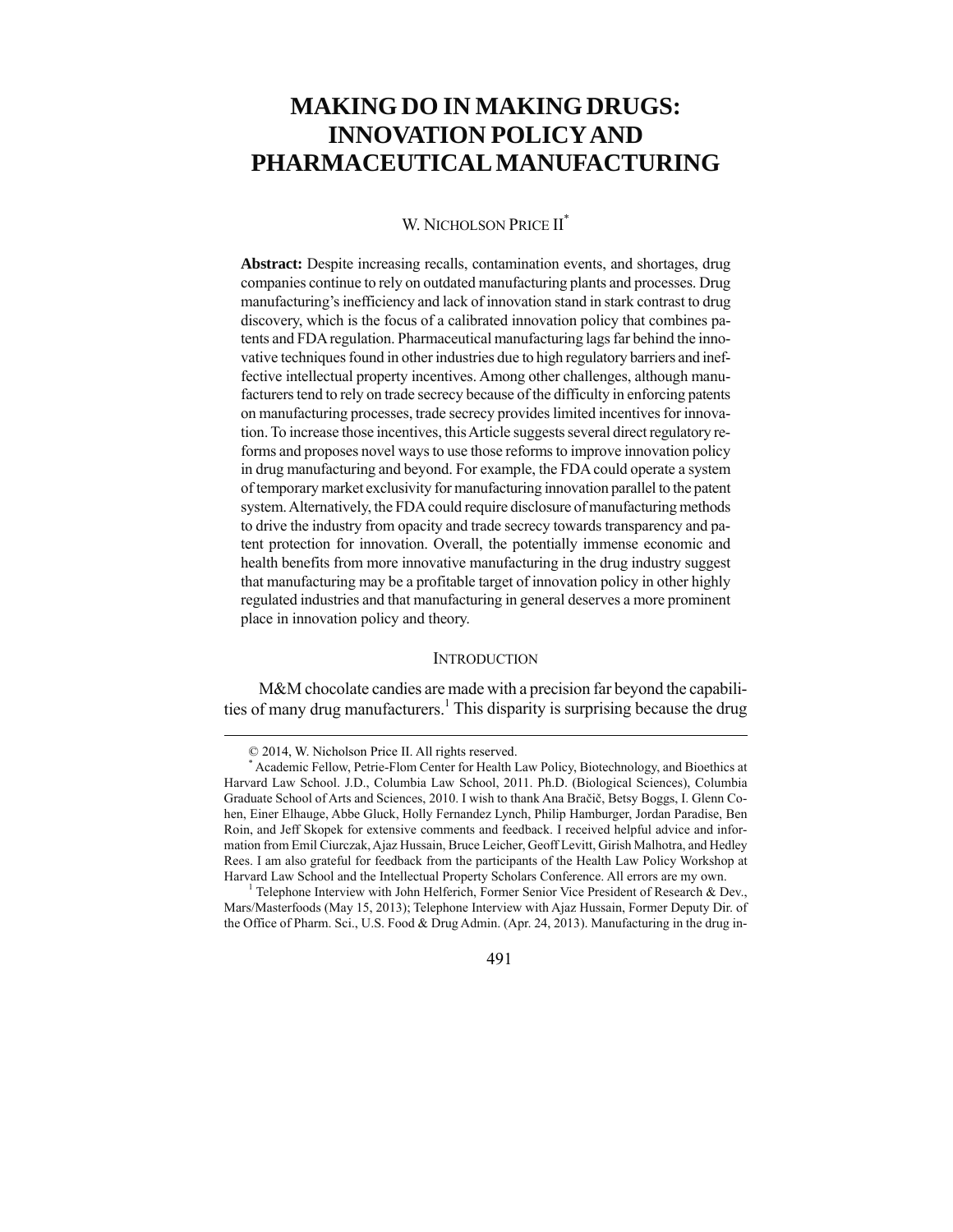industry is tightly regulated by the U.S. Food and Drug Administration (FDA) which also regulates food production—and the quality of drugs has major implications for human health. Nevertheless, drug manufacturing is expensive, inefficient, and non-innovative, which leads to major problems for the healthcare system and society as a whole.<sup>2</sup>

Drug recalls based on quality issues are one such problem. For example, in 2011, a record 2329 drug products were recalled.<sup>3</sup> Quality issues and contamination during manufacturing or repackaging caused most of the recalls.<sup>4</sup> Similarly, in 2009, two drug manufacturers recalled contaminated batches of the crucial anesthetic drug propofol, causing long-lasting shortages of the drug and one manufacturer's exit from the market.<sup>5</sup> In early 2012, Novartis recalled Excedrin and other popular over-the-counter pills because some pill bottles contained powerful opiates and broken tablets in addition to their intended contents.<sup>6</sup> The drugs did not return to the shelves for seven months.<sup>7</sup> And in 2012 and 2013, fungal contamination of steroid injections made by the New England Compounding Center resulted in forty-eight deaths from fungal meningitis<sup>8</sup> and hundreds of additional infections across twenty-three states.<sup>9</sup>

 Agnes Shanley, *cGMP Judgment Day*, PHARMAMANUFACTURING.COM (Dec. 3, 2012), http:// www.pharmamanufacturing.com/articles/2012/159.html, *archived at* http://perma.cc/KN9Q-N99U. 4 *Id.*

5 Valerie Jensen & Bob A. Rappaport, *The Reality of Drug Shortages—The Case of the Injectable Agent Propofol*, 363 NEW ENG. J. MED. 806, 806 (2010). 6

 Eryn Brown, *Recall: Mix-up Pulls Excedrin, Bufferin, Other Meds off Shelves*, L.A.TIMES (Jan. 9, 2012), http://articles.latimes.com/2012/jan/09/news/la-heb-novartis-excedrin-recall-painkillers-20120109, *archived at* http://perma.cc/TTF9-ZW6Z. 7

 $\overline{a}$ 

dustry has also been characterized as "far behind [that] of potato-chip and laundry-soap makers." Leila Abboud & Scott Hensley, *New Prescription for Drug Makers: Update the Plants—After Years of Neglect, Industry Focuses on Manufacturing; FDA Acts as a Catalyst*, WALL ST.J., Sept. 3, 2003, at A1. Little has changed in the past decade. Agnes Shanley, *The Pulse of Pharmaceutical Manufacturing*, PHARMAMANUFACTURING.COM (Apr. 4, 2012), http://www.pharmamanufacturing.com/articles/ 2012/050.html, *archived at* http://perma.cc/J38X-2U3A. 2

*See infra* notes 44–59 and accompanying text (examining the costs of drug manufacturing); *infra* notes 60–91 and accompanying text (describing the lack of innovation in the industry); *infra*  notes 142–153 and accompanying text (discussing the industry's adherence to outdated manufacturing techniques out of fear of regulatory approval delay).

Jie Jenny Zou, *Excedrin Production Resumes*, WALL ST. J. (July 26, 2012, 4:54 PM), http:// blogs.wsj.com/health/2012/07/26/excedrin-production-resumes, *archived at* http://perma.cc/FUB3- M85J.

*Lethal Medicine Linked to Meningitis Outbreak*, 60 MINUTES (Mar. 10, 2013), http://www. cbsnews.com/8301-18560\_162-57573470/lethal-medicine-linked-to-meningitis-outbreak, *archived at* http://perma.cc/4SFA-S4KK.

Jordan Paradise, *Follow-on Biologics: Implementation Challenges and Opportunities: Foreword*, 41 SETON HALL L. REV. 501, 502–03 (2011); *Lethal Medicine Linked to Meningitis Outbreak*, *supra* note 8.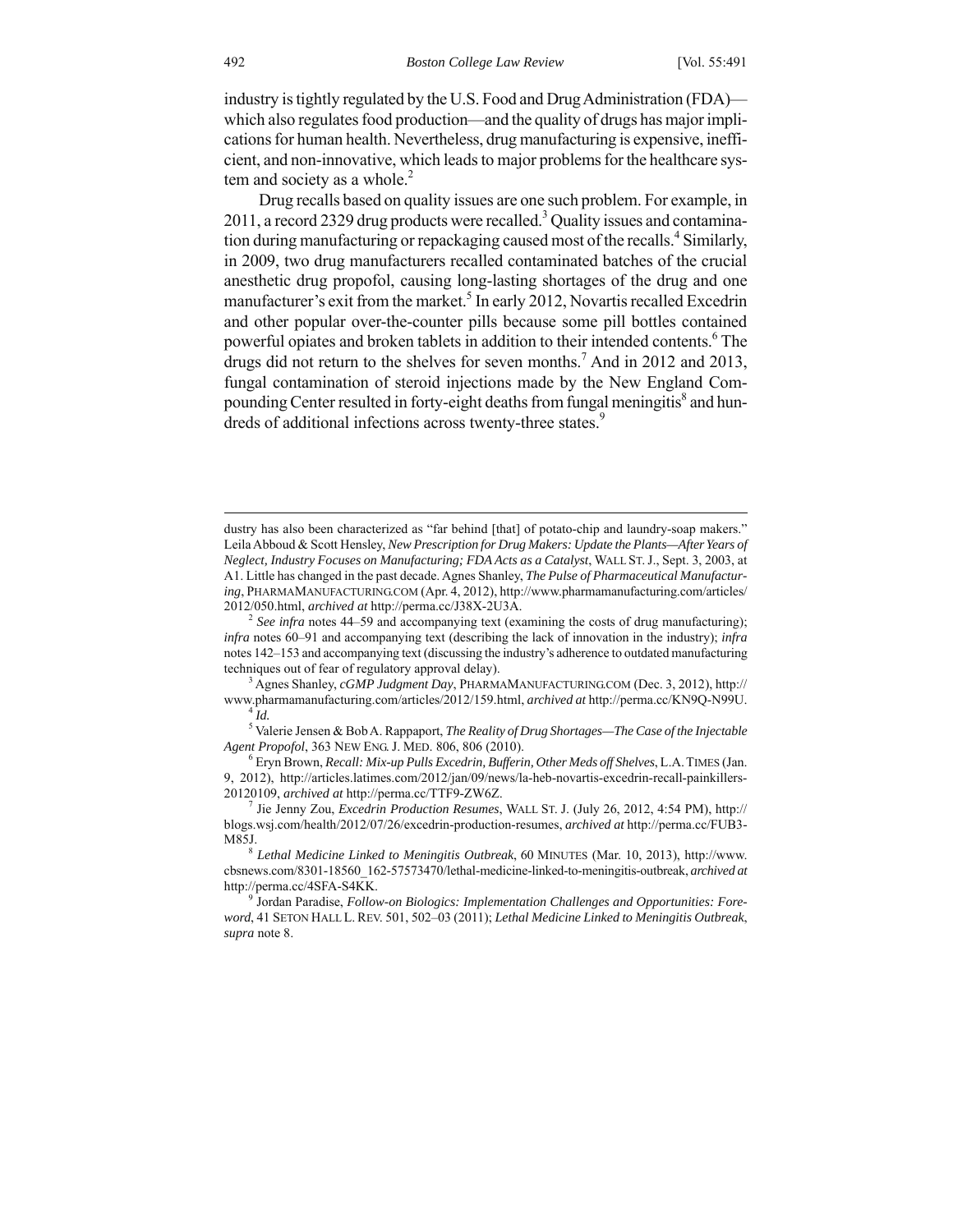Drug manufacturing problems are not limited to recalls and contamination. Over 15% of the nation's soaring healthcare costs are spent on drugs.<sup>10</sup> And up to \$50 billion is wasted on inefficient drug manufacturing annually.<sup>11</sup> Overall, manufacturing costs comprise anywhere from 15% to over 50% of firm-level revenue.12 Reducing manufacturing expenses would create tremendous positive social externalities, whether the savings were passed on to consumers (and the government) through lower drug prices or reinvested into research and development (R&D) to increase future health gains. Depending on how the firm uses the savings, a 20% reduction could create an annual consumer surplus worth \$47.4 billion to \$574 billion.<sup>13</sup> Despite these potential benefits, firms frequently use outdated production techniques and old manufacturing plants with little innovative change to increase efficiency or quality.<sup>14</sup>

This lack of innovation in drug manufacturing is striking because the drug industry is otherwise a major and successful focus of innovation policy.<sup>15</sup> Intellectual property and the FDA's regulatory barriers create carefully calibrated incentives for firms to discover and develop drugs.<sup>16</sup> In addition to their independ-

*Examining the Causal Links*, 41 DRUG INFO.J. 229, 236 (2007). *See generally infra* notes 92–107 and accompanying text (discussing the potential benefits of improving manufacturing processes). 14 *See infra* notes 60–91 and accompanying text (discussing the lack of innovation in pharmaceu-

tical manufacturing and the resulting negative effects on the drug industry).<br><sup>15</sup> *See infra* notes 223–229 and accompanying text (describing the role patents play in encourag-

ing drug discovery); *infra* notes 270–283 and accompanying text (noting the FDA's power to grant market-exclusivity to certain drug producers and this power's role in spurring drug R&D). This Article uses the term "innovation" broadly, to include not only technological innovation, but also innovation in business practices. *See generally* Daniel F. Spulber, *Should Business Method Inventions Be Patentable?*, 3 J. LEGAL ANALYSIS 265, 271–75 (2011) (describing how "business method inventions" are important to economic growth). This Article also uses "innovation" to refer to the development of costly bodies of information related to and underlying other forms of innovation. *See generally* Rebecca S. Eisenberg, *The Role of the FDA in Innovation Policy*, 13 MICH.TELECOMM.&TECH.L.REV. 345, 366–72 (2007) (characterizing the FDA's innovation policy role in promoting the creation of

costly information on drug safety and efficacy). 16 *See infra* notes 130–136 and accompanying text (explaining that FDA regulations induce drug discovery by creating barriers to entry that prevent competitors from entering the market); *infra* notes 205–212 and accompanying text (discussing the roles of patents and FDA regulatory exclusivity in promoting drug discovery).

<sup>&</sup>lt;sup>10</sup> Katie Thomas, *U.S. Drug Costs Dropped in 2012, but Rises Loom*, N.Y. TIMES, Mar. 19, 2013, at A1. Note that in 2012, drug expenditures actually dropped by around 1%. *Id.* This was due to many popular drugs' patents expiring at the same time, allowing generics to flood the market and, thus, lowering drug expenditures. *Id.* This phenomena has been designated the "patent cliff," and is not expected to continue. *Id.* <sup>11</sup> Pradeep Suresh & Prabir K. Basu, *Improving Pharmaceutical Product Development and Manu-*

*facturing: Impact on Cost of Drug Development and Cost of Goods Sold of Pharmaceuticals*, 3 J. PHARMACEUTICAL INNOVATION 175, 186 (2008). *See generally infra* notes 92–107 and accompanying text (discussing the potential cost-saving benefits of improving manufacturing processes). 12 *See infra* notes 44–59 and accompanying text (analyzing the differing manufacturing costs

across the drug industry's three main sectors: brand-name small-molecule drugs, generic smallmolecule drugs, and biologics).<br><sup>13</sup> J.A. Vernon et al., *Pharmaceutical Manufacturing Efficiency, Drug Prices, and Public Health:*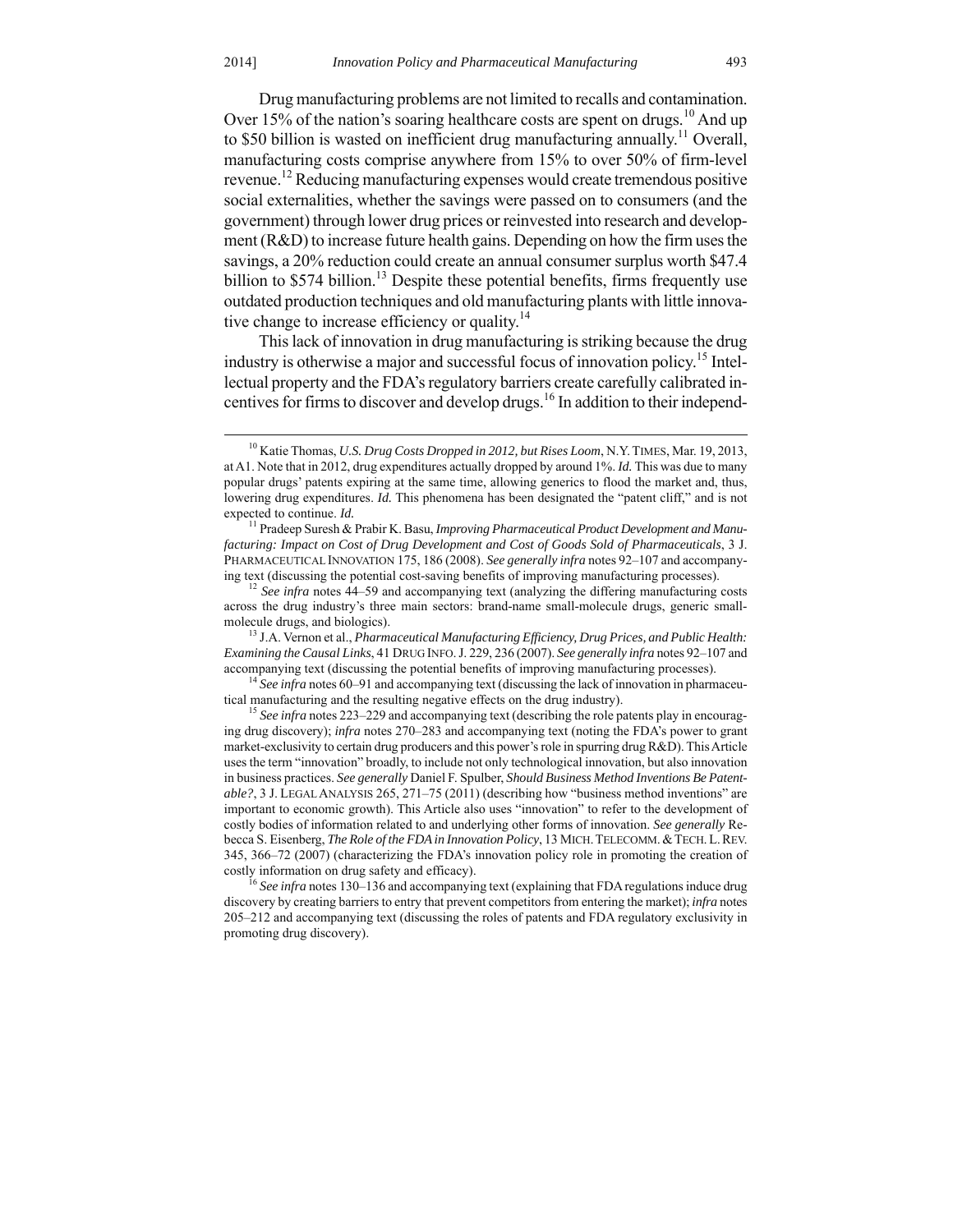ent effects, intellectual property and regulation work together because regulation not only creates hurdles to overcome, but also enhances patent incentives.<sup>17</sup>

Although the effects of innovation policy on drug discovery and development have been well studied, policy and academic debates about innovation incentives have largely ignored the important role of manufacturing innovation.<sup>18</sup> One of the goals of this Article is to secure a place for manufacturing in innovation theory. Manufacturing is important, but usually unproblematic. Innovative products require successful manufacture and distribution to create significant social welfare gains. In most industries, firms have sufficient incentives and face sufficiently low hurdles to innovative manufacturing.<sup>19</sup> As a result, firms in other industries improve manufacturing and reliably provide marketable products.<sup>20</sup> Yet, in the pharmaceutical industry, manufacturing has suffered from innovation policy myopia. Patent law does not reward manufacturing innovation and FDA regulations impede it, so firms tend not to innovate.21 If manufacturing is better understood through innovation theory, then policy prescriptions can use that theory to improve innovation in manufacturing in general and in the pharmaceutical industry in particular.

Incentives are much weaker for innovative manufacturing than for innovative drug discovery. Both patents and FDA action create periods of market exclusivity for new drugs.<sup>22</sup> Furthermore, the FDA approval process itself strengthens the market power of drug patents.<sup>23</sup> Patents on manufacturing processes,

<sup>19</sup> See *infra* notes 60–62 and accompanying text (noting that the drug industry still lags in implementing modern manufacturing techniques that were developed in the 1980s and readily adopted in

other industries).<br><sup>20</sup> *See infra* notes 61–62 and accompanying text.<br><sup>21</sup> *See infra* notes 122–283 and accompanying text (outlining how intellectual property and the<br>FDA fail to incentivize manufacturing innovation in t

<sup>&</sup>lt;sup>17</sup> *See infra* notes 130–136 and accompanying text; *infra* notes 205–212 and accompanying text. <sup>18</sup> For a sample of the extensive literature focusing on innovation policy on drug discovery and

development, but not addressing manufacturing innovation, see generally, for example, Harvey E. Bale Jr., *Patent Protection and Pharmaceutical Innovation*, 29 N.Y.U.J. INT'L L. & POL. 95 (1996); Ron A. Bouchard et al., *The* Pas de Deux *of Pharmaceutical Regulation and Innovation: Who's Leading Whom*, 24 BERKELEY TECH.L.J. 1461 (2009); Brian R. Bouggy, *Follow-on Biologics Legislation: Striking a Balance Between Innovation and Affordability*, 7 IND. HEALTH L. REV. 367 (2010); Eisenberg, *supra* note 15; Henry Grabowski, *Follow-on Biologics: Data Exclusivity and the Balance Between Innovation and Competition*, 7 NAT.REV. DRUG DISCOVERY 479 (2008); Christopher M. Holman, *Unpredictability in Patent Law and Its Effect on Pharmaceutical Innovation*, 76 MO. L. REV. 645 (2011); Kevin Outterson, *Pharmaceutical Arbitrage: Balancing Access and Innovation in Interna-*

<sup>&</sup>lt;sup>22</sup> See infra notes 223–283 and accompanying text (discussing the roles and shortcomings of patents and FDA market exclusivity in encouraging manufacturing innovation). 23 *See infra* notes 136, 223–269 and accompanying text (discussing patents and how FDA ap-

proval requirements strengthen the exclusivity of patents).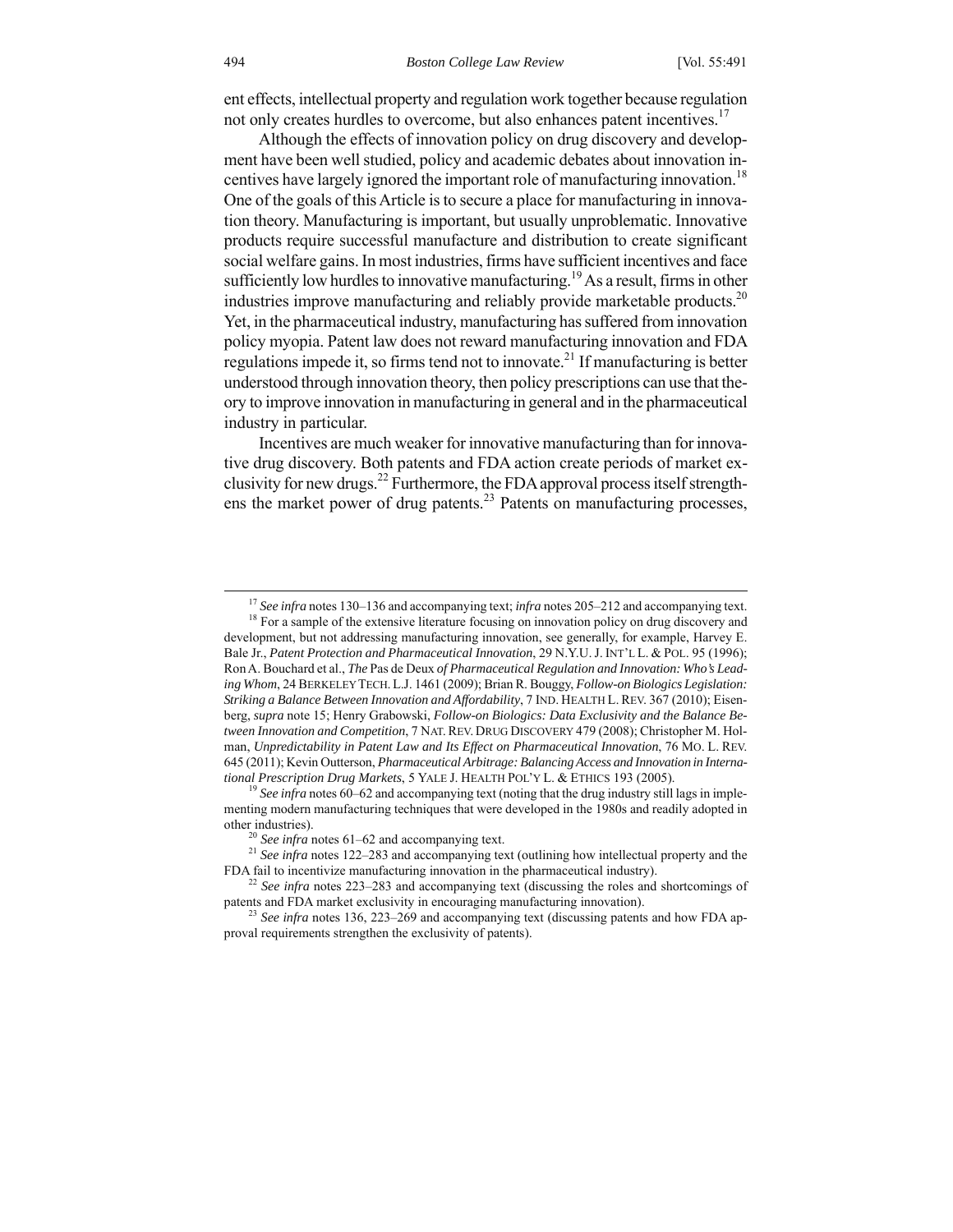however, are very hard to enforce and do not receive a boost from the FDA.<sup>24</sup> Firms therefore forego manufacturing patents for trade secrets. But trade secrets block cumulative innovation and may insufficiently reward some important types of manufacturing innovation.<sup>25</sup> Other industries may also face inadequate incentives for manufacturing innovation but do not face the intense regulatory barriers present in the pharmaceutical industry.

The drug industry's regulatory barriers also slow manufacturing innovation. Rather than enhancing and fine-tuning innovation incentives, FDA regulations obstruct manufacturing innovation by raising significant barriers to innovative change, both before and after drug approval.<sup>26</sup> Firms avoid introducing new technologies when seeking approval based on historically justified fears of preapproval delay from reviewers leery of new technology.<sup>27</sup> After approval, changes to manufacturing processes face procedural hurdles that can wholly prevent continual process improvement.<sup>28</sup> Substantive barriers also arise from regulatory lock-in of both drug characteristics and associated manufacturing methods at an early stage in drug development, before firms optimize manufacturing.<sup>29</sup> Pervading the innovative landscape is one final barrier: a form of self-imposed technological standard created by industry-wide adherence to technical examples in FDA guidance documents.<sup>30</sup>

Broader than any specific failure of innovation or regulation is the mismatch between the two. The classic justification for intellectual property is that it increases innovation incentives above the socially suboptimal investment baseline;<sup>31</sup> this occurs against an assumed background of regulatory freedom to innovate. When intellectual property incentives are less effective, but innovation is

<sup>&</sup>lt;sup>24</sup> See infra notes 226–240 and accompanying text (noting the difficulties of enforcing process patents); *infra* notes 270–283 and accompanying text (explaining that, unlike drug discoveries, FDA

regulations do not create market exclusivity for manufacturing innovations).<br><sup>25</sup> *See infra* notes 284–331 and accompanying text (analyzing trade secret's role and shortcomings in promoting manufacturing innovation).

<sup>&</sup>lt;sup>26</sup> See *infra* notes 130–204 and accompanying text (explaining how FDA regulations create hurdles to manufacturing innovation in the pharmaceutical industry). 27 *See infra* notes 142–154 and accompanying text (discussing preapproval barriers for new drug

applications and describing the FDA's resistance to accepting a new manufacturing technique: high performance liquid chromatography ("HPLC")). 28 *See infra* notes 171–183 and accompanying text (discussing postapproval filing requirements

for major, moderate, and minor process changes). 29 *See infra* notes 184–204 and accompanying text (discussing postapproval FDA regulatory lock-

in). 30 *See infra* notes 155–167 and accompanying text (providing an example of the industry's pervasive blind adherence to FDA examples by describing the development of the industry's three-batch standard for certain tests resulting from the FDA's use of three batches in a guidance document). 31 Suzanne Scotchmer, *Standing on the Shoulders of Giants: Cumulative Research and the Patent* 

*Law*, 5 J.ECON. PERSP. 29, 30–31 (1991); *see infra* notes 223–269 and accompanying text (discussing patent structure and why patents fail to incentivize manufacturing innovation in the pharmaceutical industry).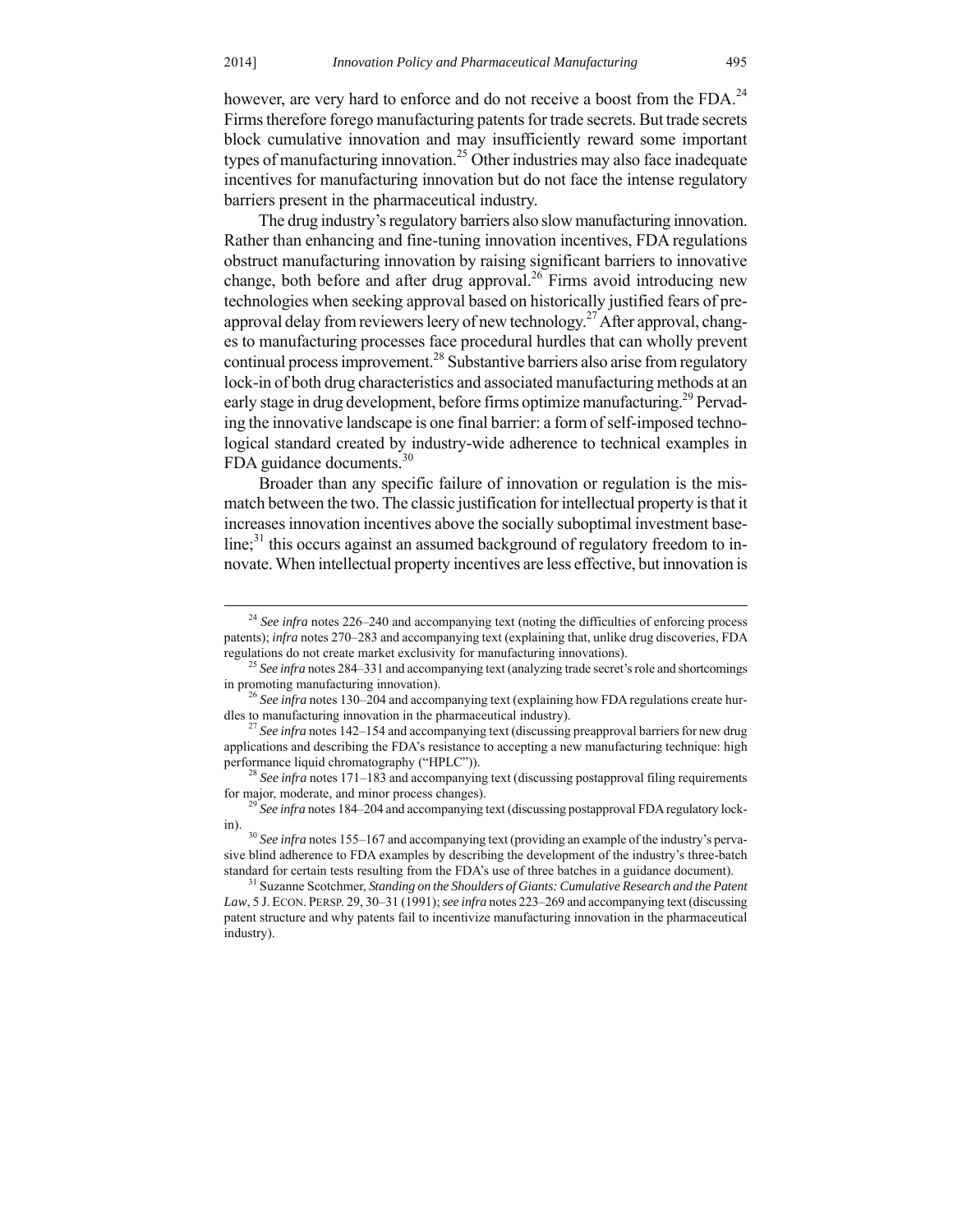substantially unhampered by regulation, firms can still innovate at or slightly above that baseline. This is the case with manufacturing methods in many industries. And when regulatory restrictions are intense and costly, but policy rewards are high, firms still innovate because policy-driven benefits of innovation exceed the costs. This is the case with the development of new drugs because development requires costly clinical trials, but receives effective patent protection and regulatory market exclusivity. But when regulatory burdens to innovation are high *and* exclusivity incentives are weak and ineffective, the net motivation to innovate is low. This is the case with drug manufacturing.

As a result of ineffective innovation policy, drug manufacturing has been close to stagnant for decades, lagging far behind the innovative manufacturing advances of other industries. Even the regulatory standards now imposed reflect a poorly controlled state of manufacturing. For instance, the amount of an active ingredient in a drug can typically vary by as much as  $+/-10\%$ , so the difference between two approved tablets in the same bottle could be as much as  $20\%$ <sup>32</sup>

There is no simple complete solution to these problems. Given the broad mismatch between regulatory hurdles and incentives, solutions could lessen hurdles, increase incentives, or do both. The relatively straightforward first step would be to lessen current regulatory barriers to innovation to the extent possible while letting the FDA ensure drug safety. This will itself allow more innovation, but is unlikely to be enough, in part because even efficient and well-functioning regulatory oversight imposes significant hurdles in the heavily regulated drug industry.

More dramatically, the FDA could deliberately shape innovation incentives. The effect of regulation on innovation has been studied before, $33$  but previous studies have paid much less attention to the way regulation could be used as a policy lever to actively drive innovation by changing incentives.<sup>34</sup> The FDA administers incentives for drug discovery and development already.<sup>35</sup> This Article suggests two possible approaches to expand and flexibly apply the FDA's incentive-shaping approach to manufacturing innovation. First, a system of FDA-

 <sup>32</sup> *See* U.S. DEP'T OF HEALTH & HUMAN SERVS., GUIDANCE FOR INDUSTRY: INVESTIGATING OUT-OF-SPECIFICATION (OOS)TEST RESULTS FOR PHARMACEUTICAL PRODUCTION 10 (2006), *available at* http://www.fda.gov/downloads/Drugs/Guidances/ucm070287.pdf, *archived at* http://perma.cc/ JC4-6NJ4. 33 This literature is especially extensive in the area of environmental regulation. *See generally,* 

*e.g.*, Jens Hemmelskamp, *Environmental Policy Instruments and Their Effects on Innovation*, 5 EUR. PLAN. STUD. 177 (1997); Wesley A. Magat, *The Effects of Environmental Regulation on Innovation*, 43 L. &CONTEMP. PROBS. 4 (1979); Richard B. Stewart, *Regulation, Innovation, and Administrative Law: A Conceptual Framework*, 69 CALIF. L.REV. 1256 (1981); Margaret R. Taylor et al., *Regulation as the Mother of Innovation: The Case of SO2 Control*, 27 L. &. POL'Y 348 (2005). 34 A few articles have been written in the context of the FDA and drug discovery. *See generally,* 

*e.g.*, Eisenberg, *supra* note 15; William E. Ridgway, Note, *Realizing Two-Tiered Innovation Policy Through Drug Regulation*, 58 STAN. L. REV. 1221 (2006). 35 Eisenberg, *supra* note 15, at 359–64, 366–72.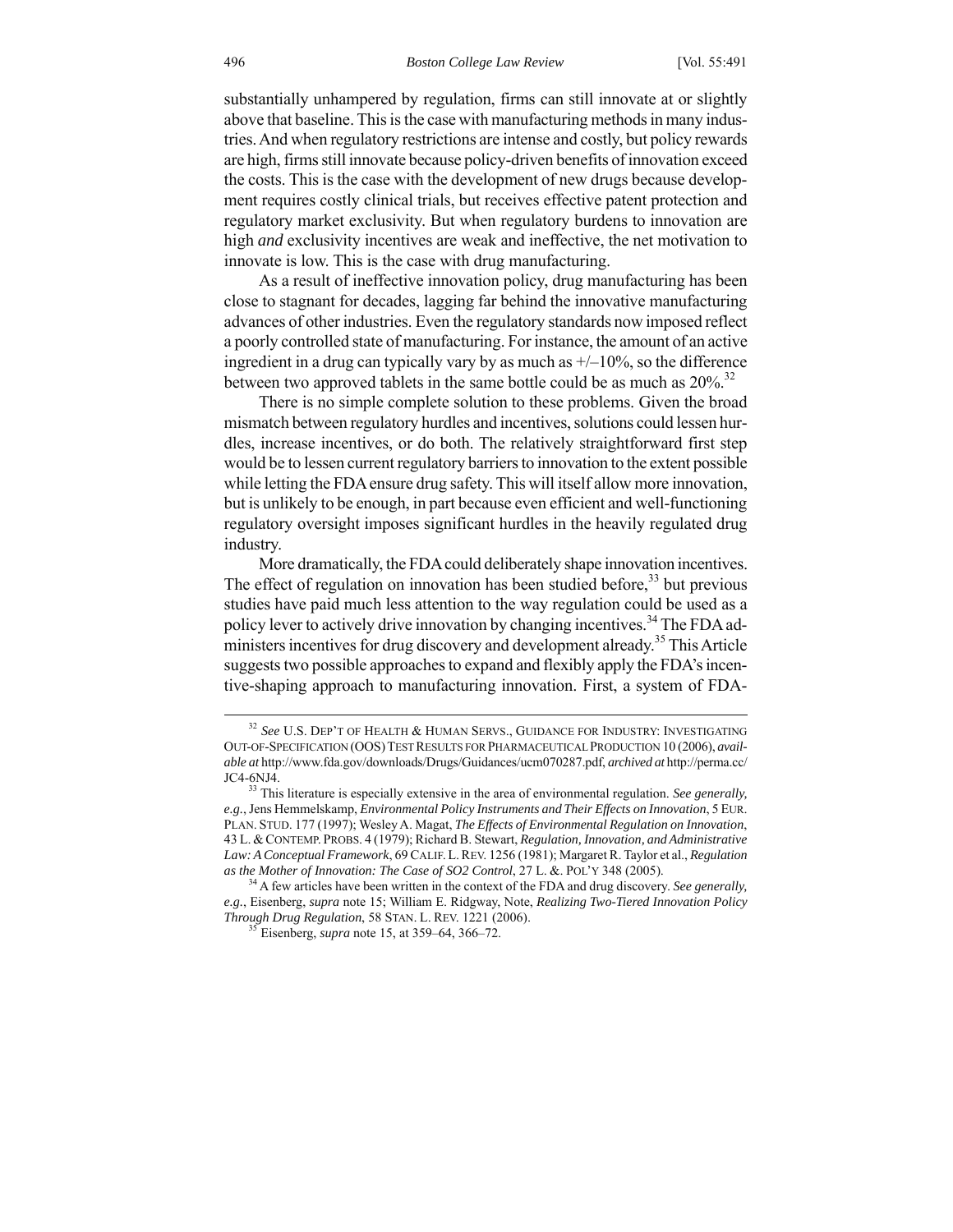mediated market exclusivity, parallel to that for drug approval, could be instituted. Alternatively, the FDA could mandate disclosure to drive the industry towards far greater transparency about manufacturing methods, destroying the effectiveness of trade secrecy but replacing it with a newly enhanced ability to enforce manufacturing process patents.

Part I of this Article evaluates the state of the pharmaceutical manufacturing industry, describing the costs of making drugs, failures of innovation, and potential benefits of increased innovation.<sup>36</sup> Part II then describes the regulatory and intellectual property reasons for manufacturing stagnation.<sup>37</sup> Finally, Part III suggests potential regulatory solutions to increase innovation, including both pure regulatory and incentive-shifting possibilities.<sup>38</sup>

#### I. THE STATE OF PHARMACEUTICAL MANUFACTURING

Manufacturing is either the largest or second-largest expense for pharmaceutical firms.<sup>39</sup> Nonetheless, drug manufacturing is surprisingly inefficient, lagging significantly behind the modernized manufacturing techniques of other industries; the industry was recently characterized as being "in the dark ages with respect to . . . efficiency."40 This manufacturing lag is a major problem. The drug industry could save tens of billions of dollars annually by modernizing manufacturing, with even larger social welfare benefits.

Section A of this Part discusses the high costs of manufacturing across the industry's three main segments.<sup>41</sup> Section B analyzes the various causes and effects of the industry's current lack of manufacturing innovation.<sup>42</sup> Finally, Section C discusses the potential benefits from updating manufacturing processes, including reduced costs and improved quality.<sup>43</sup>

<sup>&</sup>lt;sup>36</sup> See infra notes 39–121 and accompanying text.<br><sup>37</sup> See infra notes 122–331 and accompanying text.<br><sup>38</sup> See infra notes 332–444 and accompanying text.<br><sup>39</sup> Prabir Basu et al., *Analysis of Manufacturing Costs in Pharm* MACEUTICAL INNOVATION 30, 33 fig.1 (2008); *see infra* notes 44–59 and accompanying text (discussing manufacturing costs). For brand-name and biologics companies, sales and marketing are generally the highest costs, and for generics, manufacturing is by far the largest cost. *See infra* notes 44–59 and accompanying text. 40 Joanne Eglovitch, *Regulatory Relief Explored for QbD Use in Post-Approval Changes*, GOLD

SHEET (Aug. 30, 2012, 12:00 AM), *available at* http://www.elsevierbi.com/publications/the-goldsheet/46/8/regulatory-relief-explored-for-qbd-use-in-postapproval-changes (quoting Moheb Nasr, Vice President of Regulatory Chemistry and Manufacturing Controls Strategy for GlaxoSmithKline and former Director at the FDA's Office of New Drug Quality Assessment).<br><sup>41</sup> See infra notes 44–59 and accompanying text.<br><sup>42</sup> See infra notes 60–91 and accompanying text.<br><sup>43</sup> See infra notes 92–121 and accompanying text.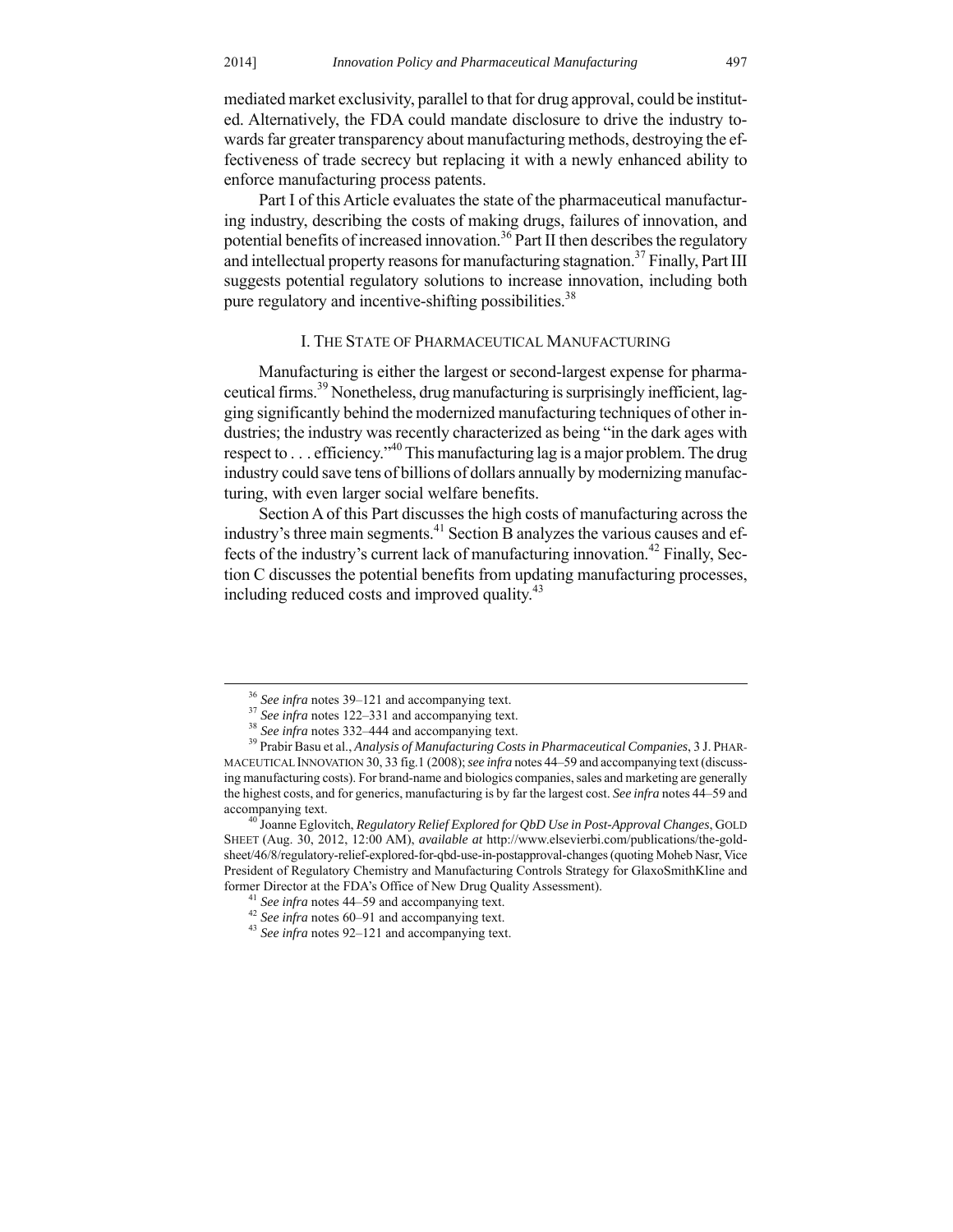#### *A. High Costs of Manufacturing Across the Pharmaceutical Industry*

Widespread misperceptions that drug manufacturing is very inexpensive  $44$ arise from a focus on marginal costs.45 Marginal costs are frequently very low, especially for blockbuster small-molecule drugs.<sup>46</sup> Other drugs, however, typically have higher marginal costs.<sup>47</sup> Furthermore, the industry as a whole has very high fixed costs, including building factories, maintaining quality control, and depreciating capital assets; these more inclusive expenses, reported as "Cost of Goods Sold" (COGS) as a percentage of total revenue, comprise a large fraction of pharmaceutical companies' costs.48

Manufacturing costs differ across the drug industry's three segments: brand-name production of small-molecule drugs, generic production of smallmolecule drugs, and primarily brand-name production of biologics. For researchoriented brand-name pharmaceutical firms, COGS were approximately 26% of sales between 1994 and 2006.<sup>49</sup> Generics spent more on manufacturing, averag-

 <sup>44</sup> *See* Jennifer S. Bard, *What to Do When You Can't Hear the Whistleblowing: A Proposal to Protect the Public's Health by Providing Whistleblower Protection for Medical Researchers*, 9 IND. HEALTH L. REV. 1, 34 (2012) (noting that "once a drug is developed, it costs very little to manufacture"); Irwin I. Park, *Extinguishing Exclusive Marketing Rights: Interpreting the Medical Innovation Prize Fund Act of 2011*, 22 DEPAUL J.ART TECH. & INTELL. PROP. L. 183, 214 n.217 (2011) (arguing that drug innovation prizes could increase profits, "assuming that manufacturing costs are minimal"). 45 Marginal costs measure the cost of manufacturing one extra pill. *Cf.* J. Gregory Sidak & Daniel

F. Spulber, *Deregulatory Takings and Breach of the Regulatory Contract*, 71 N.Y.U. L. REV. 851, 868 n.43 (1996) (defining "marginal cost"). For example, marginal cost is the price of going from the onemillionth pill to the one-million-and-first pill. *Cf. id.* Fixed and marginal production costs vary by drug, and precise production costs are generally unavailable. Ernst R. Berndt et al., *Information, Marketing, and Pricing in the U.S. Antiulcer Drug Market*, 85 AM. ECON. REV. 100, 100 (1995).<br><sup>46</sup> *See* Outterson, *supra* note 18, at 253 (noting that although most drug manufacturers do not

disclose patented drugs' marginal manufacturing costs, differential pricing ratios can be used as a proxy: "[They] currently exceed 30:1 in [anti-retroviral] drugs, implying marginal costs of production in the range of 3 to 4%."). 47 *See* Berndt et al., *supra* note 45, at 100 (suggesting that for one group of anti-ulcer drugs, mar-

ginal production costs ranged from 10–25% of the drugs' price). 48 *See infra* notes 49–59 and accompanying text (explaining the various COGS of different indus-

try segments and noting that COGS can account for over half of some firms' revenues). 49 Basu et al., *supra* note 39, at 33 fig.1; *see also* Marc-André Gagnon & Joel Lexchin, *The Cost of Pushing Pills: A New Estimate of Pharmaceutical Promotion Expenditures in the United States*, 5 PLOS MED. 29, 29–30 (2008), *available at* http://www.plosmedicine.org/article/fetchObject.action? uri=info%3Adoi%2F10.1371%2Fjournal.pmed.0050001&representation=PDF, *archived at* http:// perma.cc/8KA6-M66F (reporting that, according to one study, ten of the largest global pharmaceutical firms spent 30% of total revenue on COGS and 12% on R&D between 1996 and 2005). Large drug companies' annual reports support these survey-based conclusions. *See, e.g.*, GLAXOSMITHKLINE,DO MORE, FEEL BETTER, LIVE LONGER: ANNUAL REPORT FOR SHAREHOLDERS 136–37 (2011), http://www.gsk.com/content/dam/gsk/globals/documents/pdf/GSK-Annual-Report-2011.pdf, *archived at* http://perma.cc/VBZ9-DJV2 (reporting COGS of 26.8% in 2011 and 26.7% in 2010); PFIZER, 2012 FINANCIAL REPORT 15 (2012), http://www.pfizer.com/files/annualreport/2012/financial/financial2012. pdf, *archived at* http://perma.cc/MQ8J-3GAL (reporting COGS of 21.6% in 2011 and 22.7% in 2010).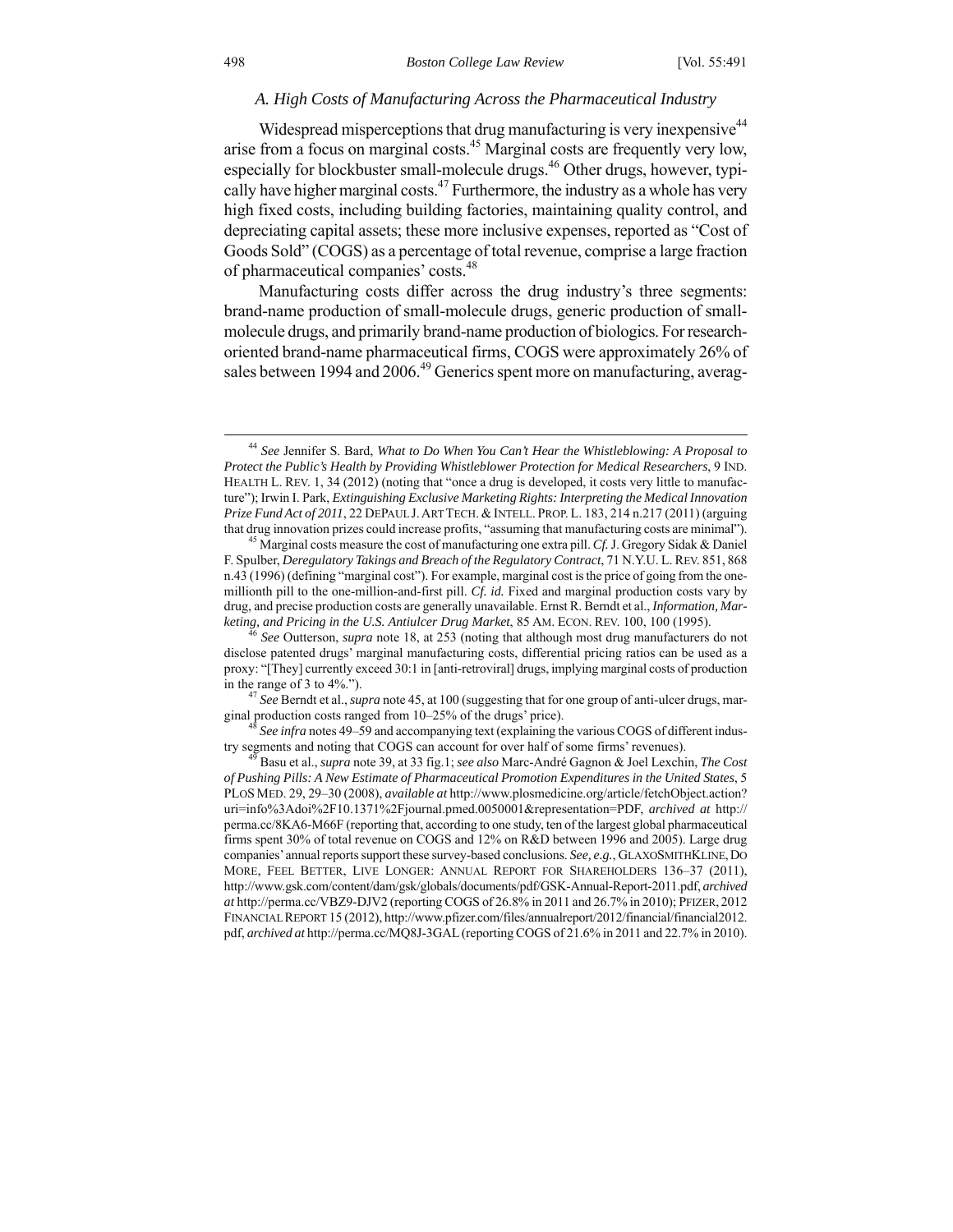ing 52%.<sup>50</sup> Generics' COGS are a higher fraction of total sales for several reasons, including lower consumer prices<sup>51</sup> and lower R&D, compliance, and marketing costs.<sup>52</sup> Although it is not a priori obvious that absolute (as opposed to fractional) manufacturing costs should be lower for generic companies,  $53$  and although hard numbers are difficult to obtain, industry experts nevertheless suggest that generics also have lower per-unit costs.<sup>54</sup>

Biologics also face high manufacturing costs.<sup>55</sup> The manufacture of biologics has been characterized as "highly complex and requir[ing] high capital investments."56 Both fixed and variable manufacturing costs are higher for biolog-

fraction of total sales will be higher. For instance, if it costs \$1 to make a pill that sells for \$10 as a brand-name pill but \$2 as a generic pill, COGS would be 50% of total sales for the generic but only

10% for the brand. 52 Basu et al., *supra* note 39, at 33–34. 53 For example, brand-name manufacturers could potentially optimize the manufacturing process over years of experience with the drug. *See* Christopher S. Ponder, Comment, *The Dubious Value of Hatch-Waxman Exclusivity*, 45 HOUS. L. REV. 555, 575 (2008) ("In the generic market, the pioneer manufacturer likely enjoys lower manufacturing costs due to valuable experience gained from producing the drug for the duration of its patent."). Empirically, however, incremental innovation tends not to occur, and older techniques persist instead. *See* Prabir Basu, *Today's Hidden Crisis in Health Care: The State of Pharmaceutical Manufacturing*, RPM REP., Sept. 2008, at 2, *available at* http://www. nipte.org/docs/RPM\_REPORT.pdf, *archived at* http://perma.cc/XR2-WFSD ("The interplay of tight FDA regulation to ensure product safety, the high cost of re-approval of process innovations and inadequate science-based understanding of pharmaceutical science and manufacturing ensures that once a manufacturing process is approved, it is left substantially unchanged for the duration of the product life."); *see also infra* notes 60–91 and accompanying text (discussing the lack of innovation in pharmaceutical manufacturing). 54 *See* Mark Herlant, *Restoring the Balance: A Strategic Role for Operations*, *in* THE PATHWAY TO

OPERATIONAL EXCELLENCE IN THE PHARMACEUTICAL INDUSTRY 64, 68 (Thomas Friedli et al. eds., 2010) ("To date, no research-based 'big pharma' company has been able to build a COGS model that would allow it to compete in the generics arena."). 55 Biologics include therapeutic proteins and other products of living sources. Paradise, *supra*

note 9, at 502; *see also* 42 U.S.C. § 262(i)(1) (2006) (defining "biological product" as, "a virus, therapeutic serum, toxin, antitoxin, vaccine, blood, blood component or derivative, allergenic product, protein . . . , or analogous product, or arsphenamine or derivative of arsphenamine . . . , applicable to the prevention, treatment, or cure of a disease or condition of human beings").<br><sup>56</sup> OPERATIONAL EXCELLENCE IN THE PHARMACEUTICAL INDUSTRY 153 (Thomas Friedli et al.

eds., 2006) [*hereinafter* OPERATIONAL EXCELLENCE]. Biologics can be modified in various and sometimes unpredictable ways during their synthesis; for example, biologics can vary across production systems or batches, and even in a single production batch. Paradise, *supra* note 9, at 502–03 (noting that production and storage processes cause biologics to have high variations rates than other types of drugs); *see* Michael Butler, *Animal Cell Cultures: Recent Achievements and Perspectives in the Production of Biopharmaceuticals*, 68 APPLIED MICROBIOLOGY &BIOTECHNOLOGY 283, 286–88 (2005) (discussing variations in glycans tests).

 <sup>50</sup> Basu et al., *supra* note 39, at 33 fig.1; *see also* TEVA PHARM. INDUST. LTD., FORM 20-F: AN-NUAL REPORT PURSUANT TO SECTION 12 OR 15(D) OF THE SECURITIES EXCHANGE ACT OF 1934, at 6 (2011), *available at* http://phx.corporate-ir.net/External.File?item=UGFyZW50SUQ9MTI2OTcyfEN oaWxkSUQ9LTF8VHlwZT0z&t=1, *archived at* http://perma.cc/YD8P-Z7NT (reporting COGS as 48% of sales in 2011 and similar levels in the previous four years.).  $51$  Lower consumer prices mean that if absolute manufacturing costs are the same, COGS as a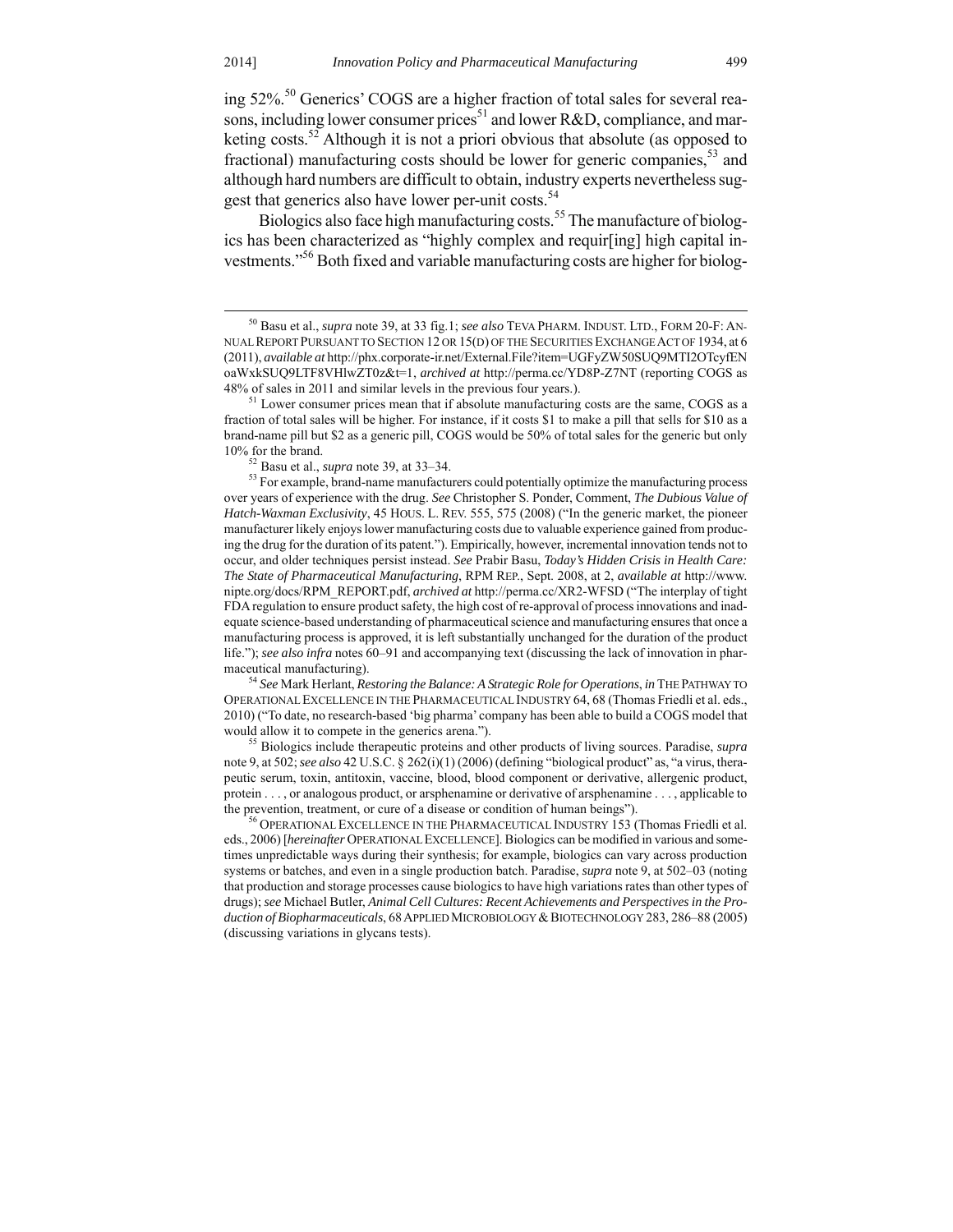ics than for small-molecule drugs.<sup>57</sup> Fractional manufacturing costs are lower, at 14% of total sales,<sup>58</sup> because biologics companies spend significantly more on R&D than small-molecule companies and because the prices for biologics are generally very high, leading to higher fractional operating income.<sup>59</sup> Even though manufacturing comprises a smaller portion of expenses for biologics, it remains a significant factor in the dynamics of market entry and market maintenance.

Overall, drug manufacturing makes up a very large portion of industry expenses across the different types of pharmaceutical firms. Despite the size of manufacturing costs, manufacturing is inefficient and non-innovative, which drives costs even higher.

#### *B. Lack of Innovation of Manufacturing Processes*

Pharmaceutical manufacturing has lagged far behind other industries in adopting modern manufacturing techniques. $\overline{60}$  These modern techniques, including continuous improvement of processes, quality management throughout production, constant monitoring of production parameters, and waste reduction, were developed principally beginning in the 1980s and spread through automotive, consumer goods, and other industries, $61$  but generally not the drug industry.<sup>62</sup> This lag has resulted in overall poor operational performance in drug manufacturing,63 characterized by specific related deficiencies—including excessive process rigidity, old plants and equipment, slow development and adoption of

total sales for biologics companies versus 13% and 8% for brand-name and generic small molecule drug companies, respectively. *Id.* at 34 fig.3. The same study found that operating income for biologics companies comprised 22% of the companies' total sales, versus 19% and 12% for brand-name and

generics, respectively. *Id.* at 34 fig.4.<br><sup>60</sup> OPERATIONAL EXCELLENCE, *supra* note 56, at 24.<br><sup>61</sup> *Id.* at 30–33.<br><sup>62</sup> *Id.* at 24–25; *see also* Lawrence Yu, *Pharmaceutical Quality by Design: Product and Process Development, Understanding, and Control*, 25 PHARMACEUTICAL RES. 781, 786 (2008) (noting that in 2008, pharmaceutical development scientists had "just begun" using process simulation to support manufacturing optimization and product development, even though process simulation had been "successfully used in the chemical and oil industries since the early 1960s"). 63 *See* Herlant, *supra* note 54, at 67 (noting very large gaps between pharmaceutical company

performance and "best in class" performance on cycle times, stock turn, and equipment use, and smaller gaps with respect to time in full and reworking products).

 <sup>57</sup> *Compare* Henry Grabowski et al., *The Market for Follow-On Biologics: How Will It Evolve?*, 25 HEALTH AFF. 1291, 1294 (2006) (reporting that in 2006, an average plant for biologic production was estimated to cost \$250–450 million to construct), *with Pharma Closed How Many US Plants This Year?*, EXPERTBRIEFINGS.COM (Dec. 14, 2011, 1:07 PM), http://www.expertbriefings.com/news/ pharma-closed-how-many-us-plants-this-year/, *archived at* http://perma.cc/FR8Z-5L5F (reporting that an average plant for small-molecule drug production can be built for \$41 million). The materials for biologics manufacturing also cost many times that of small molecules. Grabowski et al., *supra*, at 1294. 58 Basu et al., *supra* note 39, at 33 fig.1. 59 *See id.* at 34 figs.3 & 4. One 1994–2006 study found that R&D typically comprised 26% of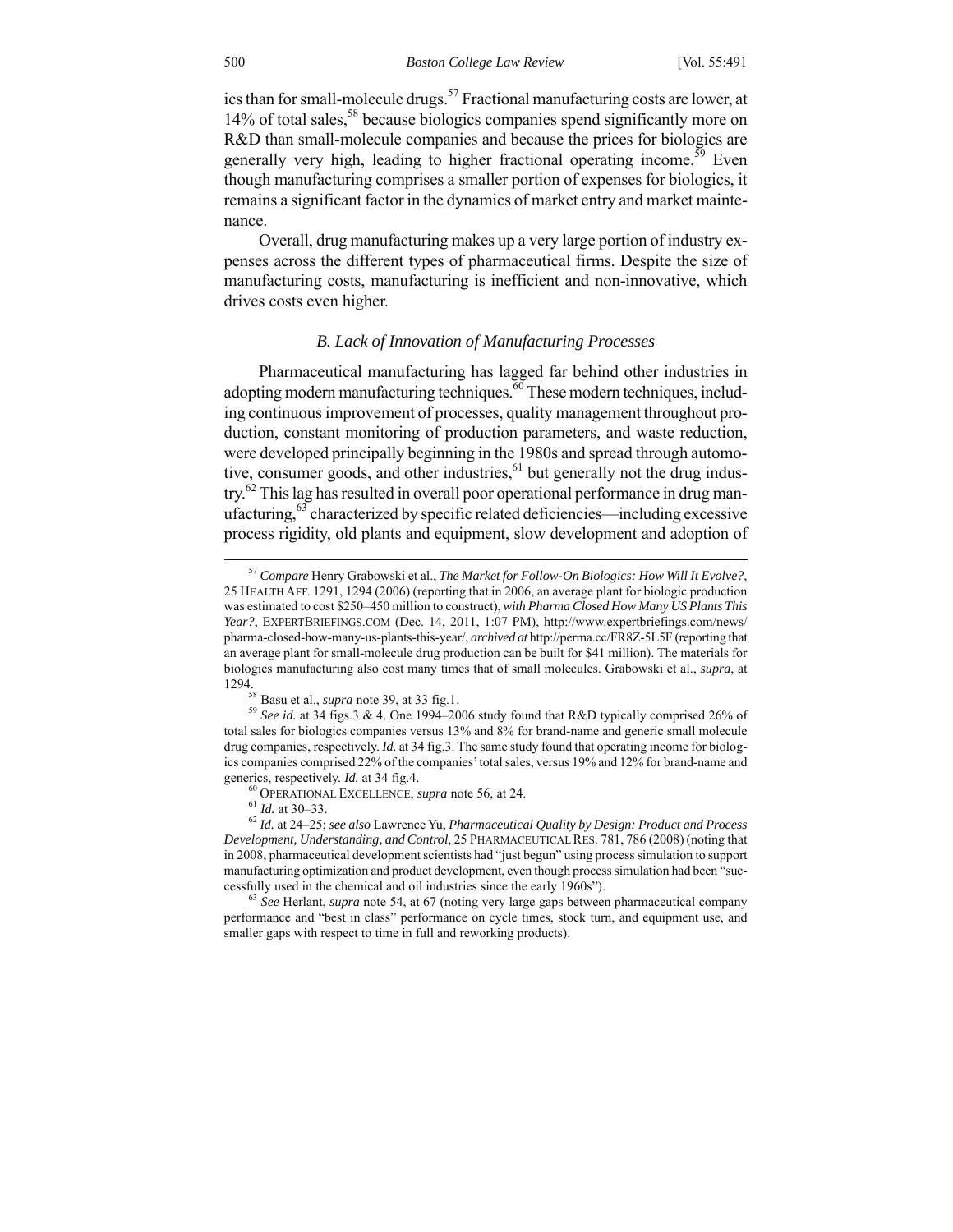novel technology, underutilized equipment and inefficient procedures, a lack of continuous process monitoring, and significant waste.<sup>64</sup>

Process rigidity, where manufacturing parameters remain static over the lifetime of the drug,<sup>65</sup> is a defining characteristic of pharmaceutical manufacturing, as opposed to other industries, where flexibility and continuous improvement are crucial for efficient and innovative manufacturing.<sup>66</sup> FDA oversight contributes to this process rigidity.<sup>67</sup> Because clinical trials are the foundation of the FDA's initial determination that an approved drug is safe and effective, formulations and manufacturing techniques used in mass production must match the processes used in the clinical trials.<sup>68</sup> But regulatory submissions on drug characteristics are typically based on relatively limited and shallow information.<sup>69</sup> Thus, the manufacturing conditions described in the initial submission become somewhat arbitrary regulatory commitments that must be kept in future manufacturing. $70$ 

Process rigidity also encourages drug manufacturers to continue using outdated production lines and older equipment. The industry's factories have been generally described as "in terrible shape."71 Many facilities and primary production lines are quite old. Some have been operating continually since the 1960s, frequently running twenty-four hours a day, seven days a week, with only limited upgrades.72 Outdated and overworked facilities increase the risk of contamination of sterile products, require "repeated or extensive manual interventions," (further increasing the risk of contamination), and can even shed glass or metal shavings into the product.<sup>73</sup> One FDA Warning Letter to Ben Venue Labs, issued after a 2011 plant inspection, described a plant with "severely dented" doors

 <sup>64</sup> *See* Prabir Basu, *The Current State of Pharmaceutical Manufacturing—In Search of Science*, *in*  THE PATHWAY TO OPERATIONAL EXCELLENCE IN THE PHARMACEUTICAL INDUSTRY,*supra* note 54, at 77, 79. 65 OPERATIONAL EXCELLENCE, *supra* note 56, at 32. 66 *Id.* at 48; *see also* THE PATHWAY TO OPERATIONAL EXCELLENCE IN THE PHARMACEUTICAL

INDUSTRY,*supra* note 54, at 29 (noting that the pharmaceutical industry lags on continuous improvement).<br><sup>67</sup> See infra notes 130–204 and accompanying text (discussing the hurdles to manufacturing inno-

vation that FDA regulations create).<br><sup>68</sup> OPERATIONAL EXCELLENCE, *supra* note 56, at 32.<br><sup>69</sup> *Id.* at 25.<br><sup>70</sup> *Id.* 

<sup>71</sup> Katie Thomas, *Lapses at Big Drug Factories Add to Shortages and Danger*, N.Y. TIMES, Oct. 18, 2012, at A1 (quoting Erin Fox, manager of the Drug Information Service at the University of

Utah).<br><sup>72</sup> J. Woodcock & M. Wosinska, *Economic and Technological Drivers of Generic Sterile Injecta-*<br>170 173 (2013) *ble Drug Shortages*, 93 CLINICAL PHARMACOLOLGY THERAPEUTICS 170, 173 (2013). 73 *Id.*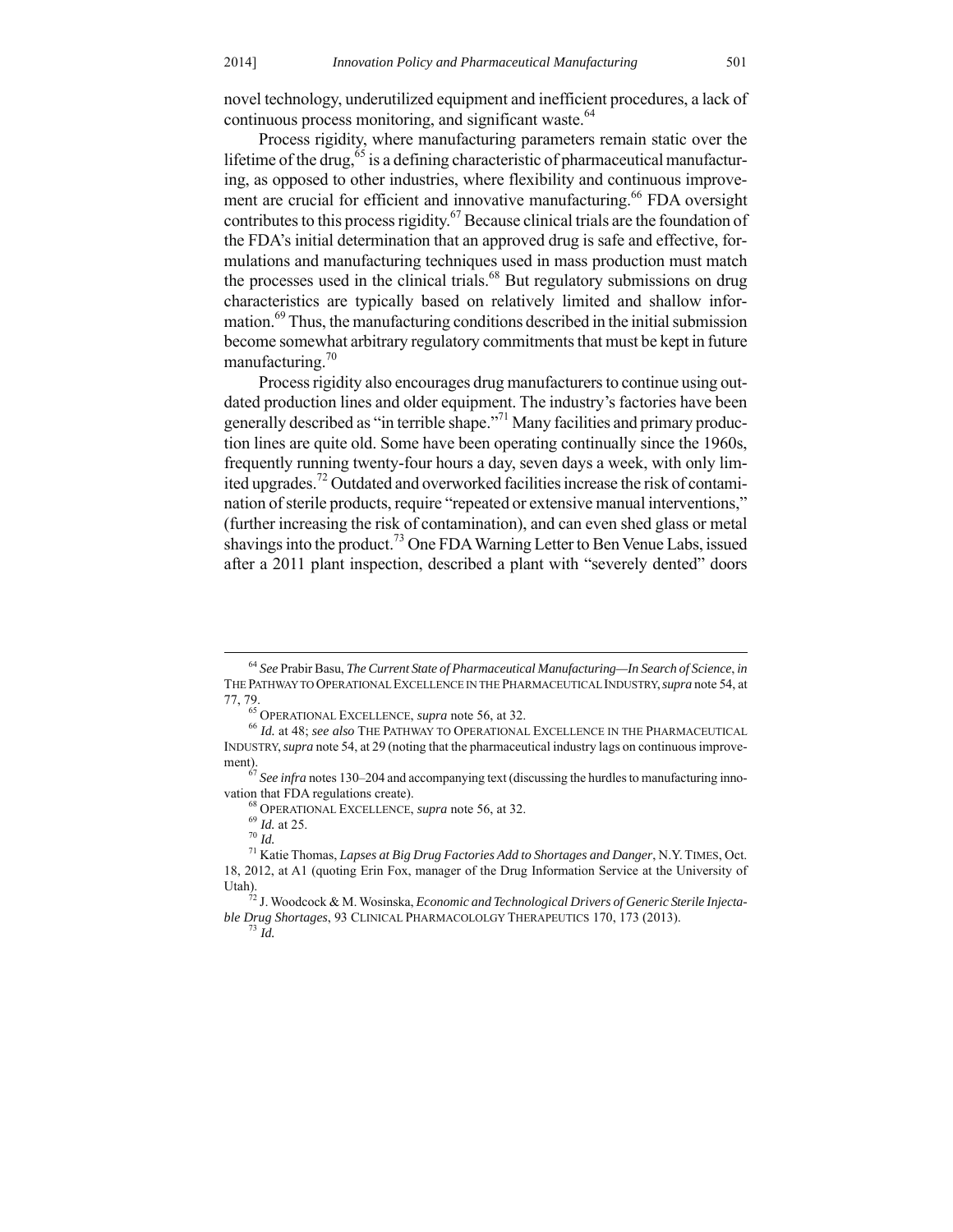shedding rust into drug containers, rusty tools used for sterile line setup, and a roof leaking water into sterile areas.<sup>74</sup>

Outdated facilities and process rigidity also reflect a broader trend of slow development and adoption of novel technologies in drug manufacturing. The industry spends little on developing new manufacturing technologies and is slow to adopt new processes once developed.<sup>75</sup> For example, the sorts of academicindustry collaborations that have become common both in drug discovery and in other industries' manufacturing sectors are just starting to emerge for pharmaceutical manufacturing.<sup>76</sup> One clear sign of the technological lag in drug manufacturing is that the industry still produces drugs step-by-step, in large batches, as opposed to using continuous manufacturing (i.e., start-to-finish production lines) like almost every other industry.<sup>77</sup>

In addition to process rigidity, industry manufacturing procedures are plagued with inefficiencies. Inefficiencies appear in the utilization of capital resources,<sup>78</sup>

sectors). 77 *See* Wallack, *supra* note 76; *About C-SOPS*, *supra* note 76. Both the Novartis-MIT Center for Continuous Manufacturing and Rutgers' Engineering Research Center for Structured Organic Particulate Systems focus on developing continuous manufacturing methods. *See* Novartis-MIT Center for Continuous Manufacturing, MASS.INST.TECHN., http://blogs.wsj.com/health/2012/07/26/excedrin-productionresumes, *archived at* http://perma.cc/FUB3-M85J (last visited Feb. 10, 2014); *Technology Platforms*, C-SOPS, http://ercforsops.org/about-c-sops/technology-platforms, *archived at* http://perma.cc/33UY-49JM (last visited Feb. 10, 2014). 78 Relative to other industries, equipment is underutilized in the pharmaceutical manufacturing in-

dustry. In a survey of European drug plants, nearly two-thirds of plant equipment was idle at any given time. OPERATIONAL EXCELLENCE, *supra* note 56, at 60; *see* Herlant, *supra* note 54, at 67. Overall equipment effectiveness (the percentage of scheduled runtime a piece of equipment produces good products) averages 20–30% in the drug manufacturing industry, compared to 50–90% in the automotive, consumer packaged goods, aerospace, and computer industries. Bowman Cox, *Attention Turns to the Business Case for Quality by Design*, GOLD SHEET (Jan. 1, 2009, 5:00 AM), *available at* http:// www.elsevierbi.com/publications/the-gold-sheet/43/001/attention-turns-to-the-business-case-for-qualityby-design.

<sup>&</sup>lt;sup>74</sup> Warning Letter from the U.S. Food & Drug Admin. to Thomas J. Murphy, President & CEO, Ben Venue Labs., Inc. 1–4, 19, 20 (May 25, 2011), *available at* http://www.fda.gov/downloads/ AboutFDA/CentersOffices/ORA/ORAElectronicReadingRoom/UCM275843.pdf, *archived at* http:// perma.cc/ZH6T-KPQM. 75 *See infra* notes 130–154 and accompanying text (explaining that many firms do not adopt pro-

cess innovations out of fear of delayed FDA approval). 76 *See* Todd Wallack, *Novartis to Give MIT \$65m to Find New Way to Produce Drugs*, BOS.

GLOBE, Sept. 28, 2007, at A1 (reporting the development of the Novartis-MIT Center for Continuous Manufacturing and illustrating its novelty); *About C-SOPS*, C-SOPS, http://ercforsops.org/about-csops, *archived at* http://perma.cc/AW28-ASJA (last visited Feb. 10, 2014) (describing the Rutgers' Engineering Research Center for Structured Organic Particulate Systems). *See generally* Daniel X. Yang & Yunsoo A. Kim, *Helping Science and Drug Development to Succeed Through Pharma-Academia Partnerships*, 86 YALE J. BIO. MED. 429 (2013) (discussing academic-industry collaborations in drug discovery); Carlton Chen, *Leveraging Opportunities Through University-Industry Collaboration*, U. CONN. (July 30, 2013), http://news.engr.uconn.edu/manufacturers-roundtable-leveragingmfg-opportunities-through-university-industry-collaboration.php, *archived at* http://perma.cc/ME55- AYU3 (discussing the University of Connecticut's recent Manufacturers Roundtable meeting that was held to encourage further collaborations with the University of Connecticut in various manufacturing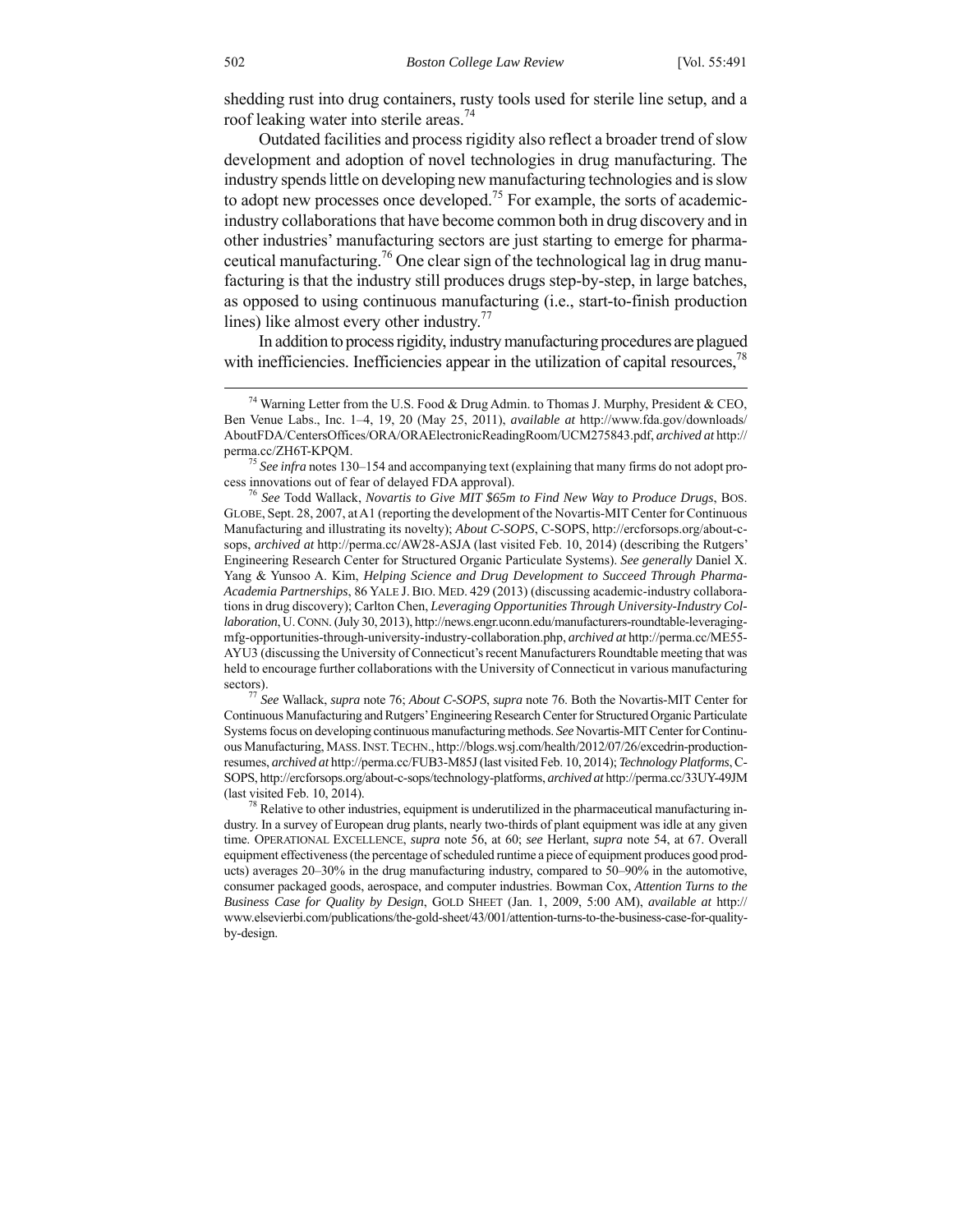management of finished product inventories<sup>79</sup> and raw material stocks,<sup>80</sup> and labor practices.<sup>81</sup>

Quality tests in the drug industry are also outdated and inefficient. Pharmaceutical manufacturers ensure quality by discretely testing batches of drugs, typically at the end of production stages.<sup>82</sup> These discrete tests identify out-ofspecification products that must be discarded.<sup>83</sup> But discrete testing is less efficient than continuously monitoring product characteristics to guarantee quality throughout production.<sup>84</sup> As a result, pharmaceutical manufacturers have much higher error rates than permitted by regulation in final products. The combination of a lack of ongoing quality management and very strict final product standards leads to very high levels of unacceptable final products relative to other industries. Typically, between seven and 16% of products must be discarded in the drug industry.<sup>85</sup> Other industries with well-developed manufacturing, even those with less strict final product standards, usually have manufacturing processes that are more robust throughout production and thus require less end-testing and fewer product discards.<sup>86</sup> The unpredictability inherent in stringent end-oriented testing has both economic and human costs. A faulty product that makes it to the end of the production line before testing can contribute to drug shortages if the

20% in a pharmaceutical plant, whereas in the automotive industry, value-add time is typically around 60–70% or higher. Cox, *supra* note 78. The ratio of direct labor (people actually making drugs) to indirect labor (management, quality control, and engineering) is roughly ten times lower than in other

 $79$  Pharmaceutical stock turns over on average  $1-2$  times per year, whereas consumer goods typically turn over 16–20 times per year and high tech goods can turn over as high as 50 times per year. OPERATIONAL EXCELLENCE, *supra* note 56, at 24–25. Slow turnover creates high inventory costs, likely justified by a desire to avoid losing any possible sales. *Id.* at 63.<br><sup>80</sup> Xiaojun Wang, Inventory Management in a Pharmaceutical Company: Minimizing Discard

Practices 25–28 (Sept. 2010) (unpublished Master of Engineering in Manufacturing dissertation, Massachusetts Institute of Technology) (on file with Massachusetts Institute of Technology Library). Excessive stocks of materials may be overcautiously (by the company's own standards) maintained to avoid any possibility of production delays, which can result in significantly higher inventory costs and rates of discarding expired materials. *See id.* at 54–59; *see also id.* (finding in one case study that ingredient stocks at an active pharmaceutical ingredient plant could be reduced by 43% while still meeting the company's own stringent requirements for backup supplies).<br><sup>81</sup> Labor value-add time (how much time is spent adding value to the product) is typically around

industries. *Id.*; see OPERATIONAL EXCELLENCE, supra note 56, at 57.<br><sup>82</sup> See OPERATIONAL EXCELLENCE, supra note 56, at 75.<br><sup>83</sup> See id.<br><sup>84</sup> Id. Continuous monitoring is more efficient because it allows manufacturers to make corrections quicker. Anne Trafton, *Continuous Drug Manufacturing Offers Speed, Lowers Costs*, MASS.INST.TECH. (Mar. 12, 2012), http://web.mit.edu/newsoffice/2012/manufacturing-pharma ceuticals-0312.html, *archived at* http://perma.cc/8T7T-7AL8. Note that continuous monitoring is different from continuous manufacturing. Continuous monitoring involves constantly measuring product quality during manufacturing processes. Continuous manufacturing describes the difference between a constant-in/constant-out assembly-line system and one where large batches of a product go through separate and sequential process steps. *See* Wallack, *supra* note 76. <sup>85</sup> OPERATIONAL EXCELLENCE, *supra* note 56, at 76. <sup>86</sup> *Id*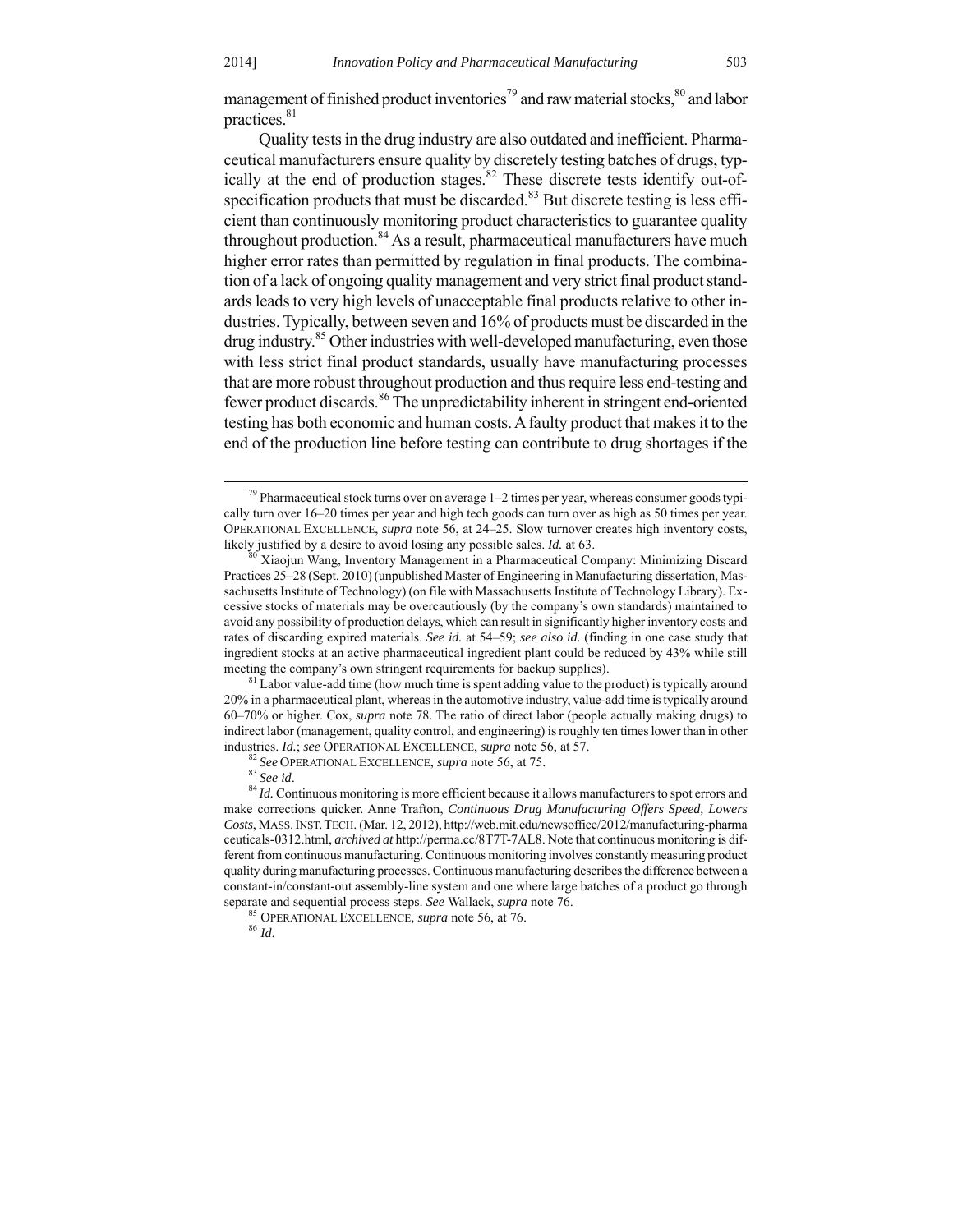batch is discarded, or product recalls if testing fails to catch the problem before distribution.<sup>87</sup>

Quality testing also takes a long time and disrupts manufacturing.<sup>88</sup> This disruption is magnified by FDA regulations requiring that any out-ofspecification test results be addressed by a full investigation before retesting to validate the result or continuing the manufacturing process.<sup>89</sup> Quality control thus consumes a large portion of manufacturing time and creates tremendous variability in cycle time, which itself leads to other inefficiencies. In one plant with an average production time of 250 days, a stunning 237 of those days were used for quality assurance and quality control. $90$ 

This dire picture is not universal in the drug industry. Some industry leaders have embraced some modern manufacturing techniques. Those leaders that have pursued manufacturing innovation have experienced concomitant gains in efficiency and continuous control over drug quality.<sup>91</sup> But even those leaders face substantial barriers to innovative change. And overall, drug manufacturing continues to be highly inefficient and non-innovative compared both with other industries and with earlier stages in the life of a drug. These inefficiencies and outdated techniques have major implications for the industry, the healthcare system, and society as a whole.

#### *C. Potential Benefits from Improving Manufacturing Processes*

Manufacturing innovation would lead to major improvements. The potential efficiency gains have frankly stunning monetary and health implications. Gains to drug quality and reliability have less quantifiable but still important implications for the industry and society.

#### 1. Reduced Costs

Tens of billions of dollars are spent annually on manufacturing inefficiencies. Efficiency increases consequently carry large potential benefits. One study found potential yearly savings of \$19 million in COGS for a single billion-dollar

 <sup>87</sup> *See* Yu, *supra* note 62, at 782; *infra* notes 108–121 and accompanying text (discussing recent contamination events and drug shortages).<br><sup>88</sup> OPERATIONAL EXCELLENCE, *supra* note 56, at 72.<br><sup>89</sup> 21 C.F.R. § 211.192 (2013) ("Any unexplained discrepancy . . . or the failure of a batch or any

of its components to meet any of its specifications shall be thoroughly investigated, whether or not the batch has already been distributed . . . .").<br><sup>90</sup> OPERATIONAL EXCELLENCE, *supra* note 56, at 125–26. Similarly, the process for manufactur-

ing the main active ingredient in Schering-Plough/Merck's cholesterol drug Vytorin reportedly includes 21.7 days of manufacturing and 63 days of testing and quality control/quality assurance. Wang, *supra* note 80, at 14.

<sup>91</sup> *See* OPERATIONAL EXCELLENCE, *supra* note 56, at 82–130.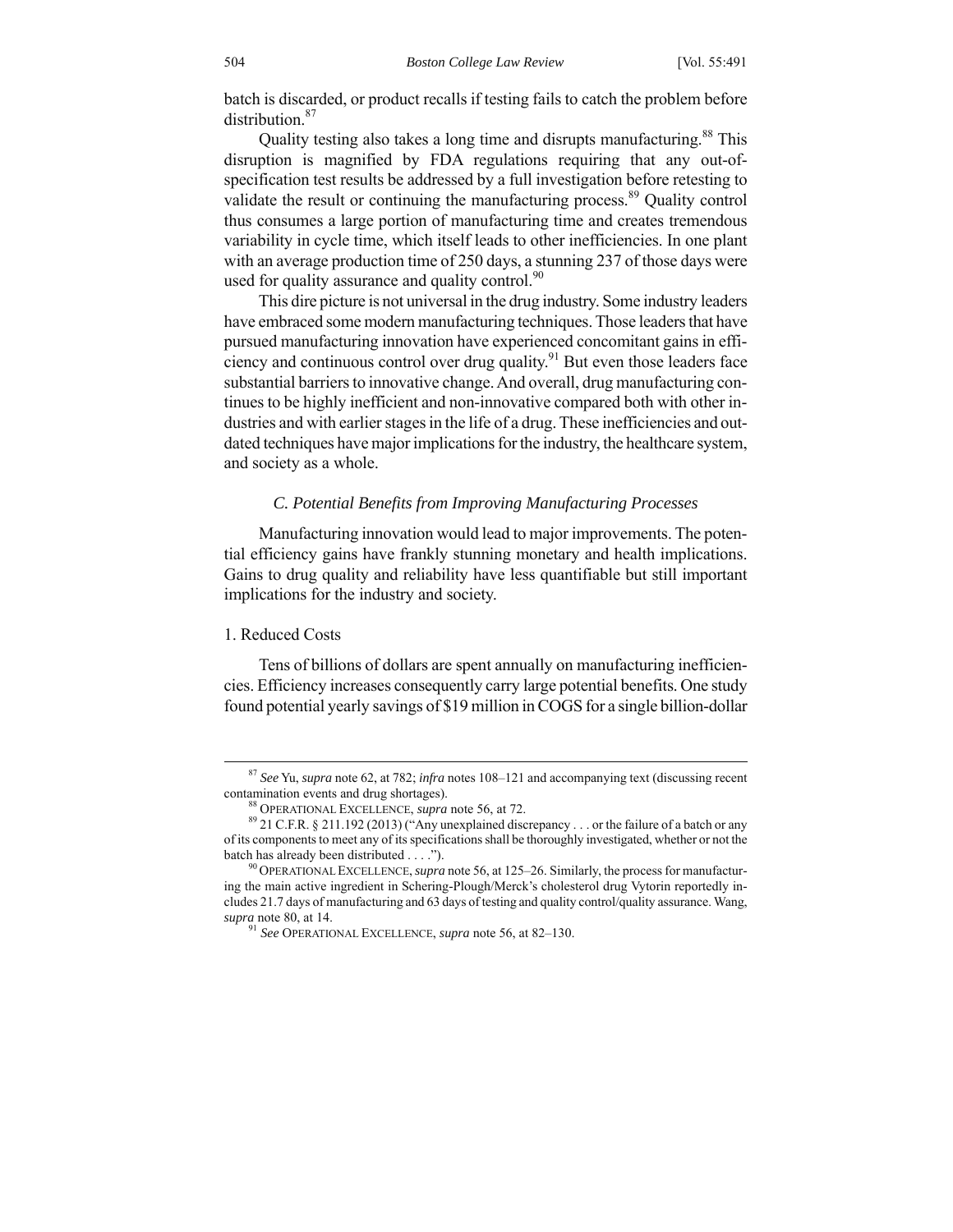blockbuster drug, with lifetime revenue increases of \$577 million.<sup>92</sup> Estimated potential savings to the pharmaceutical industry worldwide range from \$15 to \$90 billion yearly.<sup>93</sup>

Another study analyzed the potential social gains from industry-wide drug manufacturing improvements.<sup>94</sup> The study described two possible boundary scenarios resulting from various hypothetical increases in manufacturing efficiency, which in turn would decrease the marginal cost of producing drugs.<sup>95</sup> In the first scenario, lower manufacturing costs result in lower prices to consumers.<sup>96</sup> This should occur in fully competitive markets where marginal price equals marginal cost at equilibrium.<sup>97</sup> But even in monopolies or oligopolies, where profitmaximizing firms have the ability to price above marginal cost, orthodox economics predicts that lower manufacturing costs will decrease prices, resulting in consumer surplus.<sup>98</sup> In this orthodox model, an industry-wide 20% reduction in pharmaceutical manufacturing costs, totaling between \$20 and \$30 billion,<sup>99</sup> would lead to estimated yearly consumer surplus gains of \$47.4 billion in the United States.100

In the study's second boundary case, manufacturers stray from the orthodox market model by holding prices steady.<sup>101</sup> The resulting increased cash flow from sales would tend, both theoretically and empirically, to increase firm R&D expenditures.<sup>102</sup> An industry-wide  $20\%$  decrease in manufacturing costs, if prices

<sup>100</sup> Vernon et al., *supra* note 13, at 234 tbl.1. This study also calculates the total benefit of these savings in all future years, assuming other factors hold constant, and finds a total value of \$676.7 billion. *Id.* <sup>101</sup> *Id.* at 234–37. 102 John A. Vernon, *Examining the Link Between Price Regulation and Pharmaceutical R&D* 

*Investment*, 14 HEALTH ECON. 1, 3, 6 (2005) (noting that reducing price regulation encourages firms to invest more in R&D); *see* F. M. Scherer, *The Link Between Gross Profitability and Pharmaceutical R&D Spending*, 20 HEALTH AFF. 216, 220 (2001) (explaining that firms are rent-seeking with R&D and are thus more likely to invest in R&D as profit opportunities increase)*.* The intuition behind this result is that firms invest in R&D by funding projects in order from most promising to least promising until the marginal expected return for a project equals the marginal cost of additional capital. *See* Vernon et al., *supra* note 13, at 235–37. When a firm's cash flow increases, as here through lower manufacturing costs and steady prices, the available cash has a lower cost of capital than borrowing

<sup>&</sup>lt;sup>92</sup> Suresh & Basu, *supra* note 11, at 186. Revenue increases include the effect of earlier peak drug availability, measured over the lifetime of the drug. *See id.* at 185–86.

<sup>&</sup>lt;sup>3</sup> *Id.* One early-moving major drug company, GlaxoSmithKline, has estimated that its own ongoing program of optimizing manufacturing operations will deliver annual pretax savings of approximately £2.8 billion (\$4.5 billion) by 2014. GLAXOSMITHKLINE, *supra* note 49, at 55. The program cost approximately £4.9 billion (\$7.7 billion) to implement. *Id.*<br><sup>94</sup> Vernon et al., *supra* note 13, at 229–30, 237.<br><sup>95</sup> *Id.* Considering these to be "boundary scenarios," the author of the study hypothesized that "t

actual effect of improved manufacturing efficiency [would] (possibly) exist[] somewhere between the two model projections. *Id.* at 230.<br><sup>96</sup> *Id.* at 230–34.<br><sup>97</sup> *Id.* 98 *Id.* 99 Suresh & Basu, *supra* note 11, at 186.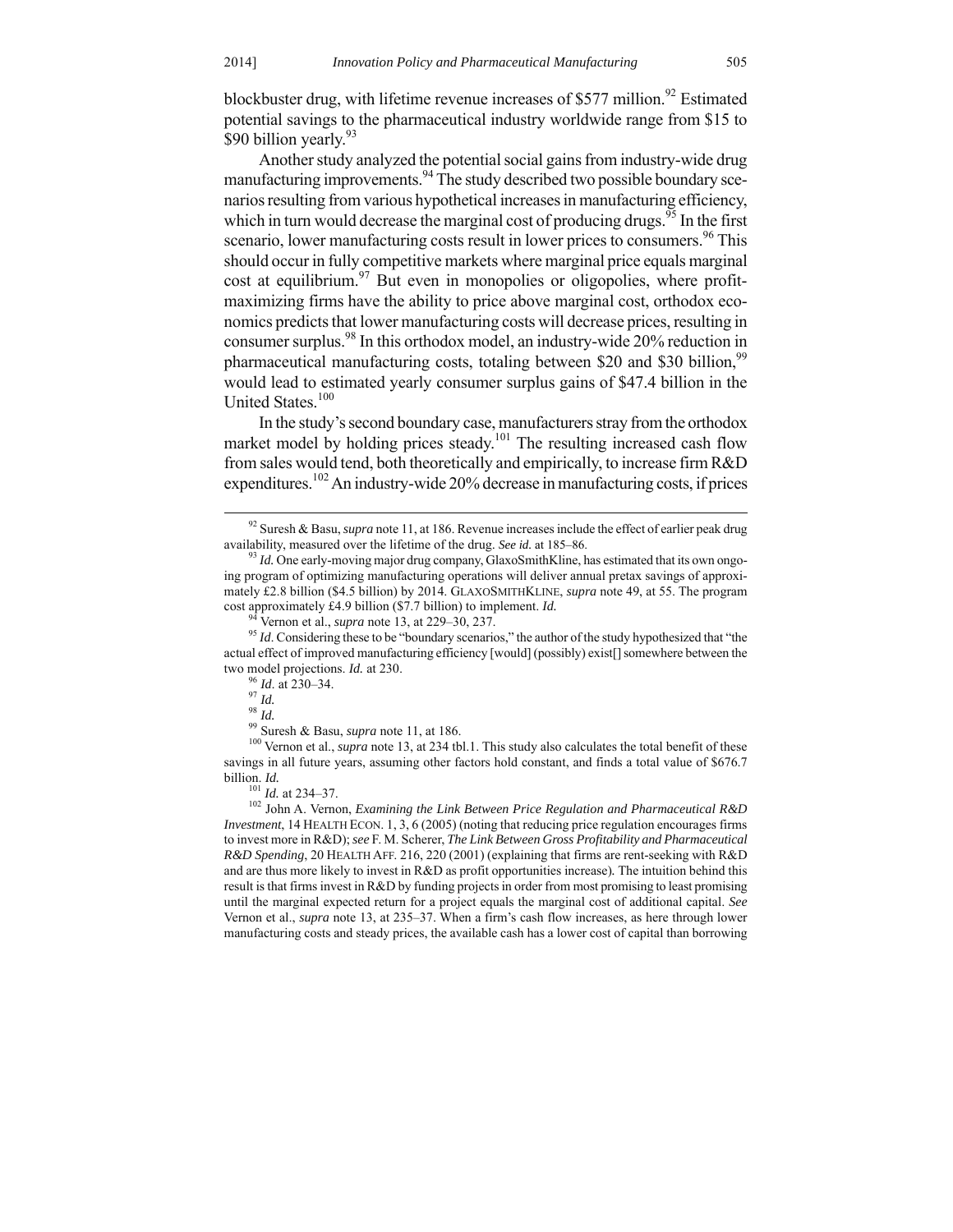hold constant, would lead to a \$3.9 billion one-time increase in annual R&D flows.<sup>103</sup> The present value of that increase, taking into account patterns of R&D growth over time, is \$110.4 billion.<sup>104</sup> Increases in pharmaceutical R&D, in turn, have large effects on social welfare because newly discovered drugs can improve health outcomes and improve life expectancy. One scholar estimated that each \$1345 invested in pharmaceutical R&D leads to health increases with a value of one U.S. life-year.<sup>105</sup> Using this estimate, a 20% reduction in manufacturing costs would result in an annual gain of 5.7 million life-years through increases in R&D spending.<sup>106</sup> Using a benchmark approximate value of \$100,000 for a lifeyear, the annual value of this health increase would be \$574 billion.<sup>107</sup>

Even though the study's two estimates are stylized, the social gains of even moderately increased pharmaceutical manufacturing efficiency are easily measured in the tens or hundreds of billions of dollars.

#### 2. Improved Quality

In addition to lowering costs, manufacturing innovation can improve drug quality. Innovative processes that ensure quality throughout the production process can increase final drug quality more cheaply and effectively than increased end-stage testing, largely because drug production is currently far less developed and exacting than drug testing.<sup>108</sup> Resulting improvements in drug quality could improve human health and well-being by reducing quality failures such as contamination events and drug shortages.

Contamination events and other major quality control failures cause loss of life and decrease confidence in the industry, both of which may lead to even further health ramifications.<sup>109</sup> Such quality failures include the Chinese heparin

 $\overline{a}$ 

perfect. <sup>103</sup> Vernon et al., *supra* note 13, at 236 tbl.2. <sup>104</sup> *Id.* <sup>104</sup> *Id.* <sup>104</sup> *Id.* <sup>105</sup> Frank R. Lichtenberg, *Sources of U.S. Longevity Increase, 1960–1997*, at 17, (Nat'l Bureau of Econ. Research, Working Paper No. 8755, 2002), *available at* http://www.nber.org/papers/w8755.pdf?new\_window=1, *archived at* http://perma.cc/9TMZ-EX8G. <sup>106</sup> *See* Vernon et al., *supra* note 13, at 236 tbl.3. Vernon calculated an all-years present value gain

of 82.1 million life years; using his estimated 7% discount rate, this gives a yearly gain of 5.7 million life-years*. Id.* <sup>107</sup> *See id.* The study calculated an \$8.2 trillion present value of the all-years increase, which

equates to a yearly gain of approximately \$574 billion using a 7% discount rate. *Id.*<br><sup>108</sup> See Basu, *supra* note 64, at 78.<br><sup>109</sup> See Maame Ewusi-Mensah Frimpong, U.S. Deputy Assistant Attorney Gen., Address at the 2013 CBI Pharmaceutical Compliance Congress (Jan. 29, 2013) (transcript available at http://www. justice.gov/iso/opa/civil/speeches/2013/civ-speech-130129.html, *archived at* http://perma.cc/RV9E-6YPP) ("Weak enforcement that encourages deviations from [good manufacturing practices] and noncompliance in this area affects the entire industry, as it erodes the confidence of the American public in our drug system."); *see also* Larry Rosania, *Heparin Crisis 2008: A Tipping Point for In-*

funds or issuing new equity. *Id.* Accordingly, more R&D projects are worth funding. Vernon et al., *supra* note 13, at 235–37. This logic relies on the theoretical assumption that capital markets are im-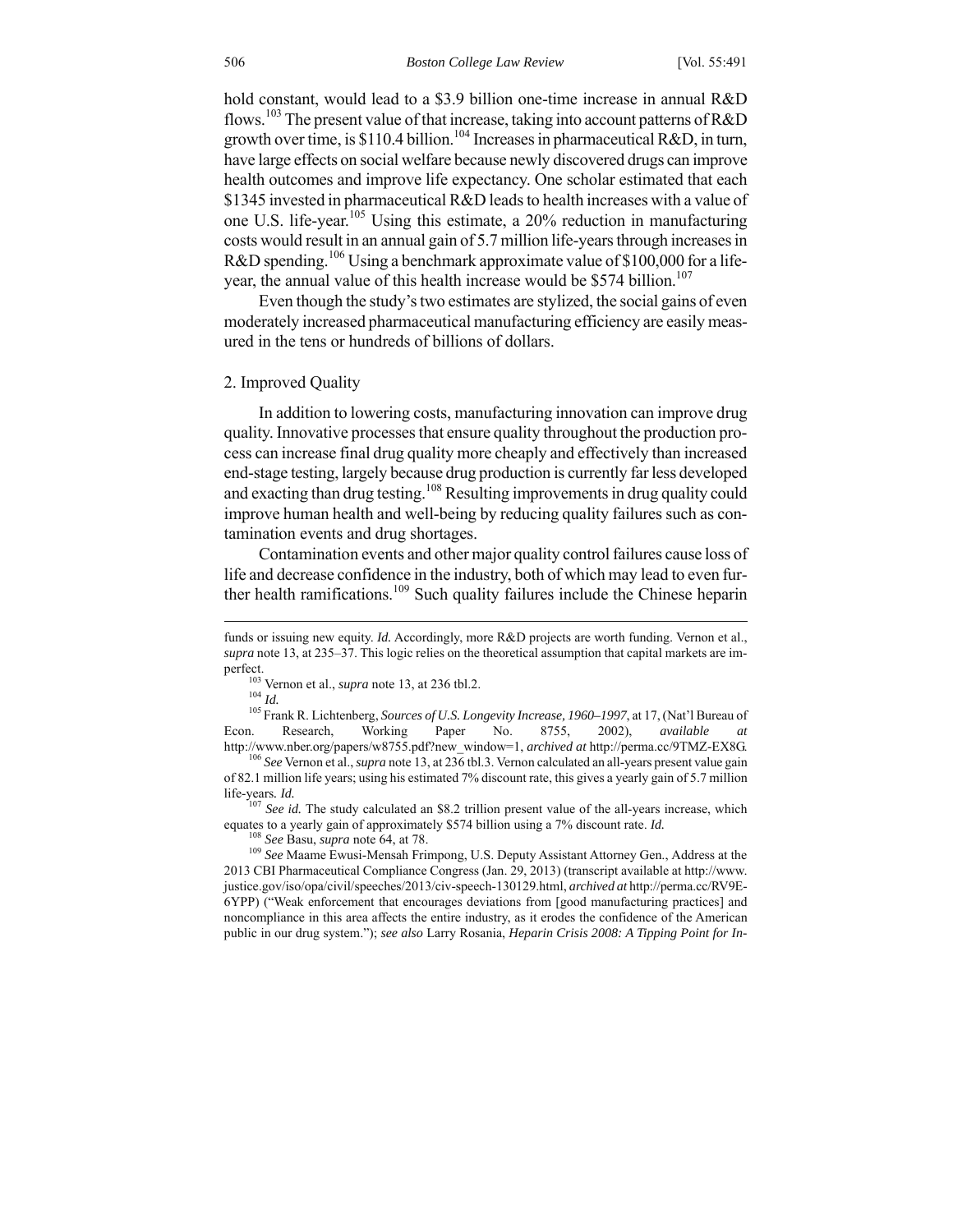crisis of 2008 that killed over 81 people $1^{10}$  and the 2012 meningitis outbreak from contaminated steroids, which has so far killed 64 people and sickened 751 more across 20 states.<sup>111</sup> Using outdated and decrepit manufacturing equipment directly contributes to the likelihood of contamination events and quality prob $lems.<sup>112</sup>$ 

Failing to innovate also contributes. Greater process understanding, increased in-line monitoring, and more modern techniques all could create higherquality and safer drugs. For instance, some modern techniques can monitor the uniformity and concentration of ingredients in drug tablets, rather than merely testing a very few samples at the end of production.<sup>113</sup> Most companies, however, have not embraced this type of innovation, in part for the reasons described below.

Improving manufacturing could also help alleviate drug shortages. Drug shortages are an ongoing and increasing problem.<sup>114</sup> Shortages are estimated to

-

line[s] as well"). 113 *See* Eunah Lee et al., *High-Throughput Analysis of Pharmaceutical Tablet Content Uniformity by Near-Infrared Chemical Imaging*, 21 SPECTROSCOPY 24, 24–25 (2006), *available at* http://www. spectroscopyonline.com/spectroscopy/data/articlestandard/spectroscopy/472006/387571/article.pdf, *archived at* http://perma.cc/3YF-84K8 (discussing near-infrared chemical imaging, which measures active ingredients in drug tablets without destroying the samples).<br><sup>114</sup> *See* Kevin Born, *Time and Money: An Analysis of the Legislative Efforts to Address the Pre-*

*scription Drug Shortage Crisis in America*, 33 J. LEGAL MED. 235, 237–38 (2012) (noting that in 2011, there were 267 such drug shortages, up from 211 in 2010, 166 in 2009, and 61 in 2005); *see also id.* (noting that this trend is expected to continue, with even more shortages expected in the future). A drug shortage is "a situation in which the total supply of all clinically interchangeable versions of an FDA-regulated drug is inadequate to meet the current or projected demand at the user level." CTR. FOR DRUG EVALUATION & RESEARCH, MAPP 6003.1, MANUAL OF POLICIES & PROCEDURES 7 (2012).

*creased FDA Enforcement in the Pharma Sector?*, 65 FOOD & DRUG L.J. 489, 491–92 (2010) (describing loss of life resulting from quality control failures).<br><sup>110</sup> Gardiner Harris, *F.D.A. Identifies Tainted Heparin in 11 Countries*, N.Y. TIMES (late ed.), Apr.

<sup>22, 2008,</sup> at 1 (reporting 81 deaths in the crisis); *see also* Rosania, *supra* note 109, at 491–91 (attributing 150 deaths to the crisis). 111 *Multistate Outbreak of Fungal Meningitis and Other Infections—Case Count*, CDC, http://

www.cdc.gov/hai/outbreaks/meningitis-map-large.html, *archived at* http://perma.cc/9GER-VSL2 (last updated Oct. 23, 2013); *see* Andrew Pollack & Sabrina Tavernise, *Oversight Failures Documented in Meningitis Outbreak*, N.Y.TIMES, Nov. 22, 2012, at A27. The affected steroids were manufactured in a compounding pharmacy not directly subjected to FDA regulation. *Id.* The industry-wide innovation deficiency created by regulation and intellectual property failures, however, directly impacts the technologies and techniques available to compounding pharmacies as well as more typical drug manufac-

turers. 112 *See* Margaret Hamburg, Speech to the Annual Meeting of the Generic Pharmaceutical Manufacturers Association (Feb. 22, 2013) (transcript available at http://www.fda.gov/NewsEvents/Speeches/ ucm340870.htm, *archived at* http://perma.cc/C3UK-UESA) (observing that there have been "too many quality lapses throughout the pharmaceutical industry over the past few years[,]" connecting quality problems to "aging facilities," and noting that "instilling quality is equally important for . . . future pipe-<br>line[s] as well").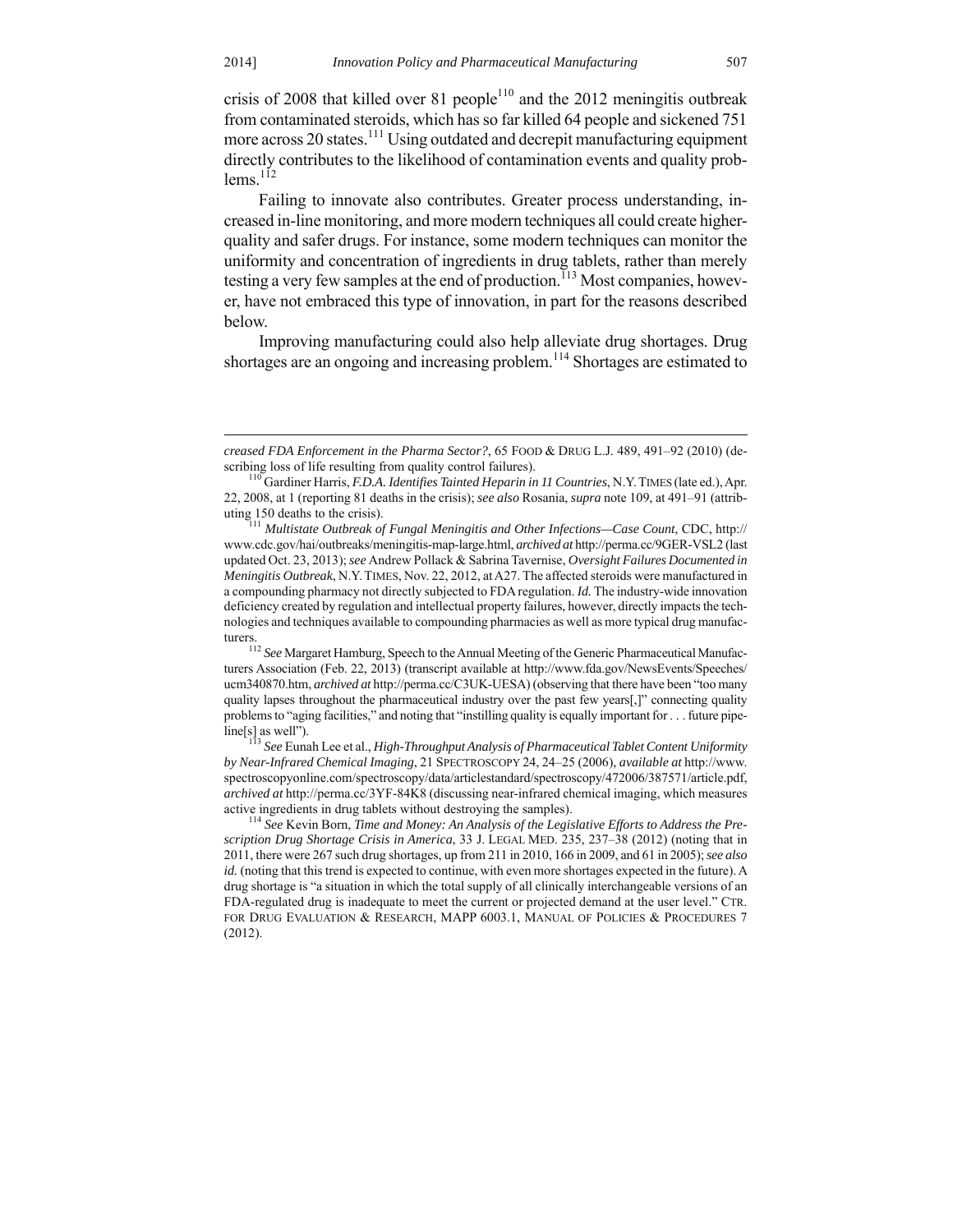have monetary costs totaling \$416 million per year<sup>115</sup> and unknown human costs in terms of patients dying, suffering adverse reactions, or delaying treatment.<sup>116</sup> In 2011, 73% of shortages were sterile injectable drugs, $117$  many of which are important front-line cancer treatments in widespread use, but shortages exist across all dosage forms.<sup>118</sup> The ultimate causes of drug shortages are debated, but most are closely linked to manufacturing problems.<sup>119</sup> In 2011, 46% of drugs shortages were caused by quality issues, "including bacterial or mold contamination, tablet disintegration, and the presence of foreign particles such as glass or metal in vials."120 Manufacturing delay or capacity issues caused another 19% of shortages, such as "when embedded quality problems with one product force closure of a production line or facility for repairs, resulting in shortage of other products (even those for which no quality problems had been detected)."<sup>121</sup> As a result, manufacturing innovation and improvement to increase robustness, flexibility, and drug quality could significantly help shortages.

The human costs of manufacturing failures are large and apparently increasing. Improving innovation in manufacturing could help to reduce the incidence of manufacturing quality failures, especially those failures resulting in harmful contamination events and direct human injury. Manufacturing innovation and the resulting increase in quality and flexibility could also reduce the incidence of drug shortages. Presumably, more reliable and better controlled manufacturing could increase drug uniformity and quality, which could then im-

PHARMACOLOGY THERAPEUTICS 245, 246 fig.1 (2013); Woodcock & Wosinska, *supra* note 72, at 170.<br><sup>118</sup> Bruce A. Chabner, *Drug Shortages—A Critical Challenge for the Generic-Drug Market*, 365<br>NEW ENG. J. MED. 2147, 2147–48 (

<sup>119</sup> Woodcock & Wosinska, *supra* note 72, at 170–71; *see* CHERICI ET AL., *supra* note 115, at 2–3;

 <sup>115</sup> *See* COLEEN CHERICI ET AL., NAVIGATING DRUG SHORTAGES IN AMERICAN HEALTHCARE:A PREMIER HEALTHCARE ALLIANCE ANALYSIS 6 (2011), https://www.premierinc.com/about/news/11 mar/drug-shortage-white-paper-3-28-11.pdf, *archived at* http://perma.cc/LJB2-LAD6 (indicating that shortages result in increased payments for drugs and shipping of approximately \$200 million annually); Rola Kaakeh et al., *Impact of Drug Shortages on U.S. Health Systems*, 68 AM.J. HEALTH-SYSTEM PHARMACY 1811, 1814 (2011) (reporting that increased labor costs of time spent by pharmacists,

doctors, and nurses dealing with drug shortages cost an estimated additional \$216 million annually). 116 *See* Born, *supra* note 114, at 239 (discussing the many potential adverse consequences patients may face when doctors are forced to alter their medications due to drug shortages); *Drug Shortages: National Survey Reveals High Level of Frustration, Low Level of Safety*, ISMPMEDICATION SAFETY ALERT!:ACUTE CARE EDITION, (Inst. for Safe Medication Practices, Horsham, Pa.), Sept. 23, 2010, at 1, 1, *available at* http://www.ismp.org/newsletters/acutecare/articles/20100923.asp, *archived at* http://

perma.cc/WK3-2YH4 (same). 117 S.L. Kweder & S. Dill, *Drug Shortages: The Cycle of Quantity and Quality*, 93 CLINICAL

Chabner, *supra* note 118, at 2147–48.<br><sup>120</sup> Kweder & Dill, *supra* note 117, at 247.<br><sup>121</sup> *Id*. Twelve percent of shortages were due to discontinuations, which may also result from quality problems. *Id.* at 247 fig.2; *see* Patricia M. Danzon & Nuno Sousa Pereira, *Vaccine Supply: Effects of Regulation and Competition*, 18 INT'L J. ECON. BUS. 239, 265 (2011) (noting that because vaccine manufactures are "[f]aced with low prices and volatile demand, [they] have chosen to exit rather than incur the significant costs of bringing manufacturing capacity up to the high standards required").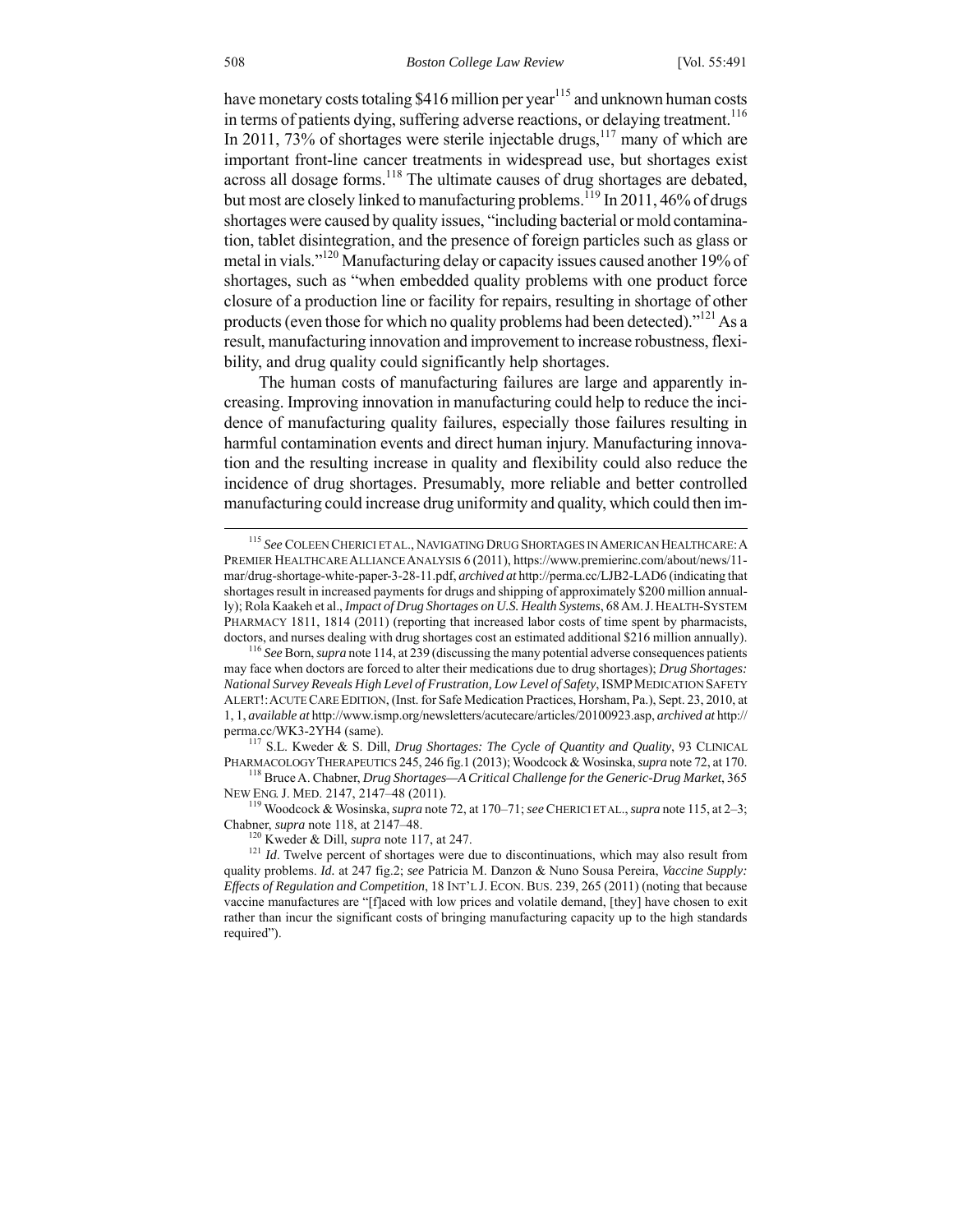prove the predictability of medical treatment. Overall, manufacturing innovation has the potential for major human health and industry cost benefits.

#### II. THE FAILURE OF INNOVATION POLICY IN PHARMACEUTICAL MANUFACTURING

Innovation in drug manufacturing is vital for a well-functioning health system, and the innovation landscape is deeply shaped by legal rules and regulatory structures. The limited literature that previously has addressed innovation problems in pharmaceutical manufacturing has focused largely on firm culture and executive focus.<sup>122</sup> Although these explanations undoubtedly contain some truth, they do not address the role that legal rules and innovation policy play in slowing innovation. As a practical consequence of that theoretical lacuna, calibrated policy successfully drives innovation in drug discovery and development, but not in drug manufacturing.

Similar to drug discovery and development, innovations in drug manufacturing are frequently expensive to develop but relatively easy to copy once

 <sup>122</sup> *See, e.g.*, OPERATIONAL EXCELLENCE, *supra* note 56, at 32 ("Manufacturing has not been seen as central in producing competitive advantage."); Bowman Cox, *Slogging Toward Quality by Design*, GOLD SHEET (Dec. 20, 2012, 12:00 PM), *available at* http://www.elsevierbi.com/publications/thegold-sheet/46/12/slogging-toward-quality-by-design (citing a report by Ted Fuhr, pharmaceutical consultant at McKinsey & Co.). Other institutional factors—identified in these sources, as well as in conversations and interviews with pharmaceutical industry consultants, executives, and in-house and outside counsel—may involve the typical background of pharmaceutical company executives in R&D or sales rather than in manufacturing, the greater ease of promoting R&D advances to shareholders over manufacturing improvements, and differences in training between manufacturing/operations personnel and R&D personnel. *See* OPERATIONAL EXCELLENCE, *supra* note 56, at 32; Cox, *supra*. In addition, given the realities of limited management capital and attention, management may focus exclusively on incentives for drug discovery innovation, which tend to exceed those available for manufacturing innovation. *See* OPERATIONAL EXCELLENCE, *supra* note 56, at 155 (noting that "[a]s long as gross margins on drugs are as high as today, questions on intellectual property are overriding the question of manufacturing costs."); *see also* Girish Malhotra, *Financial Justification for QbD and Cost of Regulation Compliance*, PROFITABILITY THROUGH SIMPLICITY (May 22, 2012, 12:33 PM), http://pharmachemicalscoatings.blogspot.com/2012/05/financial-justification-for-qbd-and.html, *archived at* http://perma.cc/HEZ6-GCGH ("Strategic manufacturing, technology innovation, higher profits and shortened time to market are the QbD drivers. Industry should have been there fifty plus years ago. [But, t]he current blockbuster business model absorbed all of the manufacturing deficiencies. Shareholders got accustomed to the fast paced introduction of new drugs and profits."). Furthermore, blockbusters may have both higher potential profits and lower manufacturing costs than other drugs. Matthew Harper, *The Death of the Blockbuster Drug*, FORBES (May 28, 2010, 6:00 AM), http://www.forbes.com/sites/sciencebiz/2010/05/28/the-death-of-the-blockbuster-drug/, *archived at* http://perma.cc/HZ5X-5K99. High volume means fixed costs are lower per unit. *Special Report: Blockbuster Death and Growth of Generics*, PHARMKON (Feb. 11, 2013), http://pharmakon.me/ 2013/02/11/special-report-blockbuster-death-and-growth-of-generics/, *archived at* http://perma.cc/ J42G-7DMA. Marginal costs may also decrease due to economies of scale, especially for simply formulated small-molecule drugs. *See id.* Thus, if blockbusters are management-paradigm-defining, effort will tend to be focused away from manufacturing innovation. Although these business and organizational factors may play a significant role alongside legal factors, a full accounting of them is far outside the scope of this Article.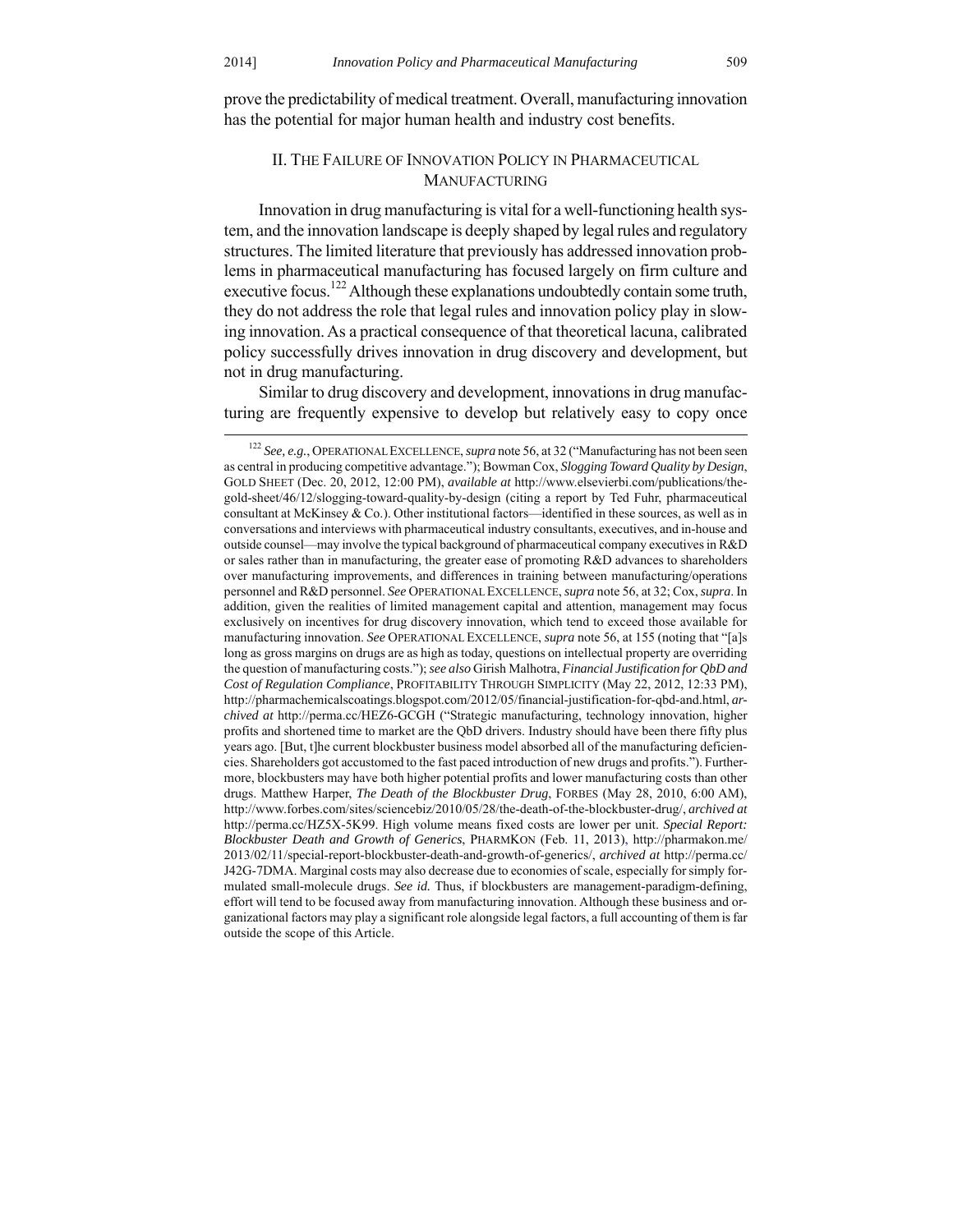known, making manufacturing innovations appropriate targets for intellectual property incentives.123 The intellectual property exclusivity incentives available for manufacturing innovation, however, are less effective and have more serious negative effects on innovation than those available for drug discovery and development.<sup>124</sup>

Also like drug discovery and development, drug manufacturing is tightly regulated to ensure public safety.125 Regulatory structures for drug discovery and development create incentives for innovation and interact cooperatively with intellectual property to strengthen those incentives.<sup>126</sup> Conversely, regulatory oversight for drug manufacturing actively inhibits innovation.<sup>127</sup>

Section A of this Part describes how the FDA's regulations inhibit manufacturing innovation in the pharmaceutical industry.<sup>128</sup> Section B discusses potential innovation incentives from patents, FDA-administered market exclusivity, and trade secrets.<sup>129</sup>

#### *A. Regulatory Hurdles to Innovation in Pharmaceutical Manufacturing*

Innovation in the pharmaceutical industry occurs against a backdrop of pervasive regulation. In the context of drug discovery and development, the regulatory system provides significant incentives for innovation. Most directly, the FDA is statutorily authorized to provide market exclusivity as a reward to drug companies for certain behaviors.<sup>130</sup> The FDA's regulatory oversight also provides an indirect incentive to discover and develop new drugs. Firms develop drugs in several stages. Typically, the firm takes the new drug through three phases of clinical trials as an Investigational New Drug ("IND") and then files an extensive and expensive New Drug Application ("NDA") to win approval to

<sup>&</sup>lt;sup>123</sup> See infra notes 248-269 and accompanying text (discussing the safe harbor under the Hatch-Waxman Act for using patented processes); *infra* notes 284–331 and accompanying text (analyzing the benefits and shortcomings of trade secrets for pharmaceutical manufacturing). The same may be true for manufacturing in most industries. Other industries, however, generally do not need as large of incentives to overcome the major regulatory hurdles faced by drug manufacturers. *See infra* notes

<sup>130–204</sup> and accompanying text. 124 *See infra* notes 205–331 and accompanying text (discussing intellectual property in the phar-

<sup>&</sup>lt;sup>125</sup> See infra notes 130–204 and accompanying text (discussing FDA regulations on pharmaceutical manufacturing). 126 *See infra* notes 130–136 and accompanying text (explaining that FDA regulations induce drug

discovery by creating barriers to entry that prevent competitors from entering the market); *infra* notes 205–212 and accompanying text (discussing the roles of patents and FDA regulatory exclusivity in

promoting drug discovery). 127 *See infra* notes 130–204 and accompanying text (explaining the hurdles to innovation that FDA regulations create for pharmaceutical manufacturing).<br><sup>128</sup> See infra notes 130–204 and accompanying text.<br><sup>129</sup> See infra notes 205–331 and accompanying text.<br><sup>130</sup> See infra notes 270–283 and accompanying text (desc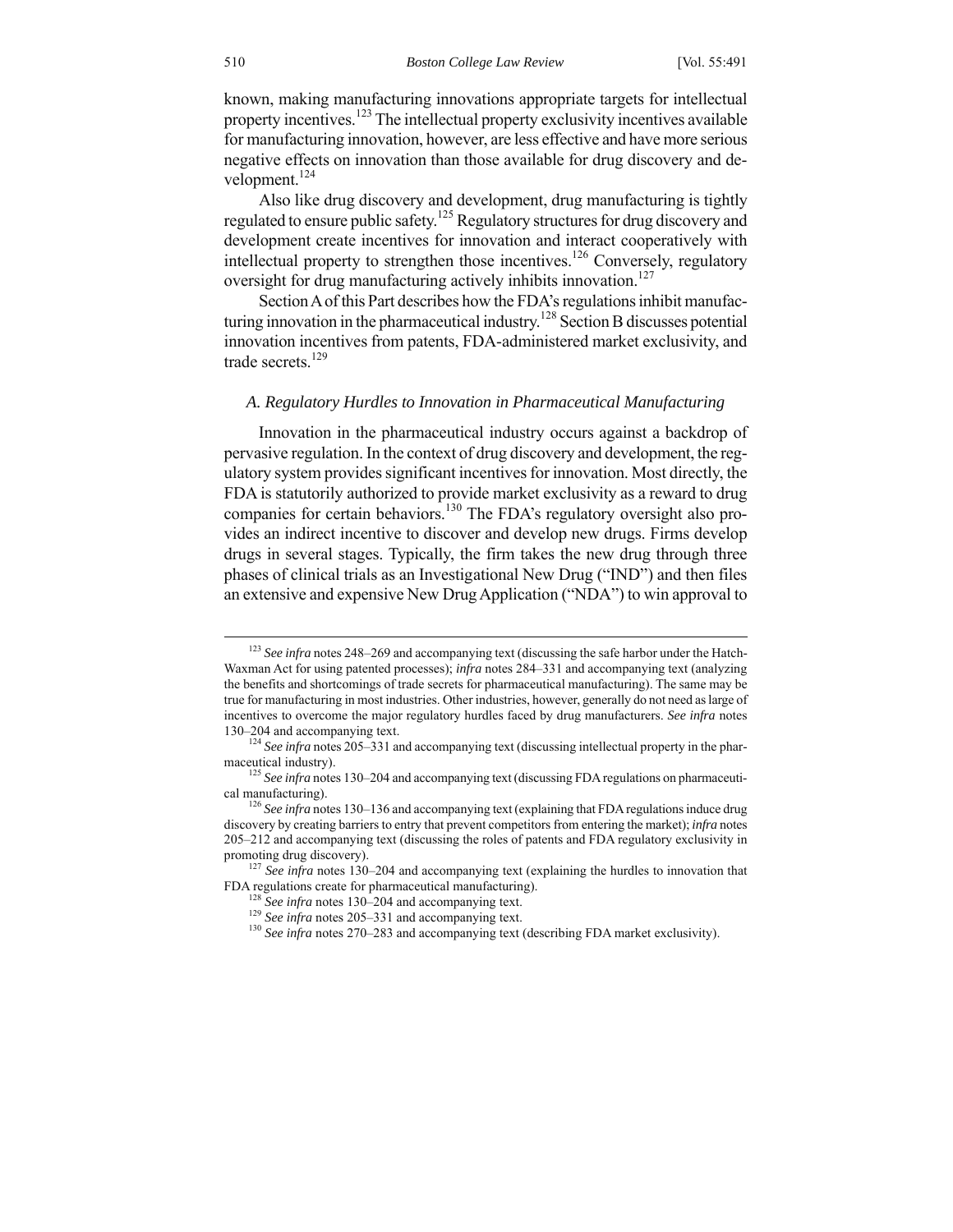sell the drug.<sup>131</sup> This costly regulatory gantlet creates a barrier to entry that can keep competitor drugs off the market.<sup>132</sup> By excluding competitors, this regulatory system effectively extends monopoly pricing for the innovator company and increases the reward for the initial innovation.<sup>133</sup> This effect operates on both pioneer<sup>134</sup> and generic companies.<sup>135</sup> Finally, as discussed below, the FDA ap-

20 HEALTH AFF. 119, 121 (2001). 133 *See id.* 134 Pioneer companies can compete in the market for a drug class despite patent protection or regulatory exclusivity preventing them from making an identical drug. For example, Lipitor, the alltime top-selling drug, is a statin, a class of drugs used to reduce cholesterol. Panos Kanavos et al., *Product Differentiation, Competition and Regulation of New Drugs: The Case of Statins in Four European Countries*, 28 MANAGERIAL & DECISION ECON. 455, 457, 459 (2007). Four other branded statins with similar methods of action have also been widely marketed: Zocor, Leschol, Baychol, and Pravachol. *Id.* at 457. Each additional new drug faced the same expensive regulatory hurdles to obtain marketing approval, but entered a market with entrenched competition. In a study of statin market share in four European countries, the first statin on the market maintained higher market share and higher prices for a period after the entry of branded substitute statins, but all statins gradually converged to similar market shares, with some price differentiation remaining. *Id.* at 457, 459–61, 464. Thus, because later market entrants face lower revenues, but the same high regulatory approval costs, marginal market entrants (a hypothetical sixth branded statin) are deterred from entering. For very large markets like statins, the hundreds of millions of dollars for regulatory approval may be balanced by potential profits; for smaller markets, the same regulatory costs are correspondingly more important, deter more competition, and thus preserve monopoly or oligopoly pricing power.<br><sup>135</sup> Although the costs of generic approval are much lower, so are potential profits, which keeps

the regulatory barrier to entry significant. Eisenberg, *supra* note 132, at 121. In some circumstances, however, the first generic entrant can obtain a 180-day window of exclusivity because the generic company usually sells its drugs at near-monopoly prices within that window and, as a result, increases profits tremendously. *Id.* at 122. No other generic companies have the benefit of this extra profit. *See id.* 

<sup>&</sup>lt;sup>131</sup> An IND is a filing that must be made with the FDA to allow a new drug to be transported across states before the drug has received marketing approval and before commencing clinical trials (Phase I–III testing). *Investigational New Drug (IND) Application*, U.S. FOOD & DRUG ADMIN., http://www.fda.gov/ drugs/developmentapprovalprocess/howdrugsaredevelopedandapproved/approvalapplications/investig ationalnewdrugindapplication/default.htm, *archived at* http://perma.cc/E8R6-HFZZ (last visited Feb. 25, 2014). The drug is classified as an IND during Phase I-III trials. *See New Drug Application*, U.S.FOOD & DRUG ADMIN., http://www.fda.gov/drugs/developmentapprovalprocess/howdrugsaredevelopedand approved/approvalapplications/newdrugapplicationnda/default.htm, *archived at* http://perma.cc/R8MT-H7LF (last visited Feb. 25, 2014). Phase I is the initial stage of clinical trials for an IND and focuses on safety. *The FDA's Drug Review Process: Enduring Drugs Are Safe and Effective*, U.S. FOOD & DRUG ADMIN., http://www.fda.gov/drugs/resourcesforyou/consumers/ucm143534.htm, *archived at* http:// perma.cc/U2KT-9Y8U (last visited Feb. 15, 2014). Phase II trials focus on ensuring the drug is effective. *Id.* Finally, Phase III testing focuses on safety and effectiveness across varying populations. *Id.* If the drug passes Phase I–III trials, the manufacturer then files an NDA. *See New Drug Application*, *supra*. If the FDA approves the NDA, then the new drug is ready for market. *See id.* For a broader overview of the drug development and approval process, see generally MARK PMATHIEU, NEW DRUG DEVELOPMENT: A REGULATORY OVERVIEW (2008). Biologics require a Biologic License Application ("BLA") instead of an NDA. *Biologics License Applications (BLA) Process (CBER)*, U.S. DEP'T OF HEALTH & HUMAN SERVS., U.S. FOOD & DRUG ADMIN., http://www.fda.gov/BiologicsBloodVaccines/Development ApprovalProcess/BiologicsLicenseApplicationsBLAProcess/, *archived at* http://perma.cc/BEF4-BM2K (last updated Feb. 13, 2010). 132 *See* Rebecca S. Eisenberg, *The Shifting Functional Balance of Patents and Drug Regulation*,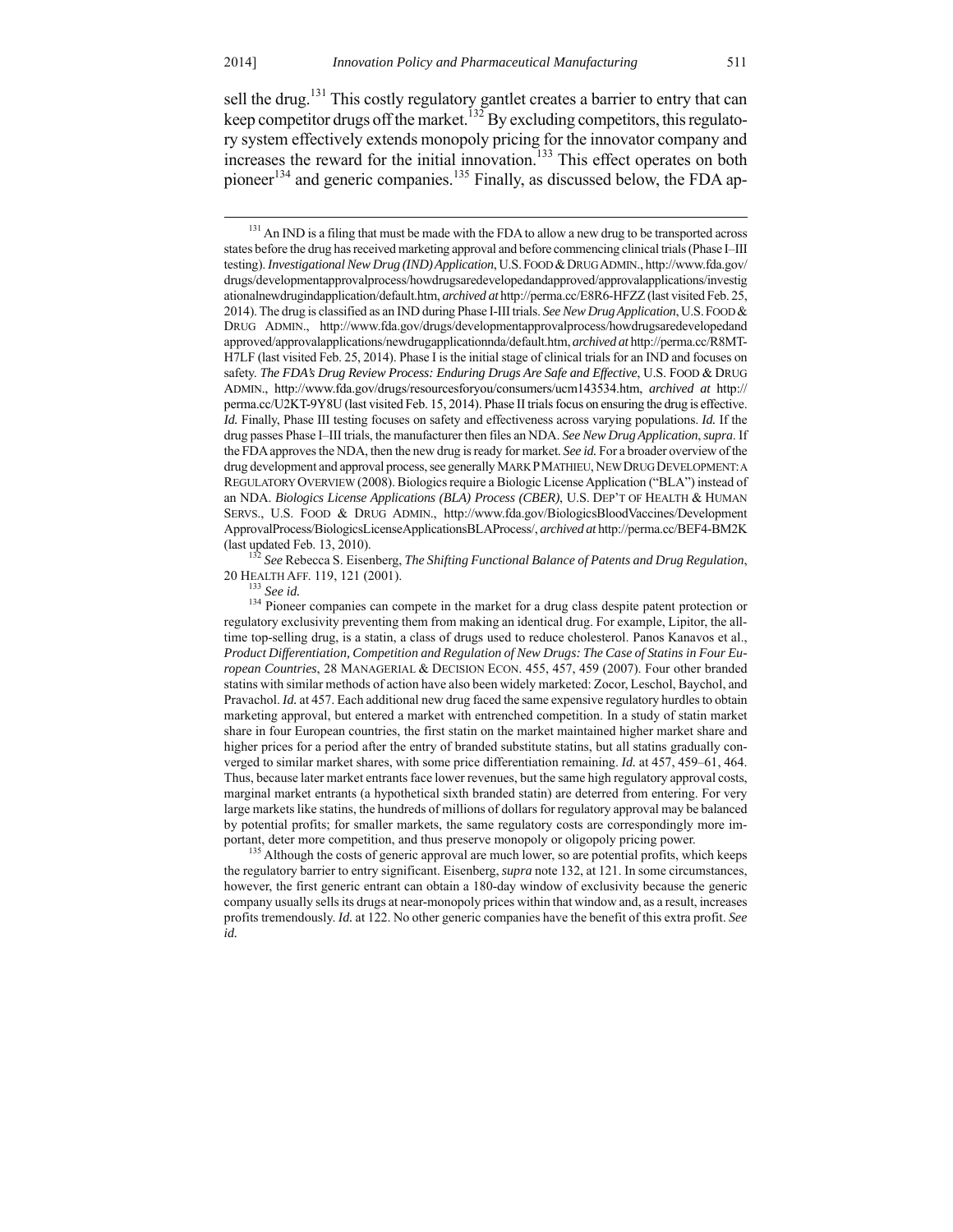proval process strengthens the exclusivity effects of drug patents by making the patents much harder to invent around.<sup>136</sup>

In the context of drug manufacturing, however, the FDA not only fails to create incentives for innovation, it imposes significant limits on innovation.<sup>137</sup> First, institutional resistance to approving novel technologies restrains innovation during the NDA process. As a result, firms avoid innovative technologies in NDAs for fear of delays in receiving marketing approval. Subsection 1 discusses these preapproval regulatory barriers.<sup>138</sup> Second, some aspects of manufacturing are mandated by current Good Manufacturing Practices ("cGMP") regulations, which create de facto technological standards that are not subject to firm-level innovation. Subsection 2 discusses these de facto standards and their effect on innovation.<sup>139</sup> Third, postapproval changes in manufacturing are hampered by procedural hurdles of regulatory filings, known as supplemental NDAs ("sNDAs"), and by substantive hurdles of regulatory lock-in of manufacturing methods determined early in development. Subsection 3 analyzes these postapproval barriers.<sup>140</sup> All of these regulatory constraints are generally imposed without considering their impact on manufacturing innovation and efficiency.<sup>141</sup>

#### 1. Preapproval Barriers

The first and perhaps most pervasive barrier to innovation arises before approval and reflects a combination of typical agency practice and market dynamics, which together heavily dissuade firms from including novel technologies in NDAs. An NDA—or an Abbreviated New Drug Application ("ANDA") for a generic—must include "a full description of the methods used in, and the facilities and controls used for, the manufacture, processing, and packing of such drug,"<sup>142</sup> which must be approved by the FDA.<sup>143</sup> The agency has historically been reluctant to accept unfamiliar technologies, especially in NDAs.<sup>144</sup>

<sup>&</sup>lt;sup>136</sup> See infra notes 223–269 and accompanying text (discussing patents' role in the pharmaceutical

industry). 137 This Article does not claim that FDA's innovation-dampening effect is deliberate. The reasons behind specific manufacturing regulations may be the subject of future work. Notably, regulations that block innovation run contrary to the common story of administrative agency capture by the regulated industry. For a brief description and helpful notes on agency capture theory, see DANIEL CARPENTER, REPUTATION AND POWER: ORGANIZATIONAL IMAGE AND PHARMACEUTICAL REGULATION AT THE

FDA 36–43 (2010).<br><sup>138</sup> *See infra* notes 142–154 and accompanying text.<br><sup>139</sup> *See infra* notes 155–167 and accompanying text.<br><sup>140</sup> *See infra* notes 168–204 and accompanying text.<br><sup>141</sup> OPERATIONAL EXCELLENCE, *supra* tendency is for compliance requirements to be imposed upon operations without adequate considera-

tion for the effectiveness of the method or the implications on the overall process flow.").<br><sup>142</sup> 21 U.S.C. § 355(b)(1)(D) (2012); *see* 21 C.F.R § 314.50(d)(1) (2013) (specifying the manufacturing and chemical disclosures that must be made on an FDA application). For ANDAs, see 21 U.S.C.  $\S 355(j)(2)(A)$ , which outlines the specific information that must be contained in a ANDA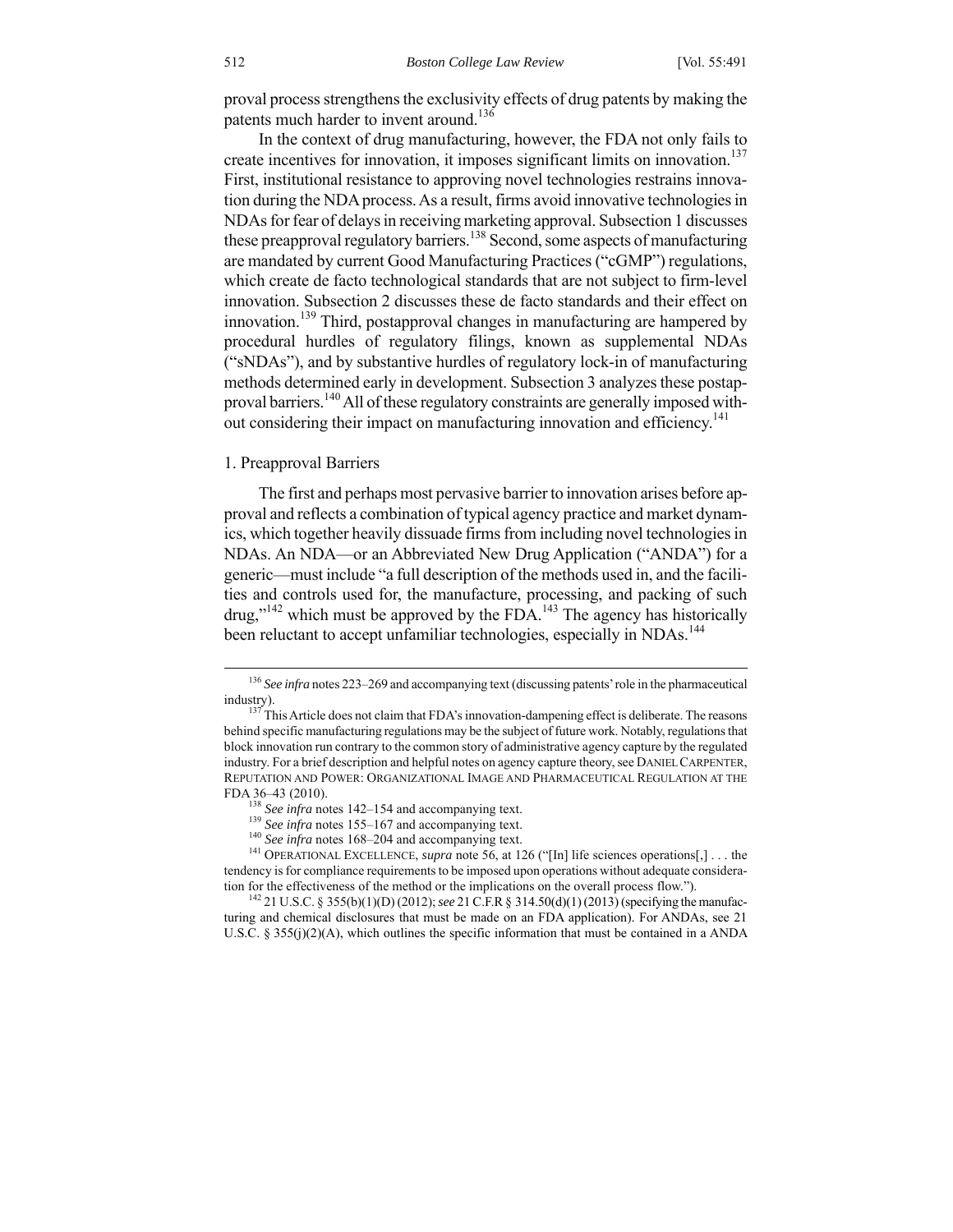For example, for roughly a decade beginning in the 1960s, several companies filed NDAs that included manufacturing controls that used a technique known as high performance liquid chromatography (" $HPLC$ ").<sup>145</sup> At the time, HPLC was considered technically superior to the previously dominant technology of thin-layer chromatography.146 The FDA, however, was familiar with the older technology and had approved its use. Thin-layer chromatography was also used in the United States Pharmacopoeia ("USP"), a source of drug standards.<sup>147</sup> Conversely, FDA reviewers were relatively unfamiliar with HPLC. As a result, getting approval for an NDA that used HPLC was nearly impossible for that decade; firms had to replace HPLC with an alternate technique to receive approval.148 Eventually, the FDA was persuaded to accept HPLC as a validated technique, and it is now widely used.<sup>149</sup>

HPLC provides an early example of the difficulty pharmaceutical firms face in trying to get new technology approved after the FDA started tightly regulating pharmaceutical manufacturing processes. HPLC also provides an unusual example of firms persistently trying to obtain FDA approval of a new technique, despite initial FDA rejections. Firms have learned from the HPLC experience and other similar situations—that even if a sponsor can eventually get FDA acceptance of an innovation, there is a risk of major delay in getting approval. This lag in approval has very high costs for sponsor companies because any delay cuts into the patent-protected period of market exclusivity, and brand companies make the vast majority of their profits during this period.<sup>150</sup>

Consequently, companies have very strong incentives to avoid incorporating any new technologies in NDAs. A Pfizer executive testified about this effect to the FDA, describing an initial NDA draft that included two parallel ways to measure a drug's characteristic: the older method required shipping a sample 3500 miles, from Ireland to New Jersey, and took a week to get results, whereas the newer method could be done on-site in the manufacturing plant in a matter of

 $\overline{a}$ 

application, and 21 C.F.R  $\S$  314.94(a)(9), which describes the information that must be included in an ANDA manufacturing application, including a description of the utilized equipment.<br><sup>143</sup> 21 U.S.C. § 355(b)(1)(D), (j)(2)(A).<br><sup>144</sup> See CARPENTER, *supra* note 137, at 67–68 (providing a persuasive account of the FDA's ri

aversion as based in concerns of personal and individual reputation).<br>
<sup>145</sup> Interview with Ajaz Hussain, *supra* note 1.<br>
<sup>146</sup> *Id.*<br>
<sup>147</sup> *Id.*<br>
<sup>148</sup> *Id.*<br>
<sup>148</sup> *Id.*<br>
<sup>148</sup> *Id.*<br>
<sup>148</sup> *Id.*<br>
<sup>149</sup> *See generally* CALS (1st ed. 2005) (detailing HPLC methods for assays of hundreds of recently approved drugs). 150 *See* CARPENTER, *supra* note 137, at 637. *See generally* 21 C.F.R. § 314.108 (2013) (providing

for market exclusivity).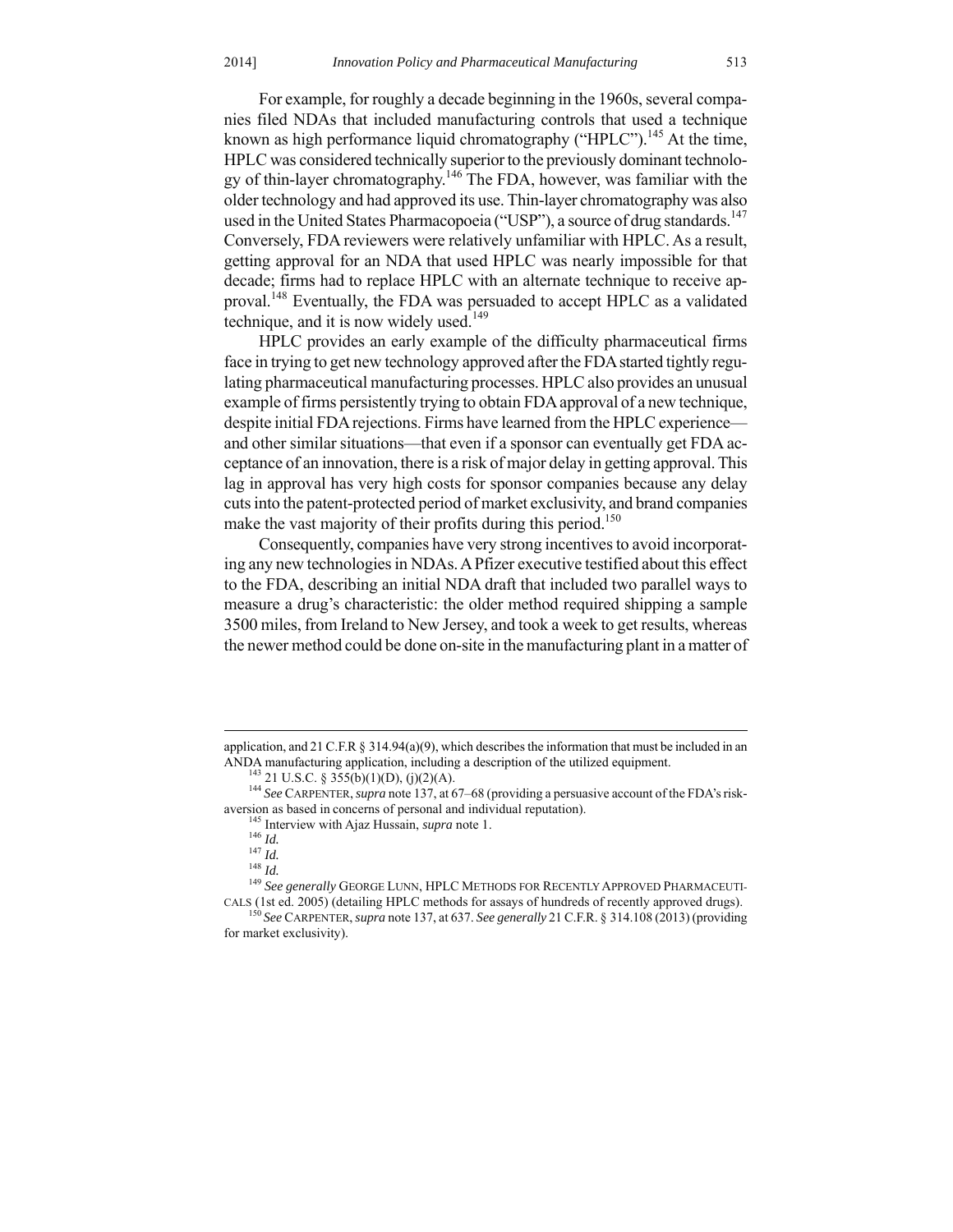minutes.<sup>151</sup> Due to worries about regulatory delays and associated costs, Pfizer removed the second, innovative method from the NDA, declining to risk delay in trying to get the new technique approved.<sup>152</sup> Even though the FDA does not have an explicit policy of denying preapproval innovations, firms' realistic fears of delay consistently keep novel technologies out of NDAs.<sup>153</sup> Because other regulatory barriers make changing manufacturing procedures postapproval difficult,<sup>154</sup> this preapproval barrier has effects that persist throughout the lifetime of a drug.

#### 2. Current Good Manufacturing Practices

The second type of barrier comes from the requirement that drugs be manufactured in compliance with cGMP regulations.<sup>155</sup> Generally, the FDA avoids technology mandates; in terms of innovation, this is beneficial, as innovation theory recognizes that innovation can be stifled when regulators require the use of specific technologies.156 Although cGMP regulations contain rigorous requirements on all aspects of drug manufacturing—including ventilation of production buildings, equipment maintenance and cleaning, and production and control records for each batch,<sup>157</sup> these requirements are goal-oriented performance standards.<sup>158</sup> Nevertheless, the industry effectively creates de facto technology mandates by adhering tightly to technical examples in cGMP guidance

<sup>&</sup>lt;sup>151</sup> DEP'T OF HEALTH & HUMAN SERVS., U.S. FOOD & DRUG ADMIN., SCIENCE BOARD MEETING 140–43 (2001), *available at* http://www.fda.gov/ohrms/dockets/ac/01/transcripts/3799t1\_02.pdf, *ar-*

*chived at* http://perma.cc/NC45-KEDT.<br>
<sup>152</sup> *Id.* <sup>152</sup> *Id.* <sup>153</sup> *See id.* <sup>154</sup> *See infra* notes 168–204 and accompanying text (discussing procedural and substantive barri-<br>
ers to postapproval innovation).

See generally 21 U.S.C. § 351(a)(2)(B) (2012) ( "A drug . . . shall be deemed to be adulterated . . . if . . . the methods used in, or the facilities or controls used for, its manufacture, processing, pack-

ing, or holding do not conform . . . with current good manufacturing practice . . . ."). 156 *See* U.S. DEP'T OF HEALTH & HUMAN SERVS., *supra* note 32, at 2 (technology mandates); Gaia J. Larsen, *Skewed Incentives: How Offshore Drilling Policies Fail to Induce Innovation to Reduce Social and Environmental Costs*, 31 STAN. ENVTL. L.J. 139, 165–74 (2012) (innovation theory); Andries Nentjes et al., *Technology-Forcing Through Environmental Regulation*, 23 EUR. J. POL. ECON. 903, 903–04 (2007) (same).

<sup>&</sup>lt;sup>157</sup> *See* 21 C.F.R. § 211.46 (2013) (ventilation of production buildings); *id.* § 211.67 (equipment maintenance and cleaning); *id.* § 211.188 (production and control records).

<sup>&</sup>lt;sup>158</sup> See, e.g., *id.*  $\S$  211.63 ("Equipment used in the manufacture, processing, packing, or holding of a drug product shall be of appropriate design, adequate size, and suitably located to facilitate operations for its intended use and for its cleaning and maintenance."). One exception is an organizational mandate that the quality control group must be separate from the manufacturing group. *Id.* § 211.22. Manufacturing personnel are thus frequently less focused on regulatory quality, and quality control personnel understand manufacturing less well and are less likely to seek regulation-compliant innovative changes. HEDLEY REES, SUPPLY CHAIN MANAGEMENT IN THE DRUG INDUSTRY: DELIVERING PATIENT VALUE FOR PHARMACEUTICALS AND BIOLOGICS 120–22 (2011). Quality control enforces regulatory requirements rather than seeking generally to improve quality. *Id.*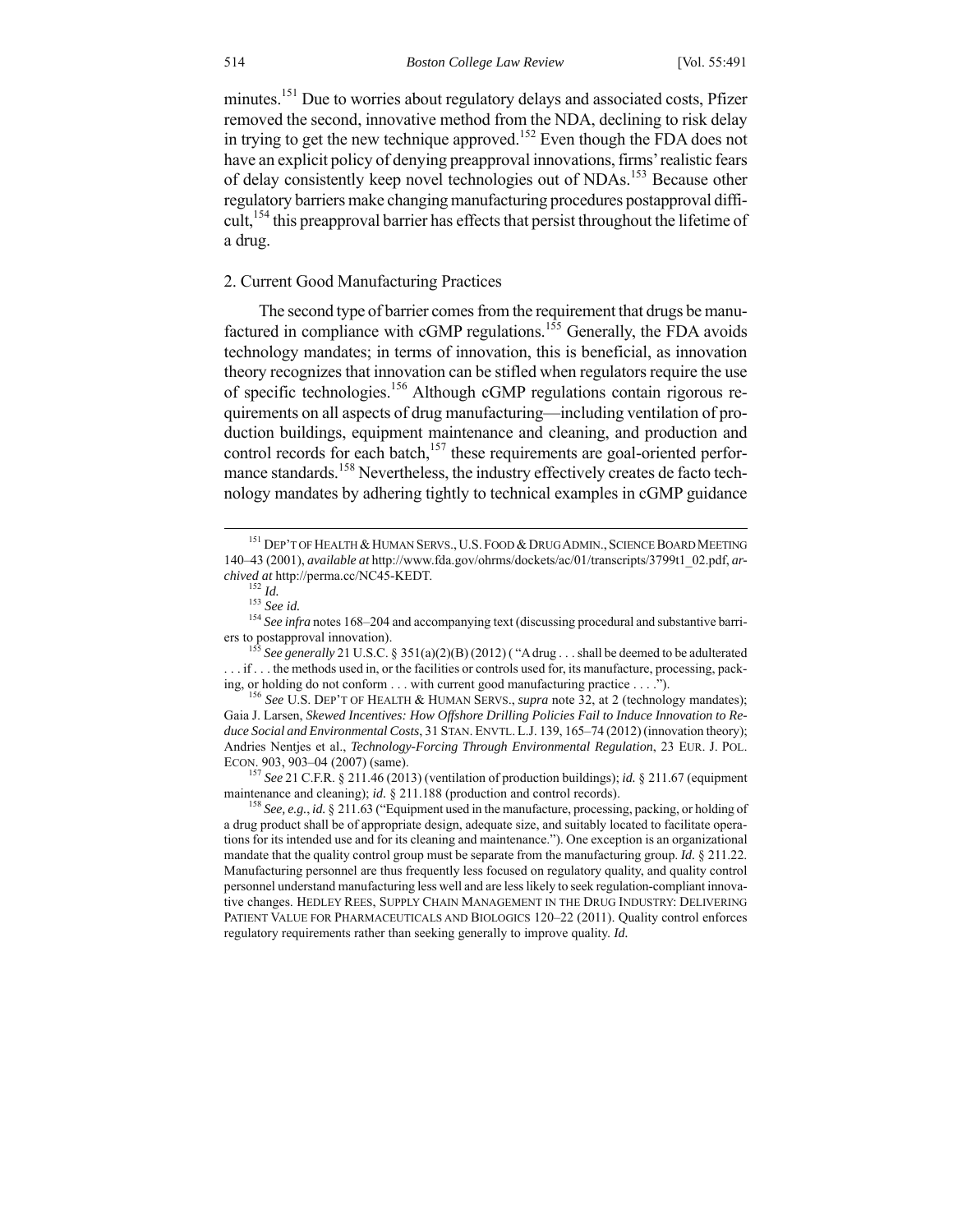documents which causes even more severe consequences than the common practice of treating guidance as effectively binding.<sup>159</sup> As a result, the industry narrows the diversity of acceptable technologies.

The most pervasive example of industry reliance on cGMP examples is seen in the industry's reaction to the FDA's 1987 *Guideline on General Principles of Process Validation*. 160 That guidance, which described the way companies should validate processes, including manufacturing methods, stated the principle that "[t]ests and challenges should be repeated a sufficient number of times to assure reliable and meaningful results." $161$  To illuminate this broad principle, the FDA included a single example: the Association for the Advancement of Medical Instrumentation's ("AAMI") *Guideline for Industrial Ethylene Oxide Sterili*zation of Medical Devices, which required three repetitions.<sup>162</sup> From this example, and just a few others mentioning three validation batches, the industry almost uniformly accepted a procedure of using exactly three batches for validation of every process—whether or not three batches was actually "a sufficient number of times to assure reliable and meaningful results,"<sup>163</sup> as the guidance's principle requires. The industry's reliance on the three-batch regimen continues today, although the FDA has recently sought to roll it back, $164$  and in 2011 replaced the 1987 guidance altogether.<sup>165</sup>

 <sup>159</sup> *See Drugs*, U.S. FOOD & DRUG ADMIN., http://www.fda.gov/Drugs/GuidanceCompliance RegulatoryInformation/Guidances/ucm124782.htm, *archived at* http://perma.cc/PMH4-72H3 (last updated Sept. 16, 2013) (observing that the industry adopted a certain standard based solely on a simple example provided in FDA guidelines). Guidance is explicitly nonbinding and includes disclaimers to that effect. *See* U.S. DEP'T OF HEALTH & HUMAN SERVS., *supra* note 32, at 2 "FDA guidance documents, including this guidance, do not establish legally enforceable responsibilities.").<br><sup>160</sup> *See generally* U.S. DEP'T OF HEALTH & HUMAN SERVS., U.S. FOOD & DRUG ADMIN., GUIDE-

LINE ON GENERAL PRINCIPLES OF PROCESS VALIDATION (1987), *available at* http://babel.hathitrust. org/cgi/pt?id=mdp.39015029699587;view=1up;seq=1, *archived at* http://perma.cc/X2Q4-H3U3; *Questions and Answers on Current Good Manufacturing Practices, Good Guidance Practices, Level 2 Guidance—Production and Process Controls*, U.S. FOOD & DRUG ADMIN., http://www.fda.gov/Drugs/ GuidanceComplianceRegulatoryInformation/Guidances/ucm124782.htm#5, *archived at* http://perma.cc/ S2ZS-F48K (last updated Sept. 16, 2013) (discussing the industry and FDA reaction to the FDA's 1987 guidelines).<br><sup>161</sup> U.S. DEP'T OF HEALTH & HUMAN SERVS., *supra* note 160, at 16.<br><sup>162</sup> *Id.* at 16 n.7 ("For example, the AAMI Guideline for Industrial Ethylene Oxide Sterilization of

Medical Devices approved 2 December 1981, states: 'The performance qualification should include a minimum of 3 successful, planned qualification runs, in which all of the acceptance criteria are

met.'"). 163 *See id.* at 16 (imposing this sufficiency requirement); *Questions and Answers on Current Good Manufacturing Practices, Good Guidance Practices, Level 2 Guidance—Production and Process*  Controls, supra note 160 (discussing the industry and FDA reaction to the FDA's 1987 guidelines).<br><sup>164</sup> See Drugs, supra note 159 (noting that the drug industry adopted a three-batch standard based

in part on the 1987 Guidelines and specifying that the three-batch standard should not be generally applied).<br><sup>165</sup> *See generally* U.S. DEP'T OF HEALTH & HUMAN SERVS., U.S. FOOD & DRUG ADMIN., GUIDE-

LINE FOR INDUSTRY: PROCESS VALIDATION:GENERAL PRINCIPLES AND PRACTICES (2011), *available*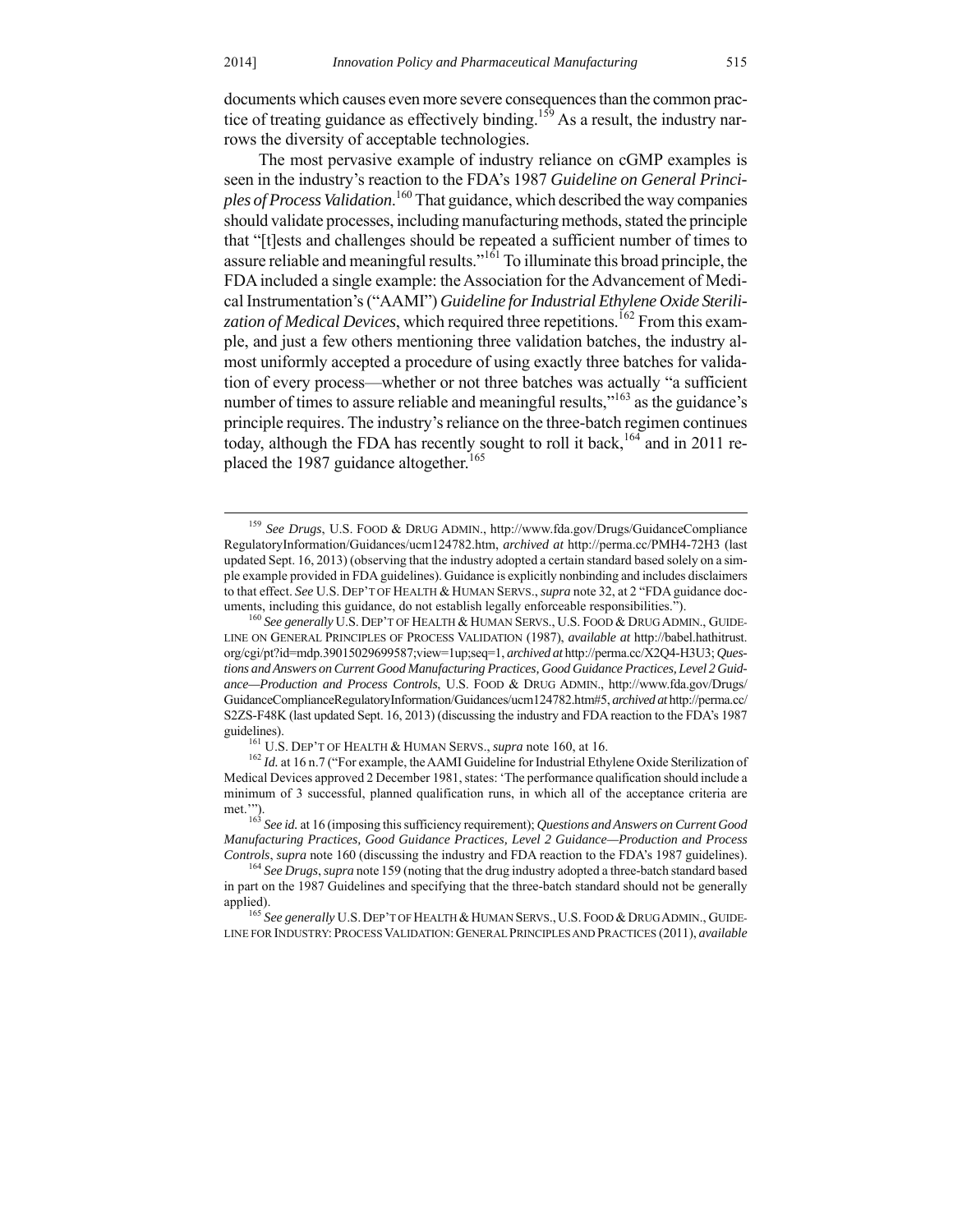The industry thus self-imposes technological standards by adhering to guidance examples over principles. This self-limitation is based on firms' desires to avoid regulatory delay or uncertainty. The limitation also reflects the industry's preference for regulatory compliance over quality.<sup>166</sup> Like other technological standards, adhering to guidance examples hinders innovation. The FDA has recently sought to deal with this industry-imposed restriction by simply refusing to include examples in guidance documents.<sup>167</sup> Other innovation-increasing changes may shift industry behavior from this pattern as well.

#### 3. Postapproval Manufacturing Changes: Procedural and Substantive Barriers

Innovation in manufacturing can also take place after FDA approval of a drug and its manufacturing method. The process of continual improvement is central to manufacturing efficiency in other industries. Larger, discrete innovations can also be incorporated to improve production. Intuitively, manufacturers that make a product for years should be better at the process because of their experience, gained and applied through process tweaks and improvements. This assumption, however, relies entirely on manufacturers' ability to innovate manufacturing methods after FDA approval. In the petroleum processing industry, for instance, continuous improvement of larger, discrete processing inventions has been as valuable as the discrete inventions themselves.<sup>168</sup> In contrast, the process of improvement in drug manufacturing faces substantial hurdles from the FDA, including both procedural barriers in the form of regulatory filings<sup>169</sup> and substantive barriers in the form of regulatory lock-in based on the empirical basis of persistent drug specifications.<sup>170</sup>

includes tables referencing specific equipment." *Id.* 168 John L. Enos, *A Measure of the Rate of Technological Progress in the Petroleum Refining Industry*, 6 J. INDUS. ECON. 180, 187–93 (1958). <sup>169</sup> *See infra* notes 171–183 and accompanying text. <sup>170</sup> *See infra* notes 184–204 and accompanying text.

-

*at* http://www.fda.gov/downloads/Drugs/%20.%20.%20.%20/Guidances/UCM070336.pdf, *archived at* http://perma.cc/GP6Q-XBQH. 166 *See* JOHN AVELLANET, GET TO MARKET NOW!TURN FDACOMPLIANCE INTO A COMPETITIVE

EDGE IN THE ERA OF PERSONALIZED MEDICINE 187 (2010) ("Quality systems do not exist for the sake of quality. . . . [They] exist to implement and maintain the quality system required by regulatory health agencies and regulations."). 167 *See* Interview with Emil Ciurczak, Consultant, Doramaxx Consulting (May 8, 2013) (noting

that this approach is increasingly frequent). For example, one recent FDA manufacturing equipment draft guide reads: "When the [scale-up and postapproval changes ("SUPAC")] equipment addenda were published with tables referencing specific equipment, the tables were misinterpreted as equipment required by FDA." U.S. DEP'T OF HEALTH & HUMAN SERVS., U.S. FOOD & DRUG ADMIN., GUIDANCE FOR INDUSTRY:SUPAC:MANUFACTURING EQUIPMENT ADDENDUM 6 (2013), *available at*  http://www.fda.gov/downloads/Drugs/GuidanceComplianceRegulatoryInformation/Guidances/UC M346049.pdf, *archived at* http://perma.cc/WBT6-XTQL. As a result, the FDA goes on to say, the "revised draft SUPAC addendum contains general information on SUPAC equipment and no longer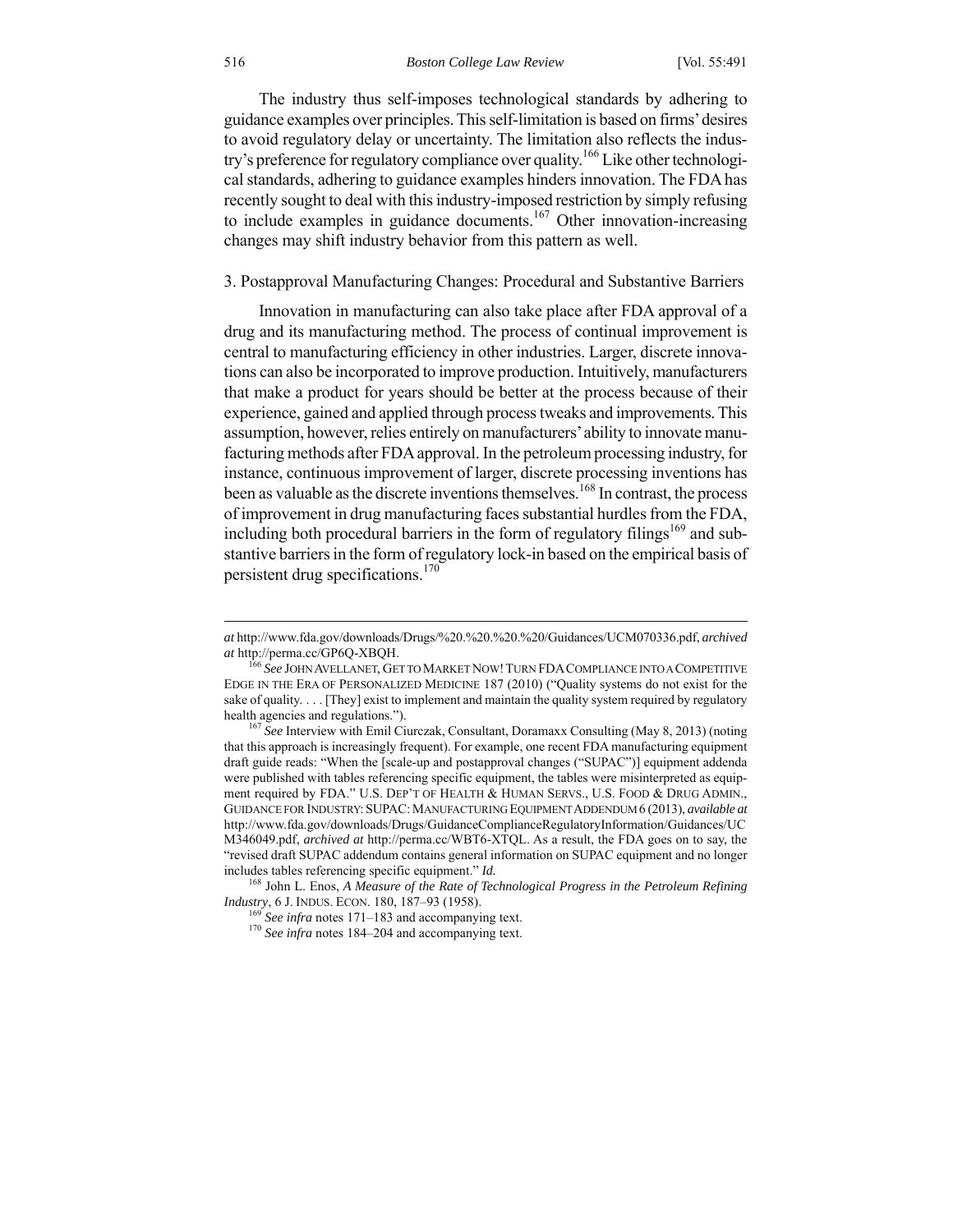#### *a. Procedural Barriers from Regulatory Filings*

The FDA's requirements that manufacturing changes be registered and approved impose the greatest procedural barrier for manufacturing innovation. After receiving marketing approval, a sponsor must notify the FDA if it makes any changes to an approved application.<sup>172</sup> Changes are categorized as major, moderate, or minor.<sup>173</sup> Substantial regulatory submissions are required for major and moderate changes.174 Major changes require agency preapproval before implementation.175 Any manufacturing change that "may affect the impurity profile and/or the physical, chemical, or biological properties of the drug substance" is a major change.<sup>176</sup> Minor changes, on the other hand, must be detailed in an annual report.<sup>177</sup> For changes in any category, the drug sponsor must evaluate the change's effects on product safety and efficacy and illustrate those effects through appropriate studies to determine whether a supplement is needed.<sup>178</sup>

The procedure for getting any change approved is costly. In addition to the actual costs of preparing and submitting a manufacturing supplement, time is required to prepare the supplement and to receive a decision from the FDA. Perhaps even more important, a supplement raises risks that the FDA might not approve the submission, which decreases the expected benefit of a change, and that the FDA might reopen previously approved and settled manufacturing issues and find new problems with the old method.

Overall, the system creates a substantial regulatory burden for postapproval manufacturing innovations, with correspondingly larger burdens for larger changes.179 Such procedural costs, when applied to every change, may complete-

<sup>&</sup>lt;sup>171</sup> OPERATIONAL EXCELLENCE, *supra* note 56, at 71.<br><sup>172</sup> 21 C.F.R. § 314.70(b)–(d) (2013). Major notifications come in the form of an sNDA.<br><sup>173</sup> *Id.*<br><sup>174</sup> *Id.* § 314.70(b), (c). Moderate changes include changes to not affect drug quality, *id.* § 314.70(c)(2)(i); removing a test or relaxing a requirement to comply with an official drug compendium, *id.* § 314.70(c)(2)(iii); and, for biologics, changes in production scale that involve changing equipment or replacement of equipment with differently designed equipment that does not otherwise change the production process, *id.* § 314.70(c)(2)(ii)(A)–(B). <sup>175</sup> *Id.* § 314.70(b)(3). In addition to the actual regulatory procedural hurdles, the requirement of

regulatory submissions creates intrafirm hurdles, because innovative ideas must be transferred from

the manufacturing department to the separate regulatory compliance department.<br><sup>176</sup> *Id.* § 314.70(b)(2)(iv). Major changes have "a substantial potential to have an adverse effect on the identity, strength, quality, purity, or potency of the drug product as these factors may relate to the safety or effectiveness of the drug product." *Id.* § 314.70(b). They also include changes to the formulation or specification of the drug, including inactive ingredients. *Id.* § 314.70(b)(2)(i).<br><sup>177</sup> *Id.* § 314.70(d).<br><sup>178</sup> 21 U.S.C. § 356a(b) (2012).<br><sup>179</sup> *See supra* notes 171–178 and accompanying text. Applications

has been "overwhelmed by the number of Chemistry, Manufacturing, and Controls (CMC) supplements filed in recent years." Yu, *supra* note 62, at 782. In 2005 and 2006, the Office of Generic Drugs alone received over 3000 such manufacturing change supplements. *Id.* Over 1600 supplements were filed for branded pharmaceuticals and over 800 for biologics. U.S. DEP'T OF HEALTH & HUMAN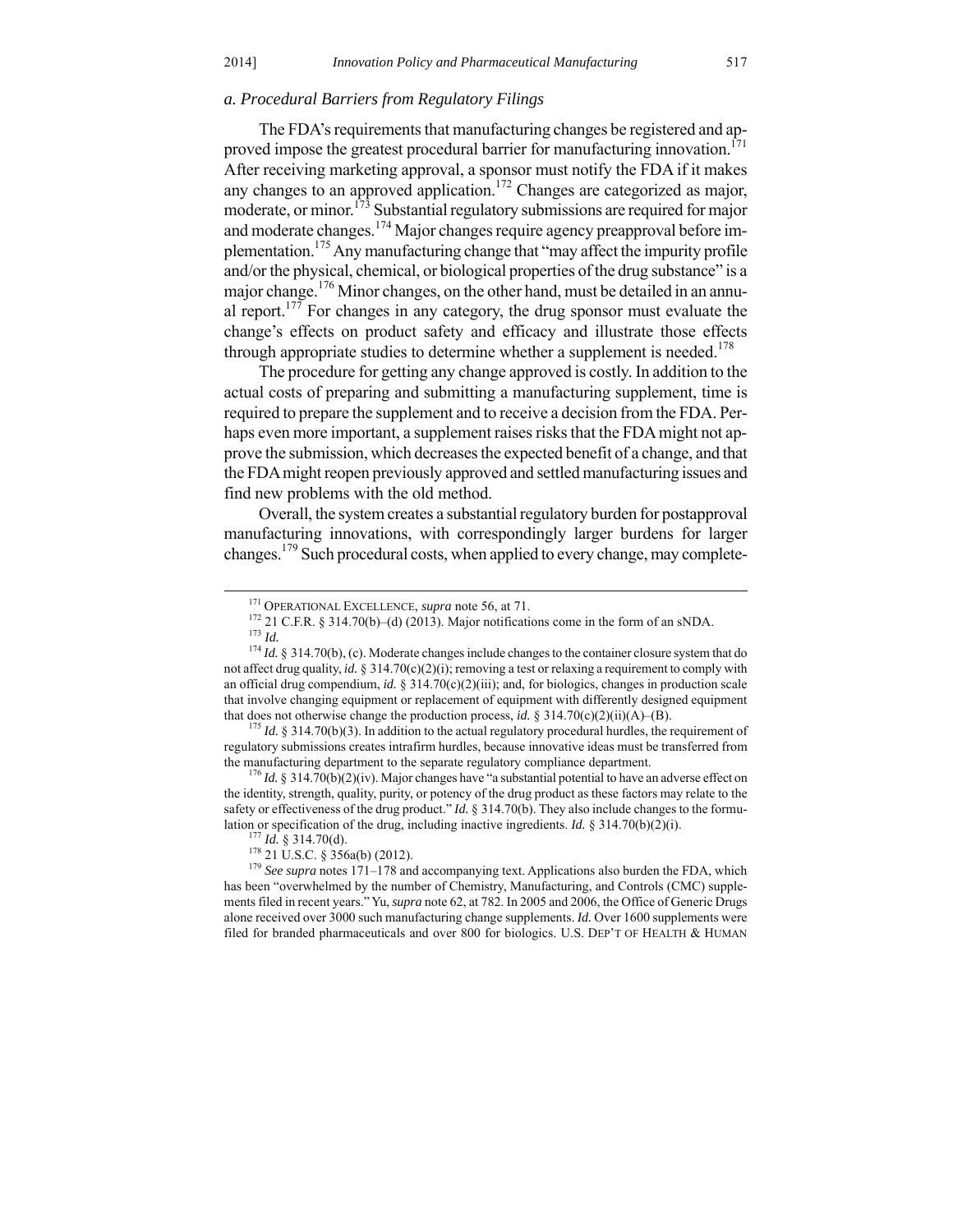ly prevent the type of continuous improvement that has been so successful in driving efficiency in other industries.<sup>180</sup> Additionally, the costs associated with small changes likely create a mindset that all changes are to be avoided as overly troublesome and unprofitable. This mindset may shift efforts away even from larger, net-beneficial innovations.<sup>181</sup> This reality of procedural barriers is also in significant tension with the underlying theoretical goal that Good Manufacturing Processes be "current."<sup>182</sup>

Overall, procedural barriers are a major limitation to manufacturing innovation, particularly with respect to implementing new techniques and procedures. Because every manufacturing change involves a significant regulatory cost in terms of money, time, and uncertainty, all innovation becomes less likely.<sup>183</sup> From a structural perspective, a central pillar of manufacturing innovation in other industries is continuous improvement through frequent small changes. Those small changes are the least likely to justify the expense of regulatory ap-

for Fiscal Year 2013, 77 Fed. Reg. 45639, 45641 tbl.4 (Aug. 1, 2012). 180 *See* Yu, *supra* note 62, at 782 ("[T]he burdensome regulatory requirements of supplements imposed on manufacturers for executing minor and incremental changes to manufacturing processes and controls inhibits continuous improvement and strategies for the implementation of continuous

'real time' assurance of quality."). 181 *See* OPERATIONAL EXCELLENCE, *supra* note 56, at 160 (noting that although regulatory barriers may hinder innovation, some firms may use the barriers as an excuse for not investing in and suc-

cessfully improving on manufacturing processes). 182 *Facts About Current Good Manufacturing Practices (cGMPs)*, DEP'T HEALTH & HUMAN SERVICES, http://www.fda.gov/Drugs/DevelopmentApprovalProcess/Manufacturing/ucm169105.htm, *archived at* http://perma.cc/WAX5-PJBV (last updated May 2, 2013). According to the FDA, the flexibility in cGMP regulations allows companies to use modern technologies and innovative approaches to achieve higher quality through continual improvement. *Id.* Accordingly, the "c" in cGMP stands for "current," requiring companies to use technologies and systems that are up-to-date in order to comply with the regulations. *Id.* Systems and equipment that may have been "top-of-the-line" to prevent contamination, mix-ups, and errors "10 or 20 years ago may be less than adequate by today's standards." *Id.* This theoretical requirement for continuous improvement is heavily contradicted by both agency and industry practice as described throughout this Article. 183 *See* OPERATIONAL EXCELLENCE, *supra* note 56, at 160. Procedural expenses are not unique to

the pharmaceutical industry, but are lower even in other closely-regulated industries. In the aeronautics industry, for example, producers of parts for airplanes must obtain Federal Aviation Administration ("FAA") approval prior to manufacturing airplane parts. *See* 14 C.F.R. § 21 (2013). The FAA must be notified of, and can review, any change in manufacturing procedure that could affect the airworthiness of a part. *See, e.g.*, *id.* §§ 21.93–.97 (regarding approval of changes to type certificate); *id.* §§ 21.139, 21.150, 21.309, 21.320, 21.609, 21.620 (regarding notification and review of changes in manufacturing facilities or quality systems). Notification and review, however, do not require preapproval, thus reducing time and cost barriers.

 $\overline{a}$ 

SERVS., U.S. FOOD & DRUG ADMIN., FY2008: PERFORMANCE REPORT TO THE PRESIDENT AND THE CONGRESS FOR THE PRESCRIPTION DRUG USER FEE ACT 22 (2008), *available at* http://www.fda. gov/downloads/AboutFDA/ReportsManualsForms/Reports/UserFeeReports/PerformanceReports/ PDUFA/UCM209479.pdf, *archived at* http://perma.cc/AH8C-5T8R. Of the latter two sets, approximately one-third of supplements required prior approval and two-thirds did not. *Id.* Especially for changes which require FDA approval before implementation, this can result in process delays of months to manufacturers and major costs to the FDA. *See id*. at 23. Evaluating manufacturing supplements makes up roughly 11% of the FDA's application workload. Prescription Drug User Fee Rates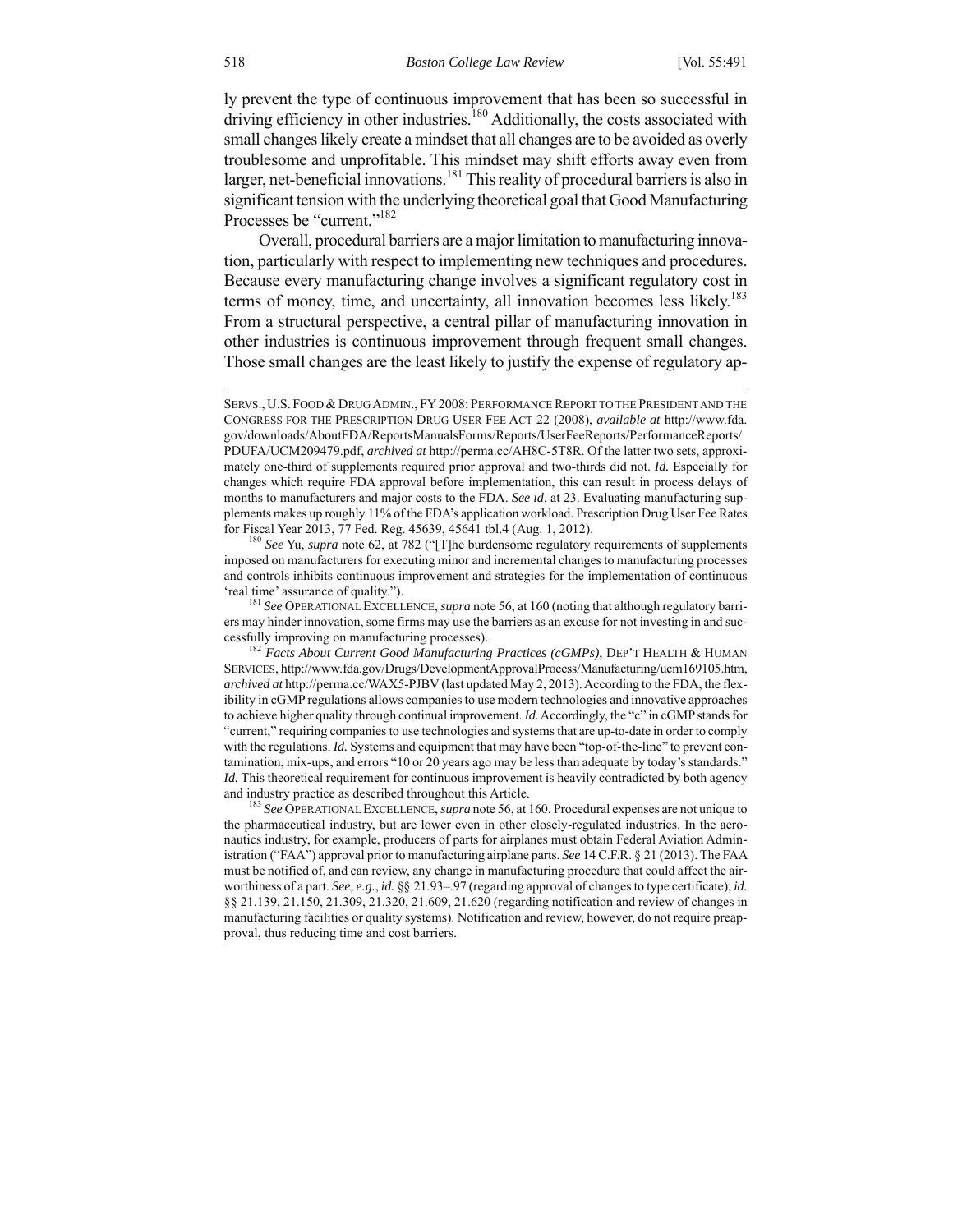proval, so the path of innovation may be entirely foreclosed for drug manufacturers. In addition to the procedural barriers imposed by FDA regulations, the regulations also create substantive barriers to manufacturing innovation.

#### *b. Drug-Specific Substantive Barriers via Regulatory Lock-in*

Substantive barriers to change privilege the status quo. These barriers revolve around a requirement for consistency with previously observed values, instead of compliance with knowledge-based goals. Medications are approved principally on the basis of clinical trials.<sup>184</sup> The FDA's empirical approval of a drug is based on clinical trials using that drug as it existed when used in the clinical trials.<sup>185</sup> For most drug characteristics, including those that do not affect treatment outcomes or safety, whatever values may exist at the time of regulatory submission become the benchmark for measuring future drugs.<sup>186</sup> Specifications are set without justifying why they should have those values except that those values worked in the relevant clinical trials. In the absence of sufficient understanding, the positive becomes the normative through regulatory entrenchment.

The main implementation of this process is the batch-based generation of drug quality specifications. For some drug attributes, like moisture content or levels of impurities, the acceptable specification for the drug is determined by testing three batches<sup>187</sup> of the drug as used for clinical testing.<sup>188</sup> Specifications for the drug are set based on the average values and variability of those initial

Too often in the past regulatory submission contained limited information concerning the specific root causes of those conditions. As a result, these conditions became regulatory commitments and plant operators were expected to always reproduce exactly those same sets of conditions. This type of operation can be considered a "static manufacturing operation" because it creates a mind-set that "product is approved and validated do not change."

 <sup>184</sup> *See* OPERATIONAL EXCELLENCE, *supra* note 56, at 25; Allison Stoddart, Note, *Missing After*  Mensing*: A Remedy for Generic Drug Consumers*, 53 B.C. L. REV. 1967, 1968 (2012).<br><sup>185</sup> *See* OPERATIONAL EXCELLENCE, *supra* note 56, at 25. <sup>186</sup> *See id*. As one commentator has explained:

*Id.* <sup>187</sup> *See supra* notes 160–167 and accompanying text (explaining that manufacturers blindly and detrimentally use three batches to follow an example provided in the 1987 FDA *Guideline on General Principles of Process Validation*). 188 *See* U.S. DEP'T OF HEALTH & HUMAN SERVS., U.S. FOOD & DRUG ADMIN., GUIDANCE FOR

INDUSTRY: DISSOLUTION TESTING OF IMMEDIATE RELEASE SOLID ORAL DOSAGE FORMS 3, 5 (1997) [hereinafter DISSOLUTION], *available at* http://www.fda.gov/downloads/Drugs/GuidanceCompliance RegulatoryInformation/Guidances/ucm070237.pdf, *archived at* http://perma.cc/A2AD-NCYW; *see also* U.S. DEP'T OF HEALTH & HUMAN SERVS., U.S. FOOD & DRUG ADMIN., GUIDANCE FOR INDUS-TRY: Q3AIMPURITIES IN NEW DRUG SUBSTANCES (2008)[hereinafterQ3AIMPURITIES], *available at*  http://www.fda.gov/downloads/RegulatoryInformation/Guidances/ucm127984.pdf, *archived at* http:// perma.cc/46SU-CTA4 ("The selection of impurities in a new drug substance specification should be based on the impurities found in batches manufactured by the proposed commercial process.").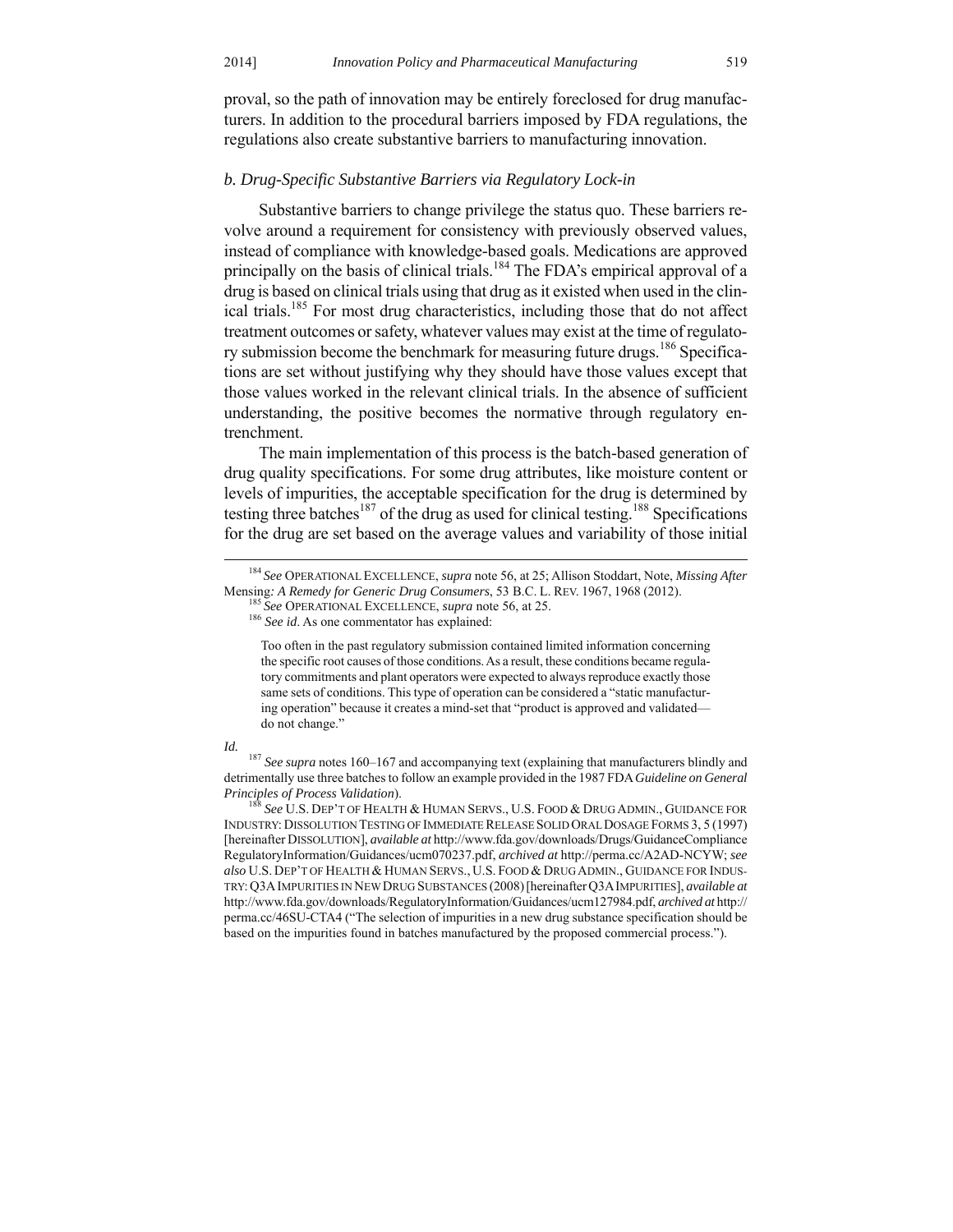batches, and all future batches of the drug are required to meet those specifications.<sup>189</sup>

For parameters where the industry and the FDA truly do not understand what works and why, this valuation approach may make sense, but even in areas where the relevant science is well understood, empiricism-based consistency still controls.190 Dissolution provides one central illustration. A drug's dissolution profile measures how fast the active ingredient releases from the drug product (e.g., a tablet or capsule) and how fast the ingredient becomes soluble once released.191 Dissolution profiles help determine how fast the drug will enter the bloodstream.<sup>192</sup> Based on the empirical approach, the dissolution profile generated from testing initial drug batches is used to establish batch-to-batch consistency in ongoing manufacturing, as well as to evaluate manufacturing changes in scale, site, component and composition, or equipment and process.<sup>193</sup> Any change, and every batch, must match the specified dissolution profile to be approved. The empiricism-based consistency approach for dissolution, however, fails to incorporate the well-developed understanding of differences in solubility between different types of drugs. For highly soluble drugs, dissolving is easy and therefore wide variation is likely to have no effect on the drug's effectiveness (i.e., some other step, like crossing the gastrointestinal wall, limits the rate of drug action).<sup>194</sup> For low-solubility drugs, the dissolution rate may be crucial to the drug's performance.<sup>195</sup> Thus, tight manufacturing controls, although costly, make sense for low-solubility drugs to ensure that dissolution profiles are very similar to those of the clinically tested samples. But for highly soluble drugs, where there is no reasonable expectation that even significant dissolution varia-

 <sup>189</sup> *See* DISSOLUTION,*supra* note 188, at 2 ("Once the specifications are established in an NDA, the dissolution specifications for batch-to-batch quality assurance are published in the United States Pharmacopeia (USP) as compendia standards, which become the official specifications for all subse-

quent IR products with the same active ingredients.").<br><sup>190</sup> This system and its accompanying incentives may actively discourage the production of de-<br>tailed drug knowledge, a question for future research.

<sup>&</sup>lt;sup>191</sup> *See* DISSOLUTION, *supra* note 188, at 1–2. <sup>192</sup> *See id.* Permeability through the walls of the gastrointestinal tract also significantly influences how quickly an oral dosage form enters the bloodstream. *See id* 

<sup>&</sup>lt;sup>193</sup> Id. at 5, 8. *ig. Id.* at 5, 8. *ig.* at 783. One commentator notes that "current dissolution acceptance" are Yu, *supra* note 62, at 783. One commentator notes that "current dissolution acceptance" limits are selected based on data from a small number of batches in the context of their ability to distinguish batches *with limited regard to clinical relevance*." *Id.* (emphasis added). In contrast, under a more rational approach, highly soluble drugs could have wide acceptance limits, whereas low solubility drugs may need closer examination in dissolution testing. *Id.* <sup>195</sup> *See id.* Regulators accept wider variation among highly soluble drugs; all of these drugs quick-

ly react in the patient's system, so variations—even wide variations—among dissolution rates are not likely to affect how the drug reacts. *See id.* Conversely, for drugs that do not dissolve quickly, the point of solubility in the patient is often critical for the drug to be effective, and thus, regulators do not accept wide variation in these solubility rates. *See id.*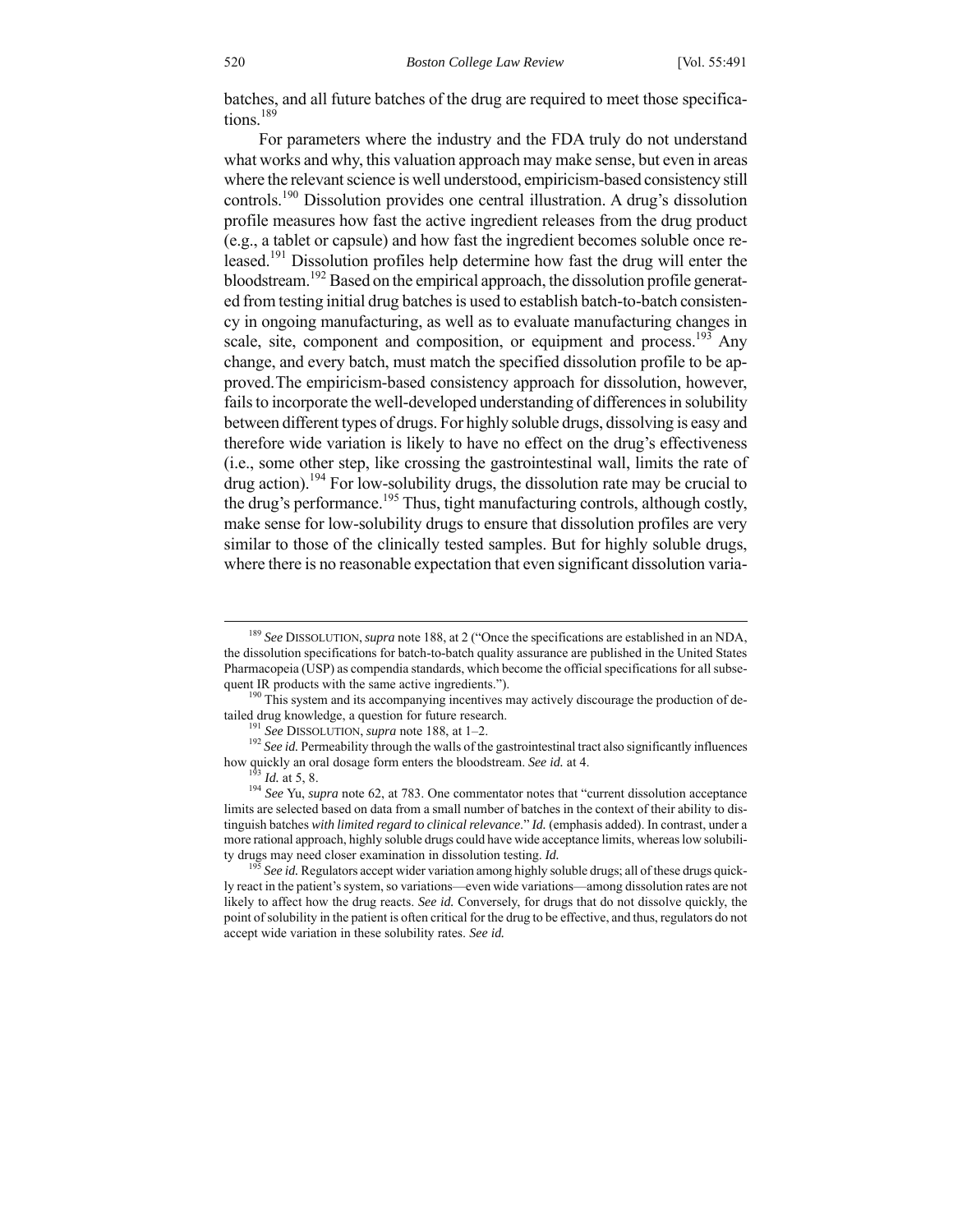bility would affect drug efficacy,<sup>196</sup> tight manufacturing controls stand in the way of higher efficiency and other process innovations, without any corresponding health or safety benefit.

For this type of observationally determined parameter, FDA regulatory oversight locks in the result of initial manufacturing techniques despite the fact that most firms do not optimize the initial manufacturing batches used for clinical trials for efficient high-quality, large-scale production.<sup>197</sup> Instead, most firms rush to produce clinical testing batches as fast as possible to speed drugs to market.<sup>198</sup> Manufacturing efficiency and controllability are accordingly given much lower priority, and firms tend to avoid making significant investments in manufacturing process development at the stage when clinical trial supplies are being produced.199 Low rates of clinical trial success also lead to decreased investments in developing robust manufacturing understanding because firms typically do not know early on whether a drug is likely to proceed to market.<sup>200</sup> Under the traditional model, manufacturing process development thus happens during later (Phase II or III) clinical trials—after most of the drug's critical parameters have already been largely determined and locked in by characterization of clinical trial supplies. $201$ 

Overall, regulation stunts innovation in pharmaceutical manufacturing. In other industries, regulation is aimed at well-understood quality goals, and manufacturers can innovate to reach or surpass those goals efficiently.<sup>202</sup> In pharmaceutical manufacturing, however, the quality goals are defined observationally, on the basis of early, non-optimized manufacturing processes themselves. Thus, regulations encourage pharmaceutical manufacturing to maintain the status quo and prevent changes. Recent increased focus on quality regulations is likely to exacerbate the problem. The Department of Justice has stated that it plans to take an increased role in enforcing cGMP regulations.<sup>203</sup> The FDA stated in parallel

<sup>&</sup>lt;sup>196</sup> *See id.* 197 *See* OPERATIONAL EXCELLENCE, *supra* note 56, at 80. 198 *Id.* 199 *Id.* 199 *See* REES, *supra* note 158, at 405–07. Recently, some companies have experimented with 199 *See* REES, *supra* note 158, a developing manufacturing processes simultaneously with major clinical trials, but this requires significant expertise and resources generally available only to the largest pharmaceutical companies. Basu, *supra* note 64, at 80. Process development has been estimated to account for as much as 15–30% of R&D costs. Cox, *supra* note 78. 200 Ismail Kola & John Landis, *Can the Pharmaceutical Industry Reduce Attrition Rates?*, 3 NA-

TURE REVS. DRUG DISCOVERY 711, 711 (2004).<br><sup>201</sup>AVELLANET, *supra* note 166, at 60. Under a Quality-by-Design ("QbD") approach, discussed

in Part III, manufacturing methods should ideally be largely in place by Phase II. *Id.*; *see infra* notes 358–374 and accompanying text. 202 *See* Frimpong, *supra* note 109. 203 *Id.* Maame Ewusi-Mensah Frimpong, the U.S. Deputy Assistant Attorney General, recognized

the relevant efficiency constraints: "We know, of course, that there are enormous pressures on all parts of the industry to produce drugs more quickly, cheaply, and efficiently, and our message to you is that you cannot sacrifice drug safety in service of these pressures." *Id.*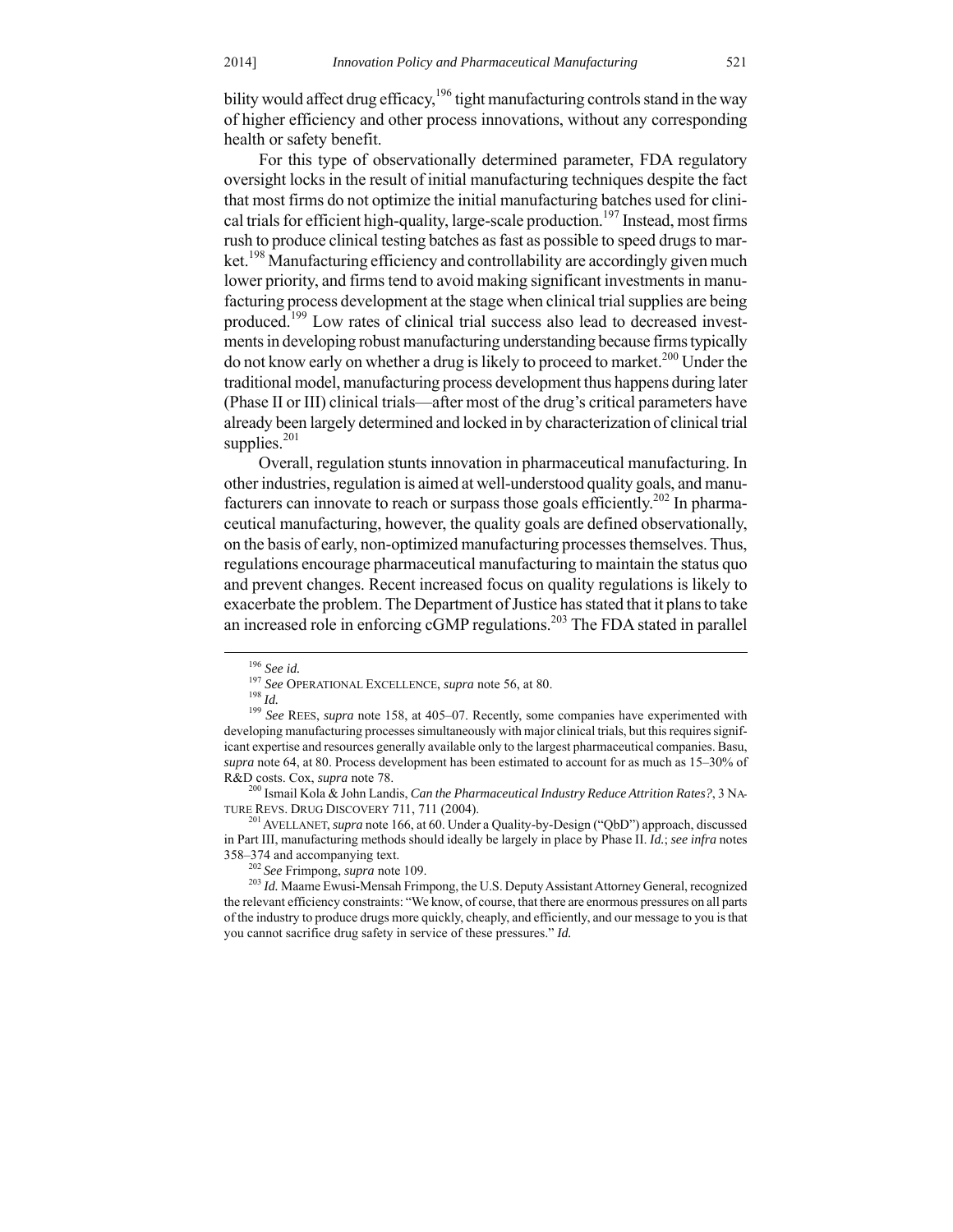that it intended to make quality enforcement a major focus in 2013, even though the agency had already stepped-up enforcement of cGMP and quality regulations in the recent past. $204$  Increased enforcement is likely to encourage risk-averse adherence to old, approved processes rather than innovative change to newer, more robust methods.

Regulatory hurdles alone, however, cannot fully explain manufacturing stagnation because firms are able to overcome the tremendous regulatory hurdles for getting drugs initially approved. The lack of innovation in pharmaceutical manufacturing must also be attributed in large part to a lack of sufficient innovation incentives, whether sourced from regulatory exclusivity or from intellectual property-based exclusivity.

#### *B. Intellectual Property Incentives for Innovation*

Innovation policy in the pharmaceutical industry, which has been shaped by several Congressional acts, including the Hatch-Waxman Act, $^{205}$  focuses on market exclusivity incentives for innovation in drug discovery and development. Foremost in innovation policy is the patent system, but the pseudo-patent system of FDA-administered statutory exclusivity is also used to augment and modify drug patents.206 These innovation incentives operate differently throughout the various stages of drug development. Patents, although available throughout the development process, are particularly prominent in protecting early investments.<sup>207</sup> Patents also play a strong role after approval in staving off generic drug entry by preventing entry until the patents expire. Postapproval, patents also protect drug innovations through "evergreening," a set of tactics used by firms to extend effective patent protection on a drug.<sup>208</sup> FDA regulatory exclusivity, on the other hand, applies only later in the drug development process, once the drug has already been approved and has entered the market.<sup>209</sup>

<sup>&</sup>lt;sup>204</sup> Hamburg, *supra* note 112.<br><sup>205</sup> Drug Price Competition and Patent Term Restoration (Hatch-Waxman) Act of 1984, Pub. L. No. 98-417, 98 Stat. 1585 (codified as amended in scattered sections of 15, 21, 28, & 35 U.S.C.). 206 *See Frequently Asked Questions on Patents and Exclusivity*, U.S. FOOD & DRUG ADMIN.,

http://www.fda.gov/Drugs/DevelopmentApprovalProcess/ucm079031.htm, *archived at* http://perma. cc/74VG-2SNN (last visited Feb. 13, 2014). Although FDA-administered market- or data-exclusivity are not typically considered intellectual property, this Article chooses to include them in this Section nonetheless because they function similarly to create exclusivity incentives for innovation, even though they lack some aspects of true intellectual property. 207 *See* E.W Kitch, *The Nature and Function of the Patent System*, 20 J.L. & ECON. 265, 265–69

<sup>(1977). 208</sup> *See* Eisenberg, *supra* note 15, at 354 & n.37; C. Scott Hemphill & Bhaven N. Sampat, *Evergreening, Patent Challenges, and Effective Market Life in Pharmaceuticals*, 31 J.HEALTH ECON. 327, 327–28 (2012). Such strategies include obtaining patents on a drug's specific ingredients, an intermediate product, or on new uses for the product. Eisenberg, *supra* note 15, at 354. 209 Eisenberg, *supra* note 15, at 366.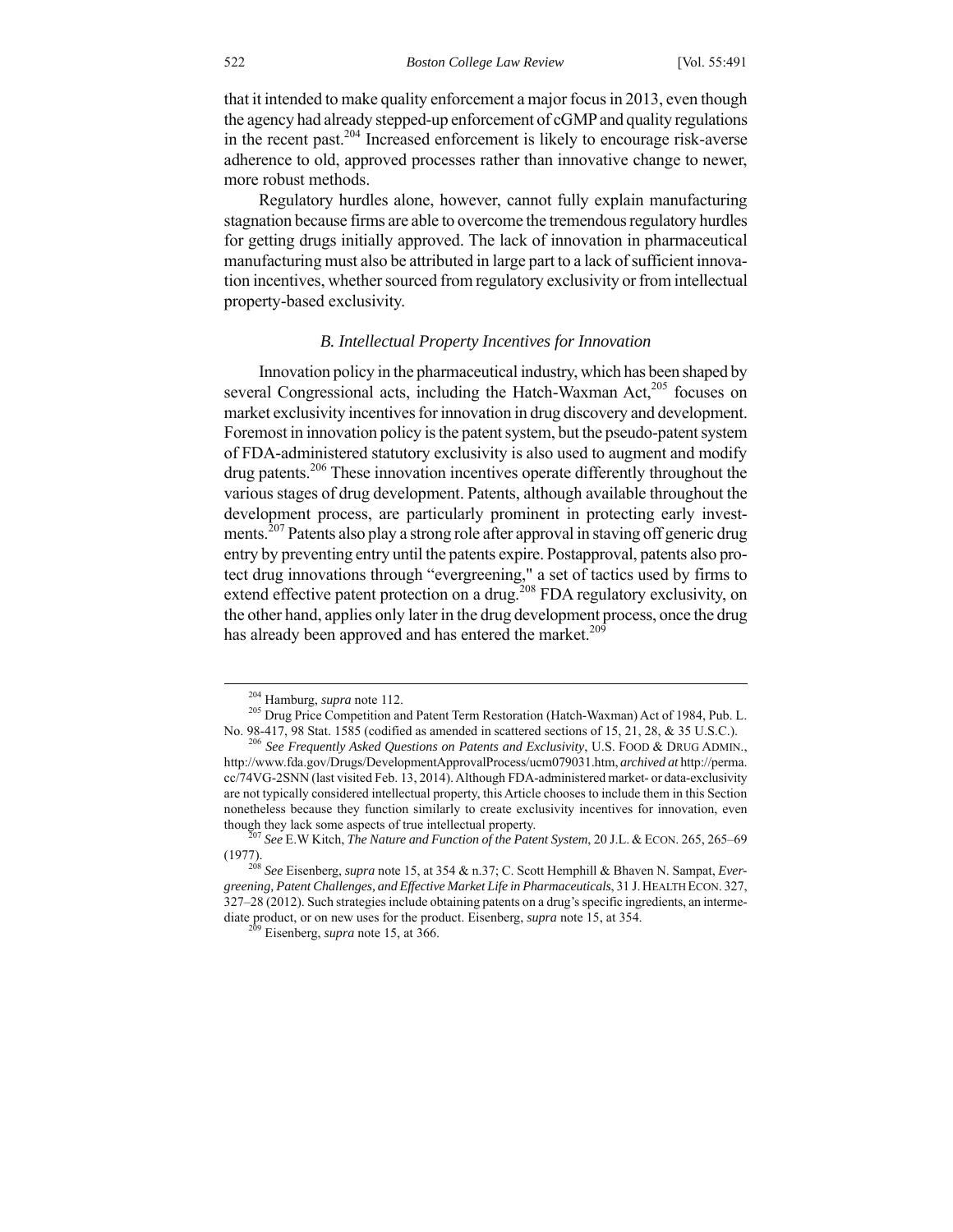In contrast to their role in drug discovery, patents and FDA regulatory ex-

clusivity are not very effective at encouraging innovation in the field of pharmaceutical manufacturing. Because manufacturing process patents are hard to enforce, those patents involve an increased cost of disclosure coupled with a decreased exclusion benefit.<sup>210</sup> In addition, FDA regulatory exclusivity is unavailable for manufacturing innovations and thus plays no real role in incentivizing such innovation.<sup>211</sup> As such, FDA regulatory exclusivity represents an opportunity for innovation policy. $2^{12}$ 

Trade secrecy is significantly more important than patents and FDA regulatory exclusivity for manufacturing innovation.<sup>213</sup> Like patent or regulatory exclusivity, trade secrecy creates incentives for innovation by keeping others from copying the innovation and therefore allowing supracompetitive pricing.<sup>214</sup> Nevertheless, trade secrecy is not usually considered as a target for policy levers, likely because the government has a relatively small role in maintaining trade secrecy. Trade secrecy as the primary means of manufacturing innovation protection also causes other problems. In particular, the unique aspects of trade secrecy—including its practical limitations, an unbounded timeframe, processspecificity, and limitations on personnel—make it structurally less capable of incentivizing pharmaceutical innovation.<sup>215</sup> In fact, the type of innovation most needed in drug manufacturing—innovations reflecting greater understanding and process knowledge—are particularly poorly suited to protection as trade secrets. $^{216}$ 

This Section shows that of the three main incentives for pharmaceutical innovation—patents, FDA market protection, and trade secrecy—only trade secre-

 <sup>210</sup> *See infra* notes 235–247 and accompanying text (discussing how process patents' costs often outweigh their benefits). 211 *See infra* notes 270–283 and accompanying text (explaining that there is no FDA market ex-

clusivity for manufacturing innovations). 212 *See infra* notes 419–425 and accompanying text (discussing the possibility of creating a regu-

latory exclusivity regime for manufacturing innovation). 213 *Cf.* Wesley M. Cohen et al., *Protecting Their Intellectual Assets: Appropriability Conditions* 

*and Why U.S. Manufacturing Firms Patent (or Not)* 34 tbl.2 (Nat'l Bureau of Econ. Research, Working Paper No. 7552, 2000), http://www.nber.org/papers/w7552, *archived at* http://perma.cc/JW7A-EL2W. According to a 1994 survey of the industry, pharmaceutical firms reported that 68% of process innovations could be effectively protected by secrecy, but only 36% by patents. *Id.* For products, the fractions were much closer at 54% and 50%, respectively. *Id.* at 33 tbl.1. This presumably refers to secrecy protection in the earlier stages of drug development, because drug details are public by the time a drug is marketed. *See* Anthony Arundel, *The Relative Effectiveness of Patents and Secrecy for Appropriation*, 30 RES. POL'Y 611, 613 (2001). 214 *See infra* notes 223–283 and accompanying text (discussing patent and FDA market exclusivi-

ty in the pharmaceutical market). 215 *See infra* notes 326–331 and accompanying text (noting the structural shortcomings of a trade secrecy regime).<br><sup>216</sup> *See infra* notes 284–331 and accompanying text (analyzing trade secrets in pharmaceutical

manufacturing).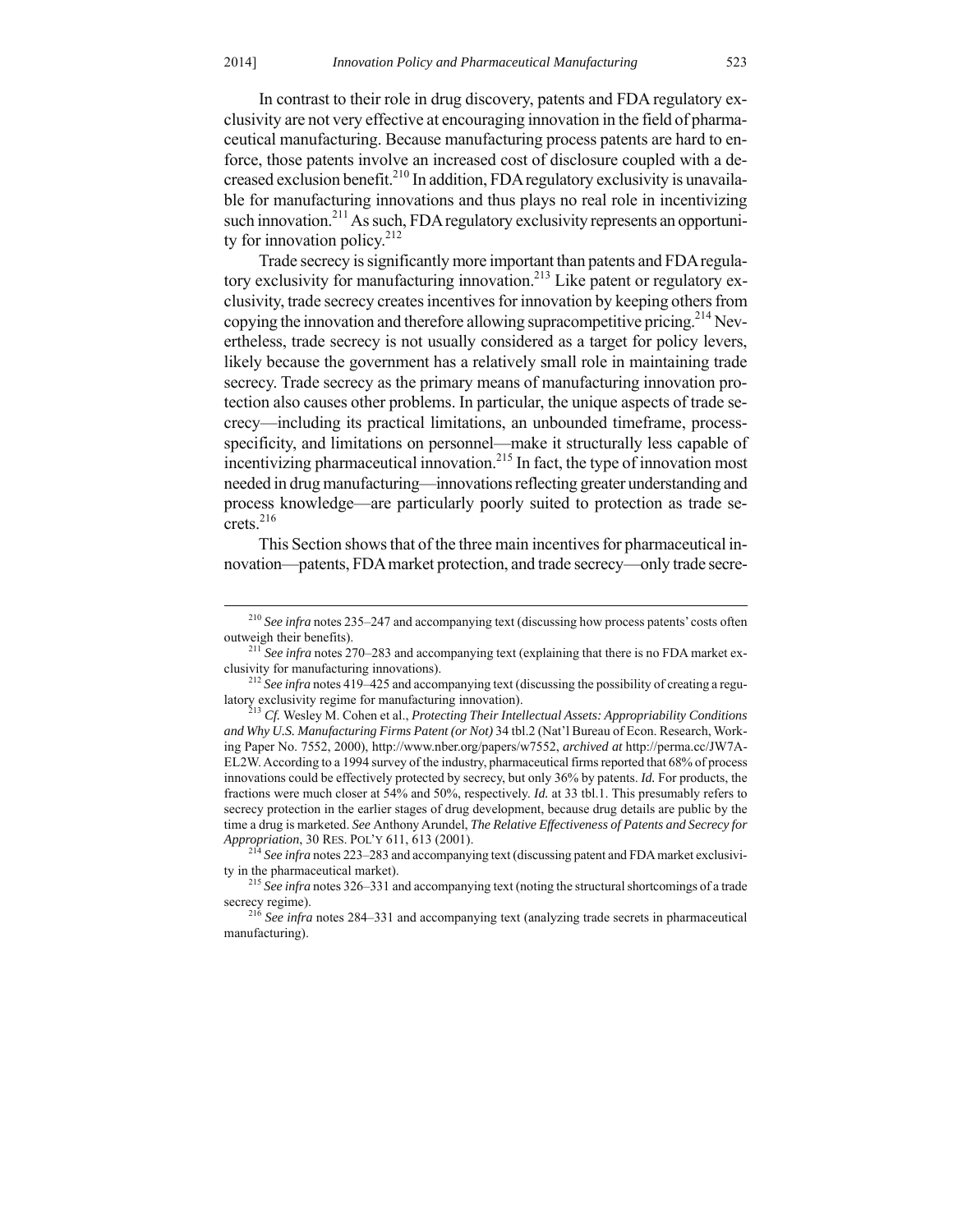cy seems to play a major role in encouraging innovation in pharmaceutical manufacturing.217 But trade secrecy is flawed as an innovation motivator, at least in this context, because it lacks the temporal limitations of either the patent system or FDA market protection.<sup>218</sup> Trade secrecy also restricts socially useful disclosure, largely preventing cumulative innovation, which is central to major advances.<sup>219</sup> Trade secrecy is also least amenable to policy manipulation, as it has little to no government involvement. In sum, in the current system, there is scant intellectual property policy encouraging innovation in pharmaceutical manufacturing.

Subsection 1 describes patent law, including the shortcomings and benefits of process patents for manufacturing processes and the safe harbor provision of the Hatch-Waxman Act.<sup>220</sup> Subsection 2 discusses FDA regulatory exclusivity and its failure to incentivize manufacturing innovation.<sup>221</sup> Finally, Subsection  $\overline{3}$ analyzes trade secrets and how trade secrecy encourages innovation but suffers severe drawbacks as well.<sup>222</sup>

#### 1. Patents

Patents reward invention by allowing the inventor to recoup high up-front costs through a temporary monopoly and correspondingly high prices. In addition, the patent system requires public disclosure of the knowledge created by the inventor.<sup>223</sup> This disclosure is "the quid pro quo of the right to exclude." $2^{24}$ Disclosure not only allows the eventual use of the innovation by the public, but also permits other innovators to use the disclosed information for their own innovations.<sup>225</sup> The patent monopoly lasts twenty years from the time of filing.<sup>226</sup> During that time, the patentee has the right to exclude others from making, using, or selling the patented invention.<sup>227</sup> The pharmaceutical industry is a clear

<sup>&</sup>lt;sup>217</sup> *See infra* notes 223–331 and accompanying text.<br><sup>218</sup> *See infra* notes 326–331 and accompanying text (explaining that innovation secrecy across the industry hinders continual innovation). 219 *See, e.g.*, Clarisa Long, *Patents and Cumulative Innovation*, 2 WASH. U. J.L. & POL'Y 229,

<sup>229–32 (2000);</sup> Scotchmer, *supra* note 31, at 32–33.<br><sup>220</sup> See infra notes 223–269 and accompanying text.<br><sup>221</sup> See infra notes 270–283 and accompanying text.<br><sup>222</sup> See infra notes 284–331 and accompanying text.<br><sup>223</sup> See

allows disclosure of the innovation to the public. UNIF.TRADE SECRETS ACT § 1(4) (1985) (defining "trade secret" as information . . . that: (i) derives independent economic value, actual or potential, from not being generally known to, and not being readily ascertainable . . . and (ii) is the subject of efforts . . . to maintain its secrecy"); *see infra* notes 284–331 and accompanying text (explaining that a lack of disclosure in a trade secrecy regime prevents continual innovation). <sup>226</sup> 35 U.S.C.A. § 154(a)(2) (West 2002 & Supp. 2013). <sup>227</sup> 35 U.S.C. § 271(a) (2006).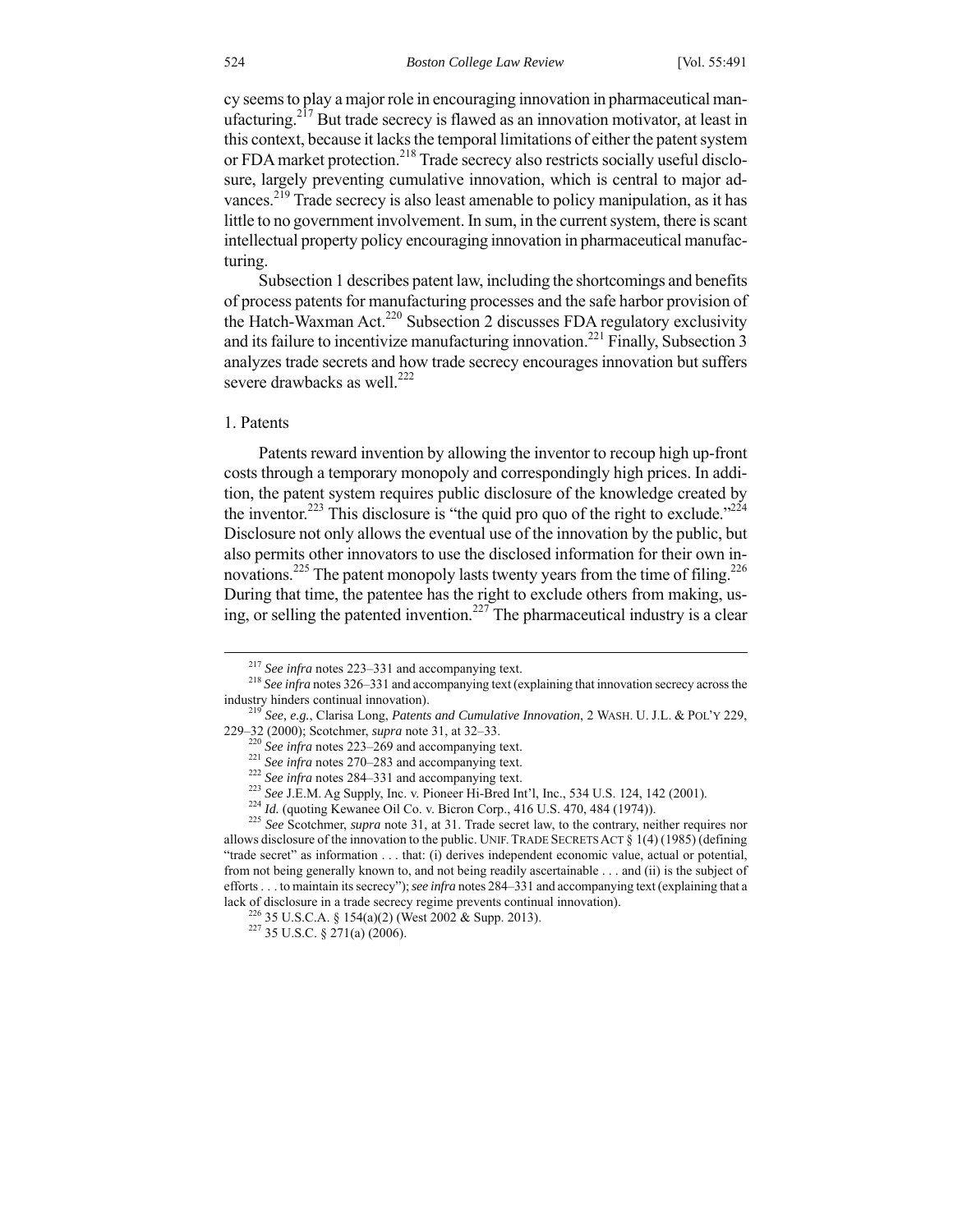outlier in the extent to which patents help drive and shape R&D investment and innovation in developing new drugs.<sup>228</sup> Both composition of matter patents on drugs and method patents, the latter of which cover the treatment uses of the drug, are important to drug innovation. Composition patents are more valuable because a patent on the drug's active ingredient allows the patentee to exclude others from making, selling, or using the drug for any use, even those uses not specifically envisioned by the patentee. $229$ 

In striking contrast, patents do little to stimulate manufacturing innovation. Patents on manufacturing processes, $^{230}$  which cover using the processes in the United States or importing products made with the processes, $231$  exist in the pharmaceutical industry but are less valuable and less common than other forms of pharmaceutical patents.232 Patents fail to drive manufacturing innovation for

229 Andrew Chadeayne, Composition of Matter Claims, CHADEAYNE, LLC, http://inventing patents.com/composition-matter-claims/, *archived at* http://perma.cc/6KF5-PDFQ (last visited Feb. 15, 2014). For example, Minoxidil, sold as Rogaine to treat male pattern baldness, was originally developed and sold by Pharmacia and Upjohn to treat high blood pressure. The initial patent on Minoxidil, U.S. Patent No. 3,461,461 (filed Nov. 1, 1965), covered both the compound itself and a method of using it to treat high blood pressure. A later patent, U.S. Patent No. 4,139,619 (filed Aug. 19, 1977), covered the method of using Minoxidil to stimulate hair growth. Until the '461 patent on Minoxidil itself expired, Pharmacia could prevent others from making or selling Minoxidil, and the FDA would not approve any generic version. *See* 21 U.S.C. § 355(a) (2012). Once the '461 patent expired, generic companies could apply to sell generic versions of Minoxidil to treat high blood pressure—which could then be prescribed for any purpose, including treating baldness. *See id.* <sup>230</sup> Manufacturing innovation can be protected by process patents on a novel process or by prod-

uct patents on, for instance, a new piece of equipment. This Article focuses on process patents because they face unique enforcement problems. Equipment patents may help drive innovation in producing that equipment, but the substantial absence of manufacturing innovation suggests these patents are

insufficient to drive manufacturing innovation. 231 *See* 35 U.S.C. § 271(g). Merely using the process abroad does not infringe the patent. *See id.* Products made abroad using a U.S.-patented process may also be subject to an exclusion order by the U.S. International Trade Commission. *See* 19 U.S.C. § 1337(a)(1)(B)(ii) (2012).<br><sup>232</sup> *See* Jeffrey I.D. Lewis & Art C. Cody, *Unscrambling the Egg: Pre-Suit Infringement Investi-*

*gations of Process and Method Patents*, 84 J. PAT. & TRADEMARK OFF. SOC'Y 5, 23–37 (2002) (describing how process patent costs outweigh their benefits); *see also* Cohen et al., *supra* note 213, at 33–34 tbls.1 & 2 (reporting 1994 survey results showing that pharmaceutical firms considered secrecy effective for 68% of process innovations). *But see* Mark E. Wojcik, *The Perilous Process of Protecting Process Patents from Infringing Importations*, 14LOY.L.A.INT'L &COMP.L.J. 207, 210 (1992) (noting that "[i]nventors of new drugs created from chemical processes often seek to patent not only the drugs themselves, but the way in which they are produced, in order to secure 'double' patent protection").

 <sup>228</sup> Bronwyn H. Hall & Dietmar Harhoff, *Recent Research on the Economics of Patents*, 4 ANN. REV. ECON. 541, 548 (2012) (describing a survey that found that patents effectively increase innovation primarily in the pharmaceutical industry); *see also* Edwin Mansfield, *Patents and Innovation: An Empirical Study*, 32 MGMT. SCI. 173, 173, 175 tbl.1, 175–76 n.8 (1986) (noting that about 65% of pharmaceutical inventions would not have been introduced into the market absent patent protection, whereas no office equipment, motor vehicle, rubber, or textile innovations would have failed to be introduced); B.N. Roin, *Unpatentable Drugs and the Standards of Patentability*, 87 TEX.L.REV. 503, 545–56 (2008) (describing the pharmaceutical industry's unique dependence on patent protection to spur R&D investment).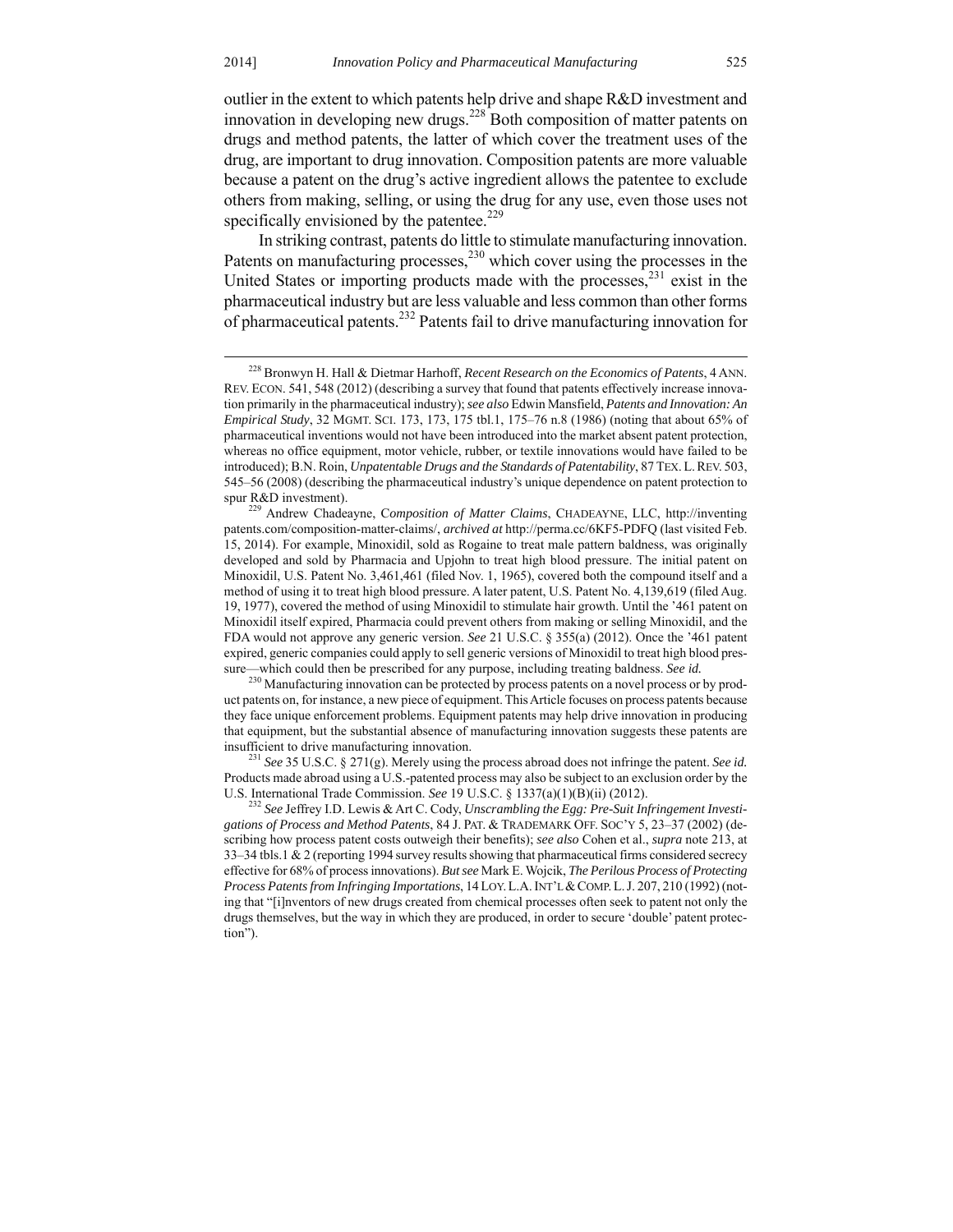two reasons: they have structural cost-benefit problems, $^{233}$  and, more recently, they may be unavailable for certain important types of manufacturing innovation. $234$ 

# *a. Process Patents' High Costs and Low Benefits*

Process patents' cost-benefit problems prevent these patents from meaningfully incentivizing manufacturing innovation. Process patents' costs are too high, and their benefits are too low. The costs are too high because manufacturers do not want to give up their competitive advantage by publicly disclosing their processes.235 Because processes are hard to observe and hard to determine from the final product, reverse-engineering manufacturing processes is particularly difficult. Thus, in the absence of disclosure, competitors must independently develop the innovation themselves.

Process patents' benefits are low because they are very hard to enforce.<sup>236</sup> First, process patents are usually easier to invent around than product patents because infringing a process patent requires performing every step of the process.237 Thus, competitors have more opportunities for variation to escape patent coverage.<sup>238</sup> In addition, determining infringement can be particularly challenging because "no one outside the potential infringer knows how the product was made."<sup>239</sup> Identifying the manufacturing process from examination of the final product is likely even more difficult for especially valuable general manufacturing methods patents (e.g., methods for performing real-time analysis of production dynamics) compared to product-specific patents (e.g., a method for producing a water-soluble version of the nutritional supplement creatine).  $240$ 

Once suit has been brought, proving infringement is facilitated by a statutory rebuttable presumption of infringement upon a showing "(1) that a substantial likelihood exists that the product was made by the patented process, and (2) that

<sup>&</sup>lt;sup>233</sup> See infra notes 235–247 and accompanying text.<br><sup>234</sup> See infra notes 248–269 and accompanying text.<br><sup>235</sup> See Girish Malhotra, *Are Patents a Double-edged Sword? Perspective Matters.*, PROFITABIL-ITY THROUGH SIMPLICITY (Feb. 8, 2011, 7:37 AM), http://pharmachemicalscoatings.blogspot.com/ 2011/02/are-patents-double-edged-sword.html, *archived at* http://perma.cc/U56G-UFB3. 236 *See* Lewis & Cody, *supra* note 232, at 23–37 (discussing the difficulties of bringing process

patent suits, and in particular, noting that courts have imposed Rule11 sanctions against attorneys who fail to take reasonable steps to determine infringement and laborious investigative steps to support

process infringement lawsuits).<br><sup>237</sup> See Akamai Techs., Inc. v. Limelight Networks, Inc., 692 F.3d 1301, 1305–07 (Fed. Cir. 2012).<br><sup>238</sup> Id. See generally Cohen et al., *supra* note 213, at 47 fig.6 (reporting that in a 1 industry survey, the ability to invent around a patent was one of the most important reasons that firms

chose not to patent demonstrably novel innovations). 239 Lewis & Cody, *supra* note 232, at 7. Identifying international infringement may be particularly challenging. *Id.* at 9. 240 *Cf.* Creative Compounds, LLC v. Starmark Labs., 651 F.3d 1303, 1314–15 (Fed. Cir. 2011)

<sup>(</sup>discussing a suit involving a product-specific patent and the hurdles to uncovering such processes).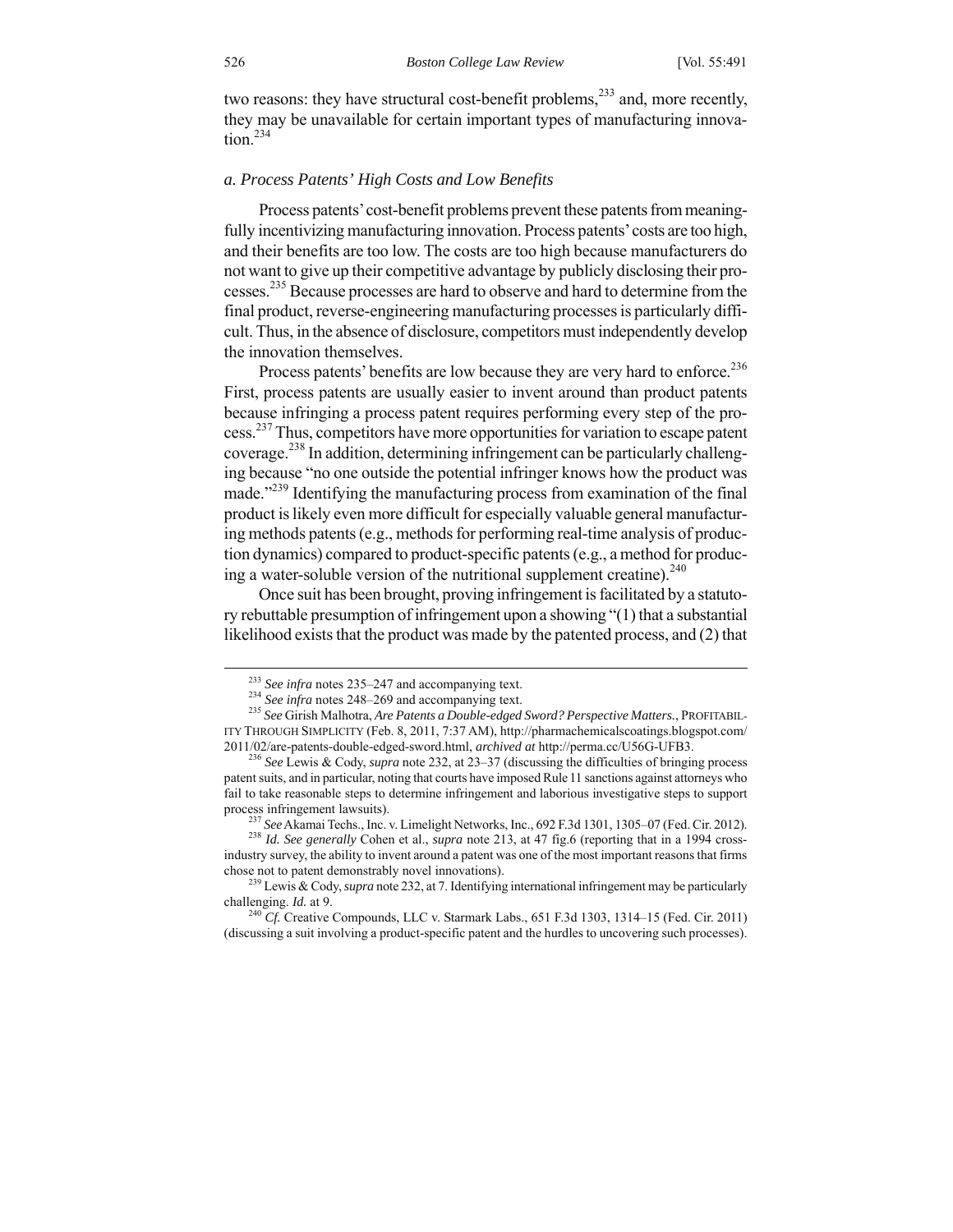the plaintiff has made a reasonable effort to determine the process actually used in the production of the product and was unable to so determine."<sup>241</sup> Nonetheless, as with identifying infringement, demonstrating a "substantial likelihood" of infringement is likely harder with general than with specific techniques.

For biological manufacturing processes, patent protection strategies may differ because manufacturing methods are unusually central for biologics.<sup>242</sup> Even more so than for small-molecule drugs, the manufacturing complexity and development costs for biologics can serve as a potent barrier to entry, keeping competitors off the market.<sup> $2\overline{4}3$ </sup> Thus, the public disclosure required by a patent can lower that entry barrier by providing information about both the biologicspecific manufacturing process and general manufacturing processes for biologics, making patents particularly unattractive. Despite the risks of disclosure, some firms pursue process patents.<sup>244</sup> For example, AbbVie has around 200 manufacturing patents protecting the production of Humira, a biologic with over \$10 billion in yearly sales used to treat arthritis, $245$  and intends to use them to

The rebuttable presumption would be inapplicable if the defendant has used the process in the United States . . . . In these circumstances, the discovery provisions of the Federal Rules of Civil Procedure and the equitable powers of Federal courts should be sufficient to allow the plaintiff to ascertain what process was employed.

 <sup>241 35</sup> U.S.C. § 295 (2006); *see Creative Compounds*, 651 F.3d at 1315. "Substantial likelihood" is described in one Senate Judiciary Committee report as "less than that of proving successfully at trial by a fair preponderance of the evidence that a product in question was in fact made by the patented process[,] but . . . more than a slight possibility that the product was so made." *See* JOE BIDEN, SEN-ATE JUDICIARY COMM.,REPORT ON THE PROCESS PATENTS AMENDMENTS ACT OF 1989, S.REP. NO. 100-83, at 45 (1987). If both conditions found in § 295 are met, the burden shifts to the accused infringer to prove noninfringement. *Creative Compounds*, 651 F.3d at 1314–15 ("Because the accused infringer is in a far better position to determine the actual manufacturing process than the patentee, fairness dictates that the accused, likely the only party able to obtain this information, reveal this process or face the presumption of infringement." (citing Lewis & Cody, *supra* note 232, at 22–23)). Although § 295 applies to both foreign and domestic manufacturing, domestic manufacturers can likely determine the process used. *See* S. REP. NO. 100-83, at 45. According to the Senate Judiciary Committee report:

*Id.* <sup>242</sup> A comprehensive analysis of manufacturing patent strategy differences must await future work. An additional important element in biologic patent strategy comes from the differences in patent-challenge procedures for small-molecule drugs and for biologics. For a detailed explanation, see generally Michael P. Dougherty, *The New Follow-On Biologics Law: A Section by Section Analysis of the Patent Litigation Provisions in the Biologics Price Competition and Innovation Act of 2009*, 65

FOOD & DRUG L.J. 231 (2010). 243 *See supra* notes 55–59 and accompanying text (discussing the complexities of biologics manu-

facturing). 244 This may be especially true for previously known biologics, which are for ineligible patent

protection as compositions of matter. Manufacturing process patents provide at least some protection. 245 Christopher Weaver et al., *Biotech Drugs Still Won't Copy*, WALL ST. J. (Feb. 26, 2013, 7:25 PM), http://online.wsj.com/news/articles/SB10001424127887323864304578318111144984632.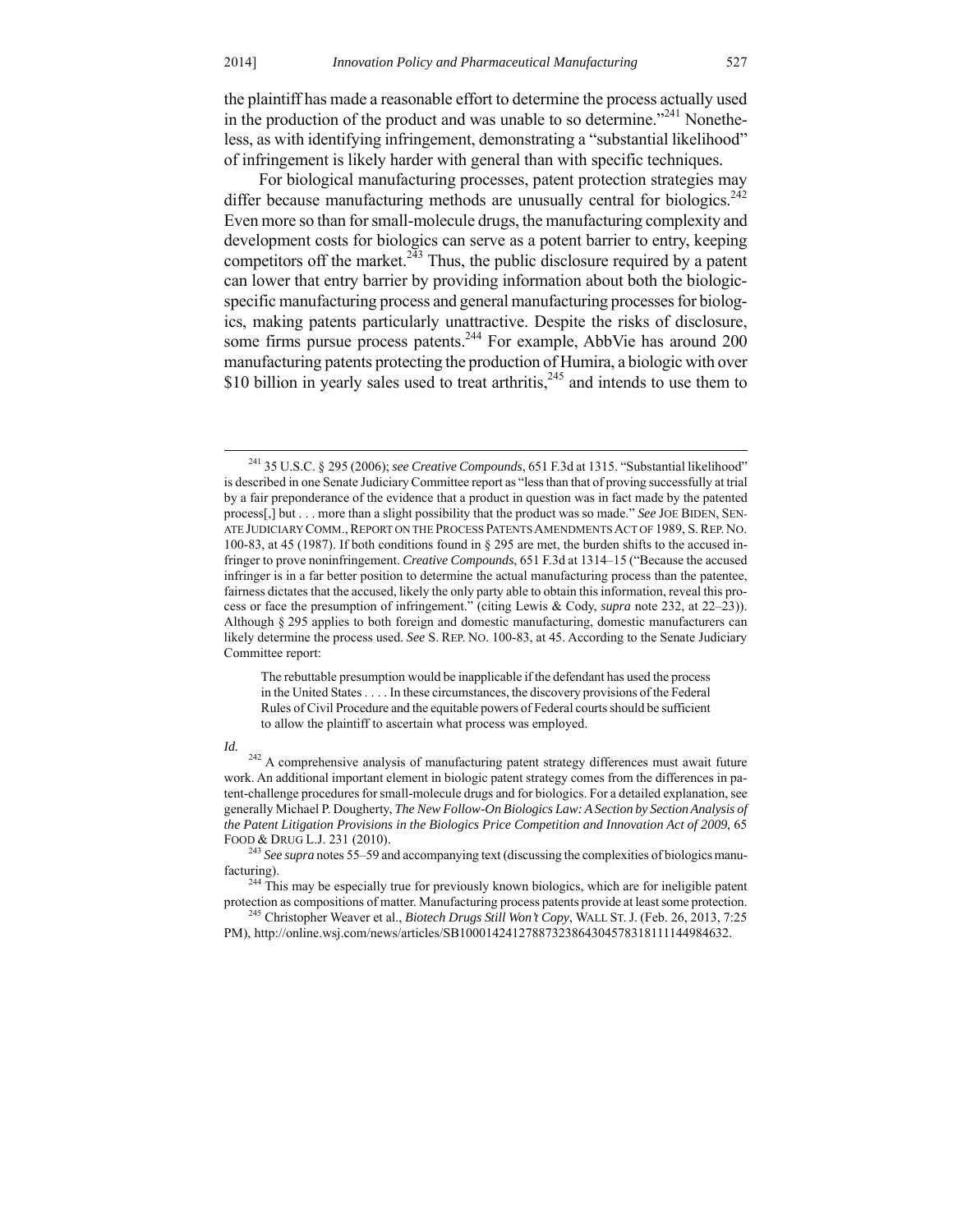extend its market exclusivity period past the 2016 expiration of Humira's primary compound patents.<sup>246</sup>

Overall, patents on manufacturing innovation fail to reward manufacturing innovation adequately. This inadequacy stems from a combination of enforcement difficulties and the problem of disclosing innovative manufacturing methods to competitors.<sup>247</sup> Firms that do not pursue process patents apparently value the cost of the disclosure as more significant than the speculative benefits to be gained from enforcing process patents.

# *b. The Safe Harbor of 35 U.S.C. § 271(e)(1)*

Despite the structural problems, at least some manufacturing process patents are worth pursuing. But many of these patents have recently been made less valuable because of a likely unintended quirk of the Hatch-Waxman Act, which essentially renders unenforceable a class of patents covering techniques central to modernizing manufacturing.<sup>248</sup>

In authorizing a generic drug approval pathway, the Act created a safe harbor exemption for drugs: it is not an infringing act to use a patented invention "solely for uses reasonably related to the development and submission of information under a Federal law which regulates the manufacture, use, or sale of drugs or veterinary biological products.<sup>7249</sup> The safe harbor was enacted to allow generic drug companies (and now, biosimilar companies) to develop products, along with the required comparability and safety information, before the expiration of the pioneer company's patent.<sup>250</sup> The safe harbor allows generic firms to win approval and be ready to market the drug as soon as the pioneer's patents (or market exclusivity periods) expire.

firms and thus cannot capture that potential value. 248 *See* 35 U.S.C. § 271(e)(1) (2006) (providing that there is no patent infringement for utilization of a manufacturing process done "solely for uses reasonably related to the development and submission of information under a Federal law which regulates the manufacture, use, or sale of drugs or veterinary biological products").<br><sup>249</sup> *Id. 250 See id.*; Momenta Pharm., Inc. v. Amphastar Pharm., Inc., 686 F.3d 1348, 1354–56 (Fed. Cir.

<sup>246</sup> *Id.* <sup>247</sup> *See supra* notes 235–246 and accompanying text. An additional lessening of economic incentives may occur from a timing mismatch. For manufacturing methods developed by an innovator firm later in the course of drug development or after the drug has been approved, the value of the innovation is lessened because innovator's market share of the drug drops sharply on generic entry after expiration of the principal drug patents. This is especially true in the absence of a well-functioning licensing regime, as the innovator firm will be unable to license the innovation to other manufacturing

<sup>2012),</sup> *cert. denied*, 133 S. Ct. 2854 (2013). "Biosimilars" are products that are highly similar to a biological product that has already received FDA approval. *Biosimilars*, U.S. FOOD & DRUG ADMIN., http://www.fda.gov/drugs/developmentapprovalprocess/howdrugsaredevelopedandapproved/approval applications/therapeuticbiologicapplications/biosimilars/default.htm, *archived at* http://perma.cc/D8HY-5DZ4 (last visited Feb. 13, 2014).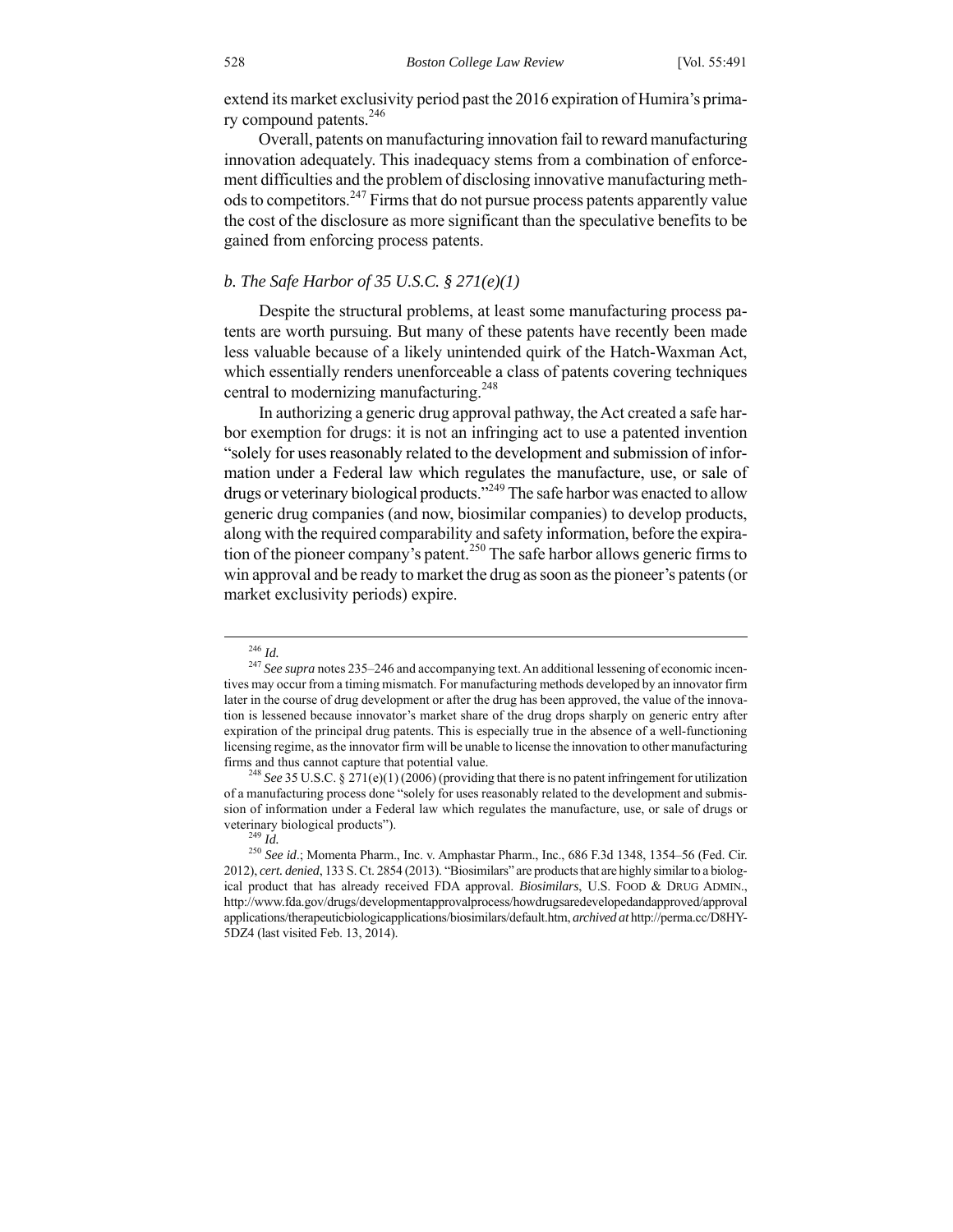The techniques potentially implicated by the safe harbor are central to modern manufacturing. These techniques are especially important for biosimilars because biosimilars require extensive analytical testing to demonstrate biosimilarity.<sup>251</sup> To the extent that patent protection for such techniques could provide innovation incentives, those incentives were recently weakened.

In 2012, in *Momenta Pharmaceuticals, Inc. v. Amphastar Pharmaceuticals, Inc.*, the U.S. Court of Appeals for the Federal Circuit vacated a preliminary injunction against a generic company because the generic's use of a pioneer's patented technology to prepare submissions to the FDA before the patent's expiration fell within the Hatch-Waxman's safe harbor provision.252 *Momenta* involved the making of a generic version of Lovenox (enoxaparin), a hard-to-specify mixture of different-length sugar chains made by Aventis and used to treat blood clots.253 The FDA established five analytically complex and technically challenging "standards for identity" to establish that "generic enoxaparin has the 'same' active ingredient as Lovenox."254 Momenta255 and Amphastar both filed ANDAs for generic versions of enoxaparin.256 Momenta's application was approved first<sup>257</sup>—an approval worth over \$1 billion annually when Momenta's was the only approved generic.<sup>258</sup>

Two days after Amphastar's ANDA was approved, Momenta sued Amphastar for infringing its patent, which claimed "methods for analyzing heterogeneous populations of sulfated polysaccharides, e.g. heparin [and enoxaparin]."259 Such methods were largely described in and required by one of the FDA's "standards for identity."<sup>260</sup> Momenta alleged that Amphastar was infringing its patent by using the claimed method to show that each commercial batch

and somewhat arduous process of demonstrating biosimilarity).<br>
<sup>252</sup> 686 F.3d at 1349–52, 1361.<br>
<sup>253</sup> *Id.* at 1349–50.<br>
<sup>254</sup> *Id.* at 1350.<br>
<sup>255</sup> Momenta partnered with Sandoz, Inc., (collectively "Momenta") for this

<sup>&</sup>lt;sup>251</sup> U.S. FOOD AND DRUG ADMINISTRATION, GUIDANCE FOR INDUSTRY: SCIENTIFIC CONSIDERA-TIONS IN DEMONSTRATING BIOSIMILARITY TO A REFERENCE PRODUCT 8–12 (2012), *available at*  http://www.fda.gov/downloads/Drugs/GuidanceComplianceRegulatoryInformation/Guidances/UCM2 91128.pdf, *archived at* http://perma.cc/3ESZ-QGYY (providing guidance and outlining the specific

<sup>1351. 256</sup> *Id.* <sup>257</sup> *Id.* <sup>258</sup> *Id.* 259 U.S. Patent No. 7,575,886 col. 4 II. 53–55 (filed Mar. 11, 2003); *see Momenta Pharm.*, 686 F.3d at 1351. 260 *Momenta Pharm.*, 686 F.3d at 1350–52. *See generally* Letter from Douglas Throckmorton, Depu-

ty Dir., Ctr. for Drug Evaluation and Research, to Peter O. Safir and Scott L. Cunningham, Aventis Pharmaceuticals, Inc. 17–18 (July 23, 2010), *available at* http://www.fda.gov/downloads/Drugs/Drug Safety/PostmarketDrugSafetyInformationforPatientsandProviders/UCM220083.pdf, *archived at* http:// perma.cc/M5HJ-XAEZ (applying the FDA's five-part test for identity and denying most of Aventis's petition that the FDA deny approval of any generic versions of Lovenox).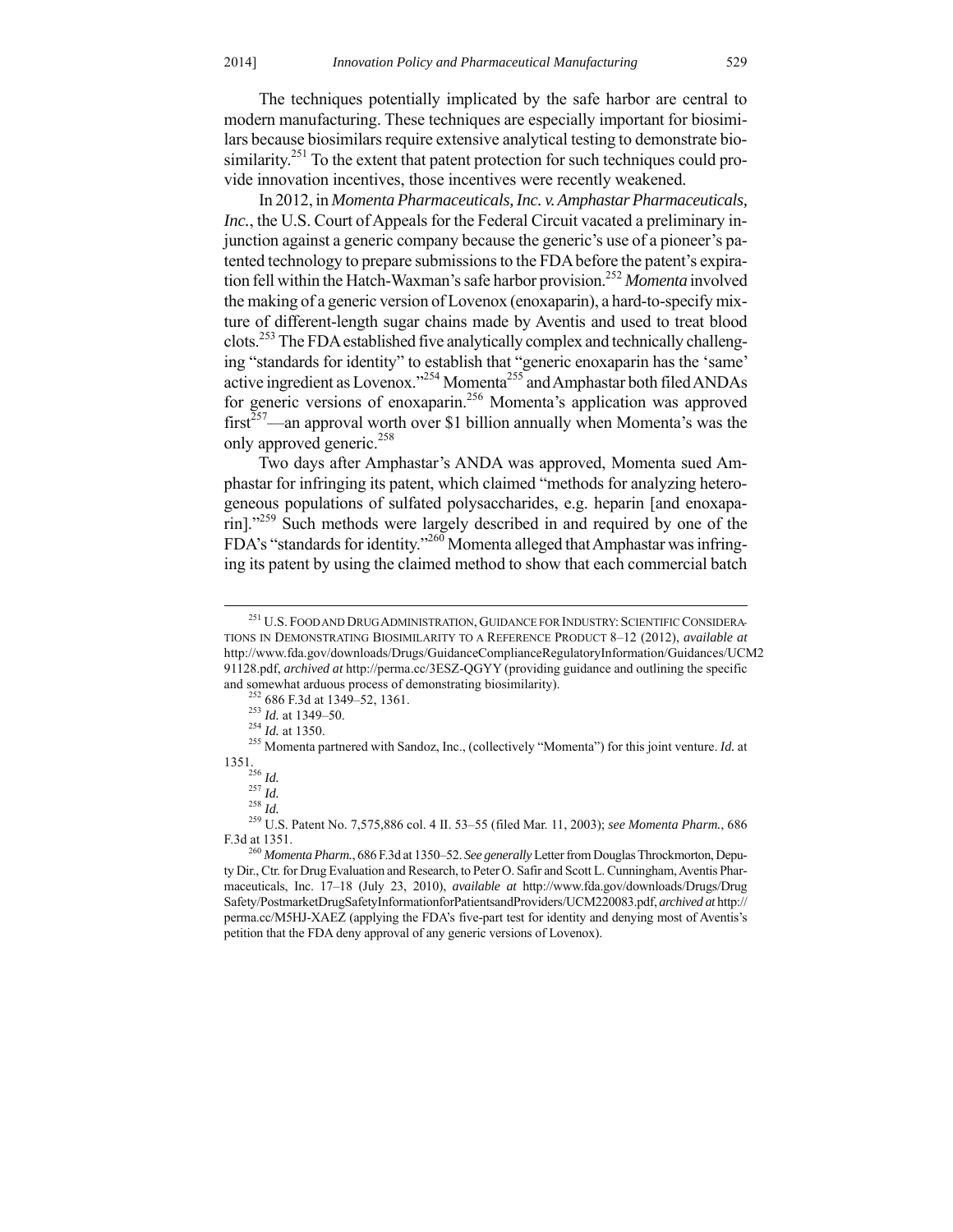of its generic enoxaparin was bioequivalent to Lovenox.261 The district court preliminarily enjoined Amphastar from using the technology.<sup>262</sup>

The Federal Circuit reversed on appeal, holding that the safe harbor covers using patents to generate information for submission pursuant to drug-regulating laws, whether that submission is for initial approval or related to ongoing manufacturing.<sup>263</sup> In fact, the information need never be submitted to the FDA, as long as it is "reasonably related" to such a submission.<sup>264</sup> FDA regulations require that records associated with a produced batch of drugs be retained for at least a year after the batch's expiration date and be "readily available for authorized inspection" at any time.<sup>265</sup> The court held that under these regulations, Amphastar's use of the batch testing data in this case was "reasonably related" to a submission and therefore fell under the safe harbor.<sup>266</sup>

Modern manufacturing will require increasing amounts of in-line testing, examination of complex product characteristics, and analytical "fingerprinting" techniques.<sup>267</sup> These methods are neither simple nor cheap to develop and are relatively easy to copy once known, so they are paradigm cases for intellectual property. But the current legal regime removes both major policy sources of innovation incentives for developing such techniques. First, the FDA publishes manufacturing testing details within standards for demonstrating bioequivalence or biosimilarity, eliminating the possibility of keeping the process as a trade secret. Second, the safe harbor—as interpreted in *Momenta*—essentially eliminates the reward of a patent-protected monopoly. A vigorous dissent from Chief Judge Randall Rader recognized the expansion of the safe harbor as innovation-stifling, describing the decision as "an undeserved victory for those who decline to invest in the expense and difficulty of discovery and invention."268

*Momenta* will likely have two effects on patent-based innovation incentives under the current regime: (1) decreased investment in manufacturing-diagnostic innovation; and (2) attempts to disclose the bare minimum of information to the FDA necessary for approval, with the goal of making it more difficult to copy

*ceutical Technologies*, 44 J. PHARMACEUTICAL & BIOMEDICAL ANALYSIS 683, 687 (2007). 268 *Momenta Pharm.*, 686 F.3d at 1376 (Rader, J., dissenting).

<sup>&</sup>lt;sup>261</sup> Momenta Pharm., 686 F.3d at 1352.<br><sup>262</sup> Momenta Pharm., Inc. v. Amphastar Pharm., Inc., 882 F. Supp. 2d 184, 199 (D. Mass. 2011).<br><sup>263</sup> Momenta Pharm., 686 F.3d at 1354, 1361.<br><sup>264</sup> Id. at 1357.<br><sup>265</sup> 21 C.F.R. § 21 *Immunotherapies, Inc. v. Biogen Idec*, which held that the safe harbor does not extend to "information that may be routinely reported to the FDA, long after marketing approval has been obtained," 659 F.3d 1057, 1070 (Fed. Cir. 2011), by noting that Amphastar's test batch data "is necessary both to the continued approval of the ANDA and to the ability to market the generic drug." *Momenta Pharm.*, 686 F.3d at 1353, 1358. The court also held that the FDA requires Amphastar to use the patented method to batch-test its enoxaparin for conformity with the identity standards. *Id.* at 1361. 267 *See* Yves Roggo et al., *A Review of Near Infrared Spectroscopy and Chemometrics in Pharma-*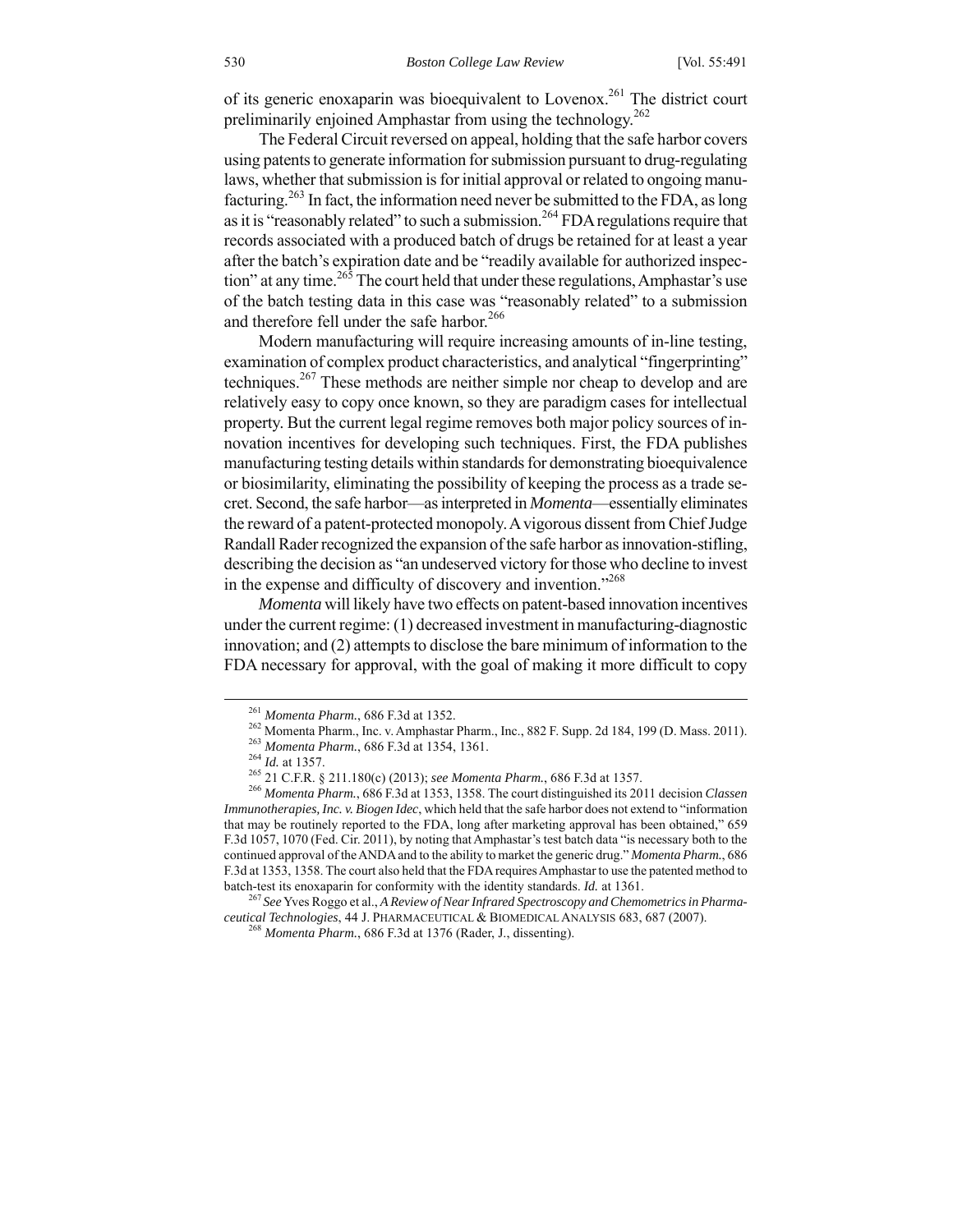the novel techniques.<sup>269</sup> These effects hurt innovation with two consequences. First, innovation in real-time and complex analytical monitoring of manufacturing is crucial for making modern manufacturing more streamlined and efficient and for obtaining the twin goals of increasing quality while reducing costs. Second, this type of innovation is likely central for driving forward industry-wide improvements based both on wider adoption and on incremental improvements from the initial innovation.

Overall, process patents on manufacturing techniques are poorly suited to drive innovation in pharmaceutical manufacturing. In addition to the patents' basic structural problems of high disclosure costs and challenging enforcement, the safe harbor further reduces the enforceability of continuous monitoring and other evaluative method process patents.

## 2. FDA-Mediated Market Protection

The second major locus of innovation policy in the pharmaceutical industry lies with the FDA. For drug products, the FDA is statutorily authorized to grant periods of market protection—market or data exclusivity—parallel to the patent system.<sup>270</sup> This protection can be granted as a reward for winning approval for a new chemical entity,<sup>271</sup> a treatment for a rare disease,<sup>272</sup> or a new indication.<sup>273</sup> Protection can also be granted for conducting pediatric studies.<sup>274</sup> Since 2010, biologics have similar periods of market protection.<sup>275</sup> In addition to pioneers, protection is also available for some first-approved generics<sup>276</sup> or interchangea-

<sup>&</sup>lt;sup>269</sup> Judging *Momenta* on the merits and prognosticating its effects on biosimilar development are both outside the scope of this Article.

 $b^{270}$  *See* 21 U.S.C. § 355(c)(3)(E) (2012). This exclusivity can be market exclusivity, in which the FDA withholds approval from competitors, or data exclusivity, in which competitors cannot rely on the innovator's data and must spend large sums to generate their own. Though these two types of exclusivity are legally and conceptually distinct, their basic effect—to provide a large and valuable innovation incentive—is the same. Accordingly, this Article conflates the two forms under the term

<sup>&</sup>quot;market protection." <sup>271</sup> *See id.* § 355(j)(5)(F)(ii) (granting five years of market exclusivity for new chemical entities not previously approved for any indication by the FDA).

<sup>&</sup>lt;sup>272</sup> *See* 21 U.S.C. § 360cc(a) (2012) (granting seven years of market exclusivity for drugs targeting rare diseases that affect fewer than 200,000 patients in the United States).

<sup>&</sup>lt;sup>273</sup> See id. § 355(j)(5)(F)(iii) (granting three years for product changes requiring new clinical trials, including switching to over-the-counter status or adding a new dosage form). 274 *See id.* § 355a(b) (granting six months of additional exclusivity for conducting pediatric trials,

which need not be limited to pediatric uses).<br><sup>275</sup> *See* 42 U.S.C.A. § 262(k)(7) (West 2011 & Supp. 2013) (granting four years of market exclu-

sivity and an additional eight years of data exclusivity). The twelve-year exclusivity period granted by § 262 does not apply to relatively minor changes to an approved biologic. *Id.* Furthermore, an additional six months may be added based on the performance of pediatric studies. *Id.* § 262(m). <sup>276</sup> 21 U.S.C. § 355(j)(5)(B)(iv).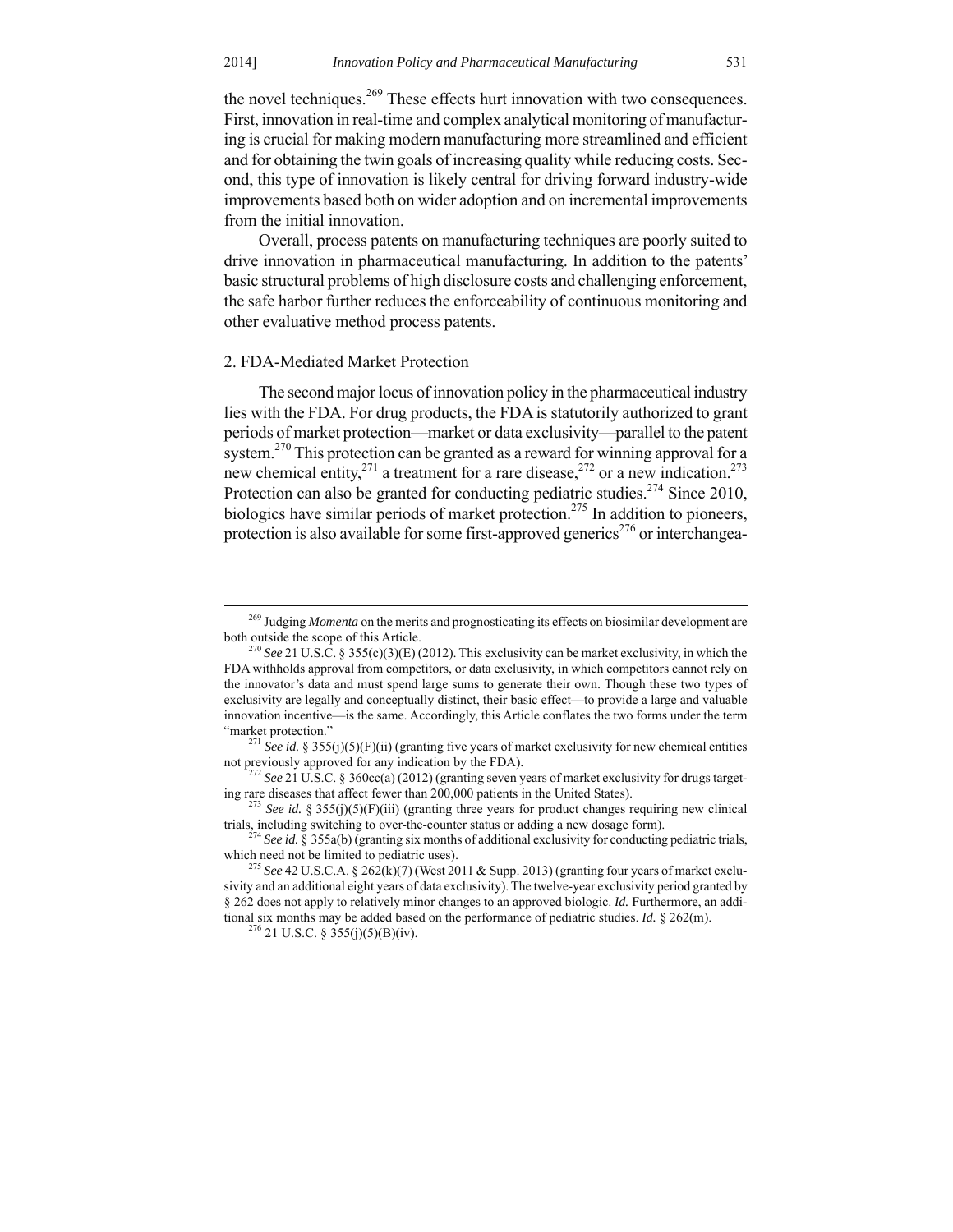ble biosimilars.<sup>277</sup> This "pseudo-patent" market protection, when in force, may even be more valuable than a patent because it is government-enforced and essentially unchallengeable. Conversely, patents require expensive private enforcement and are subject to legal challenge.278 FDA market exclusivity also has various other benefits for pioneer companies.<sup>279</sup>

The FDA's market protection regime creates incentives to not only discover new drugs but also to generate valuable information about drug efficacy through expensive and risky clinical trials.<sup>280</sup> This information is socially valuable but costly for firms to generate, and firms are unable to capture much of the information's value.<sup>281</sup> The FDA promotes information creation through its initial market approval process, where approval is indication specific, and through its prohibition on industry promotion of off-label uses without adequate supporting clinical information.282

Despite the power of the FDA's innovation incentives, however, the incentives focus exclusively on the process of bringing individual drugs to market. Even those provisions that take effect after the initial market approval (for example, exclusivity for changes requiring clinical trials or for pediatric trials) focus on preapproval-type information and activities, such as verifying the safety and efficacy of the drug. FDA exclusivity incentives do not exist for manufacturing innovation. Rather, the only FDA-mediated manufacturing incentives appear to be the ability to avoid the costs of quality failures and plant shutdowns due to the FDA's regulatory oversight. $283$ 

# 3. Trade Secrets

Instead of patents or FDA market protection, trade secret protection grounded in state law is likely the most valuable form of intellectual property or

<sup>&</sup>lt;sup>277</sup> See 42 U.S.C. § 262(k)(6) (granting exclusivity for twelve to forty-two months, during which no other interchangeable product can enter the market).<br>
<sup>278</sup> Eisenberg, *supra* note 15, at 364–66.<br>
<sup>279</sup> Id. at 362–66.<br>
<sup>280</sup> Id. at 370.<br>
<sup>281</sup> See id.<br>
<sup>282</sup> Id. The FDA's ability to prohibit off-label marketing ha

Sorrell v. IMS Health, Inc., 131 S. Ct. 2653, 2659 (2011). In the 2011 U.S. Supreme Court case *Sorrell v. IMS Health, Inc.*, the Court held that pharmaceutical marketing is "a form of expression protected by the Free Speech Clause of the First Amendment." *Id.* And in 2012, the Second Circuit held that the FDA's prohibition on truthful speech by pharmaceutical companies about off-label use of FDAapproved products violates the First Amendment. United States v. Caronia, 703 F.3d 149, 166–69 (2d

Cir. 2012). 283 *See generally supra* notes 3–9 and accompanying text (discussing the costs of recent contamination events).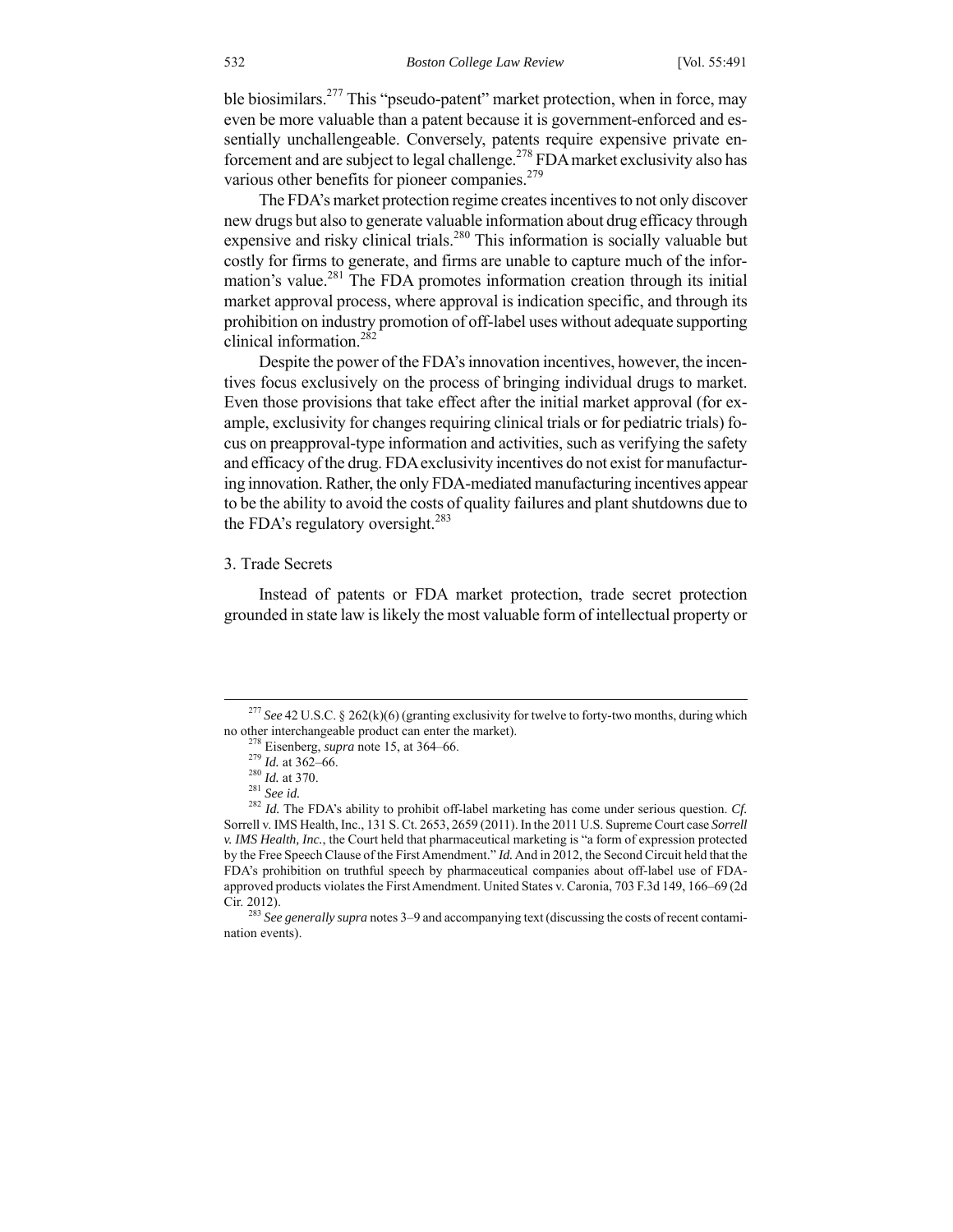exclusivity incentive for pharmaceutical manufacturing.<sup>284</sup> Trade secret law provides protection from misappropriation of information that is reasonably kept secret and derives value from its secrecy.<sup>285</sup> Trade secrets play a bigger role in protecting manufacturing processes for at least three reasons. First, enforcing manufacturing process patents is difficult, whereas the effectiveness of trade secrets—as long as they can be kept secret—does not depend on monitoring other firms' activities.286 Second, trade secrets, by definition, do not require disclosure of information to competitors, which may be broadly useful. Finally, trade secrets, unlike patents or statutory exclusivity, do not have a predetermined lifespan; they may continue indefinitely. Given these advantages, trade secrets have long been important to protecting manufacturing processes, and are increasingly so.<sup>287</sup> Although reported cases are relatively rare, they provide illustrative examples of the possible roles trade secrets can play in manufacturing innovation.<sup>288</sup>

Trade secrets can protect innovation and consequently provide an incentive to innovate in multiple ways. At one extreme, a well-protected trade secret on an essential manufacturing technique can completely prevent market entry by competitors and thereby allow monopoly pricing with no predetermined time limit. Trade secrets on manufacturing improvements can also allow competitive cost advantages that change market contours. These scenarios are described below in Subsection  $3.a.^{289}$  Like manufacturing patents, however, trade secrets can be hard to enforce, though in different ways. For example, the same secrecy that keeps the innovator company's intellectual property secret can render the misappropriator's use of the secret difficult to detect. Similarly, this secrecy can make it hard to determine whether the second firm in fact misappropriated the trade secret or just discovered it independently. These difficulties are described below in Subsection 3.b.290 And even if trade secrets provide some functional incentive to innovate, they create other difficulties both for the innovation process within a

<sup>&</sup>lt;sup>284</sup> Telephone Interview with Geoffrey Levitt, Senior Vice President & Assoc. Gen. Counsel, Pfizer (Nov. 29, 2012); *see supra* notes 223–283 and accompanying text (discussing the shortcomings of patent and FDA market exclusivity in promoting manufacturing innovation).<br><sup>285</sup> See UNIF. TRADE SECRETS ACT § 1(4) (1985).<br><sup>286</sup> See John Avellanet, *Securing Intellectual Property from the Inside Out, in* BEST PRACTIC

BIOTECHNOLOGY BUSINESS DEVELOPMENT: VALUATION, LICENSING, CASH FLOW, PHARMACOECO-NOMICS, MARKET SELECTION,COMMUNICATION, AND INTELLECTUAL PROPERTY 37, 37 (Yali Fried-

man ed., 2008).<br><sup>287</sup> Robert Graham Gibbons & Bryan J. Vogel, *The Increasing Importance of Trade Secret Protection in the Biotechnology, Pharmaceutical and Medical Device Fields*, 89 J. PAT.&TRADEMARK OFF. SOC'Y 261, 262 (2007). 288 There are relatively few reported cases about pharmaceutical trade secrets. It is unclear wheth-

er this comes from a low frequency of trade secrets, trade secret misappropriations, litigation of discovered misappropriations to judgment, or some combination. 289 *See infra* notes 292–309 and accompanying text. 290 *See infra* notes 310–325 and accompanying text.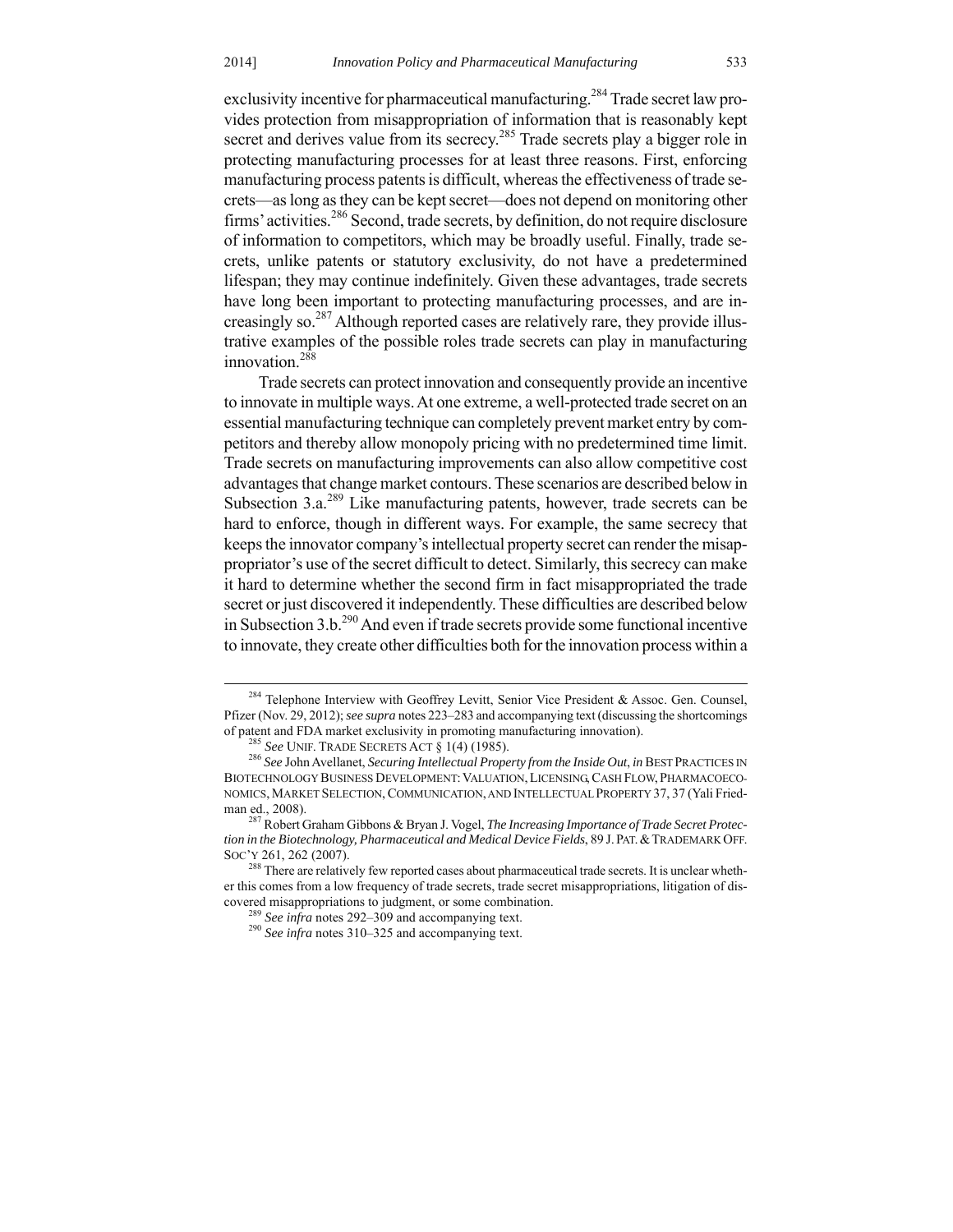firm and for the spread of social benefits from innovation. These structural weaknesses of a trade secret regime are discussed below in Subsection 3.c.<sup>291</sup>

### *a. Monopoly Maintenance by Excluding Competitors*

Trade secrets may provide innovators with an indefinite monopoly, thus allowing pioneers to earn extensive supracompetitive revenues. One case that illuminates both the indefinite duration of trade secrets and the difficulty of replicating essential manufacturing techniques is the drug Premarin. In 2003, in *Wyeth v. Natural Biologics*, the U.S. District Court for the District of Minnesota permanently enjoined Natural Biologics from using Wyeth's unpatented estrogen removal process (the "Brandon Process") to make generic Premarin because Natural Biologics misappropriated the process in violation of Minnesota's Uniform Trade Secrets Act.<sup>292</sup> Wyeth manufactures Premarin for the treatment of symptoms associated with menopause and sells over \$1 billion in Premarin year- $\frac{1}{9}$ 

Premarin is a product of natural conjugated estrogens made from the urine of pregnant mares ("PMU") and has been marketed without any natural generic substitute since 1942.<sup>294</sup> Synthetic estrogens exist, but are not FDA-approved as generic substitutes for naturally derived Premarin.295 No competitor has entered the market, however, primarily because of the difficulty in extracting the estrogens.296

Wyeth extracts and purifies the estrogens at a plant in Brandon, Manitoba, using the Brandon Process that Wyeth claimed as a trade secret.<sup>297</sup> Wyeth obtained several early patents on methods connected with estrogen extraction research.<sup>298</sup> These patents, however, provided insufficient information to recreate

$$
\int_{0}^{297} I d. \text{ at}
$$

<sup>&</sup>lt;sup>291</sup> *See infra* notes 326–331 and accompanying text.<br><sup>292</sup> Wyeth v. Natural Biologics, Inc., No. Civ. 98-2469, 2003 WL 22282371, at \*18–19, \*27–29 (D. Minn. Oct. 2, 2003), *aff'd*, 395 F.3d 897 (8th Cir. 2005). *See generally* MINN. STAT. § 325C.01

<sup>&</sup>lt;sup>294</sup> *Id.* at \*1. Premarin was approved as a drug under the Food Drug, and Cosmetics Act, rather than as a biologic under the Public Health Services Act, which had not yet been enacted. Accordingly, generic versions could be approved via the ANDA process.<br><sup>295</sup> Press Release, U.S. Dep't of Health & Human Servs., U.S. Food & Drug Admin., FDA State-

ment on Generic Premarin (May 5, 1997), *available at* http://www.fda.gov/Drugs/DrugSafety/Post marketDrugSafetyInformationforPatientsandProviders/DrugSafetyInformationforHeathcareProfes sionals/PublicHealthAdvisories/ucm169045.htm, *archived at* http://perma.cc/ZJ7P-STXX. The FDA decided not to approve synthetic estrogens as generic Premarin because the role of the various estrogens found in Premarin are not fully understood. *See id.* Premarin was approved before requirements for comprehensive analysis became a prerequisite for marketing approval. *See id.* <sup>296</sup> *See Wyeth*, 2003 WL 22282371, at \*1. <sup>297</sup> *Id.* at \*2. <sup>298</sup> *Id.*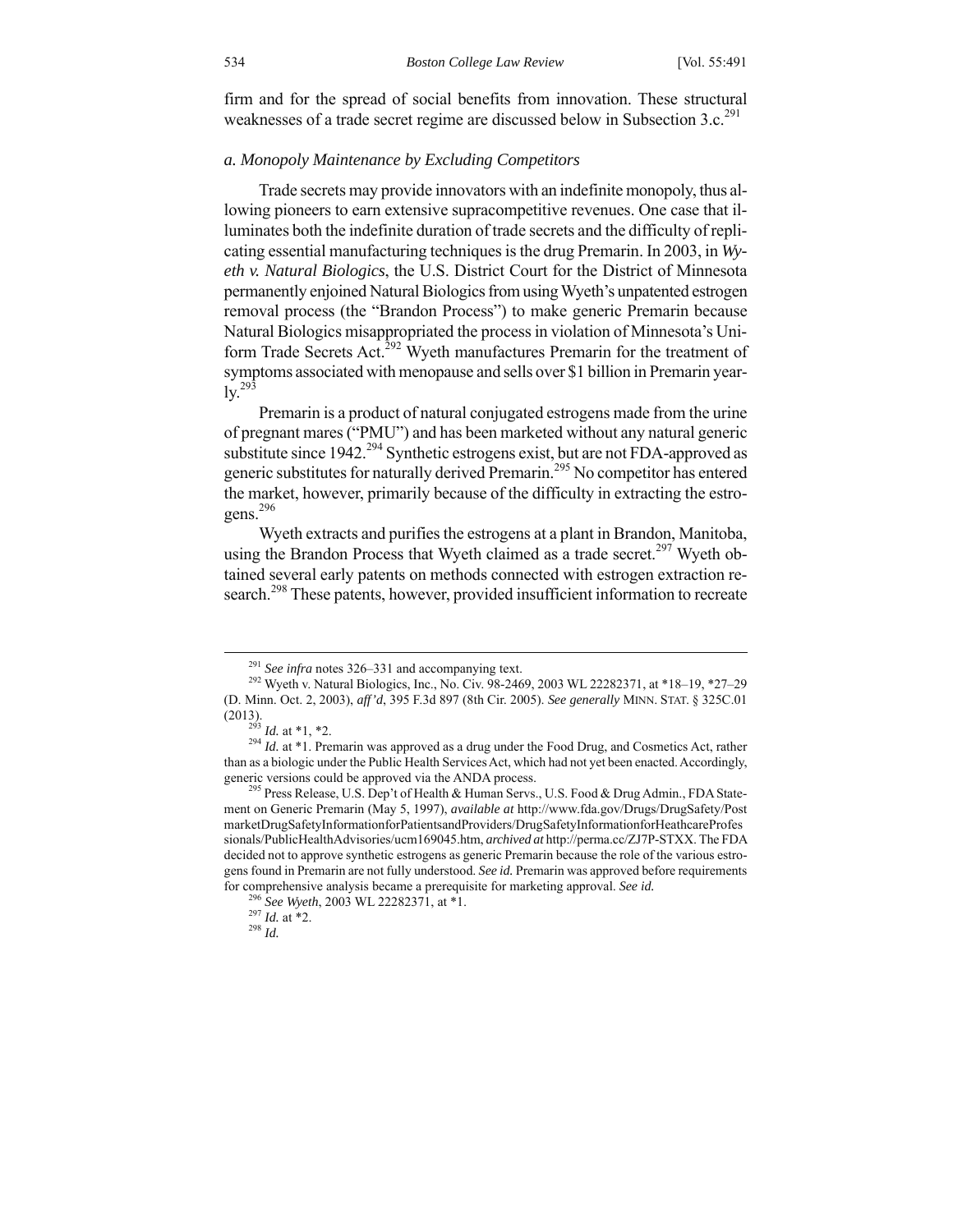the Brandon Process, which is unpatented.<sup>299</sup> Wyeth took several measures to ensure the secrecy of the Brandon Process.<sup>300</sup> In fact, the Brandon Process was not written down from 1966, when the plant opened, until 1979, when regulations required the drafting of formal operating procedures.<sup>301</sup>

Several major companies attempted to duplicate Wyeth's success by extracting estrogens from PMU.<sup>302</sup> All failed.<sup>303</sup> The only other company to successfully extract estrogens, Natural Biologics, did so by acquiring the details of the Brandon Process from a research chemist who had consulted for Wyeth.<sup>304</sup> Natural Biologics had previously failed in its attempts to recreate the Brandon Process by using information from the expired patents as well as manifests of the Brandon plant's waste chemicals.<sup>305</sup> On learning of Natural Biologics's plans to extract estrogens using Wyeth's Brandon Process, Wyeth sued for misappropriation of trade secrets. The district court found misappropriation of trade secrets and a resulting likelihood of hundreds of millions of dollars in decreased revenues and R&D investments for Wyeth if Natural Biologics were to bring generic Premarin onto the market.<sup>306</sup> The court permanently enjoined Natural Biologics from researching or developing any methods for extracting estrogens from urine or manufacturing any such estrogens.<sup>307</sup>

Wyeth's trade secret of the precise manufacturing technique for Premarin illustrates how trade secrets can thwart the intentions of patent law, create deadweight social loss, and hold back manufacturing innovation. The patent bargain is the disclosure of useful information to the public in exchange for a limited period of monopoly pricing to recoup the costs of developing the information.<sup>308</sup> But here, although Wyeth was granted several patents on Premarin including patents specifically on techniques for extracting estrogens from urine—those patents did not disclose enough information for other firms to recreate Premarin once the patents had expired.<sup>309</sup> Accordingly, Wyeth was able to maintain its monopoly pricing for far longer than the term envisioned by the patent bargain—over seventy years—causing deadweight loss to society well past

text (discussing patent disclosure requirements). 309 *See Wyeth*, 2003 WL 22282371, at \*1.

<sup>&</sup>lt;sup>299</sup> Id. Wyeth's estrogen extraction patents included, among others, U.S. Patent No. 2,429,398 (filed May 23, 1944); U.S. Patent No. 2,551,205 (filed Oct. 1, 1947); U.S. Patent No. 2,696,265 (filed Dec. 11, 1948); and U.S. Patent No. 2,834,712 (filed May 27, 1953). *Id.* The '712 patent expired in May 1975. Id.<br>
<sup>300</sup> Id. at \*3–5.<br>
<sup>301</sup> Id. at \*3.<br>
<sup>302</sup> Id. at \*9.<br>
<sup>303</sup> Id.<br>
<sup>303</sup> Id. at \*6–10.<br>
<sup>305</sup> Id. at \*5–6.<br>
<sup>306</sup> Id. at \*18, \*21.<br>
<sup>307</sup> Id. at \*25–28.<br>
<sup>308</sup> Hall & Harhoff, *supra* note 228, at 542. *See*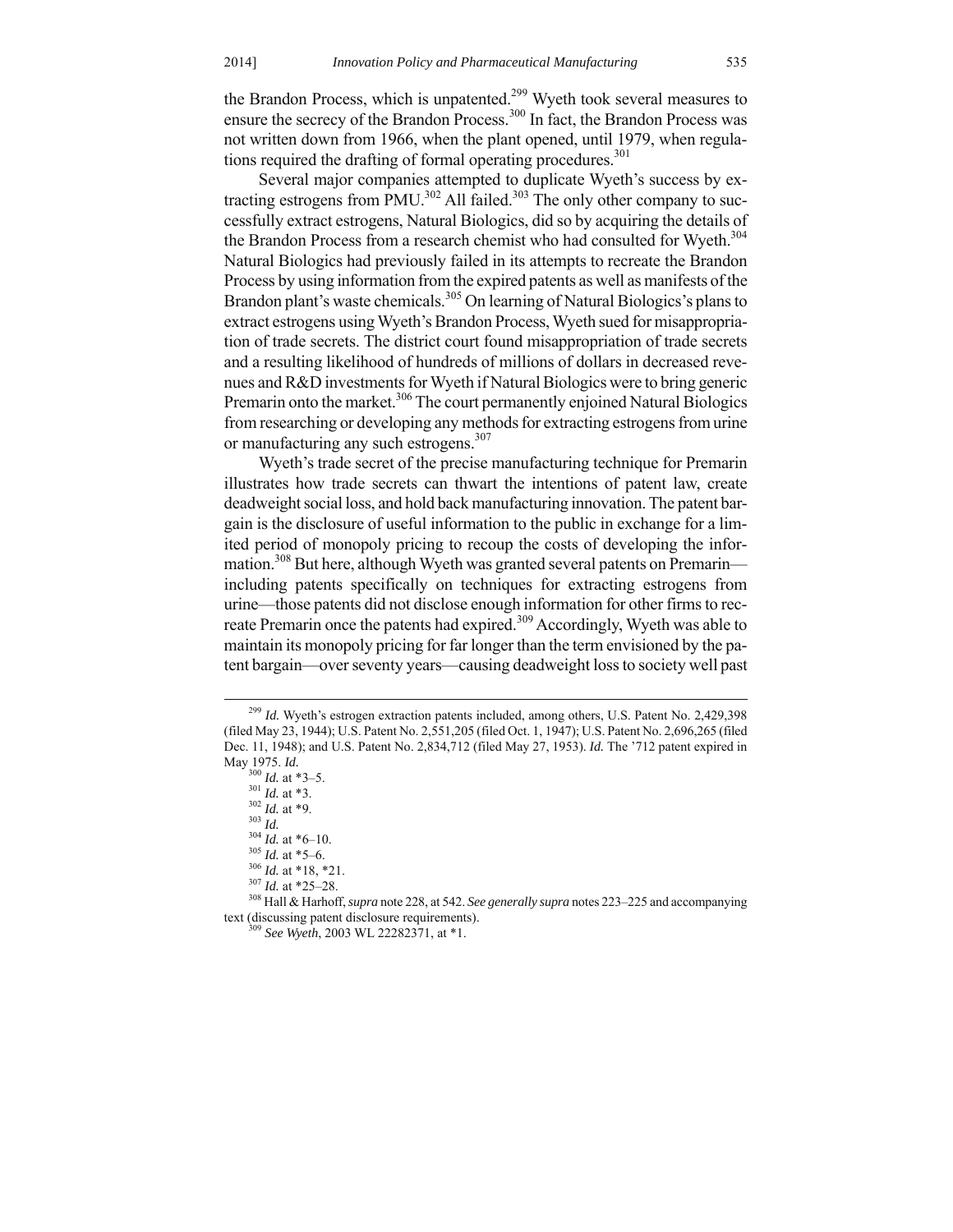the time needed to recoup development costs. Finally, whatever the secret manufacturing method is for making Premarin, that method must lack new innovation. The FDA defines Premarin by its process, and that definition has not changed and, in fact, *cannot* change. In addition, no other firms have been able to innovate cumulatively based on the Brandon Process. No other firms can improve the process of extracting estrogens from PMU, which could potentially lead to better drugs. And no firm can apply the knowledge embodied in that process to developing other processes, whether related to hormones, other drugs, or other fields entirely. Thus, although a monopoly protected by trade secrecy is certainly a potent incentive for some manufacturing innovation, the secrecy also impedes other innovation.

# *b. Non-Monopoly Incentives and Enforcement Challenges*

Not all trade secrets completely enforce a monopoly. One case involving veterinary penicillin<sup>310</sup> demonstrates the competitive cost advantage incentives of an innovative manufacturing technique, but also illustrates the challenges of enforcing trade secrets, which limits trade secrecy's use as innovation drivers.

In 2003, in *Norbrook Laboratories Ltd. v. G.C. Hanford Manufacturing Co.*, the U.S. District Court for the Northern District of New York held that Hanford misappropriated Norbrook's manufacturing method for producing veterinary penicillin and permanently enjoined Hanford from using the method.<sup>311</sup> Norbrook developed a method of manufacturing veterinary penicillin by conducting the final manufacturing reaction *in situ* without having to dry the intermediate product.<sup>312</sup> The method was technically challenging but resulted in tremendous cost savings. The raw materials for the conventional method, which required drying, cost about \$56 per kilogram, but the raw materials for the novel method cost only \$9 per kilogram.<sup>313</sup> The new method was sufficiently different that the FDA deemed it a radical shift from the normal method recognized by the USP and required that the method be separately approved.<sup>314</sup> Eventually, Norbrook persuaded both the USP and the FDA to approve its *in situ* method.315 Af-

<sup>&</sup>lt;sup>310</sup> Norbrook Labs. Ltd. v. G.C. Hanford Mfg. Co., 297 F. Supp. 2d 463 (N.D.N.Y. 2003).<br><sup>311</sup> *Id.* at 483–90, 492–93.<br><sup>312</sup> *Id.* at 469–71. Because the final product is a suspension, the penicillin particles suspended the injection volume must be small enough to avoid clumping and causing pain when injected, but large enough to stay suspended. *Id.* at 468. In the conventional method, two early reagents are mixed, sterilized, filtered, dried, and milled to small particles by a third party; the powder is then sold to the primary manufacturer for assembly into a final dosage form. *Id.* In the *in situ* method, the primary manufacturer mixes the early reagents itself and "wet"-mills the product, without filtering or drying, into the final dosage form. *Id.* at 468–69. Cost savings come from avoiding drying time and avoiding the need for a third-party supplier of the intermediate product. *Id.* <sup>313</sup> *Id.* at 469. <sup>314</sup> *See id.* at 471.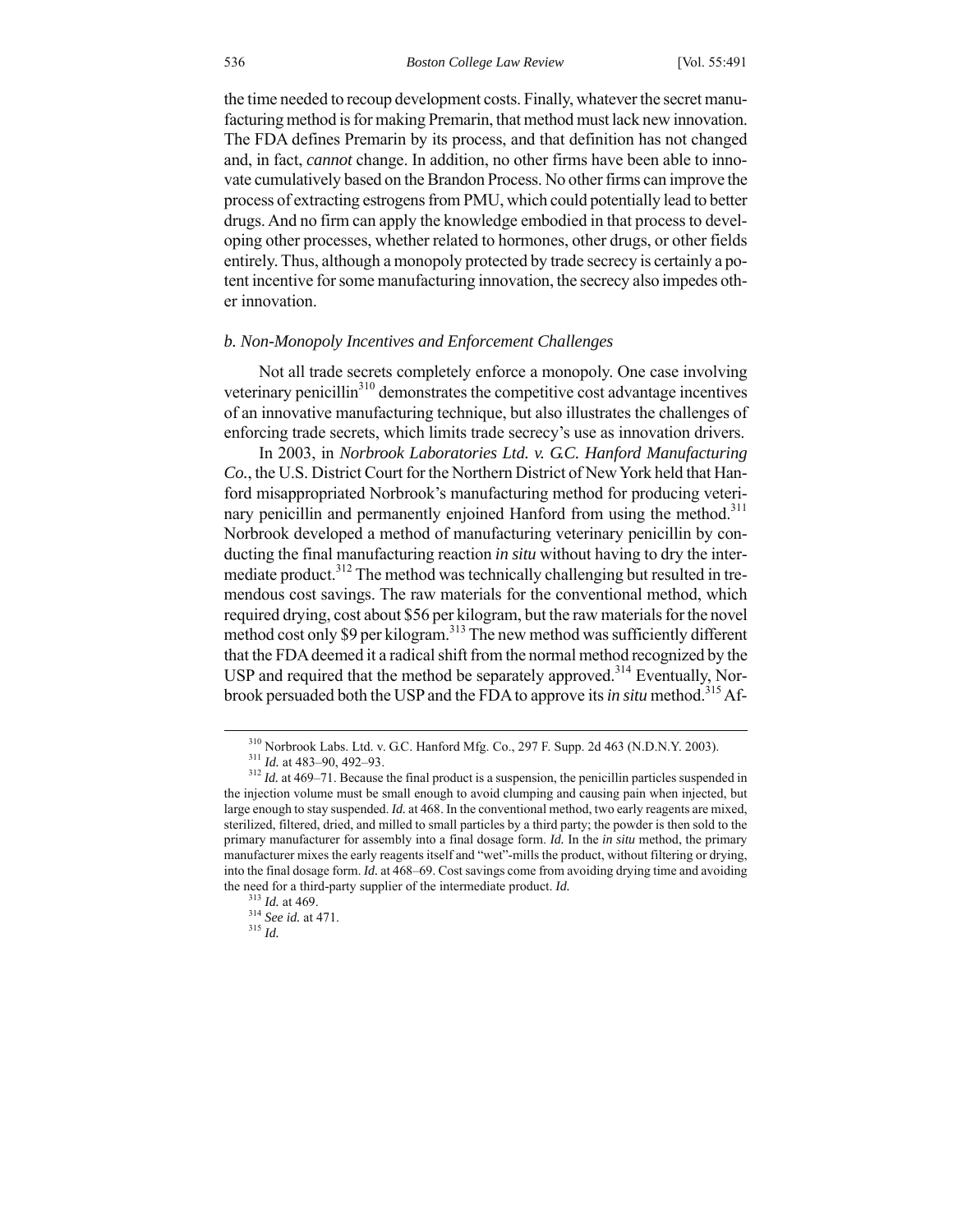ter approval, the "significant cost advantages" from the new process allowed Norbrook to acquire most of its competitor Hanford's customers and make significant inroads into the U.S. market for veterinary penicillin.<sup>316</sup>

The process was so market-changing that Hanford hired Dr. Quinn, the scientist who had invented Norbrook's procedure, and who had subsequently left Norbrook and signed a confidentiality agreement, and induced him to share Norbrook's trade secret manufacturing innovation.<sup>317</sup> Once Hanford had acquired the details of Norbrook's *in situ* manufacturing process, Hanford was able to implement the process rapidly, without any major changes, and received FDA approval almost immediately.<sup>318</sup>

The details of Norbrook's discovery of Hanford's misappropriation illuminate how trade secrecy functions, and fails, in pharmaceutical manufacturing. Norbrook discovered Hanford's misappropriation essentially by happenstance, not by any monitoring program or FDA notification. After Dr. Quinn left Norbrook, Norbrook sued him in Northern Ireland for unrelated defamation.<sup>319</sup> In discovery, Norbrook uncovered the contacts between Hanford and Dr. Quinn during a deposition of Hanford's CEO.<sup>320</sup> Norbrook made a Freedom of Information Act ("FOIA") request to the FDA, asking whether Hanford had sought approval to modify its penicillin manufacturing process since Hanford had hired Dr. Quinn.<sup>321</sup> The FDA provided a heavily redacted document.<sup>322</sup> Norbrook investigated further and eventually concluded that Hanford had applied for approval to change from conventional to *in situ* manufacturing.<sup>323</sup> Thereafter, Norbrook sent a cease-and-desist letter to Hanford and then initiated its suit for misappropriation of trade secrets.<sup>324</sup> In the end, the district court found misappropriation of trade secrets and preliminarily enjoined Hanford from using or publishing Norbrook's *in situ* process.<sup>325</sup>

Norbrook's trade secret thus allows it a significant and continuing market advantage, acting as an incentive for the earlier innovation. This case, however,

<sup>&</sup>lt;sup>316</sup> *Id.* at 473.<br><sup>317</sup> *Id.* at 474–79.<br><sup>318</sup> *Id.* at 477–79.<br><sup>319</sup> *Id.* at 472. Dr. Quinn had republished a press release by Senator Chuck Schumer, which referenced an FDA investigation into alleged impurities in Norbrook's veterinary penicillin. *Id.* at 469, 472. Norbrook had also separately sued Dr. Quinn twice for other breaches of his contractual confidentiality obligations; neither breach was related to the *in situ* technology. *Id.*<br><sup>320</sup> *Id.* at 469, 472.<br><sup>321</sup> *Id.* at 469. *See generally* Freedom of Information Act, 5 U.S.C. § 552 (2012) (requiring agen-

cies to make available certain information to the public); *id.* § 552(a)(3)(A) (creating a formal requestand-response process); Margaret B. Kwoka, *Deferring to Secrecy*, 54 B.C. L. REV. 185, 196–200 (2013) (discussing FOIA). 322 *Norbrook Labs*, 297 F. Supp. 2d at 469 323 *Id.* <sup>324</sup> *Id.* <sup>325</sup> *Id.* at 489–94.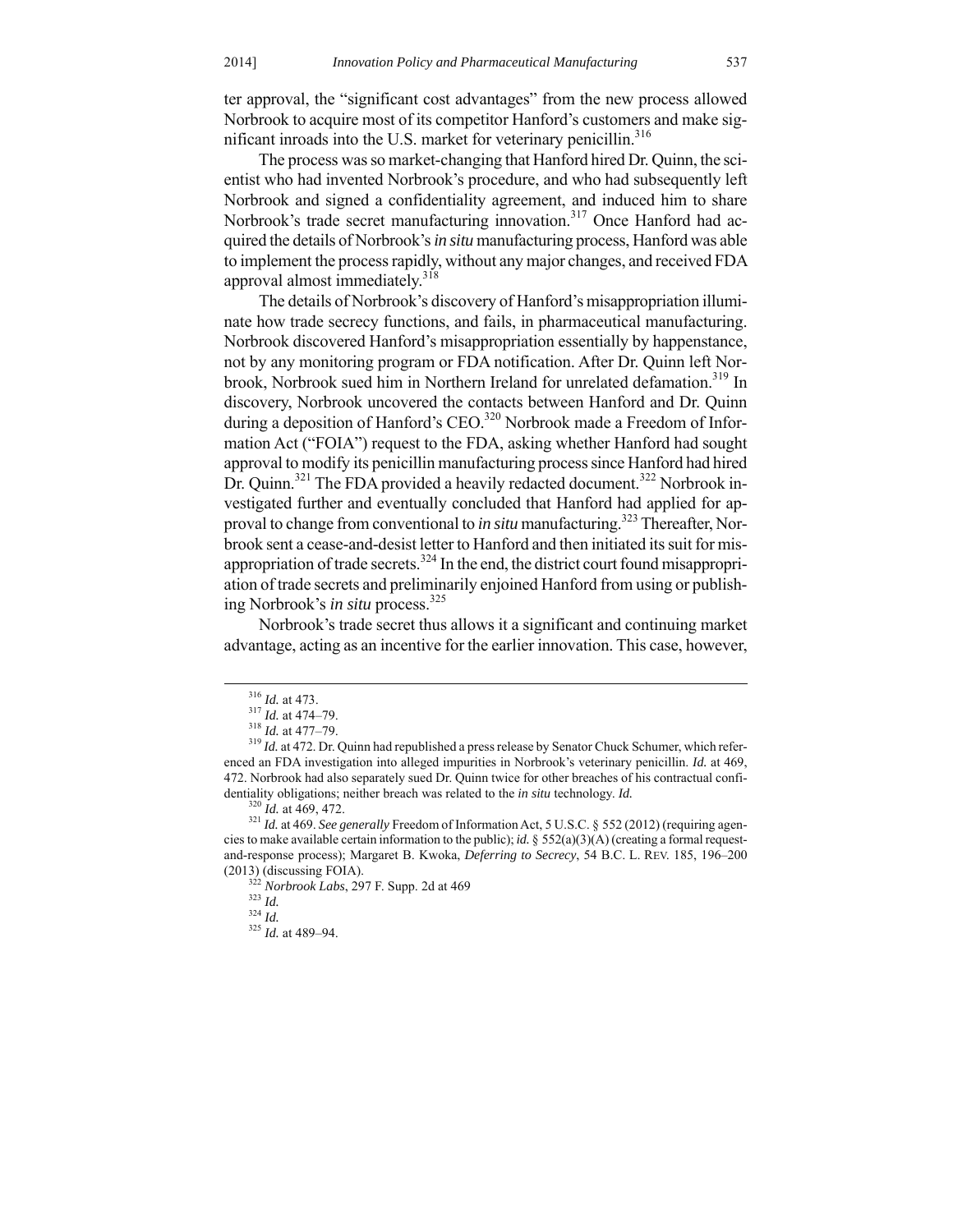also exemplifies the difficulties of protecting manufacturing processes. Both Norbrook's discovery that Hanford was using its protected process and its correct inference of trade secret misappropriation were fortuitous. In many cases, such facts remain undiscovered, rendering trade secrecy's incentive less certain.

### *c. Structural Problems with Trade Secrets as Innovation Incentives*

As described above, trade secrets have some advantages for firms over patents; assuming they can be protected, they are indefinite and do not demand disclosure to the public and competitors. Even well-functioning trade secrets, however, have serious problems when viewed from the standpoint of innovation policy.326 First, as long as secrecy is maintained, which may be indefinitely, no other firms—competitors or not—can benefit from the innovation, and society cannot benefit from any cumulative innovation based on the secret.<sup>327</sup> A tremendous amount of innovation is cumulative, and a large portion of cumulative innovation is made by firms other than the first innovator.<sup>328</sup>

Second, the secrecy measures necessary to protect trade secrets may hinder initial innovation even within a firm. To increase secrecy, the trade secret will almost certainly be kept from many individuals at the firm, including other innovators.<sup>329</sup> Even for those who have some access to the information, protection of trade secrets demands compartmentalization and separation of information so that the information needed for an entire protected process cannot easily be misappropriated.330 Thus, very few people even within the firm can build on the innovation.

INT'L J. INDUS. ORG. 535, 536–38 (2005).<br><sup>328</sup> See Scotchmer, *supra* note 31, at 29–32.<br><sup>329</sup> *Cf. Wyeth*, 2003 WL 22282371, at \*3 (noting that the manufacturing process at issue in *Wyeth* was in use since 1966 but was

<sup>330</sup> See AVELLANET, *supra* note 166, at 149. According to one set of recommendations regarding best practices for trade secret-related standard operating procedures ("SOPs"):

<sup>&</sup>lt;sup>326</sup> For a more thorough treatment of problems with trade secrecy as an innovation regime, see Robert G. Bone, *A New Look at Trade Secret Law: Doctrine in Search of Justification*, 86 CALIF. L. REV. 241, 264–70 (1998), which argues that trade secrets' costs cannot be justified because innovations are already adequately protected by patent, copyright, trademark, contract, and criminal law. *Contra* Mark A. Lemley, *The Surprising Virtues of Treating Trade Secrets as IP Rights*, 61 STAN. L. REV. 311, 328–32 (2008) (addressing Bone's article and arguing that trade secrets should be understood as IP rights because they act like patents and copyrights by encouraging innovation through exclusivity and the promise of supracompetitive profits). 327 *See* Nisvan Erkal, *The Decision to Patent, Cumulative Innovation, and Optimal Policy*, 23

One way to compartmentalize and separate information is to eliminate any intellectual property that reveals step-by-step details of a process. For a formulation, firms might leave out specific measurements, relying upon training and separate ingredients list that is tightly controlled. The key is to avoid making it so easy that someone just needs to take one document to obtain critical intellectual property. The more records a person has to search through and assemble, the greater his or her chances are of getting caught. Biotechnology firms will want to be especially careful with trade secret processes. It is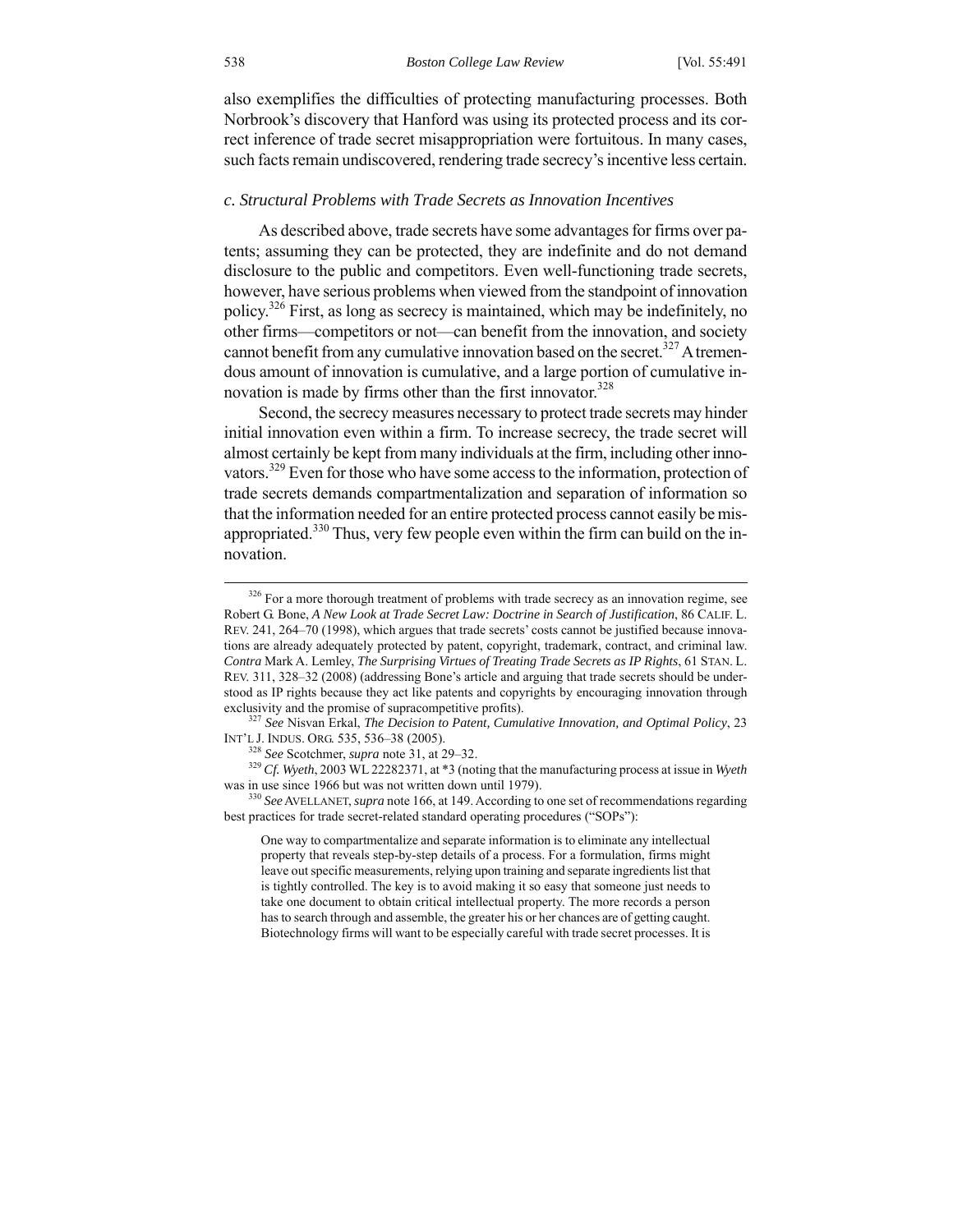Third, trade secrecy's limits may restrict its incentives to only some types of innovation. Concerns about departing employees taking trade secrets may disfavor broadly applicable innovations in favor of very product-specific innovations because fewer competitors could use the specific information and it would be worth less to them. Furthermore, some innovations are inherently hard to reward through trade secrecy. For instance, because trade secrets are harder to license, a trade secret regime provides lower incentives for innovations that require widespread use by multiple actors (e.g., network effects) to create value for the innovator. These types of broad innovations—like sampling techniques, quality analysis, or process workflow—are key to large-scale improvements in pharmaceutical manufacturing. Unfortunately, they also fit poorly with an intellectual property regime dominated by trade secrets.

Despite trade secrets' limits, they are undoubtedly a key tool in protecting pharmaceutical manufacturing techniques. They can completely bar a competitor from the market or give a market participant a significant cost advantage. Trade secrets, however, are difficult and uncertain to enforce and carry significant costs for their possessor in terms of maintaining secrecy and preventing disclosure of the secret. More significantly from a social perspective, trade secrecy prevents the information flow essential for cumulative innovation and may function poorly for particular types of broad innovation.

Overall, trade secrecy has problems as a primary innovation incentive, and patents and regulatory market protection are either ineffective or unavailable. This absence of incentives means that companies regularly fail to surmount the regulatory hurdles to innovation. The innovation deficiency of pharmaceutical manufacturing, with its major attendant problems, is the unfortunate result.<sup>331</sup>

absolutely essential to split such processes over multiple SOPs, leaving out critical parameters whenever possible, referring a reader to other, more tightly controlled documents.

*Id.* <sup>331</sup> Although this Article describes mostly brand-name drug companies, generic companies face the same central problem of juxtaposed low intellectual property incentives and high regulatory barriers to change. Setting aside the 180-day period of exclusivity sometimes available for the first generic to enter the market, U.S. DEP'T OF HEALTH & HUMAN SERVS., U.S. FOOD & DRUG ADMIN., GUID-ANCE FOR INDUSTRY: 180-DAY GENERIC DRUG EXCLUSIVITY UNDER THE HATCH-WAXMAN AMENDMENTS TO THE FEDERAL FOOD,DRUG, AND COSMETIC ACT 1 (1998), *available at* http://www. fda.gov/downloads/Drugs/GuidanceComplianceRegulatoryInformation/Guidances/ucm079342.pdf, *archived at* http://perma.cc/NWT2-5HD6, generics also face timing pressures when entering the market. Because the price and market share of an individual generic drops rapidly as more generics enter the market, entering the market quickly is quite valuable. Thus, generics face similar incentives to make ANDA approval as quick as possible. Other regulatory barriers, including procedural hurdles, substantive lock-in, and de facto standards, all also apply to generics. And although the relatively low margins of generic manufacturing may increase the relative salience of manufacturing cost-savings, generics still face the absence of any supramarket incentives for innovation.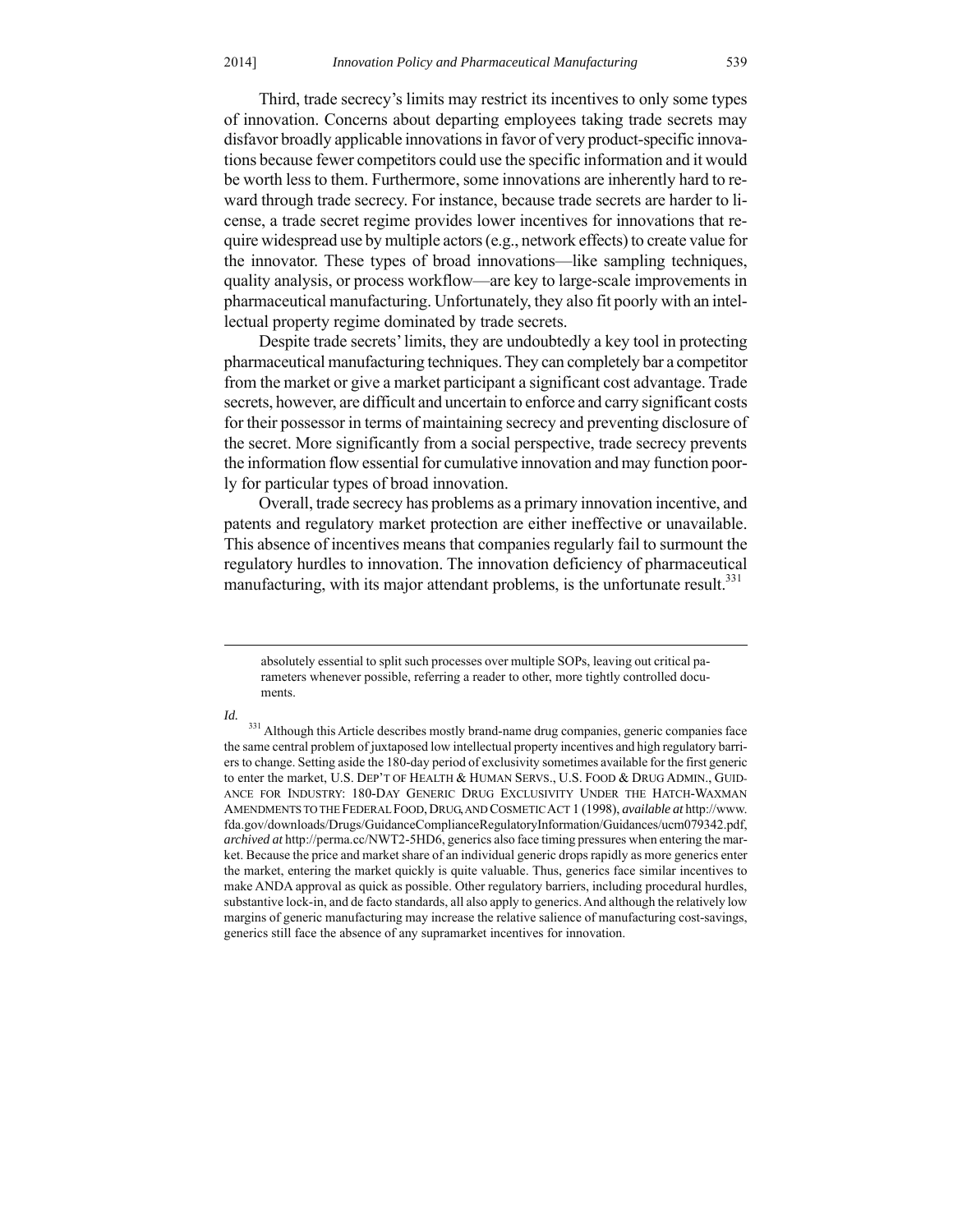### III. NEW DIRECTIONS FOR MANUFACTURING INNOVATION POLICY

The lack of innovation in pharmaceutical manufacturing is a complex and multifaceted problem. Higher levels of innovation, both within individual firms and across firms through the mechanism of cumulative innovation, would benefit the industry and the health care system as a whole. The drug industry innovates in drug discovery and development, but other industries innovate in manufacturing. These comparators suggest that drug manufacturing could be a successful target of innovation policy.<sup>332</sup>

The complexity of the problem, arising from interacting intellectual property and regulatory structures, forestalls a single simple solution. The unique role that regulatory oversight plays in creating hurdles to manufacturing innovation, and the contrary role oversight plays in facilitating innovation in the context of drug discovery and development, suggests that regulatory changes may provide the best policy levers to improve a moribund manufacturing innovation policy.<sup>333</sup> Some potential changes focus solely on regulatory hurdles. Others, however, suggest ways that regulation could mediate and change innovation incentives. Regulation could shape these incentives to drive manufacturing innovation more effectively by encouraging firms to surmount what regulatory hurdles are necessary.<sup>334</sup> This type of cooperative approach works well in drug discovery and development and also offers possibilities for innovative manufacturing. One final

<sup>&</sup>lt;sup>332</sup> These proposed policy changes, although addressing only the domestic market, also have international implications. Drug manufacturing takes place in a global marketplace, but an exhaustive comparative account of global pharmaceutical manufacturing oversight is far beyond the scope of this Article. North America, however, comprised 41.8% of the global pharmaceutical market in 2011. EUROPEAN FED'N OF PHARM. INDUS. & ASS'NS, THE PHARMACEUTICAL INDUSTRY IN FIGURES: KEY DATA2012, at 4 (2012), *available at* http://www.efpia.eu/uploads/Modules/Documents/efpia\_ figures\_2012\_final-20120622-003-en-v1.pdf, *archived at* http://perma.cc/D5T3-E2YX. And the FDA regulates drug manufacturers in 190 countries producing drugs for the U.S. market. *See FDA's International Posts: Improving the Safety of Imported Food and Medical Products*, U.S. FOOD & DRUG ADMIN., http://test.fda.gov/ForConsumers/ConsumerUpdates/ucm185769.htm, *archived at* http:// perma.cc/C8X6-6934 (last updated Mar. 31, 2010). Furthermore, other regulatory regimes are broadly similar and similarly inhibit manufacturing innovation. Telephone Interview with Prabir Basu, President, Pharma Mfg. (May 6, 2013); Telephone Interview with Hedley Rees, Managing Consultant, PharmaFlow, Ltd. (Mar. 8, 2013). Domestic solutions have the potential for international implications if innovation is developed here and then spreads; that innovation can be regulatory (i.e., the new structures being proposed here), or manufacturing (i.e., the intended results of those new structures). This is particularly true because many markets outside the EU and Japan accept approval of manufacturing changes by the FDA without the need for independent review.<br><sup>333</sup> In addition, regulatory changes provide better opportunities for carefully targeting innovation

policy, rather than broad shifts in intellectual property, which are likely to have cross-industry implica-

tions.<br><sup>334</sup> The distinction between these types of changes is not perfectly clear-cut. For instance, proposals to shift procedural hurdles earlier to force earlier manufacturing understanding may push the development of patentable ideas earlier as well. This shift would help fix the timing mismatch between drug substance patents and related manufacturing patents, where the latter may be developed too late to capture their full value.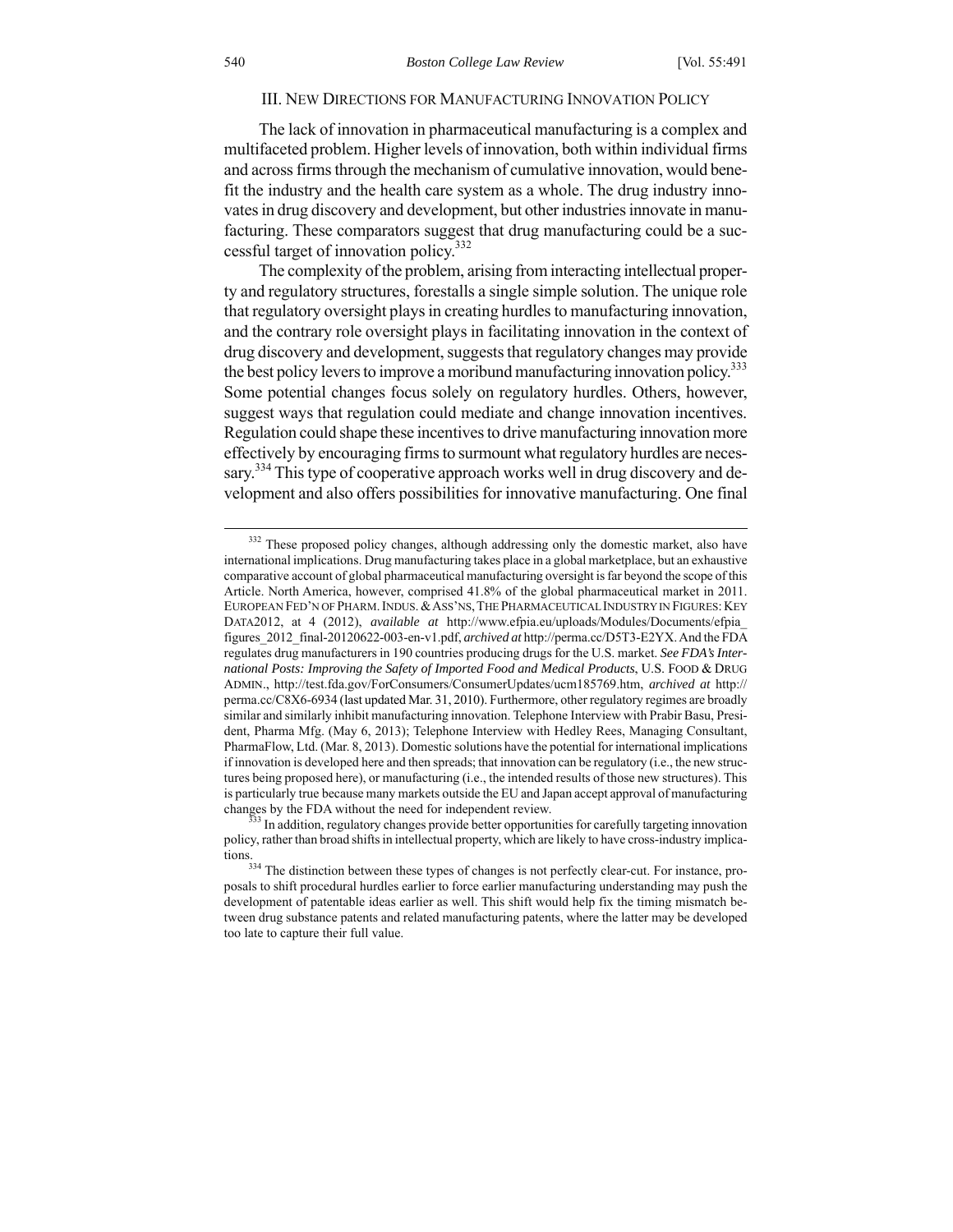possibility considers using market quality signals to create incentives for firms. This Article does not evaluate other monetary innovation incentives, such as taxes, prizes, and grants.<sup>335</sup>

Section A of this Part addresses possible changes to the regulatory structure to encourage innovation.<sup>336</sup> Section B of this Part then discusses how regulations themselves may be used to incentivize manufacturing innovation.<sup>337</sup> Finally, Section C discusses the market's lack of quality indicators and quality competition and suggests methods for coping with these market shortcomings.<sup>338</sup>

# *A. Changes to Regulatory Structures*

Reforming the oversight structure is one mechanism for improving innovation because regulatory oversight imposes both procedural and substantive hurdles to manufacturing innovation. Five different types of regulatory reform could help. First, federal regulatory oversight could be removed entirely, letting states or market and tort systems regulate pharmaceutical manufacturing.<sup>339</sup> Second, the FDA could improve innovation by reducing its substantive barriers.<sup>340</sup> One such effort that is slowly progressing is the FDA's Quality by Design ("QbD") initiative.<sup>341</sup> Third, the FDA could provide increased regulatory flexibility, thus loosening procedural barriers to innovative change.<sup> $342$ </sup> Fourth, the FDA could change industry development incentives by requiring deeper manufacturing understanding earlier in the development process.<sup>343</sup> Fifth and finally, the FDA could provide an independent validation pathway for new technologies, separate from the NDA process.<sup>344</sup>

## 1. Removing or Privatizing Oversight

The most radical proposal for addressing regulatory limitations on innovation—but one always available in theory—is to remove regulation entirely. Pro-

<sup>&</sup>lt;sup>335</sup> A rich literature describes these other innovation incentives. For an excellent overview of the literature and a taxonomy of innovation incentives, see generally Daniel Jacob Hemel & Lisa Larrimore Ouellette, *Beyond the Patents-Prizes Debate*, 92 TEX.L.REV. 303 (2013). Once the central problem of mismatched incentives and regulatory barriers is noted, the choice of solutions—and of particular forms of incentives—can be varied according to the desired effects. Some potential prize solutions might involve tailoring the reward to a fraction of industry-wide cost savings, which would encourage firms to share and teach their innovations; such a scheme would be administratively challenging to implement, however.

<sup>&</sup>lt;sup>336</sup> See infra notes 339–403 and accompanying text.<br><sup>337</sup> See infra notes 404–425 and accompanying text.<br><sup>338</sup> See infra notes 426–444 and accompanying text.<br><sup>339</sup> See infra notes 345–357 and accompanying text.<br><sup>340</sup> See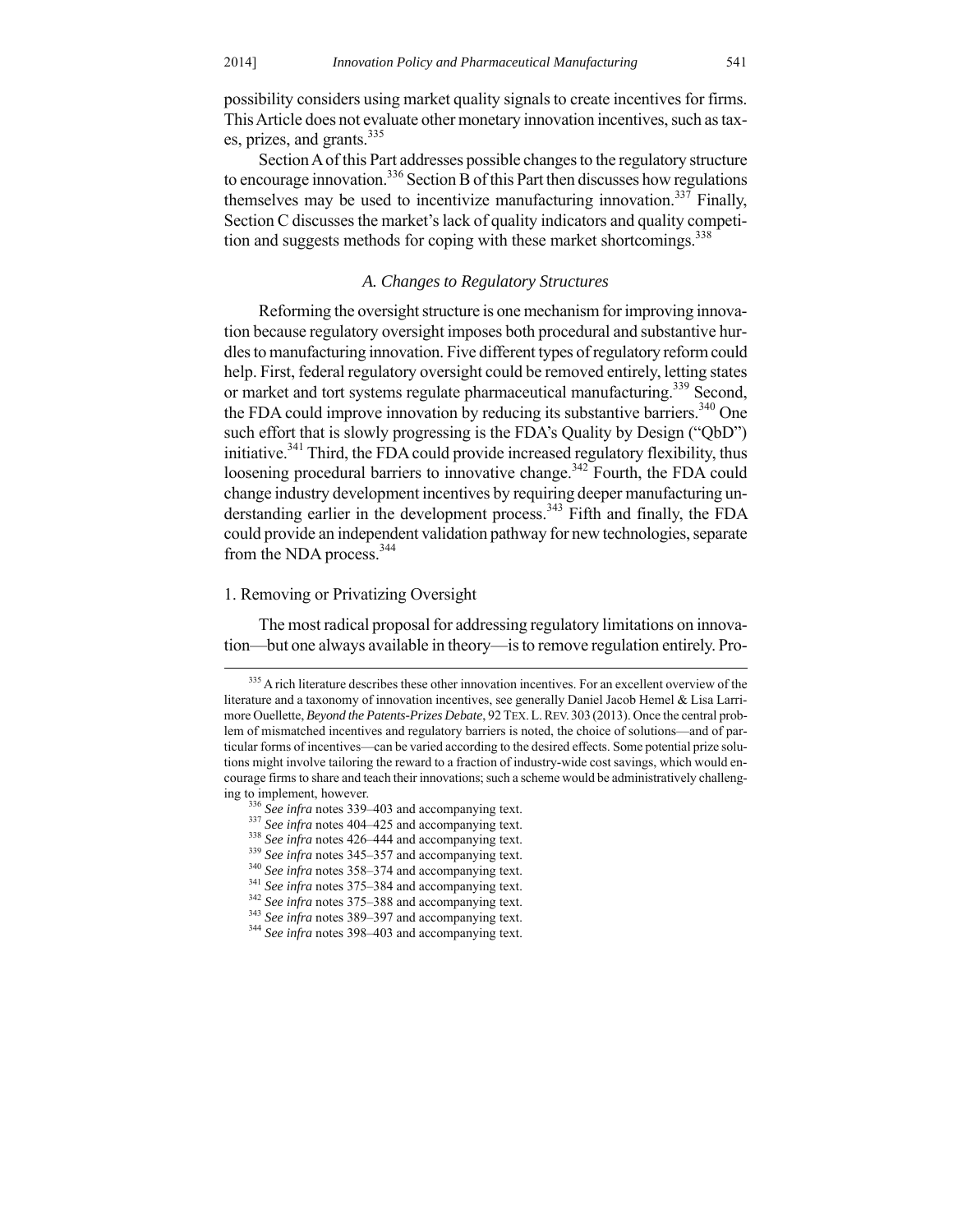ponents of this approach suggest that the FDA be removed from the role of regulating drug development, manufacturing, and marketing.<sup>345</sup> FDA removal could result in the absence of any oversight at all. Before the FDA existed, however, the industry suffered enormous quality problems, so a complete removal of all regulation would be unlikely.346 Instead, oversight would likely fall to the states or to the market and tort systems.<sup>347</sup>

Removing the FDA's regulatory power and federal preemption of drug regulation would allow states to regulate drug manufacturing.<sup>348</sup> State oversight, however, would likely face fierce opposition from drug manufacturers, who already must navigate the challenge of complying with different national drug regulation regimes in multiple countries.<sup>349</sup> If state regulations were to replace the FDA and federal oversight, then the problems of complying with dozens of additional regulatory regimes would weigh heavily against any possible benefit to innovation.

Alternately, regulation of manufacturing safety could be left to the market. Private certification bodies, instead of the FDA, could certify that marketed drugs are safe and effective, as is done today for certain consumer goods. $350$ Compliance with private certification could either be left entirely to market mechanisms to establish or could be federally mandated.<sup>351</sup> Drug manufacturers would submit to an inspection regime run by private certification bodies, which

 <sup>345</sup> *See* N.D.CAMPBELL, NAT'L CTR. FOR POL'Y ANALYSIS, MAKING DRUGS SAFE AND AVAILA-BLE WITHOUT THE FDA 1–5 (1997) (arguing for removing FDA oversight primarily to eliminate delays in approving new drugs). 346 *See* Barbara K. Immel, *A Brief History of the GMPs for Pharmaceuticals*, 25 PHARMACEUTI-

CAL TECH. 44, 44–46 (2001). At least part of the problem with relying solely on tort law to govern pharmaceutical manufacturing arises from the difficulty of observing errors, connecting manufacturing errors to injury, and spotting defects that society may wish to prevent but which may not cause cognizable injury—such as overly large fluctuations in the amount of active ingredients. *See generally infra* notes 425–444 and accompanying text (discussing consumers' difficulties of assessing drug

quality). 347 *See* CAMPBELL, *supra* note 345, at 9–16 (discussing the benefits of private third-party regula-

tion).<br><sup>348</sup> Federal preemption of state drug laws (including tort liability) is a tangled field, with different preemption standards for generics and reference products, drugs, and devices. In addition, different preemption standards apply to enacted state regulation as opposed to requirements imposed by state tort lawsuits. For a summary of this area, see generally Leonard A. Dwarica & Nicholas R. Herrel, *Federal Preemption of Drugs and Devices—Consequences for Injured Patients?*, 25 HEALTH LAW. 4 (2012); Amalea Smirniotopoulos, *Bad Medicine: Prescription Drugs, Preemption, and the Potential* 

*for a No-Fault Fix*, 35 N.Y.U. REV. L. & SOC. CHANGE 793 (2011).<br><sup>349</sup> Telephone Interview with Geoffrey Levitt, Senior Vice President & Assoc. Gen. Counsel,

Pfizer (Dec. 20, 2012). <sup>350</sup> *See* CAMPBELL, *supra* note 345, at 1, 10. 351 *See id.* at 9–14 (discussing an example of successful private third-party drug regulation and the possibilities of expanding this model).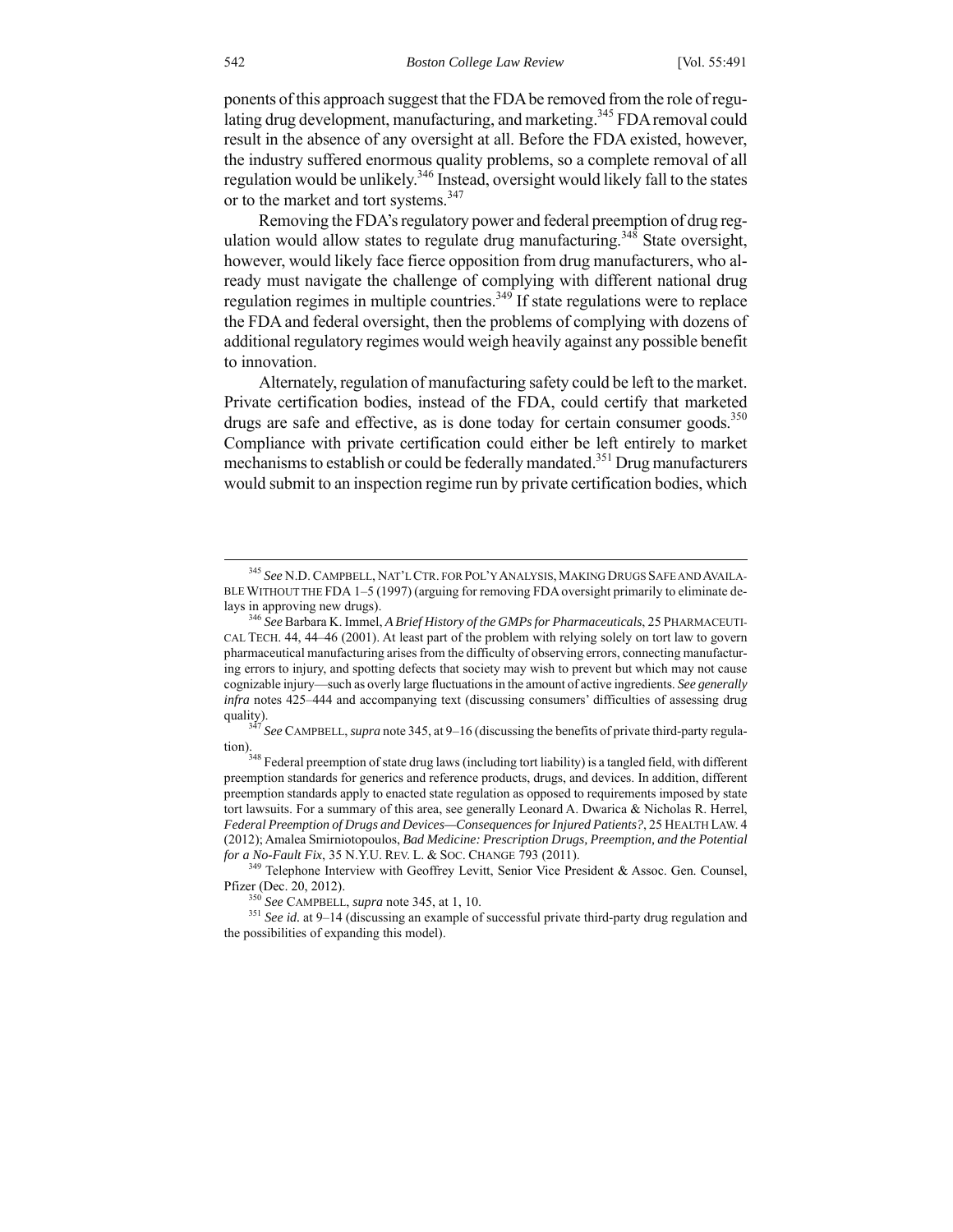would accordingly certify that products were manufactured according to that body's standards.<sup>352</sup>

Several concerns arise from such a market certification approach. First, the protection of consumers from dangerous drugs might be considered too important to entrust to private enforcement. Second, the existence of multiple certification bodies could lead to consumer confusion and the potential for a race to the bottom, where different bodies compete in the market to have essentially laxer standards. Because indicators of drug quality are hard for consumers and  $dotors$  to evaluate, $353$  determining which certification body actually rigorously enforced manufacturing standards and which provided only the patina of respectability might be particularly difficult.<sup>354</sup> In addition, certification bodies themselves might steer clear of the market based on liability concerns.<sup>355</sup> Furthermore, manufacturing products for sale abroad could encounter major hurdles if only private bodies certified manufacturers.<sup>356</sup>

More fundamentally, shifting to private certification might not actually improve innovation in manufacturing very much. Key potential reasons for FDA barriers to innovation would apply similarly to private certification bodies. Private certification bodies would likely have equal or less expertise than the FDA and could easily be equally or more risk averse than the FDA.<sup>357</sup> In addition,

<sup>&</sup>lt;sup>352</sup> See id. This type of mixed private-public regime is employed in other healthcare spheres, including in hospital certification and Institutional Review Boards ("IRBs"). *See* Timothy Jost, *Health Law and Administrative Law: A Marriage Most Convenient*, 49 ST. LOUIS U. L.J. 1, 9–11 (2004). 353 *See infra* notes 426–444 and accompanying text (discussing the difficulties of assessing drug

quality).<br><sup>354</sup> IRBs provide a useful comparison. These federally mandated ethics bodies preapprove re-

search projects with the goal of protecting research subjects. Academic journal editors could potentially evaluate research on ethical compliance, measured by approval by a well-reputed IRB. This would create incentives for strong IRBs. But IRB approval is instead treated as binary—IRB approved or not—and consequently, IRBs have proliferated, with a resulting rise in for-profit IRBs, ethical problems, and concerns of IRB-shopping. A similar dynamic could easily arise for drug manufacturing quality indicators. For one critique among many of IRBs in the drug research context, see Carl Elliott,

Useless Studies, Real Harm, N.Y. TIMES, July 29, 2011, at A27.<br><sup>355</sup> See CAMPBELL, *supra* note 345, at 15–16.<br><sup>356</sup> The European Union, for instance, requires that manufacturing controls be certified by a government agency to meet EU standards for any imported medical products. *See* Directive 2011/62/EU, of the European Parliament and of the Council of 8 June 2011 Amending Directive 2001/83/EC on the Community Code Relating to Medicinal Products For Human Use, as Regards the Prevention of the Entry into the Legal Supply Chain of Falsified Medicinal Products, 2011 O.J. (L 174) 74, 78–79, *available at* http://ec.europa.eu/health/files/eudralex/vol-1/dir\_2011\_62/dir\_2011\_62\_en.pdf, *archived* 

*at* http://perma.cc/5UH8-DDXS. 357 Risky actions by the FDA generate backlash, but front-line agents are relatively politically insulated. With a private certification body, the firm and its agents could be subject to private tort liability, leading to increased risk aversion. In contrast, the FDA and its agents are shielded from liability for discretionary decisions by the discretionary function exception to the Federal Tort Claims Act ("FTCA"). 28 U.S.C. § 2680(a) (2012). *See generally* Donald N. Zillman, *Protecting Discretion: Judicial Interpretation of the Discretionary Function Exception to the Federal Tort Claims Act*, 47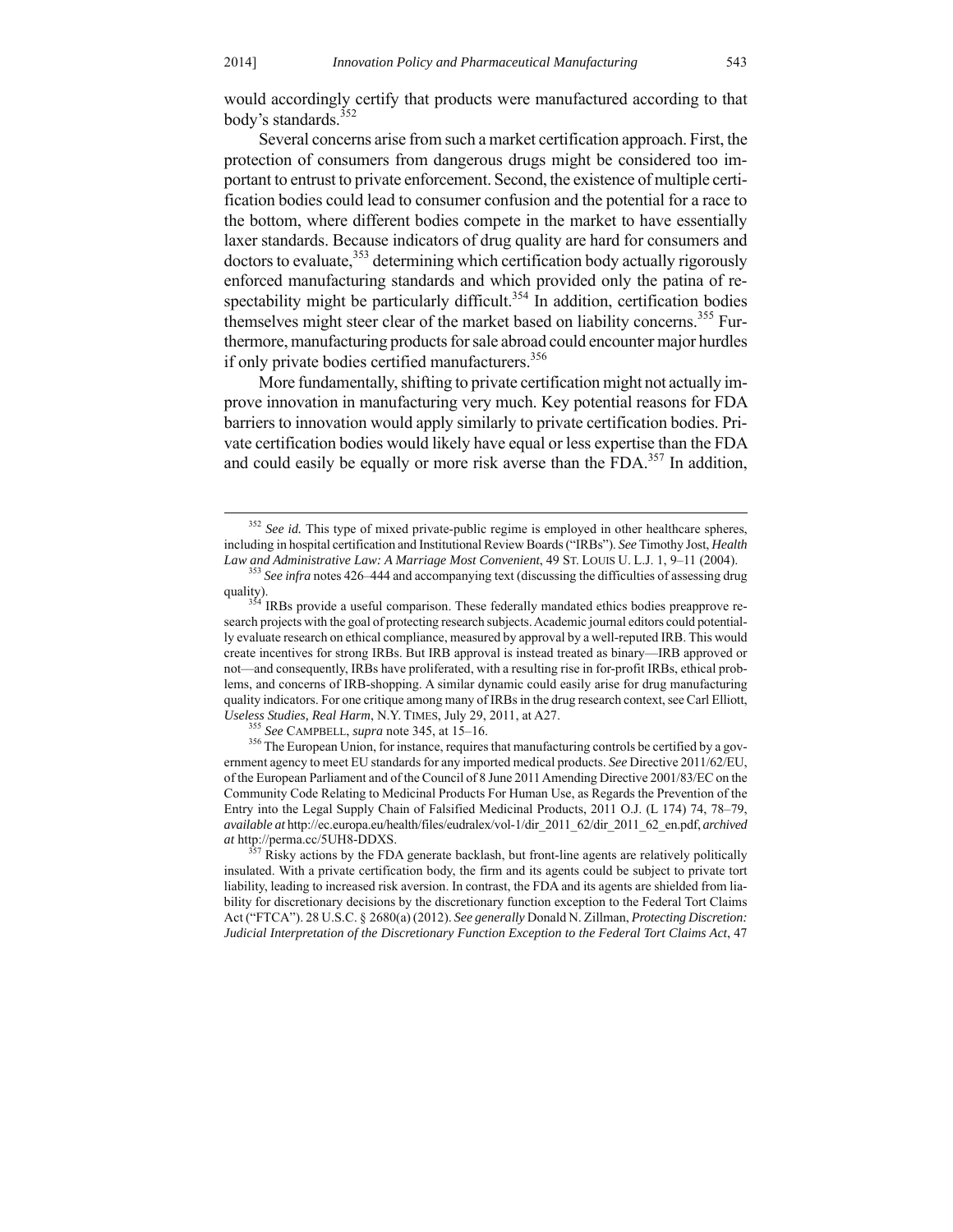private bodies are just as likely as the FDA to rely on drug characteristics established in clinical trials, as opposed to fundamental science-based specifications. Private oversight, therefore, would likely suffer the same substantive barriers to manufacturing innovation as the current system.

Practically speaking, removing the FDA's regulatory authority to oversee manufacturing is unlikely. From an industry point of view, any benefit to market forces potentially promoting more efficient oversight might be outweighed by the problem of competing state or private standards. Private bodies could easily face similar incentives for excessive caution as the FDA. In addition, given diminished consumer perceptions of the pharmaceutical industry, both consumers and the industry may prefer quality oversight by a relatively respected federal government regulator than a private or local body.

### 2. Mandated Innovation

A second approach involves correcting substantive regulatory hurdles to innovation. The FDA has already taken steps toward this goal in its QbD initiative.<sup>358</sup> QbD is a combination of mandated innovation, via FDA requirements of greater understanding and control, and a consequent reduction of substantive barriers arising from the current lack of such understanding.

QbD springs from the concept that "quality cannot be tested into products; it should be built-in or should be by design."<sup>359</sup> More pragmatically, drugs are typically manufactured according to a stable, monitored process designed to keep parameters highly consistent over time; quality control happens through end-stage testing to identify out-of-specification products. In QbD, production is designed based on scientific understandings and drugs are made in a closely monitored dynamic process, where each stage of the process can be adjusted based on real-time measurements and analyses such that the end result already has a predefined quality level. $360$  The aim of QbD is that by the time the drugs roll off the production lines, the manufacturer already knows the exact quality of the final products.<sup>361</sup> End-stage testing is used only to verify quality, not to ensure that the products are high-quality in the first place. $362$ 

of QbD. 359 *Id.* at 27. 360 Yu, *supra* note 62, at 784. 361 *Id*. 362 *Id.*

 $\overline{a}$ 

ME. L.REV. 365 (1995) (discussing the FTCA and the many cases involving the discretionary function exemption). 358 Anurag S. Rathore & Helen Winkle, *Quality by Design for Biopharmaceuticals*, 27 NATURE

BIOTECHNOLOGY 26, 27 (2009). Although QbD-like initiatives exist in other jurisdictions, this Subsection focuses on the regulations and guidance issued by the FDA and the domestic implementation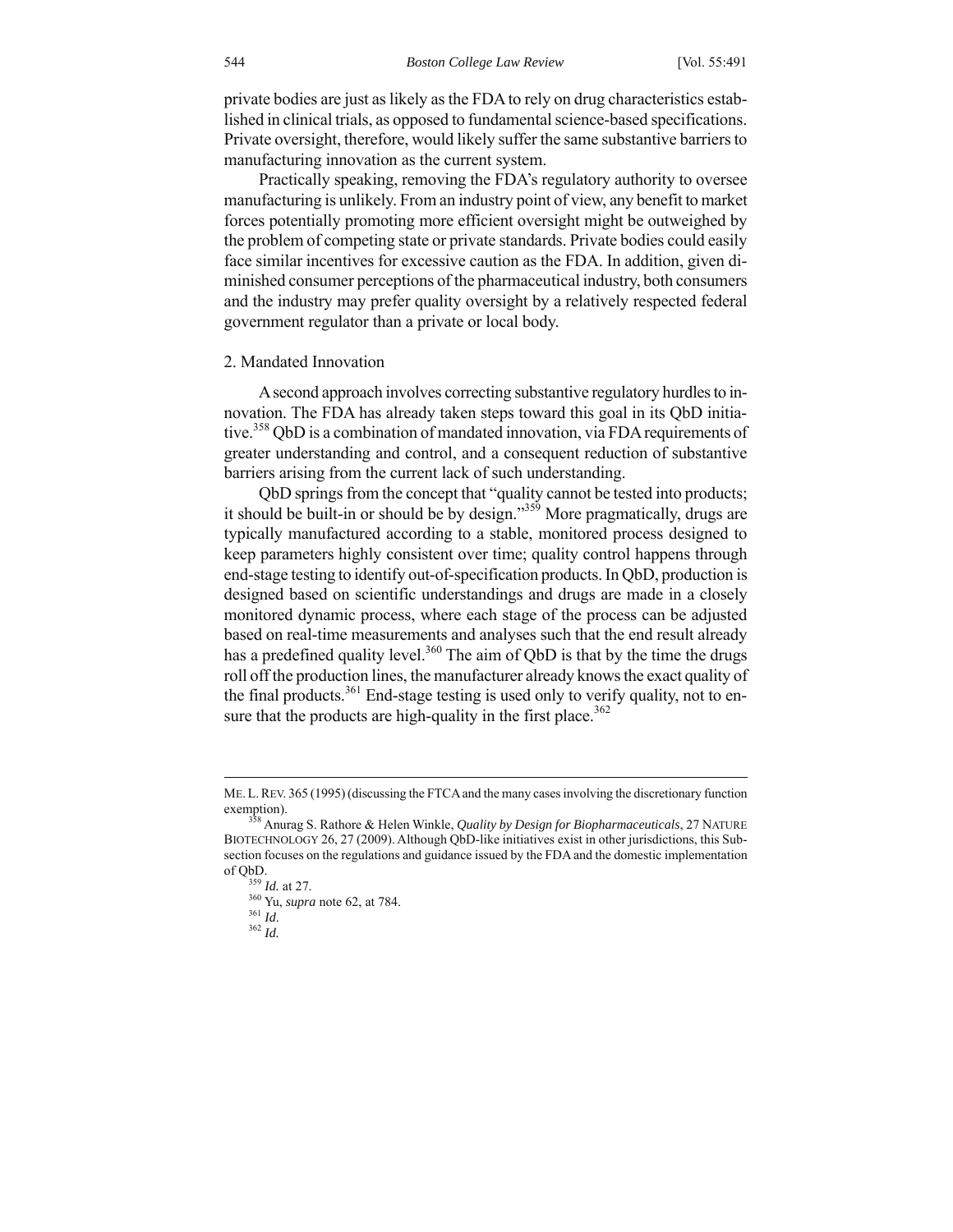QbD helps ameliorate substantive obstacles to innovation.<sup>363</sup> If manufacturers have significant knowledge early in the development process—as QbD effectively requires—those drug characteristics that do become regulatorily calcified have a much better chance of being already optimized for long-term manufacturing. More fundamentally, to the extent that deep knowledge of drug products is developed and shared with the FDA, substantive calcification may become less necessary. QbD itself is a significant source of manufacturing innovation because it has potential business benefits even without improvements in regulatory oversight.364

The industry is slowly adopting at least parts of QbD, though with major variations across sectors.<sup>365</sup> Assessments of QbD adoption differ even within the FDA.366 The FDA has not promulgated regulations enforcing or requiring QbD, but has stated informally that full QbD implementation is expected in the near future.<sup>367</sup> After this informal statement, the fraction of ANDAs including multiple QbD elements increased from 24.6% in June 2012 to 82.9% in the first half

(Feb. 28, 2013, 12:00AM), *available at* http://www.elsevierbi.com/publications/the-gold-sheet/47/2/

generic-industry-has-made-progress-implementing-qbd.<br><sup>366</sup> For example, on December 4, 2012, Janet Woodcock, Director of the Center for Drug Evaluation and Research ("CDER")—a division of the FDA—stated, "I don't know how widely QbD will be adopted, because there is a significant upfront investment," and that "I think it's fair to say, we're not there yet." Cox, *supra* note 122. Just three weeks before, Christine Moore, Acting Director of the Office of New Drug Quality Assessment in CDER's Office of Pharmaceutical Science, stated that "quality by design has really caught on in industry," that "the science and risk-based approaches in QbD [are] being embraced by pretty much all of the innovator pharmaceutical companies," and finally

 <sup>363</sup> *See generally supra* notes 184–204 and accompanying text (discussing substantive FDA barriers to innovation, including regulatory lock-in—which results from manufacturers having to submit their processes for FDA approval before they are able to develop the most efficient methods of production).<br><sup>364</sup> QbD can potentially increase time and efficiency. In one case study, time from dispensing

ingredients to market availability decreased from 12 to 4 days, and quality control time was reduced from 8 days to 8 hours, leading to "a major cost-saving" and "additional assurance that [a] product will pass specification, giving a more predictable supply chain." Chris Potter, *PQLI Application of Science- and Risk-based Approaches (ICH Q8, Q9, and Q10) to Existing Products*, 4 J. PHARMACEU-TICAL INNOVATION 4, 21 (2009). Potential cost savings between \$20 and \$30 billion have been estimated. *See* Cox, *supra* note 78. Roger Nosal at Pfizer has estimated that QbD saved Pfizer in excess of \$800 million over six or seven years and suggested that similar amounts could apply to other similar companies. Cox, *supra* note 122; *see* Cox, *supra* note 78*.* <sup>365</sup> *See* Joanne Eglovitch, *Generic Industry Has Made Progress Implementing QbD*, GOLD SHEET

that "we're likely past the tipping point in QbD." *Id.* <sup>367</sup> Nick Taylor, *FDA Developing QbD Examples to Ready Generic Industry for 2013 Deadline*, IN-PHARMATECHNOLOGIST.COM (Nov. 10, 2011), http://www.in-pharmatechnologist.com/Processing/ FDA-developing-QbD-examples-to-ready-generic-industry-for-2013-deadline, *archived at* http:// perma.cc/QK4X-Q9X9 (quoting Lawrence Yu, Deputy Director for Science and Chemistry in the Office of Generic Drugs, as stating that the Office "expects . . . full implementation of QbD in January 2013").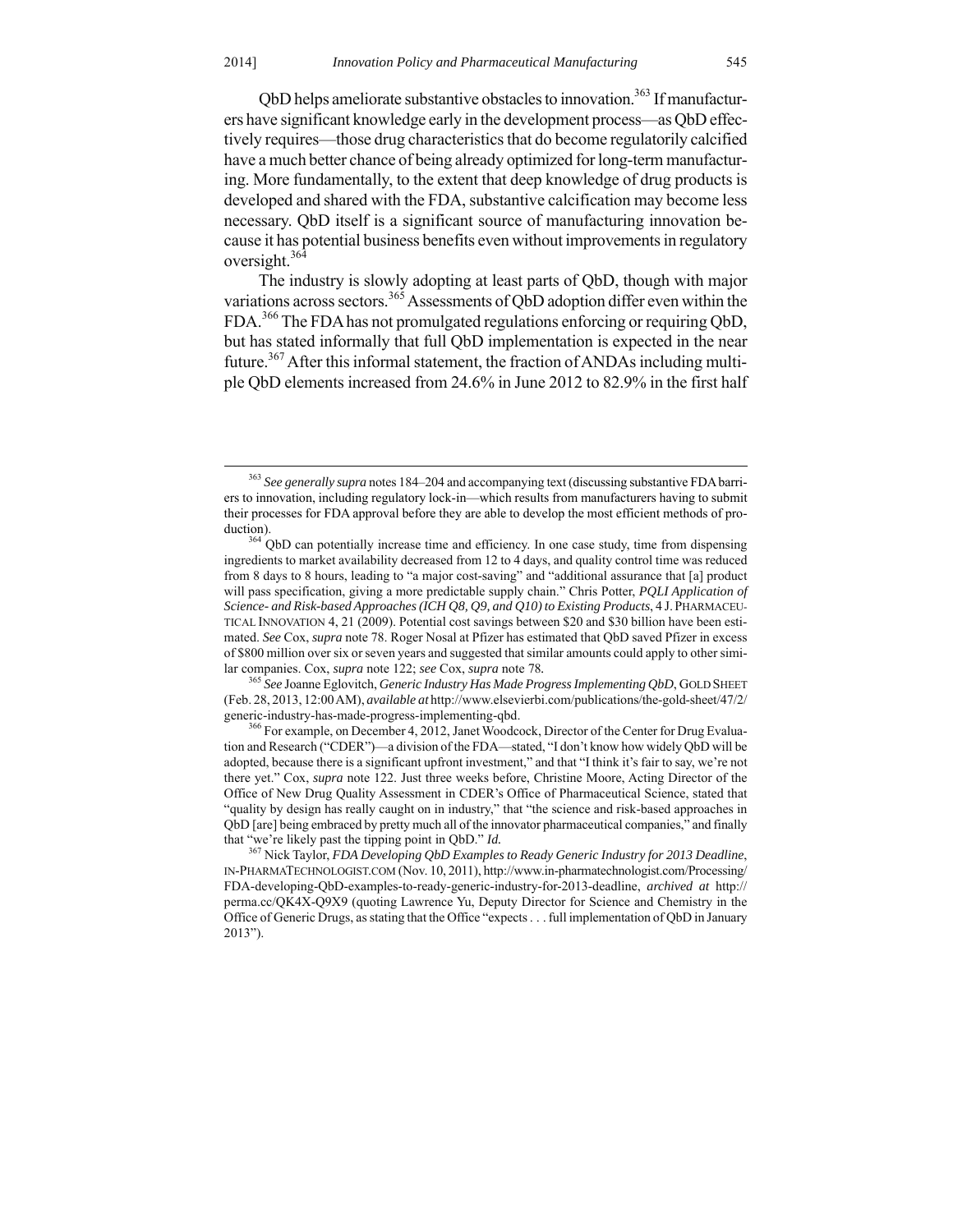of January 2013.368 These ANDA submissions, however, appear to prioritize QbD form over substance:<sup>369</sup> submissions commonly included a massive amount of information without justification or conclusions, used QbD terminology improperly, or presented prior knowledge without necessary context or justification.370 Thus, the industry still has far to go in actually incorporating QbD methodologies to increase manufacturing efficiency and regulatory efficacy.371

QbD techniques are subject to the same forms of market protection as other manufacturing techniques. Firms have shown interest in patenting QbD techniques, though the safe harbor of 35 U.S.C.  $\S 271(e)(1)$  raises enforceability questions for those patents.<sup>372</sup> Like other manufacturing techniques, though, QbD techniques are largely protected as trade secrets rather than being patented and thereby publicized.<sup>373</sup>

In sum, although QbD involves a regulatory mandate to address at least some of the innovation concerns raised above, it is far from a complete solution. Industry adoption of QbD has been slow and highly heterogeneous, and there is evidence that many companies are adopting QbD in name far more than in practice. To the extent that QbD relies on regulatory compliance rather than innovation incentives, innovation will likely be limited to that specifically demanded by the FDA. The one incentive associated with QbD, and that most relevant to the procedural innovation barriers described above, is the possibility of regulatory flexibility. Unfortunately, that promise has so far proven illusory.<sup>374</sup>

Hatch-Waxman Act). *See generally* 35 U.S.C. § 271(e)(1) (2006) (providing that there is no patent infringement if the patented process or technology is only used to prepare submissions to the FDA so that generics may be released as soon as the patent expires). 373 *See* Cox, *supra* note 122. Roger Nosal of Pfizer stated, "One of the things that quality by de-

sign has not yielded for most of us is quantifiable value that companies have been willing to share, although we've seen bits and pieces from time to time." *Id.* He went on to remark that "people are a little reluctant to say how much they're saving by doing a quality-by-design approach." *Id.* Similarly, Emil Ciurczak, the President of Doramaxx Consulting, writes, "The reason you don't hear many hardcore examples is that many companies consider QbD a competitive edge, so [they] don't want to share—especially with generics." *Id.* He further notes, "Thus, actual QbD successes are kept under

better security than the recipe for Coca-Cola." *Id.*  $374$  *See infra* notes 375–388 and accompanying text (explaining that QbD has failed to create regulatory flexibility to spur procedural innovation).

 <sup>368</sup> James, Davidson *FDA Study on the Status of QbD Implementation in the Generic Industry*, LACHMAN CONSULTANTS (Jan. 29, 2013), http://www.lachmanconsultants.com/fda-study-on-thestatus-of-qbd-implementation-in-the-generic-industry.asp, *archived at* http://perma.cc/825R-DE3P.<br><sup>369</sup> Id.<br><sup>370</sup> Id.<br><sup>371</sup> Cox, *supra* note 122; Ted Fuhr & Katy George, *Moving Beyond the Business Case for QbD*,

PHARMA QBD (Mar. 13, 2011), http://www.pharmaqbd.com/mckinsey\_beyond\_business\_case\_qbd/, *archived at* http://perma.cc/P9Z5-7B6F. *See generally* Beth H. Junker, *Building a Business Case for Biopharmaceutical QbD Implementation*, 25 BIOPHARM INT'L 40 (2012) (proposing a model for applying QbD to biopharmaceutical products). 372 *See supra* notes 248–269 and accompanying text (discussing the safe harbor provision of the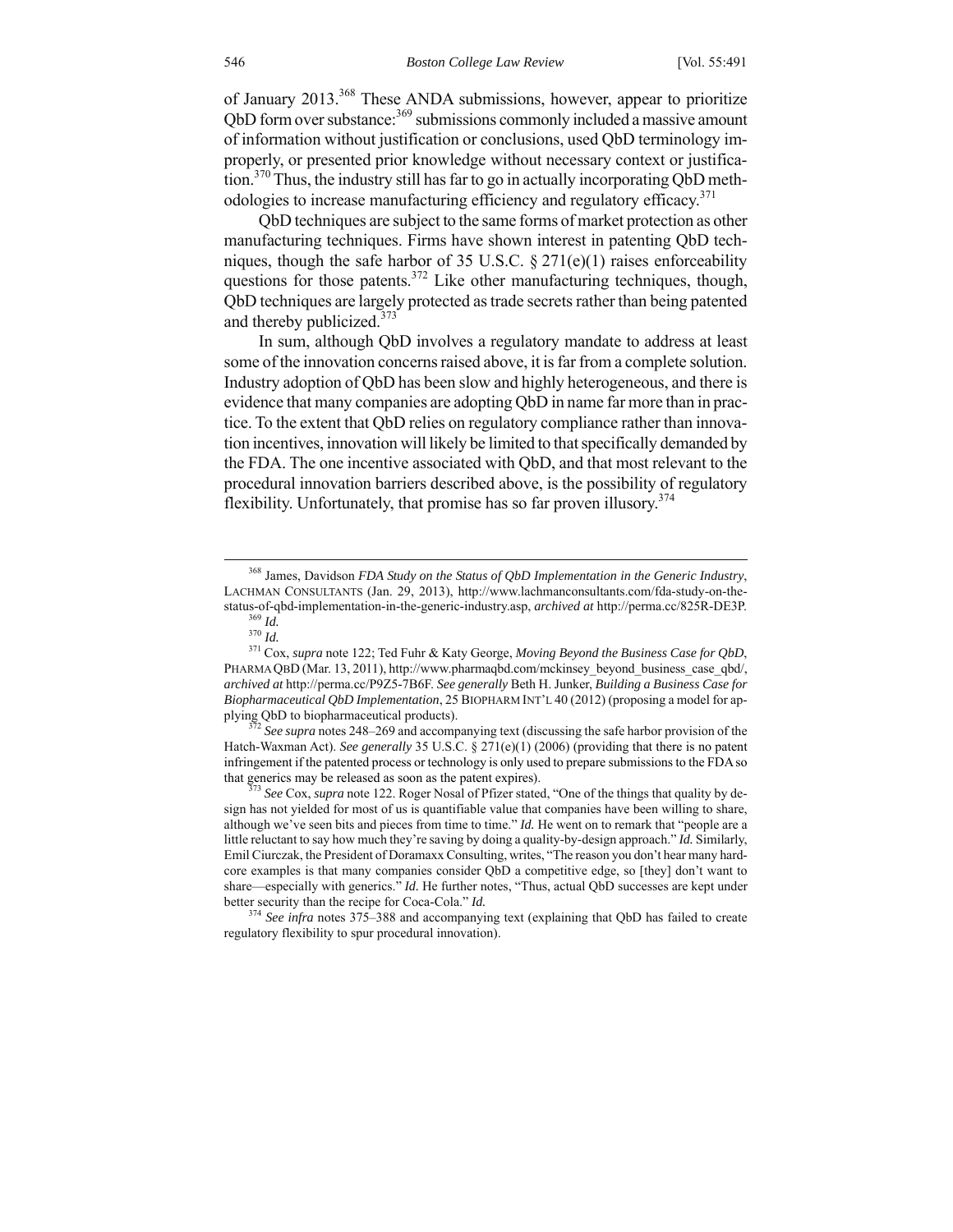#### 3. Regulatory Flexibility

Allowing greater regulatory flexibility to reduce procedural barriers is a major possibility for improving innovation. This approach has been linked to QbD, but with little effect to date, as discussed below in Subsection  $3.a.^{375}$  Regulatory flexibility, however, is an important potential solution on its own merits, as discussed below in Subsection  $3.b.^{3/6}$ 

## *a. Flexibility and QbD*

The FDA touted greater flexibility within predefined and well-characterized limits as an advantage of QbD. Rather than a process being defined as a set of rigid steps and measurements with minimum allowable deviation, QbD establishes a process "design space" —a set of parameters within which the firm knows the product being produced is high quality.<sup>377</sup> Process changes within an FDA-approved design space should not require regulatory approval.<sup>378</sup> This would allow innovation within a defined set of parameters without regulatory hurdles and would consequently enable more incremental innovation.

Despite at least moderate progress adopting QbD, however, regulatory flexibility has failed to materialize. Instead, FDA reviewers have challenged the type of risk-based regulatory filings expected by QbD—which emphasize tighter controls on risk-linked processes but deemphasize non-risky processes—as insufficiently detailed.379 Even though top-level FDA policy may include regulatory flexibility in response to greater knowledge-based QbD filings, it appears that FDA actors on the ground—both approving filings and inspecting plants—have tended to follow the traditional patterns of review rather than adopt the intended additional flexibility.<sup>380</sup> Given the significant discretion accorded to such frontline regulators and industry reluctance to challenge exercises of that discretion,<sup>381</sup> implementing flexibility at the ground level may be particularly challenging.

Policymakers themselves have recognized this failure to achieve regulatory flexibility. Dr. Janet Woodcock, Director of the Center for Drug Evaluation and

<sup>&</sup>lt;sup>375</sup> See infra notes 377–383 and accompanying text.<br><sup>376</sup> See infra notes 384–388 and accompanying text.<br><sup>376</sup> Yu, *supra* note 62, at 788–89. The design space is the multidimensional space which includes all combinations of parameters resulting in the desired final product. *See id.* The acceptable range of parameters varies based on the sensitivity of the process outcome to variation in that parameter. *See id.* Design space is more complex than a set of parameter ranges because different parameters can interact; for instance, a process could be very sensitive to temperature in acidic environments but not in non-acidic ones. *See id.*<br>
<sup>378</sup> *Id.* at 789.<br>
<sup>379</sup> Eglovitch, *supra* note 40.<br>
<sup>380</sup> Telephone Interview with Hedley Rees, *supra* note 332.<br>
<sup>381</sup> *See generally* CARPENTER, *supra* note 137, at 635–62 (providing a

dynamics between drug manufacturers and the FDA).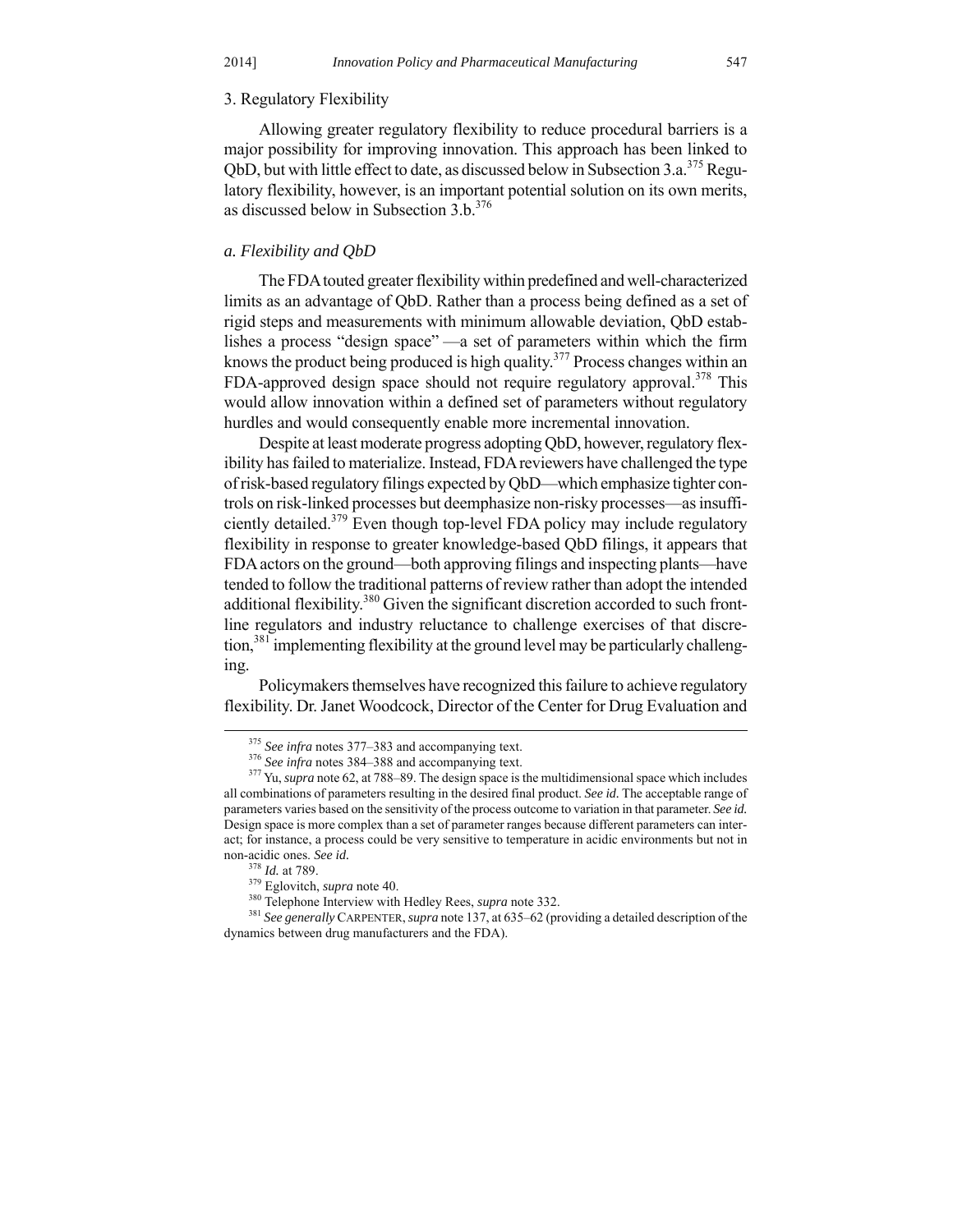Research ("CDER") at the FDA, recently remarked, "A quid pro quo people said would really sweeten the deal [was that] if in fact you did QbD, made that investment, then you would have a lot of freedom to operate afterward. I don't think we have robustly achieved that goal . . . . [O]ver the past decade, the regulations and the regulators have not really adapted that much."<sup>382</sup> FDA Commissioner Margaret Hamburg reiterated this view in February 2013, stating, "[I]n a world where quality risk management is fully embraced, we *could foresee* a time when enhanced regulatory flexibility *might* be possible.<sup>3383</sup> Thus, meaningfully implementing the regulatory flexibility associated with QbD would likely require greater adoption of QbD flexibility principles on the front line and renewed support for that flexibility from FDA policymakers, who now seem to describe it as a foregone possibility.

# *b. Flexibility by Voluntary FDA Certification*

As an alternative to QbD, regulatory flexibility could come from a new program of voluntary FDA certification of certain manufacturing sites. For sites that consistently demonstrate quality performance above that required by regulation, the FDA could approve increased regulatory flexibility. For example, major changes could be implemented with only notice, rather than preapproval.<sup>384</sup> Such a program would allow manufacturers with a record of excellence and high quality production the regulatory flexibility to innovate and continuously improve; it would also provide an incentive to other manufacturers to innovate to achieve that level of excellence and receive the reward of flexibility.

A system of certified regulatory flexibility would not be entirely novel, but would be new to drug manufacturing. The Occupational Safety and Health Agency ("OSHA") runs a similar program, wherein worksites that demonstrate safety excellence may seek certification in the Voluntary Protection Programs, subject to renewal every three to five years.<sup>385</sup> Although part of the program, the sites are exempt from programmed agency inspection and OSHA does not issue citations for promptly corrected violations observed during scheduled evaluations.386 The agency, however, still investigates complaints and other significant events.<sup>387</sup> Workplaces that participate in OSHA's program have shown signifi-

 <sup>382</sup> Cox, *supra* note 122 (citing Janet Woodcock, Dir., Ctr. for Drug Evaluation & Research, Key-

note Address at the 2012 IQ Symposium (Dec. 5, 2012)).<br><sup>383</sup> Hamburg, *supra* note 112 (emphasis added).<br><sup>384</sup> See generally supra notes 171–183 and accompanying text (discussing the requirements for postapproval filing with the FDA for major, moderate, and minor process changes). 385 *See* U.S. DEP'T OF LABOR,OCCUPATIONAL SAFETY &HEALTH ADMIN.,DIRECTIVE NO.CSP-

<sup>03-01-003,</sup> OSHAINSTRUCTION 8 (2008), *available at* http://www.osha.gov/OshDoc/Directive\_pdf/ CSP\_03-01-003.pdf, *archived at* http://perma.cc/Q28Y-8KRP. 386 *Id.* at 8–10. 387 *Id.*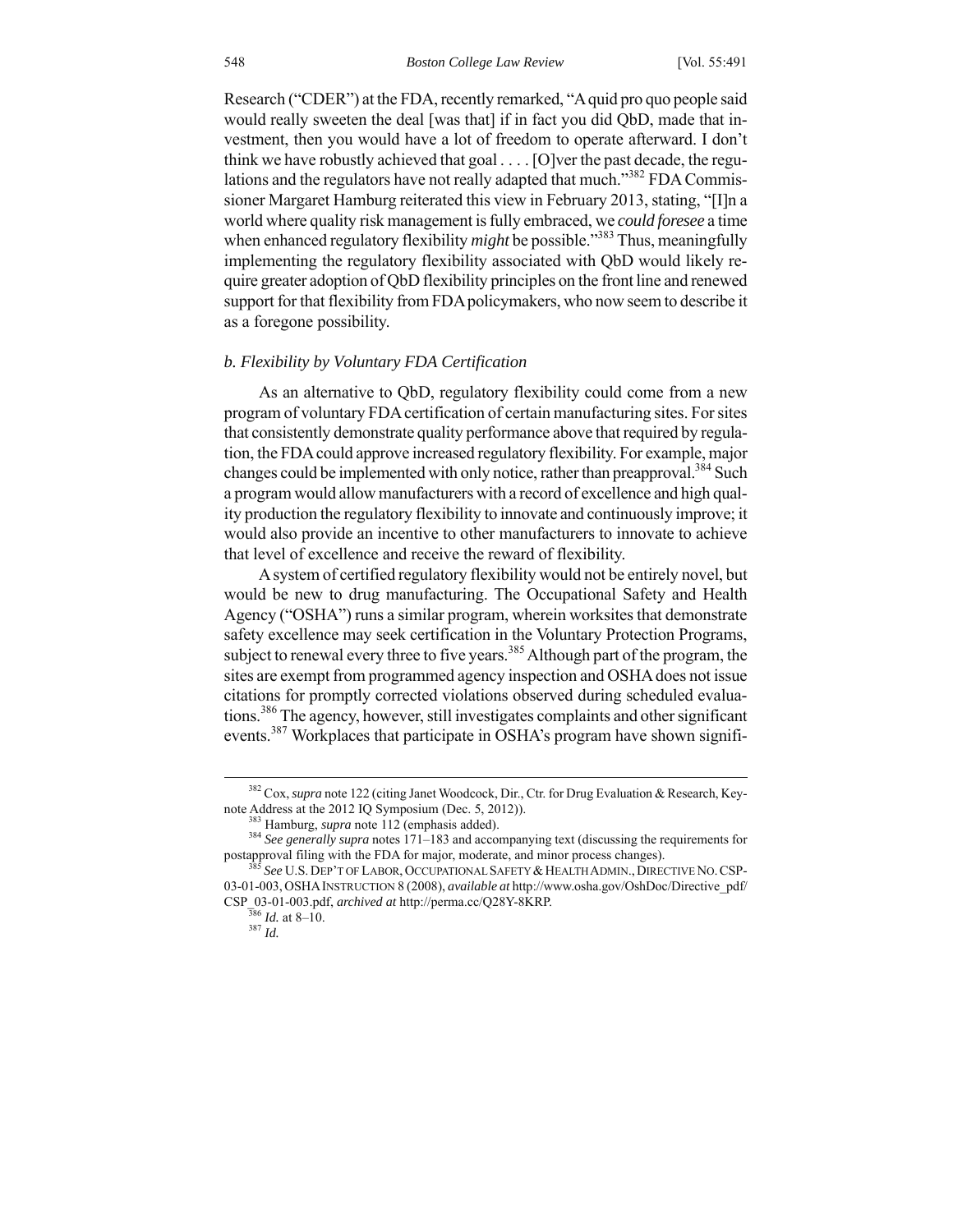cant improvements in worker safety, product quality, and profits.<sup>388</sup> A similar program in pharmaceutical manufacturing could offer potentially major benefits without significant regulatory burdens.

### 4. Altered Regulatory Timelines

Rather than relying solely on procedural or substantive reforms, the FDA could blend the two to change firms' internal development incentives by requiring significantly greater understanding of drug manufacturing parameters earlier in the development process. Currently, INDs in Phase I clinical trials can begin human testing with significantly less stringent requirements for cGMP and Chemistry and Manufacturing Controls ("CMCs") than those required for Phase II or III trials or commercial sale.<sup>389</sup> This allows firms to put off developing sophisticated knowledge of a drug's manufacturing characteristics—such as how the drug can best be formulated, what inactive ingredients are most appropriate for final dosage forms, and how fast the drugs should dissolve—until clinical trials have already begun. The actual requirements for CMC and cGMP information when beginning Phase I trials are quite low because the FDA is focused on guaranteeing safety, but not on other aspects of the drug's eventual development process, like the potential for high-quality manufacturing on a commercial scale.<sup>390</sup>

If the FDA instead required that companies submit significant CMC and cGMP information with an IND, rather than just evidence of safety and some basic manufacturing controls, then firms would be forced to generate that additional information before beginning human trials. This would help avoid the current process of locking-in inefficient manufacturing processes and supply chain dynamics.391

One downside to this approach is the wasted time and money spent developing information about manufacturability for the vast majority of drugs that will never make it to market. There are two responses that lessen this concern.

 <sup>388</sup> Brian Bennett & Norman Deitch, *OSHA's VPP: The Value of Participating*, 52 PROF. SAFETY

<sup>24, 27, 29 (2007).&</sup>lt;br><sup>389</sup> INDs are still required to comply with § 501(a)(2)(B) of the Food, Drug, and Cosmetic Act, which mandates the use of current good manufacturing practices. *See* 21 U.S.C. § 351(a)(2)(B) (2012). Under 21 C.F.R. § 210.2(c) (2013), however, drugs used in Phase I clinical trials need not conform to 21 C.F.R. § 211 (governing GMPs), unless the drug is also being used in Phase II or Phase III trials or has been marketed. *See* U.S. DEP'T OF HEALTH & HUMAN SERVS., U.S. FOOD & DRUG ADMIN., GUIDANCE FOR INDUSTRY:CGMP FOR PHASE 1 INVESTIGATIONAL DRUGS 1 (2008), *available at* http://www.fda.gov/downloads/Drugs/GuidanceComplianceRegulatoryInformation/

Guidances/ucm070273.pdf, *archived at* http://perma.cc/F377-F23K. 390 Telephone Interview with Hedley Rees, *supra* note 332; *see also* U.S. DEP'T OF HEALTH & HUMAN SERVS., *supra* note 389, at 12 ("For some materials, all relevant attributes or acceptance criteria may not be known at the phase 1 stage of product development."). 391 REES, *supra* note 158, at 405–07.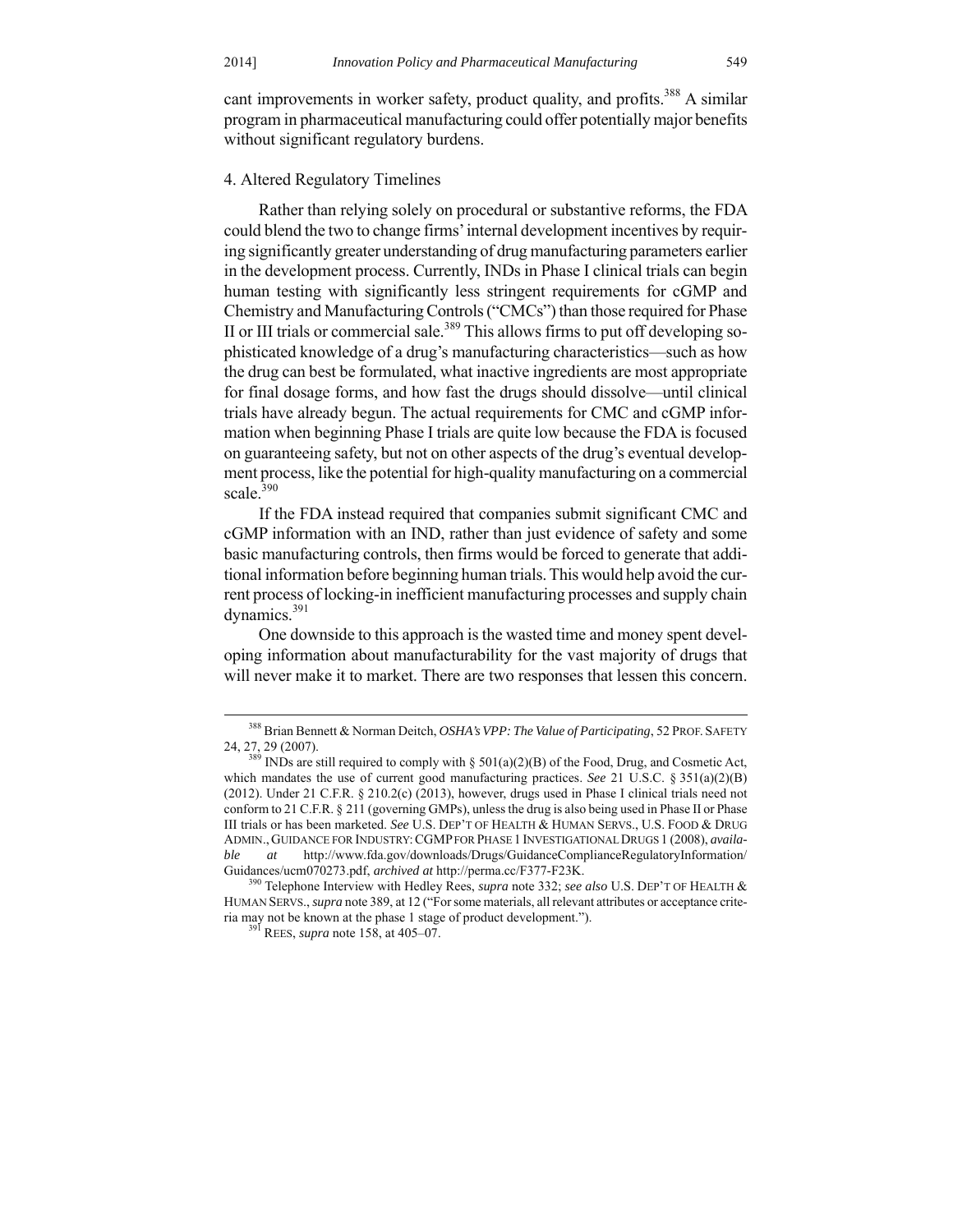First, although the total development attrition rate is very high, the relevant attrition rate for this regulatory shift is from entry into Phase I trials—for which an IND is required but relatively little manufacturing understanding is required—to drugs entering Phase II trials—during which manufacturing information is fully developed and where cGMP regulations come into force. Thus, assuming that the information needs to be generated for drugs in Phase II, and considering that approximately 60% of drugs that enter Phase I trials make it to Phase II trials, $392$ only 40% of information development costs will be for drugs which ultimately fail—a high fraction, but less than half. $393$ 

Second, and mediating the first response, at least some attrition in the drug pipeline occurs for concerns related to manufacturing. In 2000, roughly 5% of drugs failed to proceed because they were too difficult to formulate and roughly 10% failed because they were too expensive to manufacture.<sup>394</sup> Because later phases of clinical development are significantly more expensive,395 determining earlier that a drug will be too costly to manufacture or too difficult to formulate can reduce costs later in the pipeline. Catching this problem earlier will partially offset the costs of generating unnecessary information for eventually unsuitable candidates.<sup>396</sup>

This regulatory shift would mean that more manufacturing processes would be established on the basis of better information earlier in the drug development pipeline. Procedural requirements could thus overcome the current financial incentives to push off manufacturing development until absolutely necessary, lessening the substantive barriers of empiricism-based consistency requirements.<sup>397</sup>

<sup>&</sup>lt;sup>392</sup> Kola & Landis, *supra* note 200, at 713 fig.1(b).<br><sup>393</sup> Approximately 20% of drugs make it from Phase I to Phase III. *Id.*<br><sup>394</sup> *Id.* at 714 fig.3.<br><sup>395</sup> *See id.* at 712.<br><sup>396</sup> The obvious question arises: If thi adopting it? One possibility is that the offset is only partial, in which case otherwise externalized social benefits of higher-quality manufacturing would need to be weighed against increased industry costs. Another factor is that firms face strong time pressures to commercialize a drug rapidly to maximize the period of patent-protected market exclusivity. Because the patent clock starts running early in development, firms may avoid generating additional manufacturing-related information before beginning human trials. The competitive features of this problem would be avoided if applied equally to all firms. If, on the other hand, requiring such a delay makes commercialization impracticable (by, for instance, unacceptably shortening the usable patent term), a patent-term extension could counterbalance the regulation-based delay. 397 *See generally supra* notes 184–204 and accompanying text (discussing the substantive barriers

to innovation posed by the FDA's regulations). This approach could also help lessen the problem of mismatches in patent timing described earlier, *see supra* note 247; if understanding and innovation shift earlier in the drug development process, more of the lifetime of any resultant patents would occur during the patent-protected period when the innovative manufacturer controls the entire market.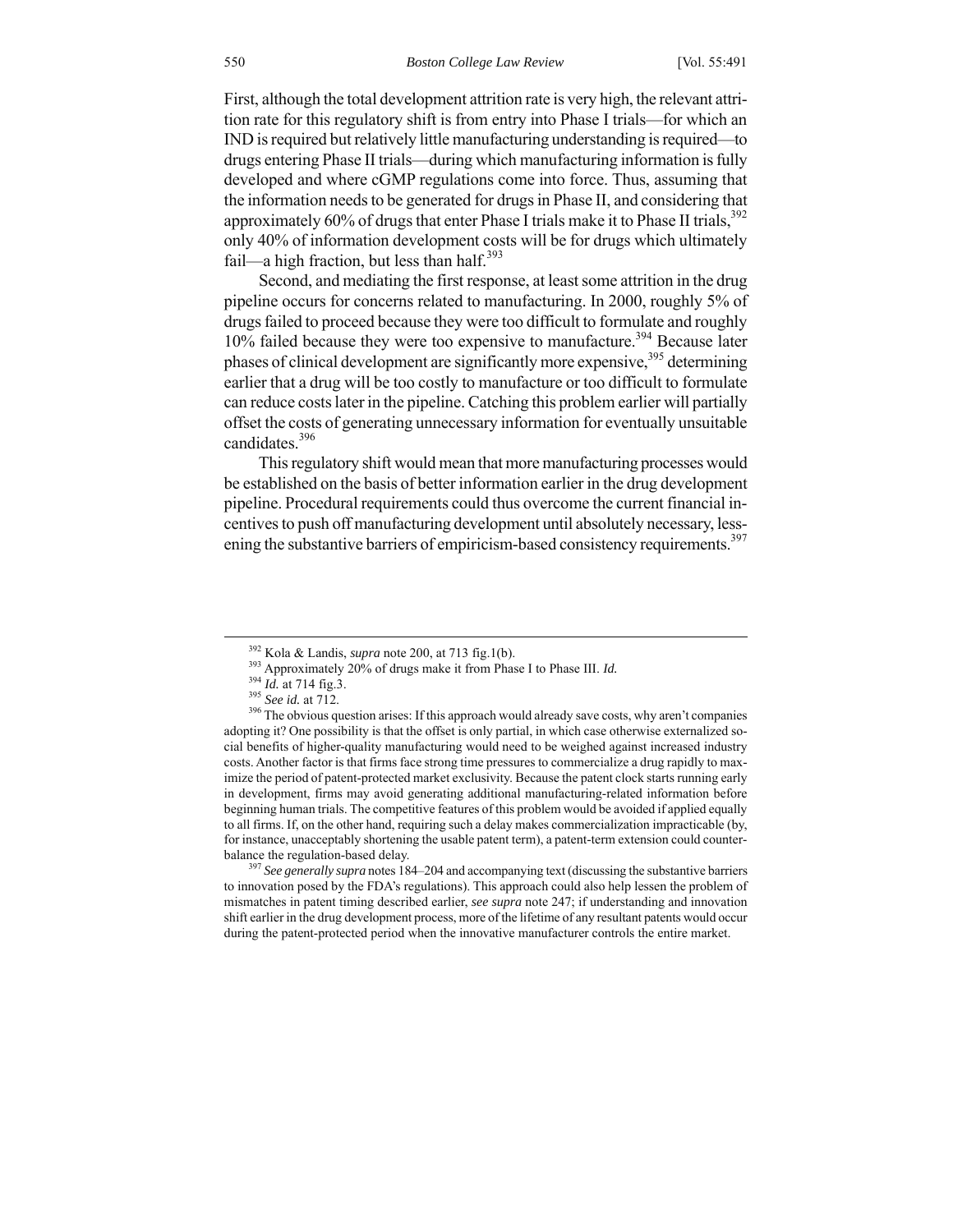### 5. A Separate Validation Pathway

One final regulatory possibility could address the challenge of FDA reluctance to adopt new technologies by creating a mechanism to validate new technologies detached from the drug approval process. As discussed above, the FDA has historically been reluctant to accept novel technologies, especially in the context of an NDA.<sup>398</sup> As a result, because preapproval delay is extremely costly, firms avoid seeking approval in NDAs for novel manufacturing methods.<sup>399</sup> This disincentive for manufacturing innovation can be reduced by allowing firms to introduce and validate novel techniques for the FDA separate from any particular  $NDA.<sup>400</sup>$ 

If firms can demonstrate to the FDA that novel manufacturing techniques function reproducibly and can be validated, then that demonstration could be relied upon by the FDA in any NDA or sNDA seeking to use the new technique. This would be particularly useful for broadly applicable techniques, like  $HPLC<sup>401</sup>$  or, more currently, continuous manufacturing dynamically modulated by in-line measurements.<sup> $402$ </sup> Regulatory approval of a new technique could allay worries about including that technique in an NDA. Today, HPLC is used in essentially all NDAs, but it took a long time and unusually persistent sponsors to achieve that result. An independent process for new technologies could speed and regularize that process. It could also shield FDA reviewers from risk-averse pressures to avoid novel techniques by decoupling them from the risks of new drugs.<sup>403</sup>

A standalone validation process would also ideally be open to firms other than drug sponsors, such as contract manufacturing organizations ("CMOs"), equipment vendors, and manufacturers from other industries. The incentive for this regulatory effort would vary by sponsor: efficiency and quality gains from the new technology for a drug sponsor, potential equipment sales for a vendor,

 <sup>398</sup> *See supra* notes 142–154 and accompanying text (analyzing the FDA's preapproval barriers to innovation). 399 *See* CARPENTER, *supra* note 137, at 67–68. This problem exists principally for preapproval

innovation, which would be incorporated into an NDA, because preapproval delay cuts into patentprotected market exclusivity, whereas postapproval delays in implementing manufacturing innovations do not. Restrictions on innovation preapproval, however, also limit the available possibilities for innovation postapproval through the procedural and substantive hurdles previously discussed. *See generally supra* notes 168–204 and accompanying text. 400 *See* DEP'T OF HEALTH & HUMAN SERVS., *supra* note 151, at 147–48 (discussing making

<sup>&</sup>quot;dummy" submissions of new technologies to the FDA—including standard operating procedures—

unlinked to any particular NDA to avoid risk of regulatory delay). 401 *See generally supra* notes 142–154 and accompanying text (discussing the industry's struggle to obtain FDA approval of HPLC). 402 *See generally* Jennifer Markarian, *Process Analytical Technology and Process Control in Sol-*

*id-Dosage Manufacturing*, 37 PHARMACEUTICAL TECH. 56 (2013) (noting that the industry is moving toward closed-loop control of continuous processing).

<sup>&</sup>lt;sup>403</sup> See CARPENTER, *supra* note 137, at 67–68.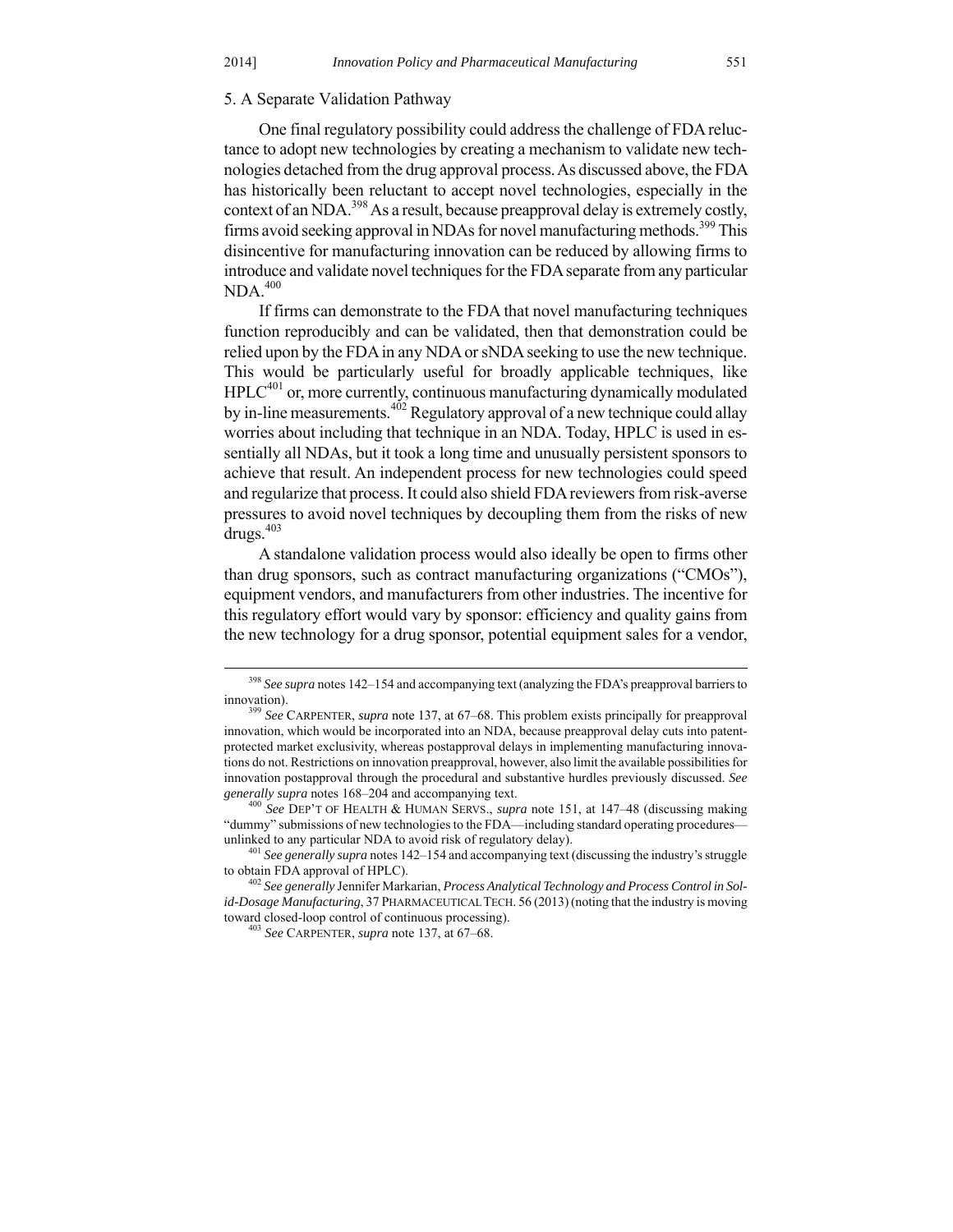potential clients for a CMO, or patent royalties for any of the above, but especially for manufacturers from other industries. Patent royalties or other manufacturing exclusivity incentives would provide even better incentives if the intellectual property regime for manufacturing could be improved.

### *B. Using Regulation to Change Innovation Incentives*

Although lowering regulatory barriers could make it easier to innovate, incentives are likely needed to drive optimal innovation past remaining barriers not present in other industries' manufacturing sectors.<sup>404</sup> Wide-reaching changes to the intellectual property system as a whole are both beyond the scope of this piece and unnecessary to address the industry-constrained problem of pharmaceutical manufacturing. The pervasive regulatory oversight in the pharmaceutical industry, and the successful integration of regulation with patent incentives in drug discovery, however, suggest that regulatory structures could help improve intellectual property incentives for innovation.

The drug industry is virtually unique in the close supervision of whether and how a product can be introduced. The costs of this supervision are large but accepted. Treating this industry oversight as a given, structural changes with potentially tremendous benefits for innovation could be implemented with relatively small changes and additional costs. Structural improvements could come in two major forms. First, as discussed in Subsection 1 of this Section, regulatory action could augment and change the functioning of the intellectual property system, using disclosure requirements to drive the industry from an opaque, trade secrecy-based system to a more transparent, patent-based system.<sup>405</sup> Second, as analyzed in Subsection 2 of this Section, an expansion of regulatory market exclusivity incentives for manufacturing innovation could parallel the

<sup>&</sup>lt;sup>404</sup> It is also possible that regulatory reform alone might be sufficient. Market forces and industry dynamics will drive some innovative shifts; some studies have suggested that QbD adoption has been partially driven by business factors. *See generally* Fuhr & George, *supra* note 371; Junker, *supra* note 371. Innovation theory, however, suggests that well-functioning innovation incentives are still necessary, because firms' inability to capture large portions of total innovation value results in underinvestment in innovation from a social perspective. *See* K.J. Arrow, *Economic Welfare and the Allocation of Resources for Invention*, *in* THE RATE AND DIRECTION OF INVENTIVE ACTIVITY 609, 619, 623 (R.R. Nelson ed., 1962); Charles I. Jones & John C. Williams, *Measuring the Social Return to R&D*, 113 Q. J. ECON. 1119, 1134 (1998). This is likely particularly true for manufacturing innovation in the pharmaceutical industry because consumers are relatively cost-insensitive and thus manufacturing costs can be passed on. Quality-increasing innovation may be extremely valuable socially but of relatively low value to manufacturers beyond the quality needed for regulatory approval of market entry because that additional quality, like manufacturing costs, is typically opaque to consumers. *See infra* notes 426–444 and accompanying text (discussing consumers' inability to detect drug quality). Incentives are therefore likely a necessary addition to regulatory improvements to drive socially preferable levels

of manufacturing innovation. 405 *See infra* notes 407–418 and accompanying text.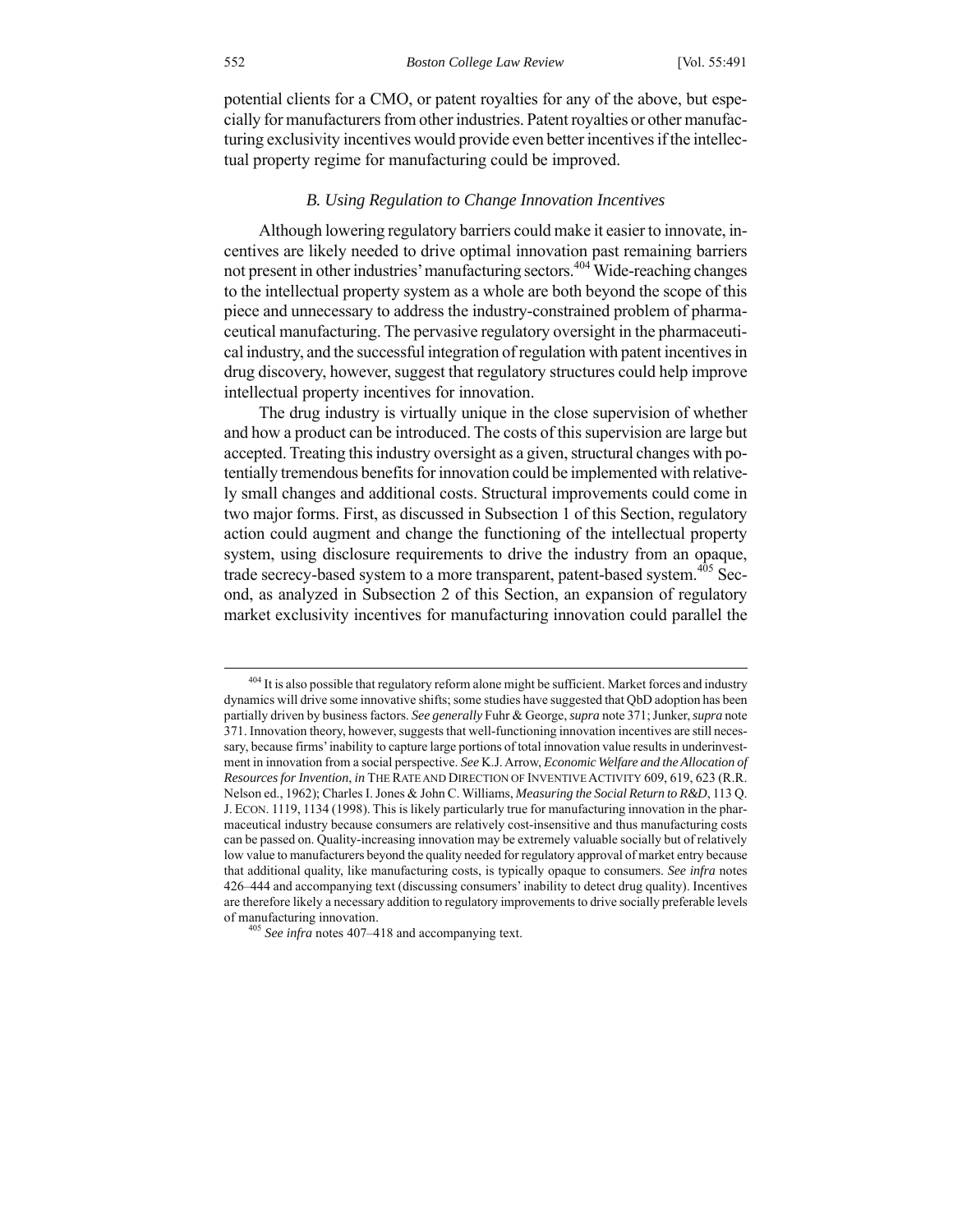existing intellectual property systems, much as regulatory exclusivity for drugs already parallels the patent system.<sup>406</sup>

#### 1. Mandatory Disclosure to Reshape Intellectual Property Incentives

The major misalignment of intellectual property protection for pharmaceutical manufacturing is the dominance of trade secrets over patents, which is driven by the widespread and accurate perception that manufacturing patents are very difficult to enforce successfully.<sup>407</sup> Trade secrets and patents on manufacturing methods are both difficult to enforce once the competitor is using the protected process, but trade secrets can keep competitors from getting the information in the first place. If manufacturing patents were easier to observe and enforce, then firms could more easily rely on them to protect their innovation investments. This swap would trade a typically shorter monopoly period (because trade secrets can exist indefinitely) for easier enforcement upon observation of infringement,<sup>408</sup> the possibility of greater damages on a finding of willful infringement,<sup>409</sup> and an environment of easier cumulative innovation, both infirm and cross-firm.<sup>410</sup> Increasing these incentives and allowing easier cumulative innovation could help increase the efficiency and quality of pharmaceutical manufacturing. In addition, further industry benefits might arise from greater potential mobility of employees unburdened by nondisclosure agreements and consequent knowledge spillovers.<sup>411</sup> Benefits to those outside the industry would include increased disclosure of whatever manufacturing innovations are generat-

<sup>406</sup> *See infra* notes 419–425 and accompanying text. 407 *See supra* notes 223–269 and accompanying text (discussing patents in the pharmaceutical

industry). 408 Proving misappropriation of trade secrets in court is very challenging, including proving that secrets were adequately protected and that misappropriation occurred instead of independent invention. *See* Gene Rzucidlo & Stefan Miller, *Aggressive Intellectual Property Strategies*, *in* BEST PRAC-TICES IN BIOTECHNOLOGY BUSINESS DEVELOPMENT: VALUATION, LICENSING, CASH FLOW, PHAR-MACOECONOMICS, MARKET SELECTION, COMMUNICATION, AND INTELLECTUAL PROPERTY, *supra* 

note 286, at 61, 65.<br><sup>409</sup> *See* 35 U.S.C. § 284 (2006 & Supp. V 2011) (providing that the court may award damages "adequate to compensate for the infringement").

<sup>&</sup>lt;sup>10</sup> See generally Erkal, *supra* note 327 (examining the best trade secret policies for encouraging cumulative innovation); Scotchmer, *supra* note 31 (discussing the importance of continual improvements on initial innovations); *supra* notes 326–331 and accompanying text (discussing structural disadvantages of a trade secret regime). 411 *See generally* Matt Marx et al., *Regional Disadvantage? Non-Compete Agreements and Brain* 

*Drain* (Nat'l Sci. Found., Working Paper, 2010), *available at* http://papers.ssrn.com/abstract= 1654719, *archived at* http://perma.cc/WFZ2-GDRU (arguing that noncompete agreements for employees prevent inventor mobility and cause good inventors to leave states that do enforce these agreements for states that do not).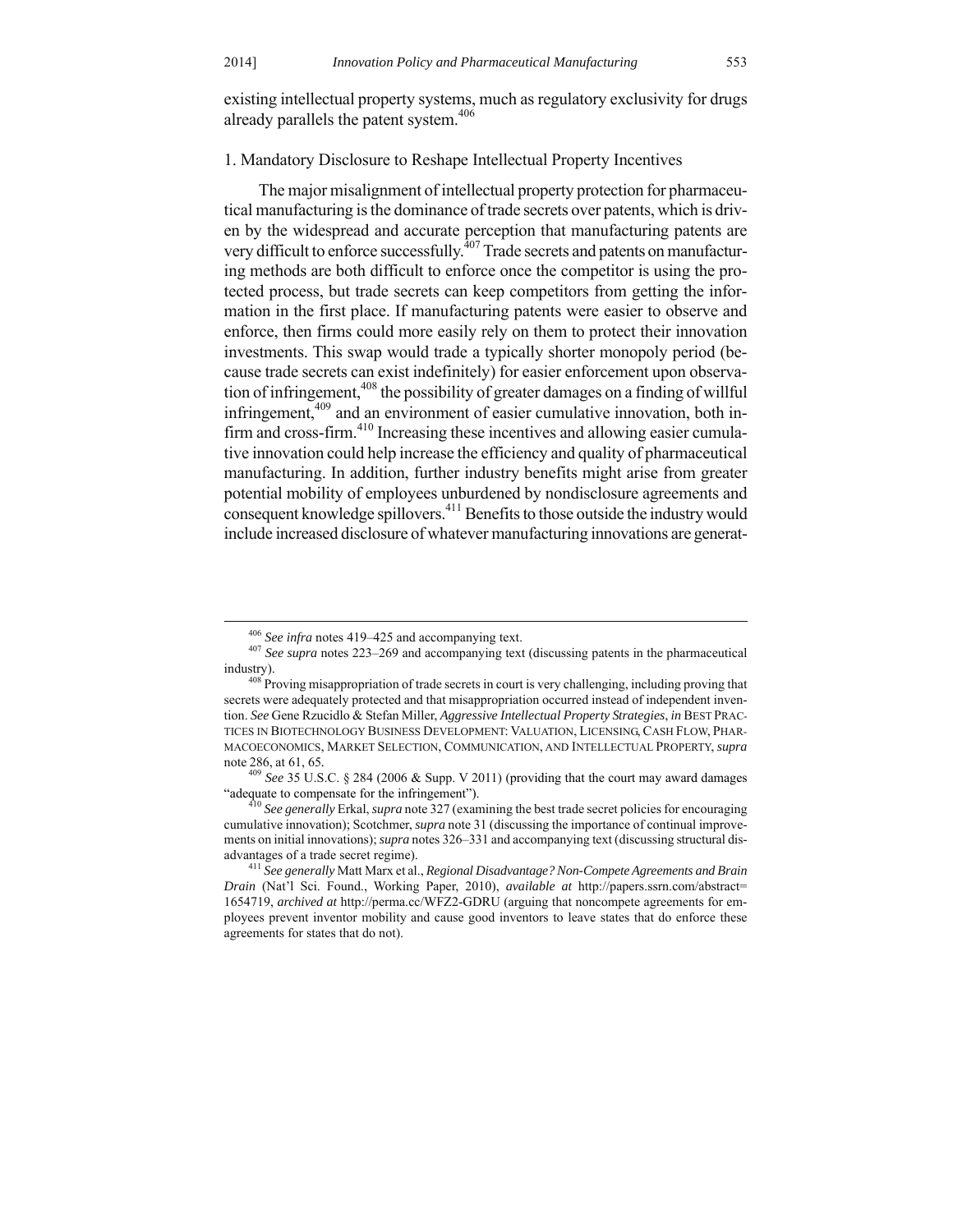ed, the possibility of greater manufacturing transparency, and the societal benefits of increased cumulative innovation. $412$ 

Fully addressing the mechanics of this larger cultural and intellectual property regime shift is beyond the scope of this work. In brief, however, manufacturing practices would have to be significantly more transparent so that patent infringement could be detected and the patent subsequently enforced.<sup>413</sup> Such transparency would demand a significant cultural shift in an industry currently dominated by secrecy, but could be significantly facilitated by the industry's heavily regulated nature. Manufacturers must already notify the FDA of the details of their manufacturing procedures and are subject to FDA inspections. Although actually *enforcing* manufacturing patents is well outside the scope of the FDA's authority, making publically available the registered manufacturing techniques and other manufacturing information currently maintained confidentially by the FDA would allow firms to police their patented techniques themselves. Such an approach would not be easy. In particular, there are significant statutory and potential constitutional problems with revealing information previously disclosed to the FDA confidentially.<sup>414</sup> As a prospective solution for NDAs, AN-DAs, and other manufacturing changes going forward, however, this idea faces fewer challenges.

Biologics Price Competition and Innovation Act of 2009, 66 FOOD & DRUG L.J. 285, 291-99 (2011). On the other hand, in 1974, in *Kewanee Oil v. Bicron Corp.*, the U.S. Supreme Court held that state trade secrecy regimes were not preempted by the federal patent system, but also noted:

If a State, through a system of protection, were to cause a substantial risk that holders of patentable inventions would not seek patents, but rather would rely on the state protection, we would be compelled to hold that such a system could not constitutionally continue to exist. In the case of trade secret law no reasonable risk of deterrence from patent application by those who can reasonably expect to be granted patents exists. Trade secret law provides far weaker protection in many respects than the patent law.

<sup>&</sup>lt;sup>412</sup> On the flip side, an increase in patenting could potentially stifle some other forms of innovation which are currently developed in parallel, but are not blocked by patent concerns, because independent invention is a defense against trade secret misappropriation actions but not patent infringement actions. DEAN RUSSELL ET AL.,CHOOSING BETWEEN TRADE SECRET AND PATENT PROTECTION 18, *available at* https://clients.kilpatricktownsend.com/IPDeskReference/Documents/Trade%20Secret

<sup>%20</sup>or%20Patent%20Protection.pdf, *archived at* http://perma.cc/VE3N-XAZC. 413 If injunctive enforcement blocking cumulative innovation were a major worry, a mandatorylicensing regime could be contemplated instead. *Cf.* eBay v. MercExchange, 547 U.S. 388, 393–94 (2006) (holding that permanent injunctive relief should issue in patent infringement cases only after a showing of the four traditional equitable factors and reversing the Federal Circuit's general rule favoring permanent injunctions). 414 Richard A. Epstein, *The Constitutional Protection of Trade Secrets and Patents Under the* 

<sup>416</sup> U.S. 470, 489–90 (1974). A colorable argument could be made, though it is outside the scope of this Article, that drug manufacturing processes—or even manufacturing processes in general—face weak enough protection under patent law that the availability of state trade secret protection actually deters innovators from seeking patent protection. If that were indeed the case, trade secret protection for those innovations might be constitutionally suspect, and mandatory disclosure of those innovations might not be a taking requiring compensation. *Cf. id.*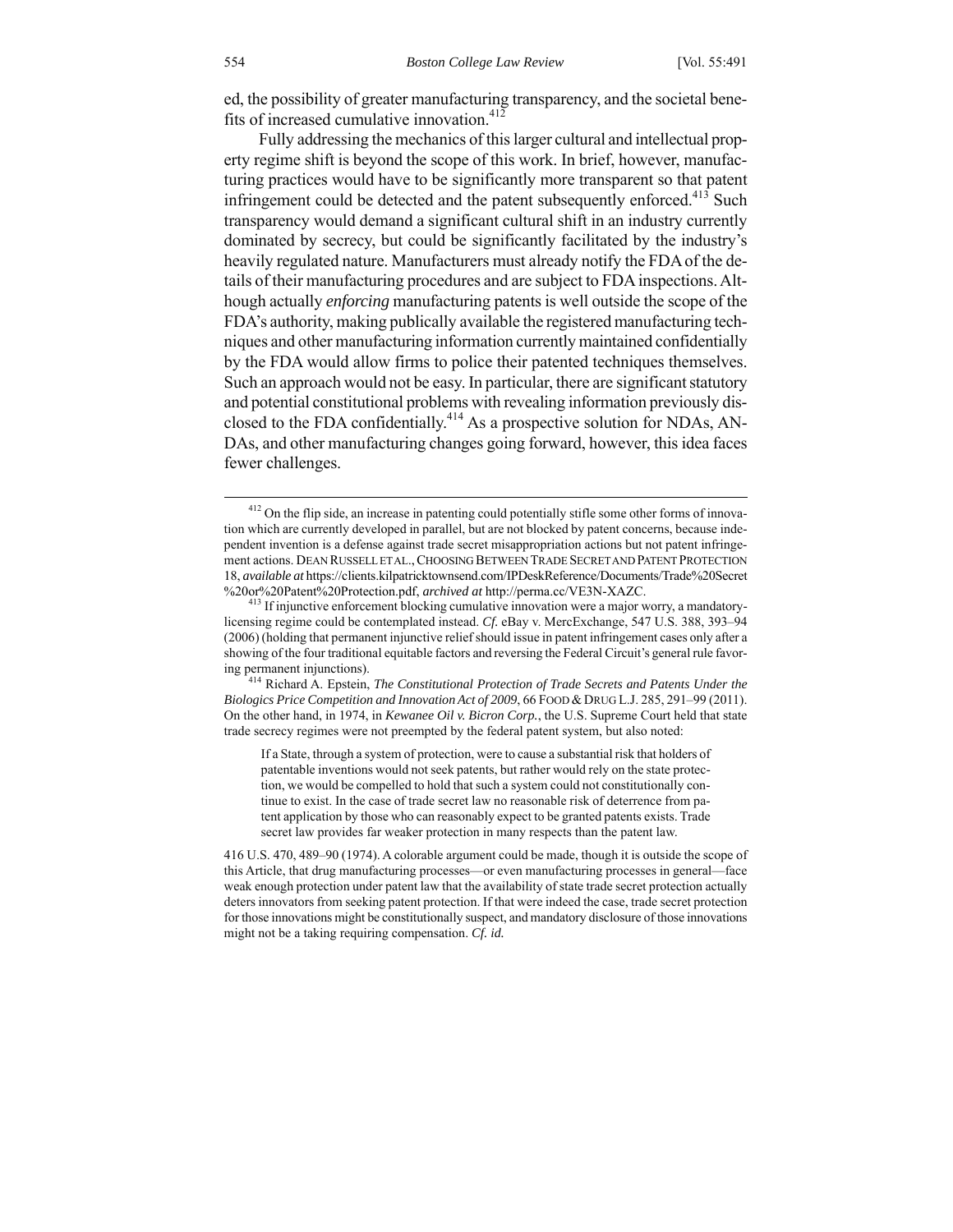In fact, Congress has already mandated a limited version of this approach in the approval process for biosimilars as authorized by the Biologics Price Competition and Innovation Act of 2009 ("BPCIA").<sup>415</sup> The BPCIA created an abbreviated approval pathway for biosimilars, but within twenty days of the FDA's acceptance of an application for a biosimilar, the applicant must provide a copy of the application to the reference product sponsor, including the method by which the biosimilar is manufactured. $416$  This information may only be viewed by the reference product sponsor's counsel, may not be disclosed to other employees, and can be used only to determine potential patent infringement.<sup>417</sup> This method of enforcing manufacturing patents is unlinked to the FDA's safety and efficacy mandate. Instead, the FDA approval process facilitates enforcement of manufacturing patents by requiring disclosure to the most relevant patent-holder.<sup>418</sup> In at least this context, transparency is already required to facilitate patent protection and enforcement.

Changing from opacity to transparency would be a major shift for the industry. Nevertheless, manufacturers require more complex new technologies to manage and evaluate production, especially for biologics. Thus, broad and cumulative innovation could well be worth the costs of mandated transparency.

### 2. A Parallel Regulatory Exclusivity Regime for Manufacturing Innovation

Rather than trying to shift the industry from a trade secrecy regime to a patent-based regime for manufacturing innovation, the FDA could administer a parallel set of market protection incentives that could be more carefully tailored to industry dynamics than patent or trade secrecy regimes. Currently, FDA market protection is statutorily available only for innovations in drug discovery or development. The market protection regime could be congressionally expanded to include innovation in manufacturing. This parallel system could grant market protection, in the form of statutory market exclusivity, either to the innovative manufacturing process or to a related or unrelated drug.

To address the less intuitive but more familiar solution first, the FDA could reward manufacturing innovations by granting an additional period of market exclusivity to a drug. The most straightforward form of this exclusivity would be

<sup>415</sup> Pub. L. No. 111-148, 124 Stat. 804 (2010) (codified at 42 U.S.C.A. § 262 (West 2011 & Supp.<br>2013)).<br>416 42 U.S.C. § 262(*I*)(2)(A).

<sup>&</sup>lt;sup>417</sup> *Id.* § 262(*l*)(1)(B)–(D). Unlike small-molecule drugs, for which patents are centrally registered in the Orange Book, patents on biologics are not registered. Dougherty, *supra* note 242, at 234. The BPCIA thus sets up a complex scheme in which the pioneer and follow-on manufacturers exchange

information on relevant patents. *Id.*; *see* § 262(*l*). <sup>418</sup> This process creates an advantage for the reference product sponsor as against any other holder of potentially relevant manufacturing process patents, which still face the standard difficulties enforcing their patents.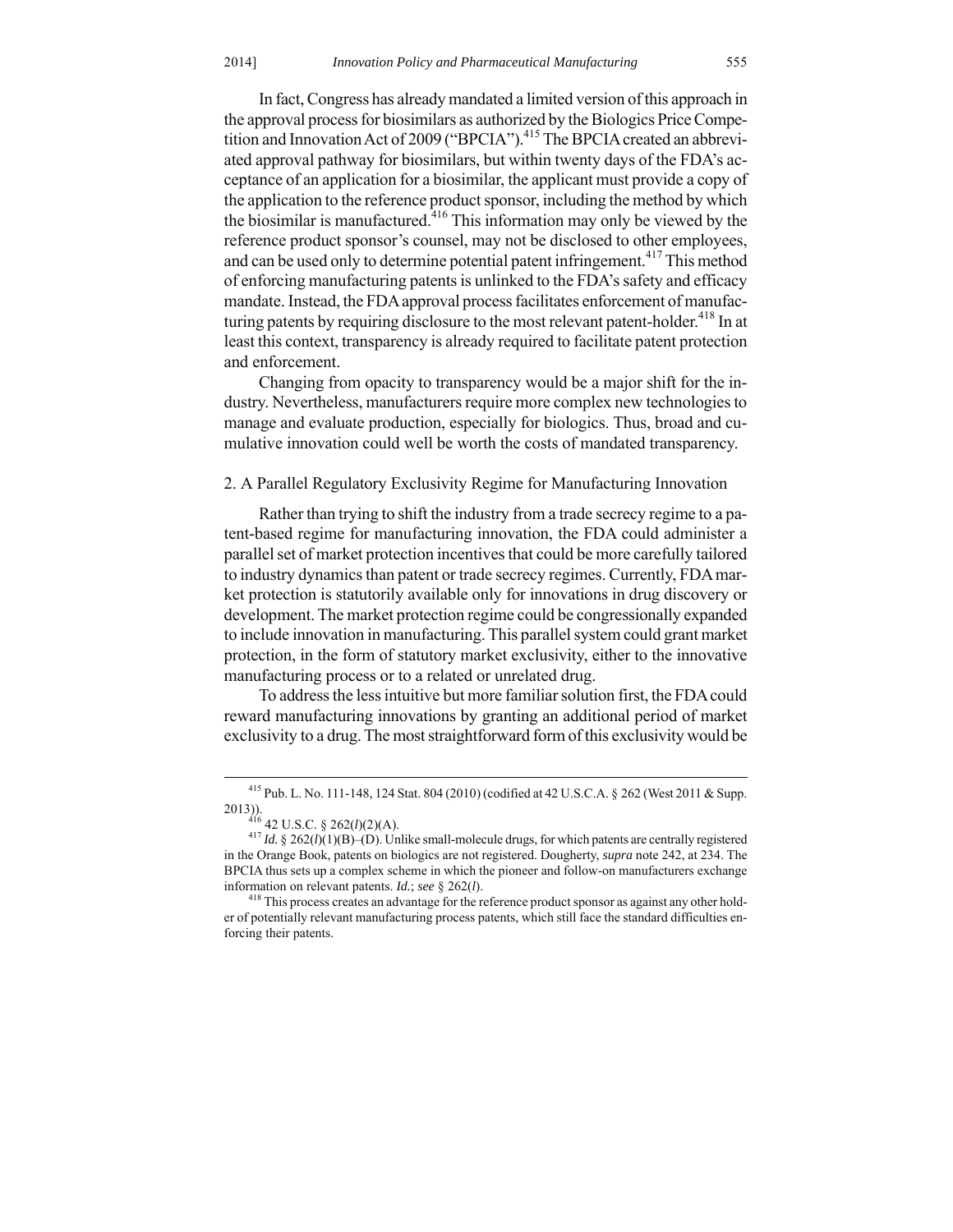granting market exclusivity to the drug product for which the manufacturing innovation was designed. If, for instance, Pfizer discovered an innovative new way to manufacture higher-quality Lipitor, the FDA could extend Pfizer's regulatory exclusivity on Lipitor by keeping generic Lipitor off the market for an additional period of time. This is the approach taken with pediatric clinical trials: a firm completing pediatric trials receives an additional six months of market exclusivity.<sup>419</sup> Such a linked approach would be harder to apply to manufacturing innovations that are not linked to a specific drug, like an improved technique for ensuring tablet uniformity. That problem could be avoided by granting so-called "wild-card" extensions, which would allow the firm to apply regulatory exclusivity to any drug in its portfolio.<sup>420</sup> Such wild-card extensions have been previously suggested as regulatory prizes for different types of pharmaceutical innovation.<sup>421</sup>

There are significant concerns with product-based regulatory exclusivity, centered on appropriately valuing the innovation. For example, the FDA might have difficulty determining whether a manufacturing innovation is significant enough to merit the bonus of regulatory exclusivity. In addition, the FDA would need some mechanism of screening out useful innovations from marginal or inefficient innovations to avoid a situation where small manufacturing changes continually extend drug exclusivity. The appropriate length for such an extension would also be difficult to determine, though, for most drugs, even a very short extension might be enough to overcome the hurdles currently hindering innovation. Furthermore, the value of the incentive may differ significantly by company because the value of a fixed period of time depends on the market value of the drug; firms with higher-selling drugs would receive more value from the same period of exclusivity.<sup>422</sup> These difficulties make product-based regulatory exclusivity a problematic form of innovation incentive.

Alternately, regulatory exclusivity could be granted to the manufacturing innovation itself by preventing other firms from using the innovation for some period of time. Major manufacturing changes already require FDA approval before implementation. Thus, if a company demonstrated an innovative and useful major change in manufacturing, and the FDA approved it for that company, then the FDA could register the change and explicitly refuse to approve other compa-

<sup>&</sup>lt;sup>419</sup> See 21 U.S.C. § 355a(b) (2012); *supra* note 274 and accompanying text.<br><sup>420</sup> See Amy Kapczynski, *Commentary: Innovation Policy for a New Era*, 37 J.L. MED. & ETHICS<br>264, 265–66 (2009).<br><sup>421</sup> See id.

<sup>&</sup>lt;sup>422</sup> Getting value from regulatory exclusivity also requires having drugs where regulatory exclusivity would keep competitors off the market; firms whose drugs have strong and ongoing patent protection that would overlap with the period of regulatory exclusivity would receive less benefit from the exclusivity than firms without patent protection.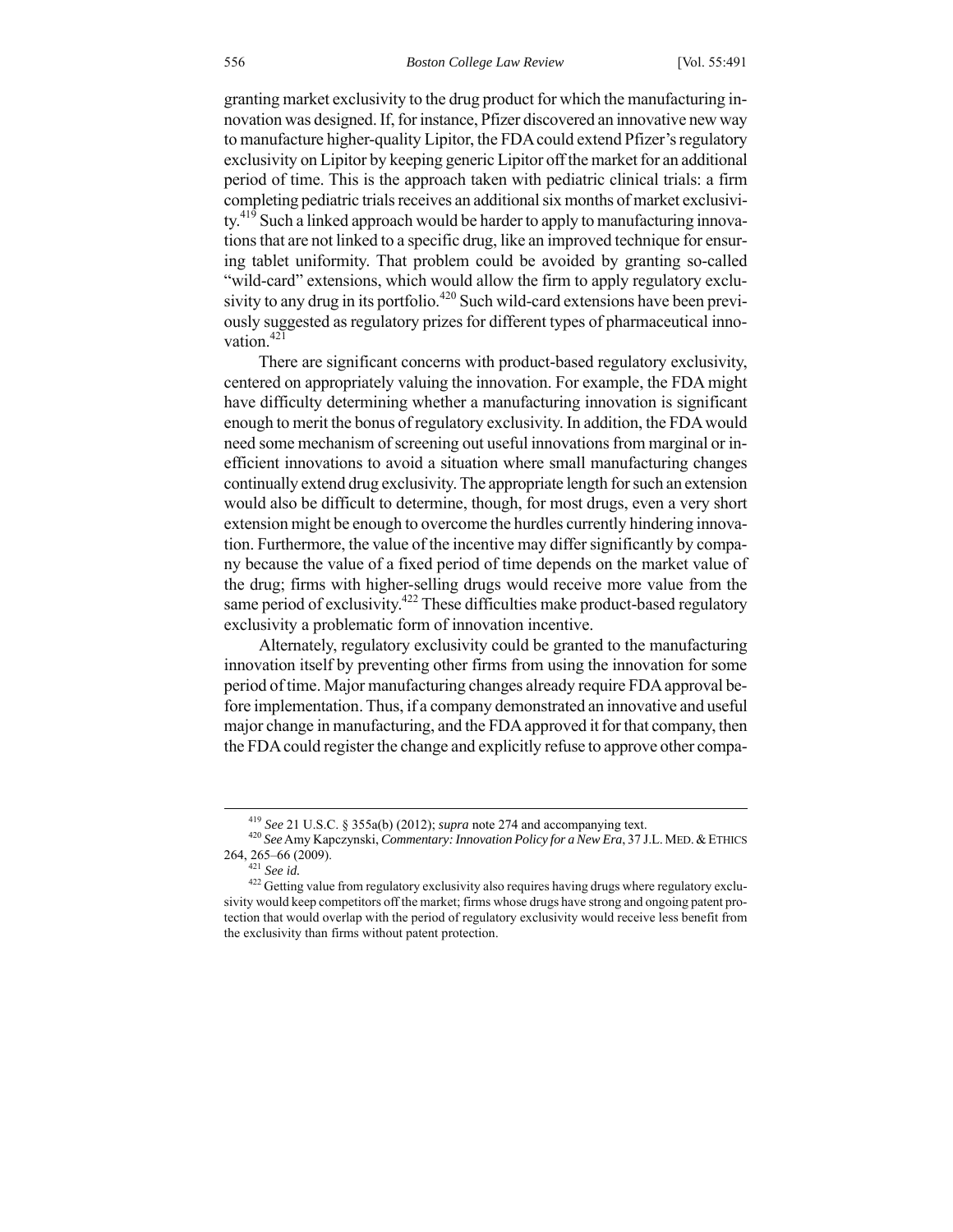nies' implementations of that change for a period of time.<sup>423</sup> Once the exclusivity period expired, all pending manufacturing change applications to use the innovative process could be automatically approved.

Applying regulatory exclusivity to efficiency-based innovations seems relatively unproblematic, though those innovations are most likely to be pursued as worthwhile even without outside incentives. Creating exclusivity for qualityimproving manufacturing innovation is initially harder to square with the FDA's mission of ensuring high drug quality. If a manufacturing process increases the quality of a final drug product, it seems highly counterintuitive for the FDA to then prevent other manufacturers from using the same procedure. In other contexts, however, the FDA similarly prioritizes innovation incentives. For instance, pediatric studies are rewarded with exclusivity for the entire drug line, for all uses, not just pediatric uses.<sup>424</sup> This drug-line exclusivity sacrifices access to a drug for the sake of more information for pediatric users.<sup>425</sup> In the long run, innovation is judged to be worth the short-term sacrifice.

Regulatory exclusivity for manufacturing innovation would avoid one of the key problems of manufacturing process patents: the difficulty of enforcement. Because the FDA oversees pharmaceutical manufacturing, requires registration of manufacturing techniques, and preapproves major changes in manufacturing, the agency could readily prevent a firm from using a technique for which regulatory exclusivity had been granted.

Regulatory exclusivity would not, however, avoid another major reason that actual patents—as opposed to regulatory "pseudo-patents"—fail to create adequate incentives for manufacturing innovation: the problem of public disclosure to competitors. If manufacturing innovations require public disclosure to receive FDA regulatory exclusivity, then firms might avoid seeking that exclusivity to avoid that disclosure. Avoiding disclosure is a key reason why patents are already ineffective. But, if FDA exclusivity occurs without public disclosure, then the social and industrial benefits of such disclosure are lost.

Institutional competence is a much larger challenge. Applying regulatory exclusivity to manufacturing innovation would substantially extend the "pseudopatent" regime beyond the very discrete world of drug products and yes-or-no activities like the completion of pediatric trials or the approval of a new indica-

<sup>&</sup>lt;sup>423</sup> It is an arguable question, although outside the scope of this Article, whether the FDA could implement such a significant policy absent statutory authorization. At least in theory, the approval of manufacturing changes is left to the discretion of the agency, and encouraging manufacturing innovation is at least a plausible justification for delaying major manufacturing changes. On the other hand, such a justification is certainly a major step away from the traditional safety-based justifications for regulatory approval of manufacturing changes, and market protection for drugs has relied on congres-

sional action. 424 *See* 21 U.S.C. § 355a(b); Nat'l Pharm. Alliance v. Henney, 47 F. Supp. 2d 37, 38–41 (D.D.C. 1999). 425 *See Henney*, 47 F. Supp. at 38–41.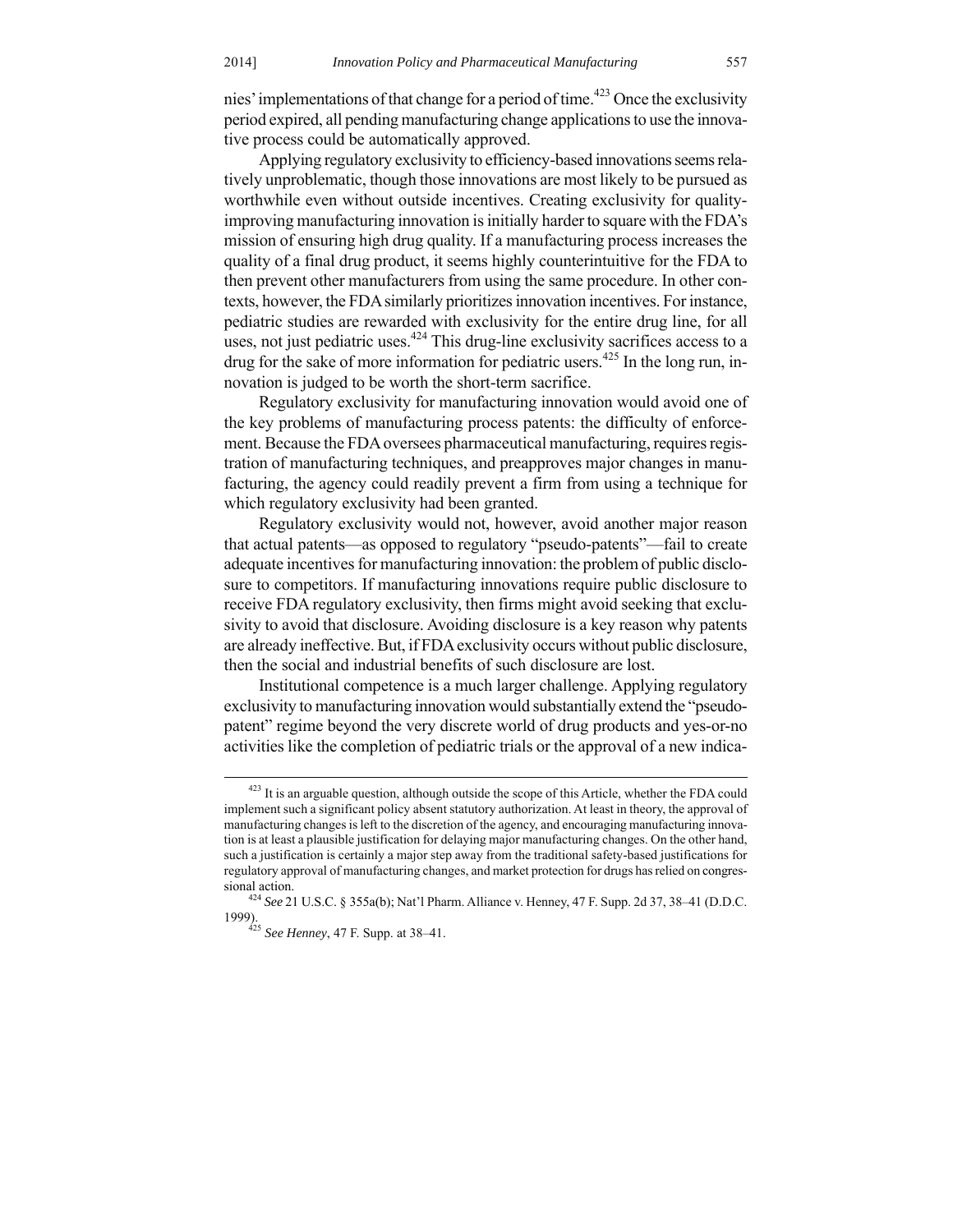tion. It would demand that the agency make hard judgments about which innovation is enough to justify exclusivity, what the boundaries of an innovation are, what happens when two companies both seem to develop an innovation simultaneously, and what do to if one innovation incorporates another. These issues are all familiar ones, but are familiar in the context of patent law, where firms can rely on the expertise of the PTO and a large body of law developed by the federal courts. The FDA currently lacks the institutional competence—and the mandate—to develop a truly parallel pseudo-patent system alongside the actual patent regime.

Overall, although market exclusivity is the traditional form of incentive for innovation, using either form of government-based exclusivity—patent or regulatory—is challenging for manufacturing innovations. Shifting from a secrecybased system of manufacturing innovation to a patent-based system is an intriguing and promising possibility, but demands systematic changes in transparency throughout the industry. Regulatory exclusivity seems a more straightforward fix, and it has been previously applied when incentives were needed for pharmaceutical companies. But applying such innovations to manufacturing innovation raises particularly challenging questions of valuation and institutional competence.

# *C. Quality Indicators and Market Pressure*

Firm behavior is typically driven by market demand. Nevertheless, because the drug market is effectively unable to recognize or reward manufacturing quality, the market does not demand a particular quality of product.<sup>426</sup> Janet Woodcock recently noted this in the context of drug shortages, specifically shortages of generic sterile injectables.427 A key reason for those shortages is that healthcare consumers (whether doctors, hospitals, or the group purchasing organizations that act as middlemen in many drug markets) are unable to discern differences in quality between the products of different manufacturers.<sup>428</sup> Because all generic versions of a drug are required to have "the same efficacy and side effect profiles," buyers consider the drugs to be perfect substitutes and assume that "the products are of sufficient quality if they are on the market."<sup>429</sup>

<sup>426</sup> Woodcock & Wosinska, *supra* note 72, at 171–72.<br><sup>427</sup> *Id.* at 171.<br><sup>428</sup> *Id.* In addition, in the specific markets analyzed, quality may be especially difficult to measure after the fact. In many markets, even if there is no ex ante way for consumers to differentiate products based on quality, products can be differentiated ex post based on product performance and the rate of product failure. Sterile injectable and infusible drugs, however, are usually administered to patients who have compromised immune systems and lack the ability to effectively fight infections. *Id.* at 172. Accordingly, drug contamination events are difficult to differentiate from infections that might otherwise occur in the treated population. *Id.* Most healthcare providers do not look to manufacturing products when they observe infections in, for instance, the cancer patients treated with a chemotherapy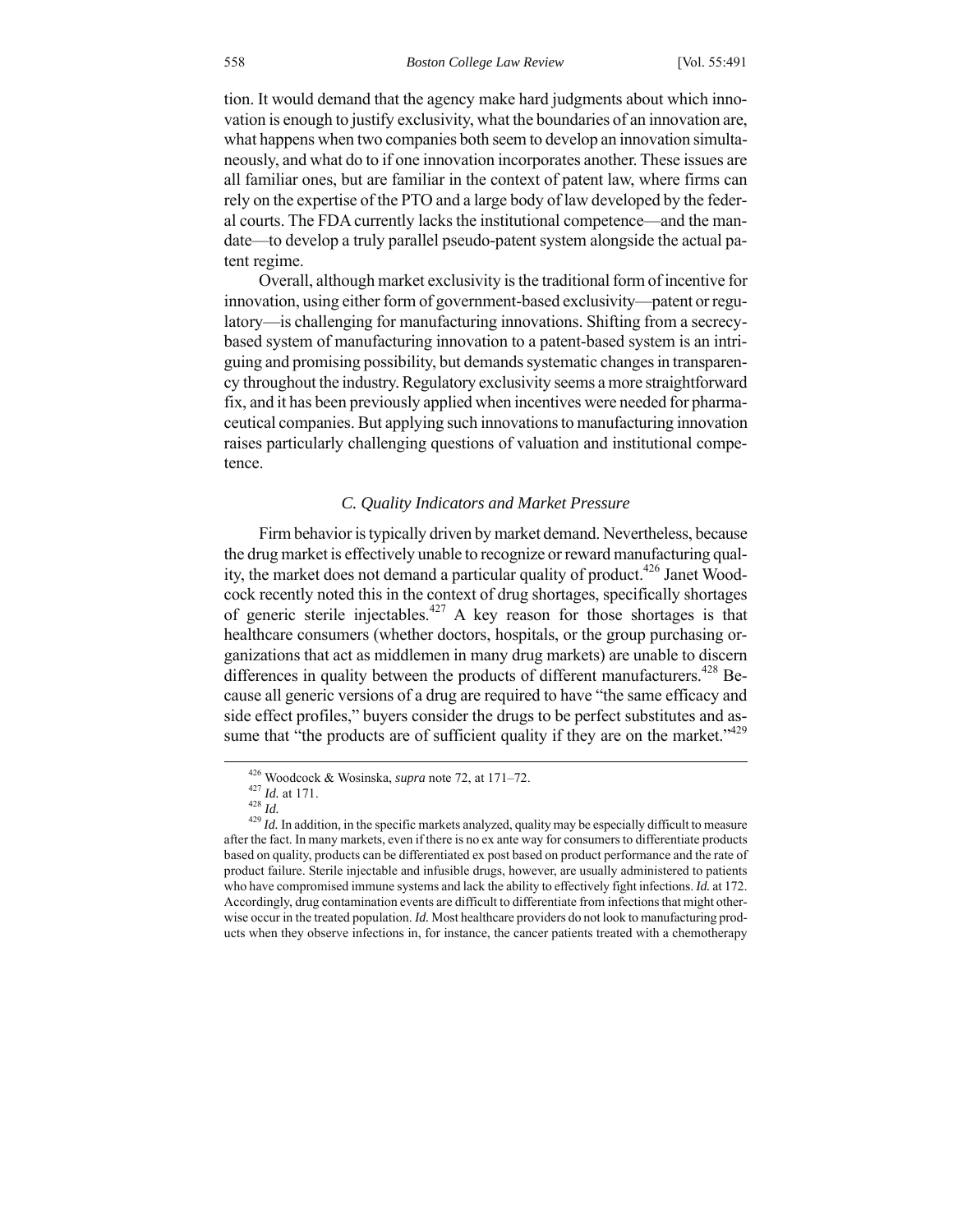Accordingly, manufacturers compete only on price, not on quality, resulting in nonrobust manufacturing procedures prone to breakdowns and causing shortag-

This lack of quality competition is hard for consumers, insurers, and the FDA itself to detect. Microbial contamination, in particular, can be episodic and non-uniform;<sup>431</sup> a poorly maintained or designed production line may only intermittently introduce contamination, which may itself be relatively benign or very harmful.432 Thus, traditional after-the-fact sampling protocols performed by the manufacturer and reviewed by the FDA may miss sources of contamination.<sup>433</sup> Contributing to the lack of regulatory incentives for maintaining the highest quality standards, the FDA's response to contamination events is frequently tempered by its desire to avoid drug shortages.<sup> $434$ </sup> Thus, manufacturers face both a market that is approximately indifferent to quality—because quality is hard to observe—and one that has a regulatory structure that can only occasionally detect quality problems and that imposes a restrained response.<sup>435</sup>

As a result of this market and regulatory insensitivity to quality, "shortsighted firms [have] an incentive to manufacture under a minimum level of control."<sup>436</sup> Many manufacturers therefore "minimize quality system investments."<sup>437</sup>

To cope with the lack of quality awareness, particularly in the market, Dr. Woodcock suggests that "[the] FDA could support buyers and payers in their purchase and reimbursement decisions by providing them with meaningful manufacturing quality metrics."438 Such metrics would be analogous to the use of

 $\overline{a}$ 

es.430

regime of (assumed-to-be) sterile injectable drugs, assuming—correctly—that such manufacturing defects are relatively rare and that infections from other sources are relatively common. *Id.* As a result, few providers will make the causal link and report that an adverse event is based on manufacturing problems. *Id.*<br><sup>430</sup> *Id.*<br><sup>431</sup> *Id.* 43<sup>1</sup> *Id.* Other forms of contamination beside the microbial may also occur only in some instances,

such as the presence of glass or metal shards in product vials. *Id.* at 171.<br><sup>433</sup> *Id.* at 172.<br><sup>434</sup> *Id.*<br><sup>435</sup> *Id.*<br><sup>435</sup> *Id.*<br><sup>436</sup> *Id.*<br><sup>436</sup> *Id.*<br><sup>436</sup> *Id.*<br><sup>436</sup> *Id.*<br><sup>436</sup> *Id.*<br><sup>436</sup> *Id.* 

ing standards." *Id.* at 172. Part of the difference may be driven by firm reputation. Other differences may be driven by more straight economic factors. Branded sterile injectable manufacturers were twenty times as likely as generic sterile injectable manufacturers to reference a backup facility for drug production when submitting an ANDA (20% vs. 1%). *Id.* at 174–75. Branded drugs have far higher profit margins than generic drugs, such that the threat of lost sales is far more significant for branded manufacturers than generic manufacturers; accordingly, higher investments in plant redundancy are expected.<br> $438$  *Id.* at 175.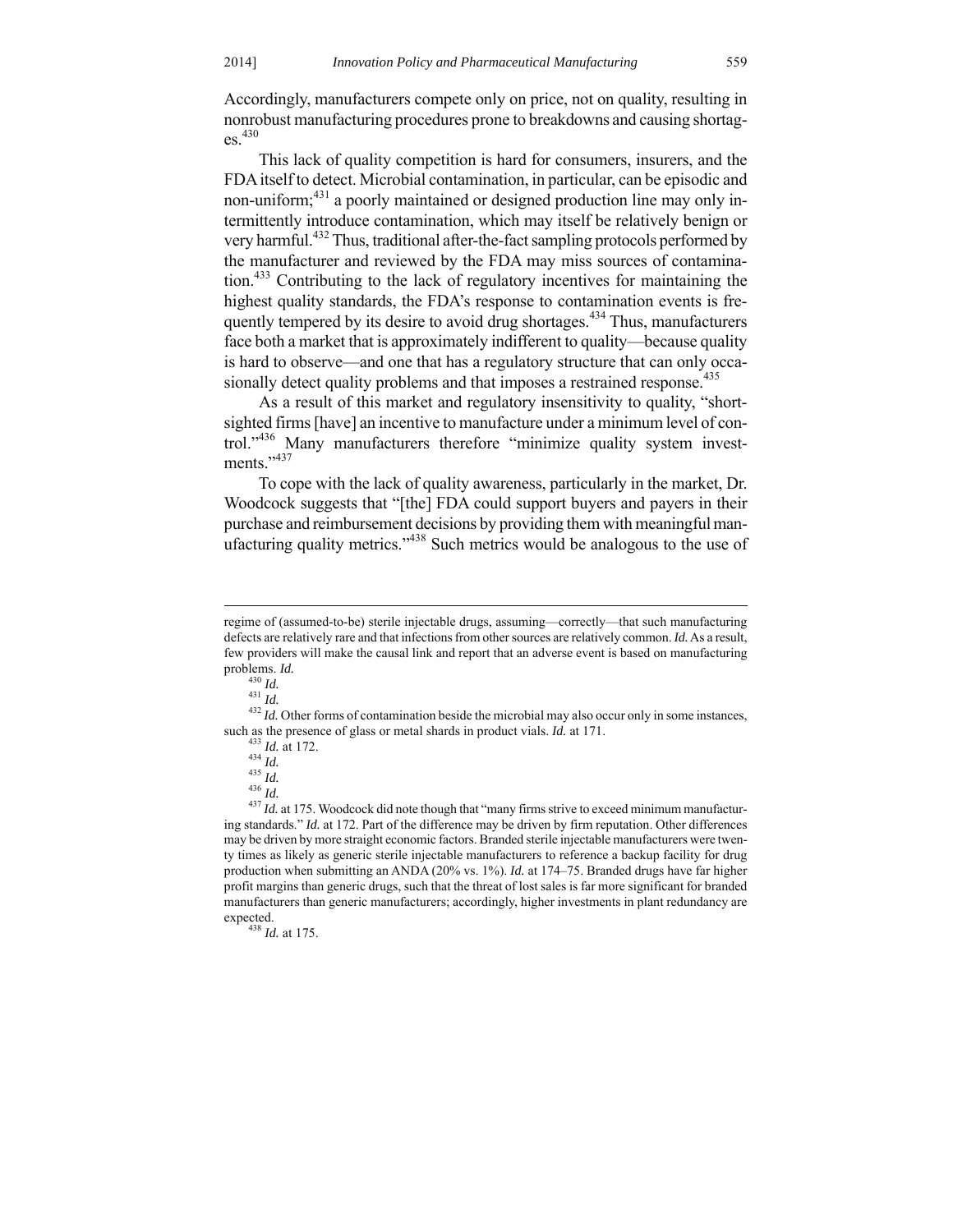scorecards for Health Management Organizations ("HMOs")<sup>439</sup> or grades given to restaurants by health inspectors.<sup>440</sup> They would demonstrate quality above that required by cGMP regulations.<sup>441</sup> The FDA is currently planning to create a drug quality program implemented by a newly instituted Office of Pharmaceutical Quality within CDER.<sup>442</sup>

Although this idea has significant potential, it might have limited effects on manufacturing innovation. Even regulator-enforced quality grades might not be transparent to the consumer. As in many aspects of healthcare, the question of who exactly constitutes the market-oriented consumer is nontrivial. In retail settings, consumers might pay a premium for drugs with a prominent signal of high-quality manufacturing and avoid those with a low-quality signal, changing market incentives. Institutional purchasers (who dominate the market for many drugs with the most prevalent manufacturing quality issues), however, may not be concerned about minor differences in quality as long as the firm has met the FDA's marketability threshold. Because FDA certification provides a basic quality guarantee, liability would be unlikely to result from failing to pay a premium for additional manufacturing quality.<sup>443</sup> This institutional lack of participation is especially likely to be true if quality metrics are not transparent to the final consumers. If patients, as now, are given drugs removed from their initial packaging and dispensed through a hospital's pharmacy system, the quality signals present in retail packaging would be absent at the time of use. Institutions could therefore freely prioritize lower cost over paying a quality premium.

This approach could be modified to give greater industry incentives by leveraging the dynamic between brand and generic companies. If, in the drug approval process, a firm could commit to higher quality standards—say,  $a +/1\%$ variation in active ingredient, rather than the typically permitted  $+/-10\%$ —that commitment could be added to the label and thus become enforceable by the FDA. As a natural consequence, any firm seeking approval to market a generic version of the drug would have to match that commitment and meet the same

<sup>&</sup>lt;sup>439</sup> *Id.* In California, the state provides quality ratings for health insurance plans, including HMOs, as well as for health care providers. *California Health Care Quality Report Cards*, STATE CAL., http://www.opa.ca.gov/Pages/ReportCard.aspx, *archived at* http://perma.cc/3RQA-HZ8M (last visited Feb. 14, 2014).<br><sup>440</sup> See Restaurant Inspection Results (Letter Grades), N.Y. CITY DEPARTMENT HEALTH & MEN-

TAL HYGIENE, http://www.nyc.gov/html/doh/html/services/restaurant-inspection.shtml, *archived at* http://perma.cc/87LH-3QLW (last visited Feb. 14, 2014).<br><sup>441</sup> Technically, under FDA cGMP standards, any adulteration of a drug subjects the manufacturer

to enforcement. FDA-backed quality standards would therefore have to assume a baseline of fulfilling cGMP regulations. Examples of quality criteria surpassing cGMP requirements might include additional rounds of sterilization, significantly lower active ingredient variability than the +/–10% range typically permitted by the FDA, continuous process monitoring, or very high ingredient purity.<br><sup>442</sup> Hamburg, *supra* note 112.<br><sup>443</sup> As noted before, tort preemption is a particularly tangled doctrine at the moment and ma

change. *See supra* note 348.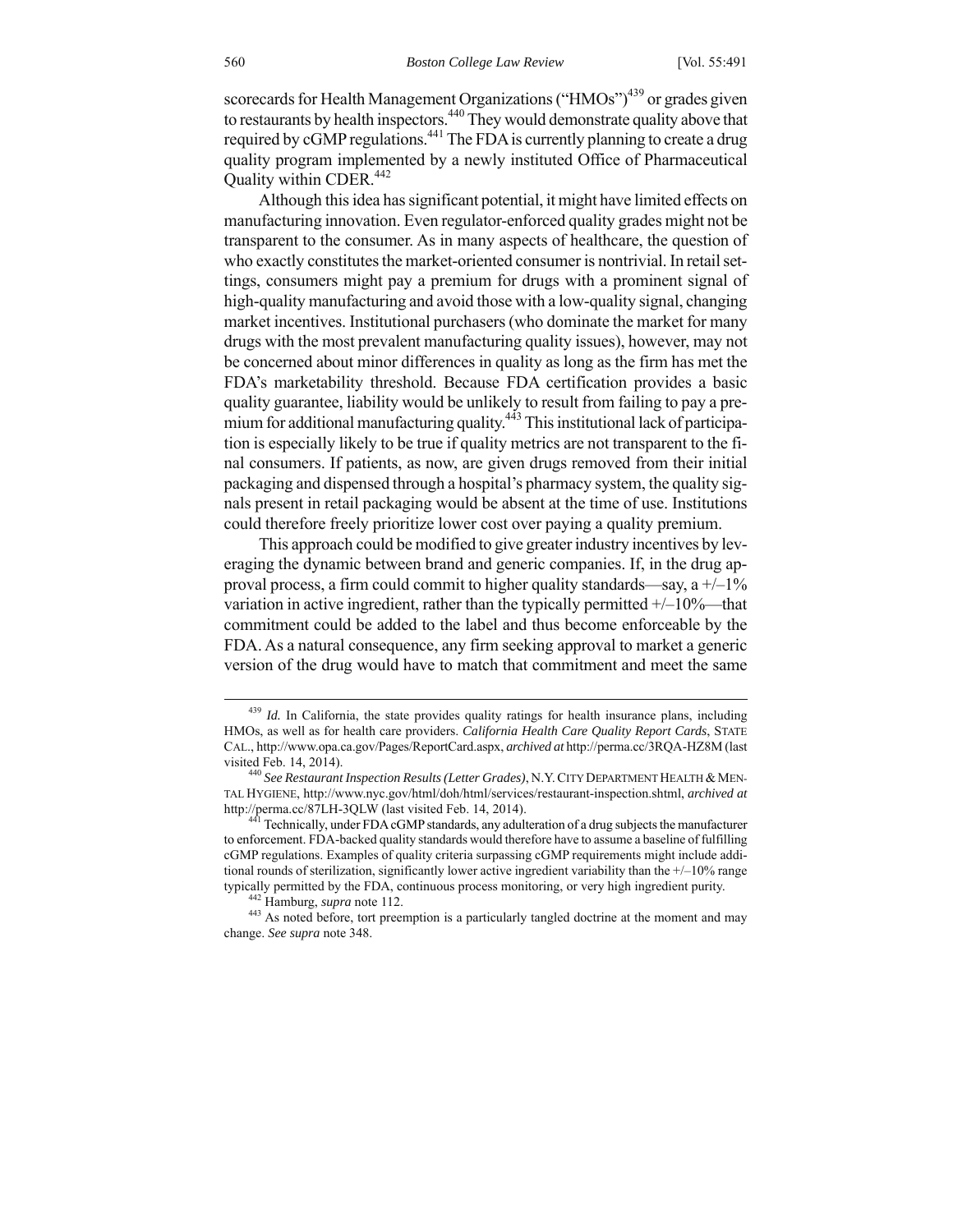quality standard. This would allow firms to erect a quality barrier to generic entry. Previous work has shown that fewer generics compete for hard-tomanufacture formulations.444 This approach creates incentives for both branded and generic manufacturers to increase manufacturing quality, without relying on consumer or insurer preferences to generate those incentives. To limit generic entry, branded-drug makers would need to invest in higher-quality manufacturing. And generic companies, to avoid exclusion from the market, would need to invest as well. Consumers would receive higher quality drugs, both from the brand company and from any compliant generics. This benefit would, of course, need to be measured against potentially higher generic prices arising from decreased or delayed generic entry.

# **CONCLUSION**

This Article has argued that studies of innovation policy in the pharmaceutical industry at the policy level and in academia have, until now, missed a crucial piece of the industry puzzle: the costs and complexities of pharmaceutical manufacturing. This gap in theory, which this Article seeks to remedy, has had major practical consequences. A combination of regulatory policy with several barriers to manufacturing innovation and an intellectual property regime poorly aligned to incentivize innovation results in tens to hundreds of billions of dollars in lost social economic welfare, in addition to major human costs from drug shortages and recalls.

This Article identifies as the principal cause of these problems a gap in innovation theory and policy in manufacturing processes, particularly in the pharmaceutical industry. New products must be made and distributed for society to receive their benefit. Although society assumes that manufacturing and distribution are straightforward, the case of the pharmaceutical industry demonstrates that this assumption is not always true. Profoundly problematic consequences arise when regulations and incentives actively hinder manufacturing innovation. Legal rules that work to drive innovative product development may not work for manufacturing, and for drug manufacturing—a single example, but one of tremendous importance to the economy and to public health—those legal rules significantly slow innovation.

This policy gap regarding different forms of innovation, however, is amenable to new solutions in the form of regulatory shifts. Discovery and development of new drugs is a paradigm area where regulation is actively shaped to encourage innovation, and manufacturing those drugs is another area for regulation to press forward. A parallel system of intellectual property incentives, or more drastic changes that shift the way already existing incentives function in the in-

 <sup>444</sup> C. Scott Hemphill & Bhaven N. Sampat, *When Do Generics Challenge Drug Patents?*, 8 J. EMPIRICAL LEGAL STUD. 613, 632–33 (2011).